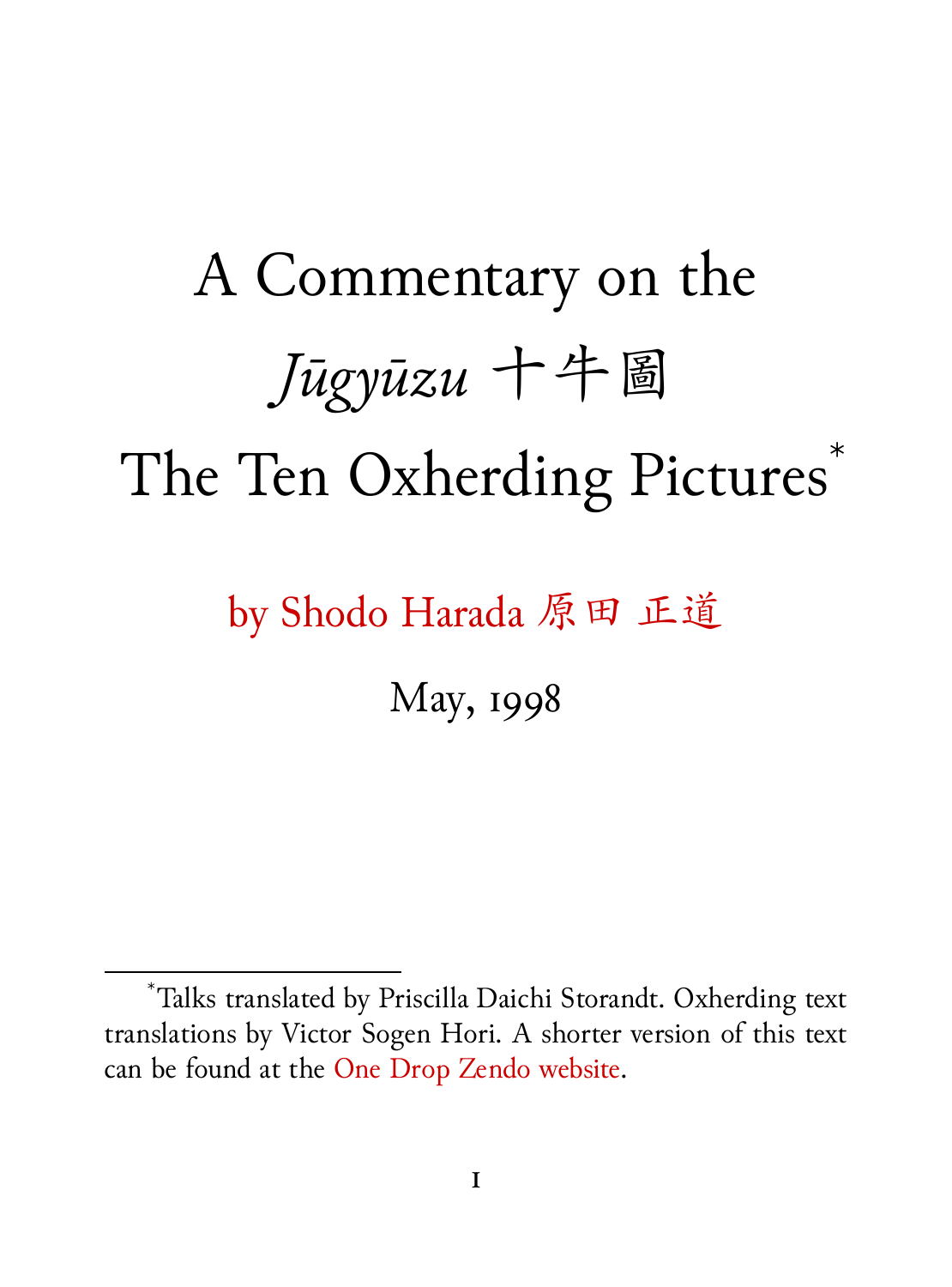### Introduction

For the week we are here together, I would like to talk about the *Ten Oxherding Pictures*. This text, which dates from the twelfth century, is one of the oldest documents of Zen history. The *Blue Cliff Record*, another of the most famous, historically recorded Zen texts, was written by Engo Kokugon in the years of his lifetime, from 1063 to 1135. His brother disciple, Daizui Genjo, had a disciple named Kakuan Shion. Kakuan Shion wrote the text for the *Ten Oxherding Pictures*, and then Kakuan Shion's grandson disciple, Gion, added the pictures. Compared to the *Blue Cliff Record*, this was a very accessible text. The pictures could be seen, and the short pieces of poetry could be heard and remembered. Because of this, Kakuan's work was able to reach many, many people.

This is the story of the taming of an ox, of how a wild ox is caught and tamed. The catching and taming of the wild ox are likened to a person's process in practice. Why an ox? Why is the story that of the taming of an ox? In India, oxen were considered very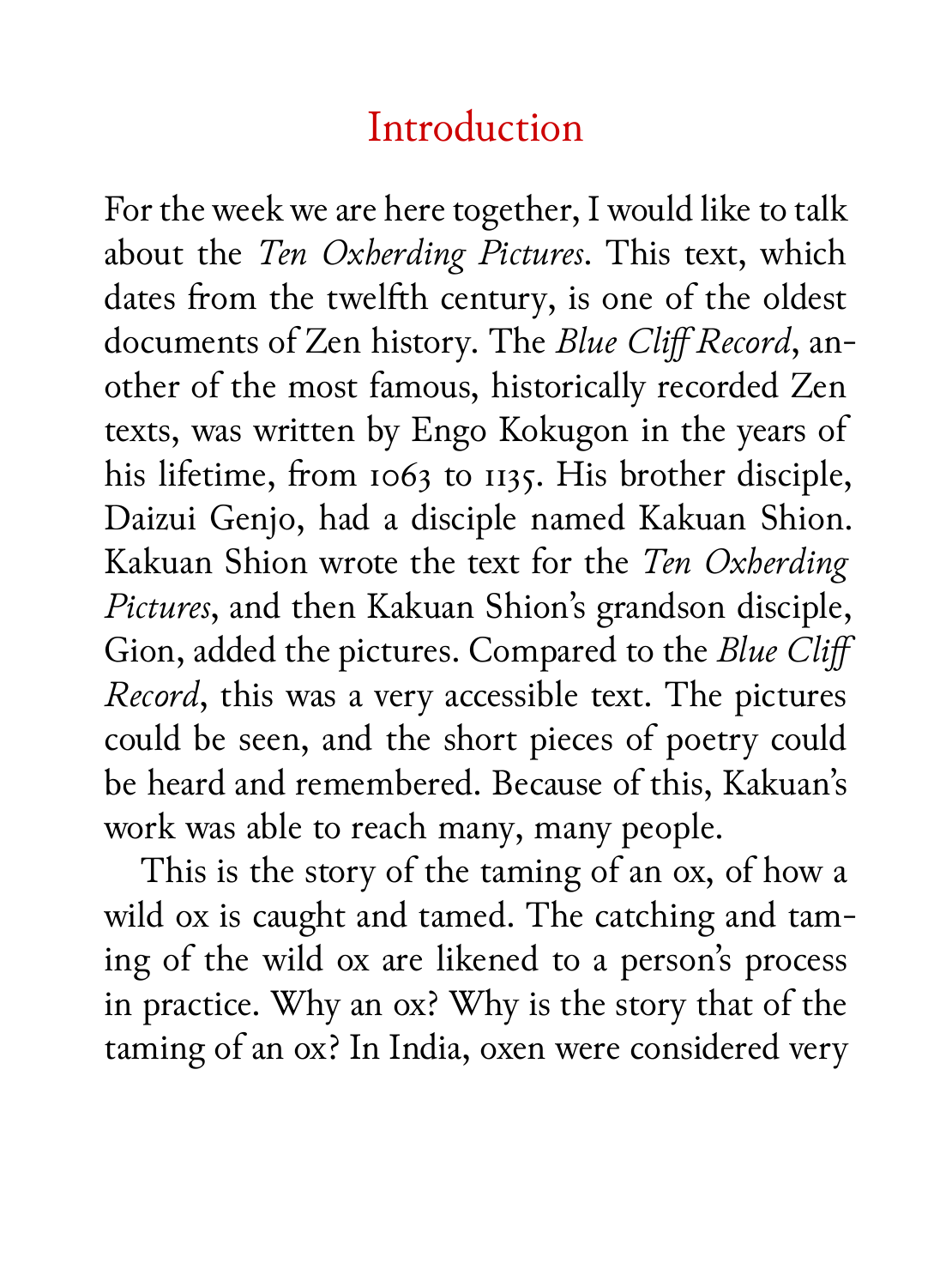precious and were carefully taken care of. Because India was a Hindu country, cows were considered messengers of God, and everywhere oxen and cows walked freely, mingling with humans as equals. So to raise an ox meant to work on your divine self.

In the Buddhist sutras there is also a teaching about how we have to grab the ox's snout and not let him rough up the neighbor's garden—in that way to always keep a firm grip on the nose of this ox. In India, an ox, as the representative of an ideal, was used as a metaphor for training. But in China the idea and the thing were not seen as separate. Rather, in China, an ox represented the mind itself directly not an idea about the mind, but the mind as it is. For us today, oxen are animals, they are wild. But in wildness there is also a quality that is beyond dualism.

Master Nansen gave us another example. Master Nansen went out one day, and when he returned his disciple had prepared a bath for him. Seeing this, Master Nansen said to his disciple, "When the bath is ready, please put the ox in the bath." The monk was a very considerate and attentive monk. When the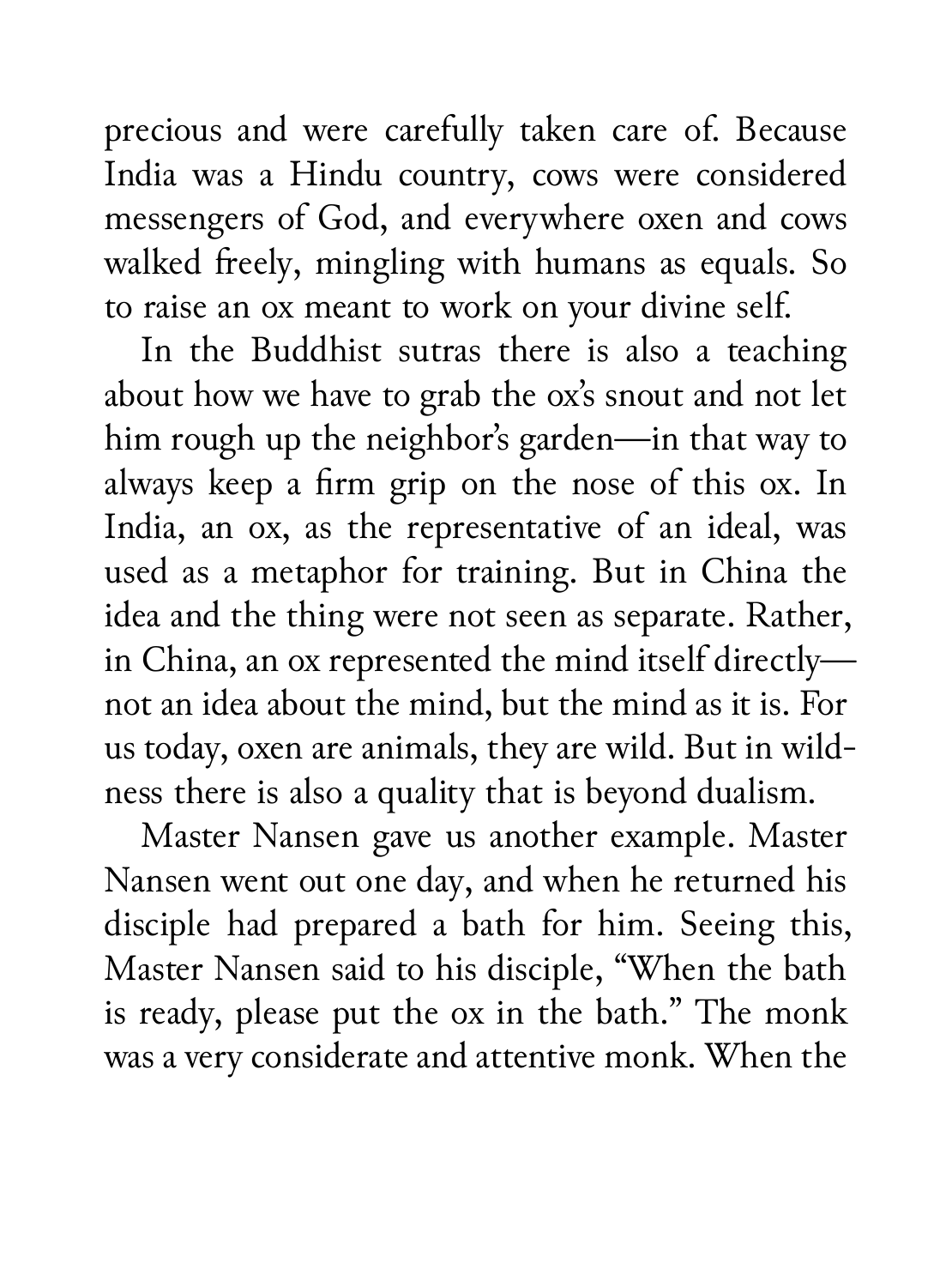bath was ready, he went to Master Nansen and said, "Master cow, your bath is ready. You are welcome to enter it now." Master Nansen, wanting to test this monk's mind, said, "Oh, that's very good. But did you bring the rope to take the cow into the bath? How will you take the cow into the bath if you haven't got a rope?" The monk had gone far enough in his functioning to be able to call the roshi a cow, but he had not gone quite far enough to be able to see how he was going to get that cow into the bath.

The monk was silent. Another disciple of Nansen's, Joshu, had just returned. Nansen had no gaps in his practice with his students. He tested Joshu immediately by telling him how this monk had said he was going to take the cow into the bath, but when asked where the rope was to take him to the bath, the monk had become silent. So Nansen asked Joshu what he would have said. At this Joshu immediately took hold of his master's nose and pulled him into the bath, saying, "Come on, come on, let's go to the bath." Holding on to his master's nose, Joshu pulled him all the way into the bath. Master Nansen cried,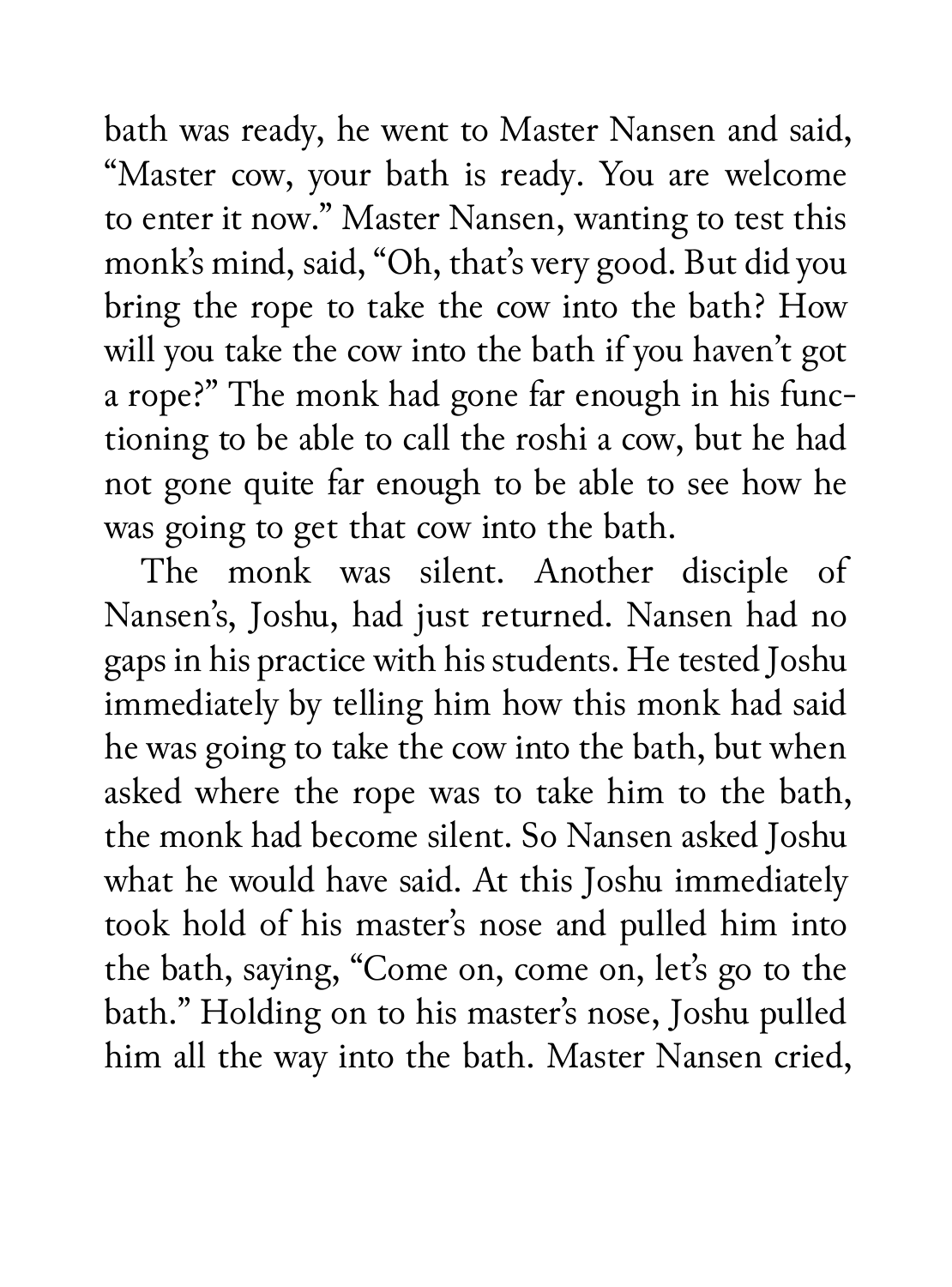"You don't have to be so rough about it!" while enjoying his disciple's answer very much.

For Master Nansen, the ox is the person and the person is the ox. They are not separate existences. The person becomes the ox, becomes the moon, becomes the flower, in every situation radiating brightly, without any disconnection between things, without any dualism.

There is another story from Master Isan Reiyu. Isan Reiyu told his students that one hundred years after his death he would be reborn as an ox. And on the left side of this ox would appear the words "Isan Reiyu". He asked his students, "Will you call this animal an ox, or will you call it Isan Reiyu? If you call it an ox, then you are just calling me an ox. But if you call it Isan Reiyu, then you are calling this animal me. Which way will you say it?"

Here is another way of looking at this question. We have a name, and we are alive right here. Some think that we die and then disappear forever. Some think that we die and something remains. Each person has an individual way of seeing this question. But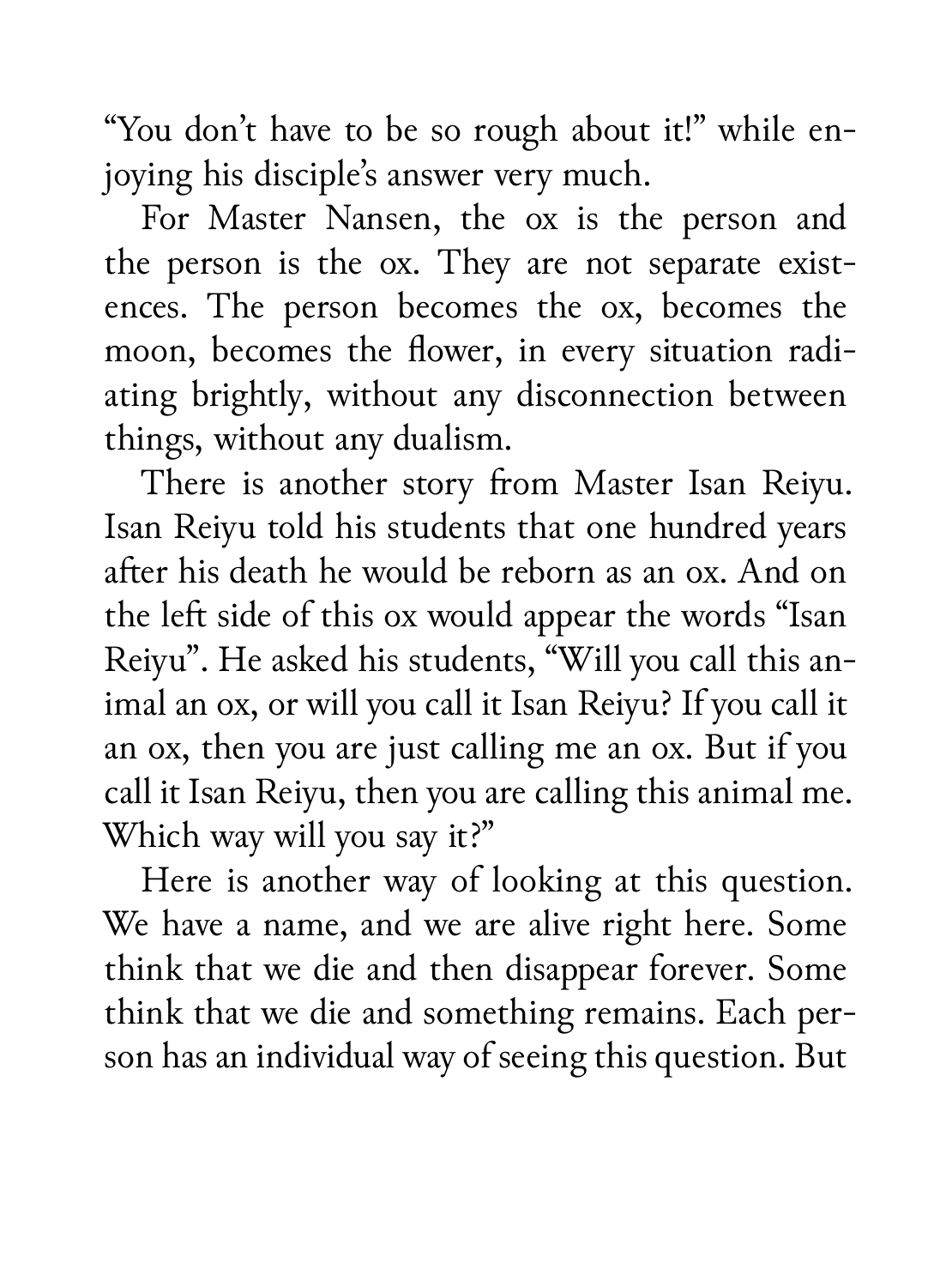in Buddhism there is no such thing as a concern about being born and dying, about beginning and ending. It is not looked at in this way. This is a mental, dualistic way of looking at it, with a before and an after of death and a before and an after of birth. In Buddhism, right here, right now, everything is eternally alive. We are all beings. There is no sense of anything being separated; there is no dualism.

We are here on this planet, six billion of us. Of course, we cannot look at how we can possibly do something to save each and every one of those six billion people. If we think we have to do something for all of them, that is impossible. In Zen, it is looked at in a different way. If we raise not one thought of a small self, that resolves it right there, and resolves it for everyone. We do not do it as a saving of another person; rather, we are manifested as becoming completely that bird's call or that sun's shining or that moon's light. We become true awareness and fresh aliveness.

We are all this huge space, this huge universe not just this small planet of Earth but all the galaxies.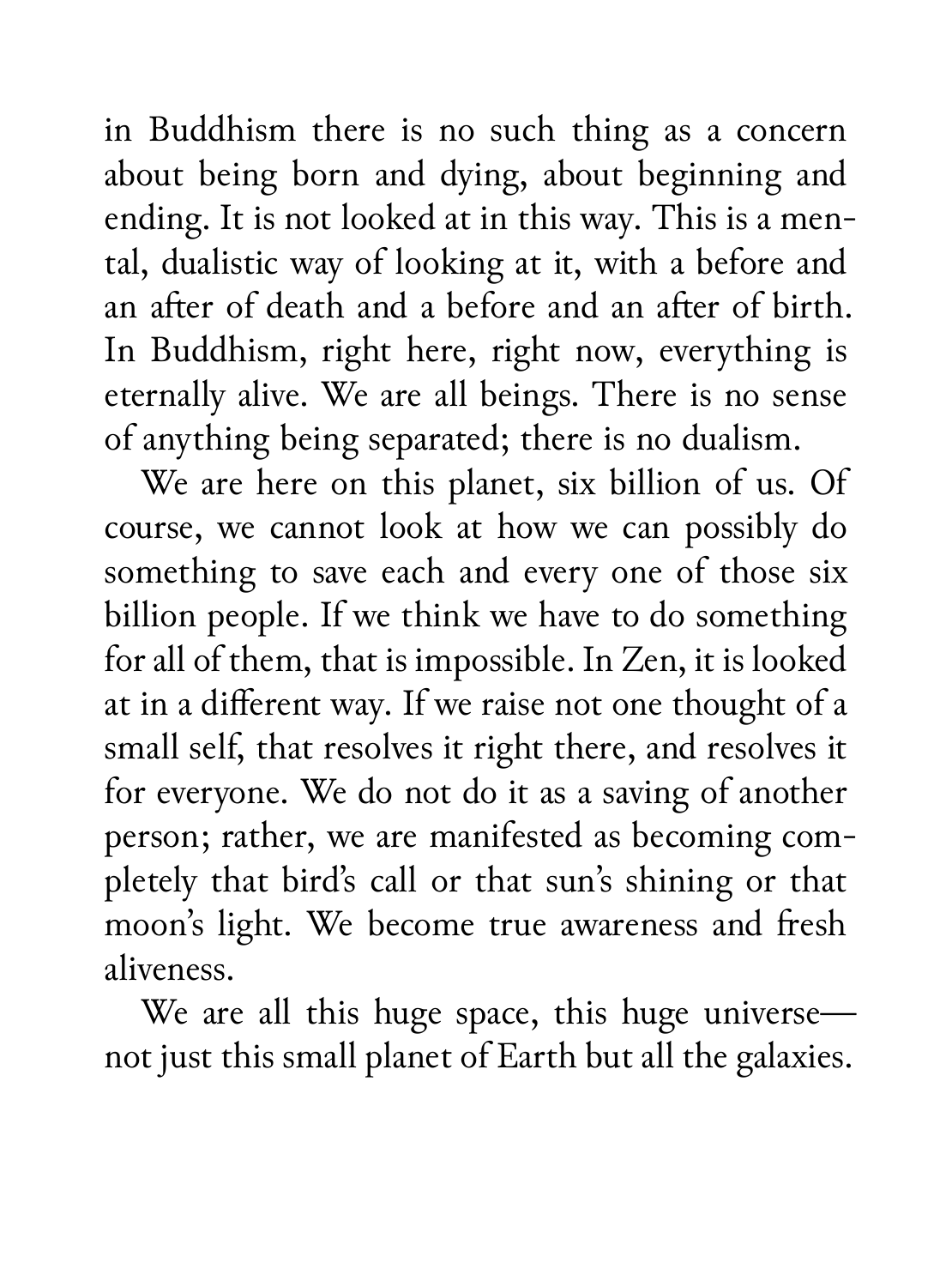All six billion of us are manifesting as these. When the small self-conscious awareness comes forth, then we become divided into six billion separate beings. When we let go of that, when are free from that, we all return to the true root, the source from which everything comes forth. We are able to be born as all things. We return to all things. The true source of all beings is here. From here Buddhism is born.

What is beyond and prior to all of our delusions? What is beyond and prior to good or bad or what is profitable? These all come forth from the same deep source. If our mind is realized to be rooted in this great source, then we have no need for a text like *Ten Oxherding Pictures*. We do not have to stay attached to the delusions and the thoughts that all arise from this source. But while we are all endowed with the source and the possibility of its realization, we forget. As Ikkyu has said, the further we go from our infancy, the more deeply our ego takes over. How can we be returned to our mind's true source? It cannot be done so suddenly. It has taken so much time and so much conditioning for our minds to become filled with so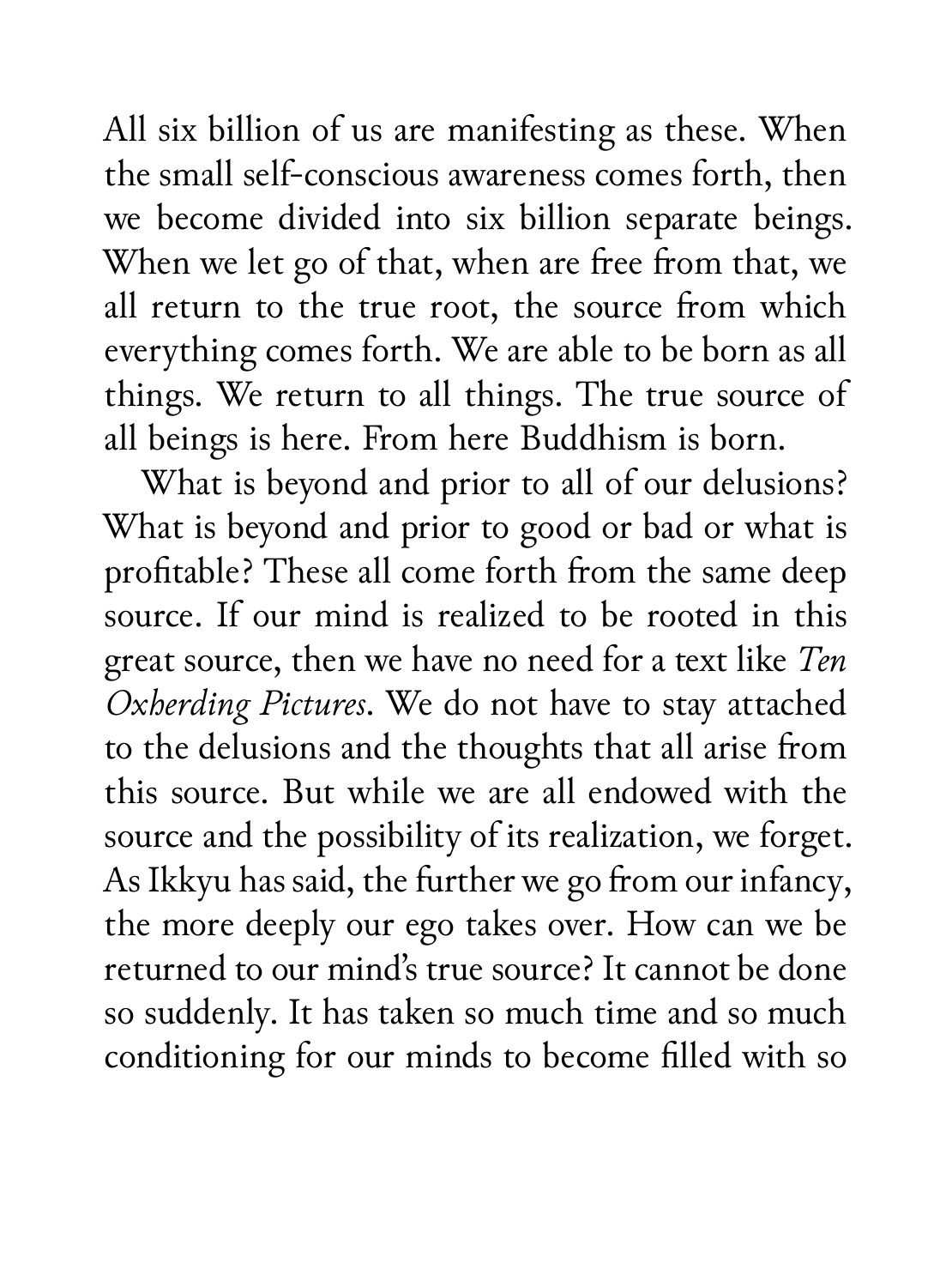much clutter, and it will take time as well for them to become clear again. That is why we need a text like this, which divides the process of going through practice into ten simple steps.

Humans live with many delusions, and this aspect of their lives is expressed in terms of the six realms: the realms of hell, of hungry ghosts, of animals, of *ashuras*, of humans, and of heavenly beings. These realms are not something we will experience after death; they are what we are experiencing right now. The first of these, that realm of hell, is to not believe in anything—this hell can be to live under the same roof as someone and not be able to believe in them, or trust them at all. This is truly hell. That realm of the hungry ghosts is to be wanting more and more and more, no matter how much you already have; no matter how much you already have right in your own hand, you still want even more, endlessly. Then there is the world of the *ashura*, the angry god, which you experience when you become irritated and upset, always furious about something and not quite sure why you are so furious. The world of animals is to feel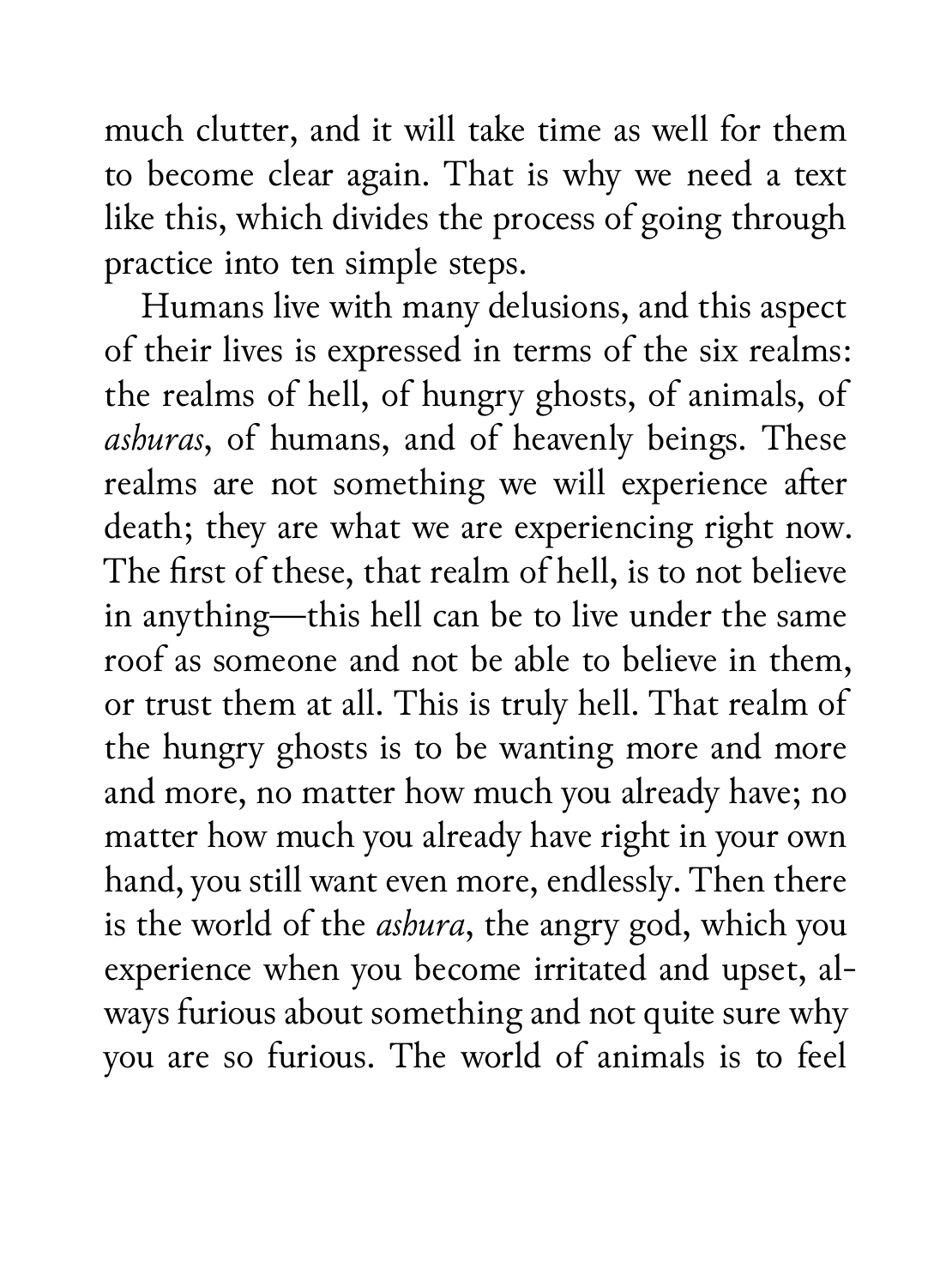shame and embarrassment about what you have done. The world of humans is to be able to be sorry, to be able to review our behavior and repent and look at ourselves and improve. The world of heavenly beings is the world where we are able to enjoy our hobbies, or music, spending time pleasantly. But if we have not yet realized our true source, even if we are in the realm of the heavenly beings, enjoying ourselves and feeling that everything is blissful, we will continually return to the realm of the hungry ghosts or the human realm or the hell realm, without rest, without pause.

We of the human realm can review our behavior. We can want to change it. Only humans can do this. For this reason the human realm is the highest in quality of all the six realms. One might look at the realm of the heavenly beings and think that it seems superior, but heavenly beings are so absorbed in their own pleasure that they forget others. When we become absorbed in our pleasure, we forget all of society. Only taking care of our own small selfcentered happiness and self-satisfaction, we turn our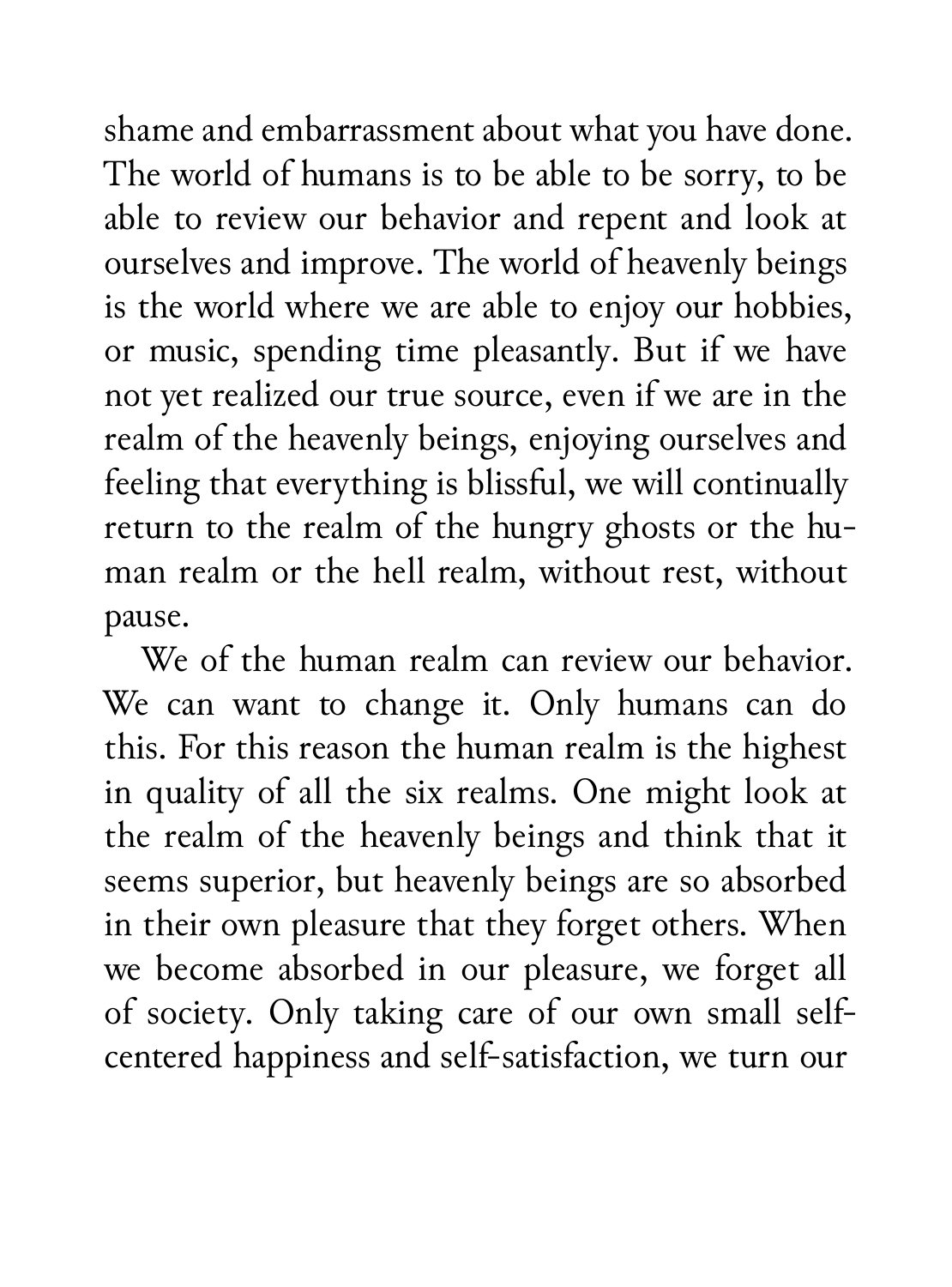backs on society. In this way, the heavenly realm is not of the highest quality. This realization that there is a possibility of reviewing our own behavior, and the knowledge that there is a path to be walked, is what is represented by the first of these ten pictures.

This is also called the awakening of deep faith, or the awakening of the Bodhisattva nature: when we realize that life is not only about our own personal, individual selves but instead about what we can do for all of society. To reduce our own small self-centered self and let go of that ego—this is what we can do for all of society. To lessen our own personal heaviness is the way to liberate all beings. To look to society and offer everything we are to society: that is the point. So why do we do zazen? Why do we do practice? To liberate society is our primary goal, but first we have a challenge to work on within. Until we have clarified our own mind, letting go of our heaviness and ego attachments, our offering to society will only cause more problems. We have to work on the interior clarification, in the same way that the axle has to be straight in order for the wheel to turn smoothly.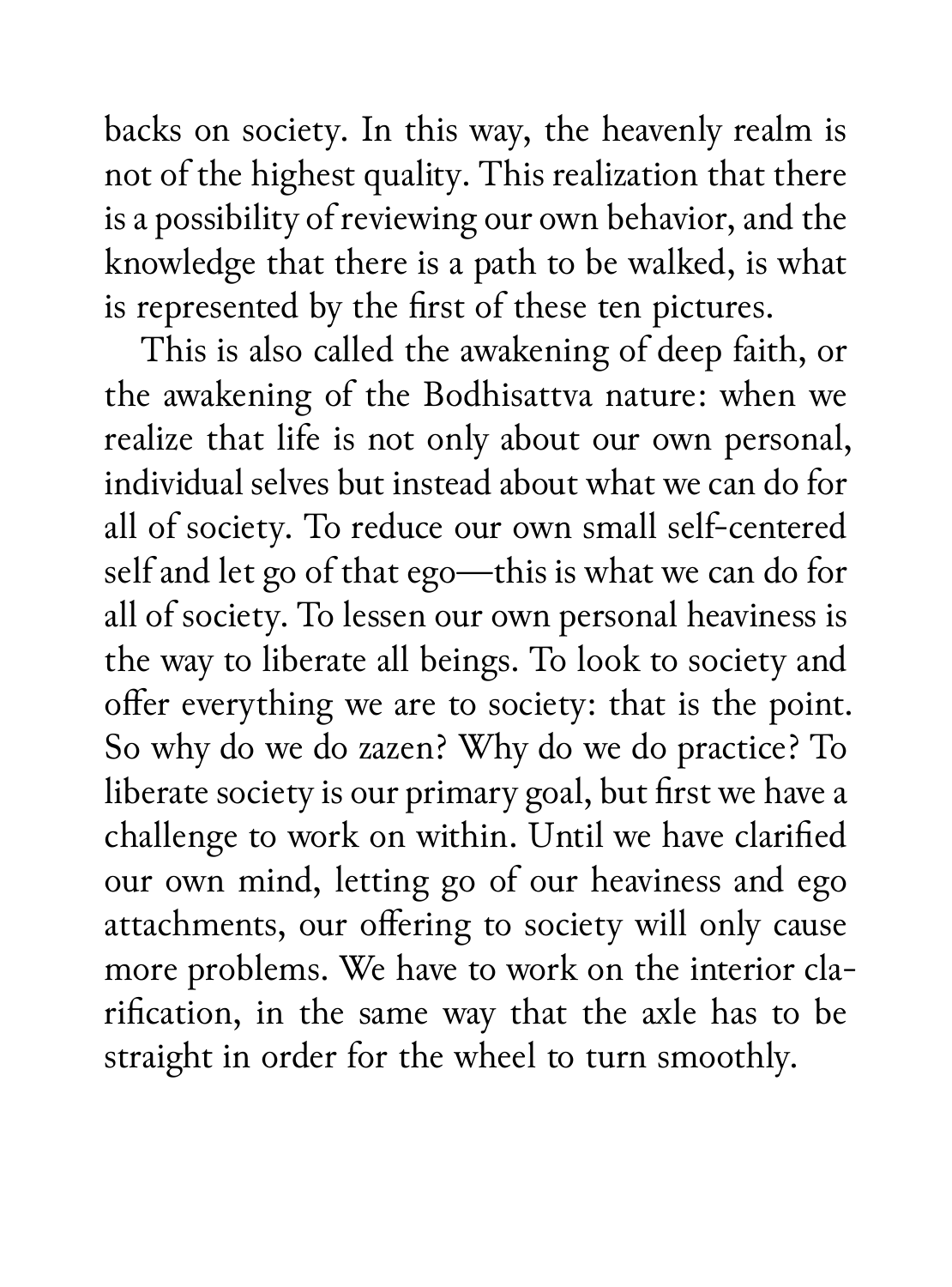## i. Searching for the Ox

Preface: Until now, the ox has never gone astray. Why then does he need to search for it? Because he turned away from himself, he became estranged from it; then, lost in the dust, at last he let it astray; he's lost as soon as the path divides. Winning and losing consume him like flames, right and wrong rise round him like blades.

**Verse:** Beating about the endless wild grass, he seeks and searches, the rivers broaden, the mountains stretch on, and the trails go ever deeper. His strength exhausted and his spirit wearied, no place allows him refuge. He listens—there's just the evening's shrilling of cicadas in the trees.

**Waka:** Sought ox in the mountains—missed it. Only a cicada's empty shrilling.

The preface of the first of the Ten Oxherding Pictures begins: "Until now, the ox has never gone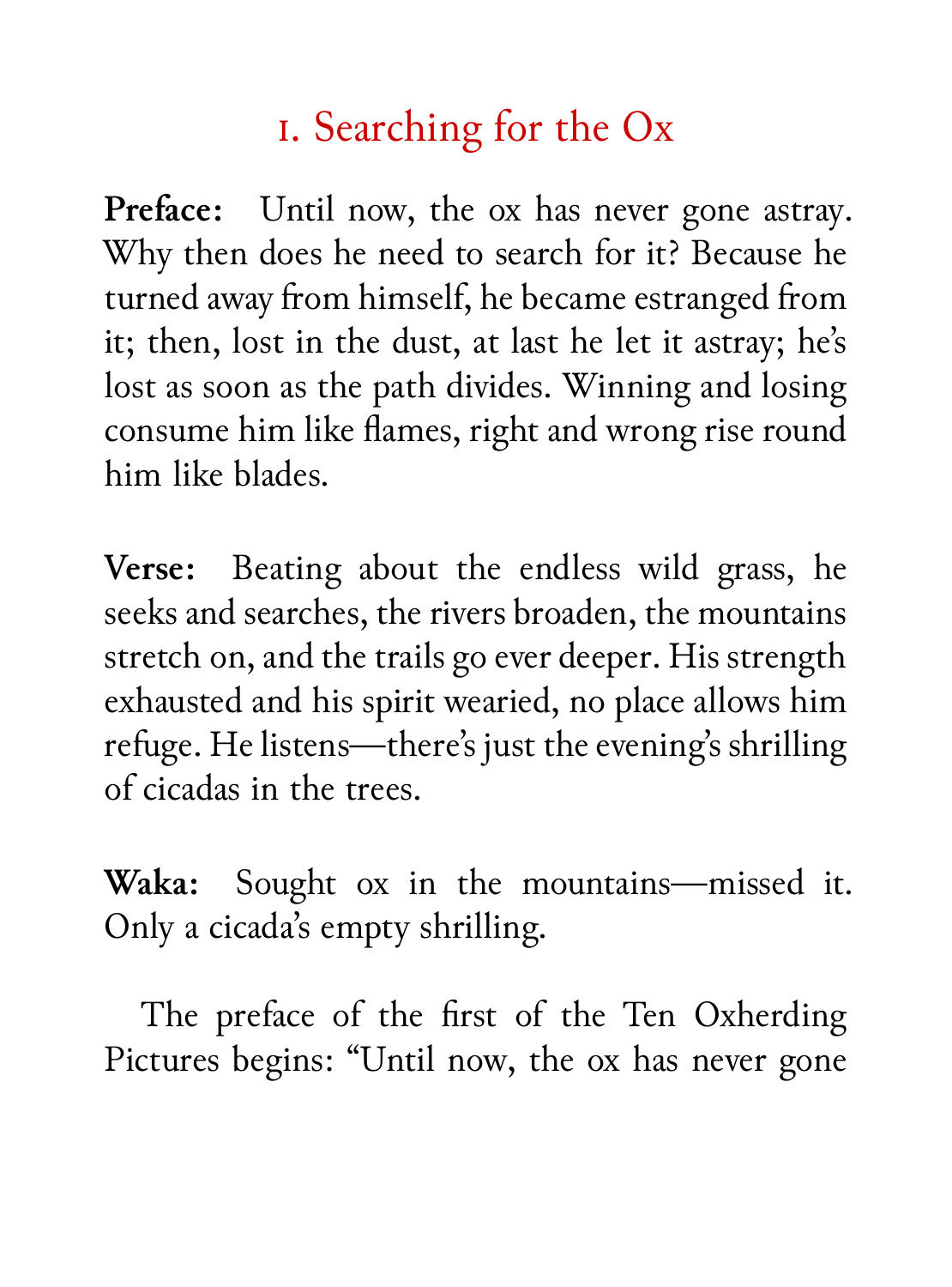astray. Why then does he need to search for it?" Why have we come here? Why have we gathered here to do zazen together? We are all looking for this deep mind. We are seeking. We are digging and searching. But is there even one of us who has ever lost it, or strayed in any way? Everyone has so many thoughts, so much confusion, and so many concerns. But from where have these come? And how are they different from this original essence?

Think of all the spaceships that have been sent into the universe recently. More than one thousand people from the time of the first flight have traveled into space. But do these flights make the universe any smaller? Do the thoughts that we each have make our Original Mind any smaller? We perceive our thoughts and mistakenly look at them as the source. But those thoughts are not our True Source. The universe includes all of the planets and all of the galaxies, but has the including of those ever made the universe any smaller?

"Until now the ox has never gone astray. Why then does he need to search for it?" It seems that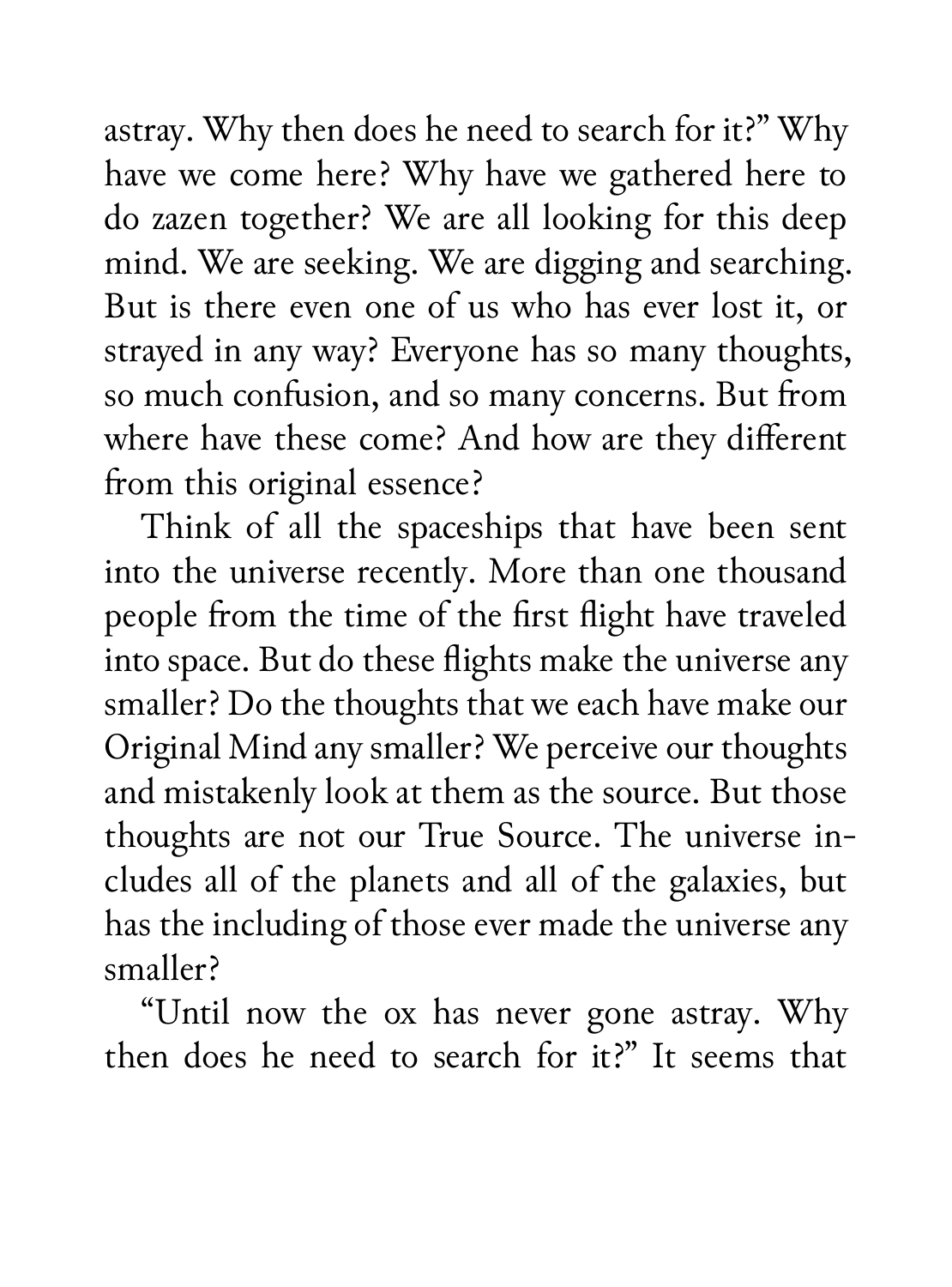the more we seek, the farther away it goes. And, if it has already been here, why do we need to search for it at all? "Because he turned away from himself, he became estranged from it; then, lost in the dust, at last he let it astray." As soon as we think about doing something to clarify our mind, more thoughts and heaviness come. "Because he turned away from himself, he became estranged from it; then, lost in the dust, at last he let it astray."

In the Bible it says, "Unless you become like children, you will never enter the kingdom of Heaven." Those of a pure mind will see God. Yet we divide this mind, this clear mind, this pure mind, into that mind which is emotional, that mind which is dualistic, that mind which is intellectual. We feel strange and uncomfortable and decide to go to a psychiatrist, to see a professional—as if this unfathomable mind could be analyzed in that way. Or we feel physically uncomfortable, and we go to our health club and work out, expecting to be able to resolve our problems in this way. And the doctors who so often divide body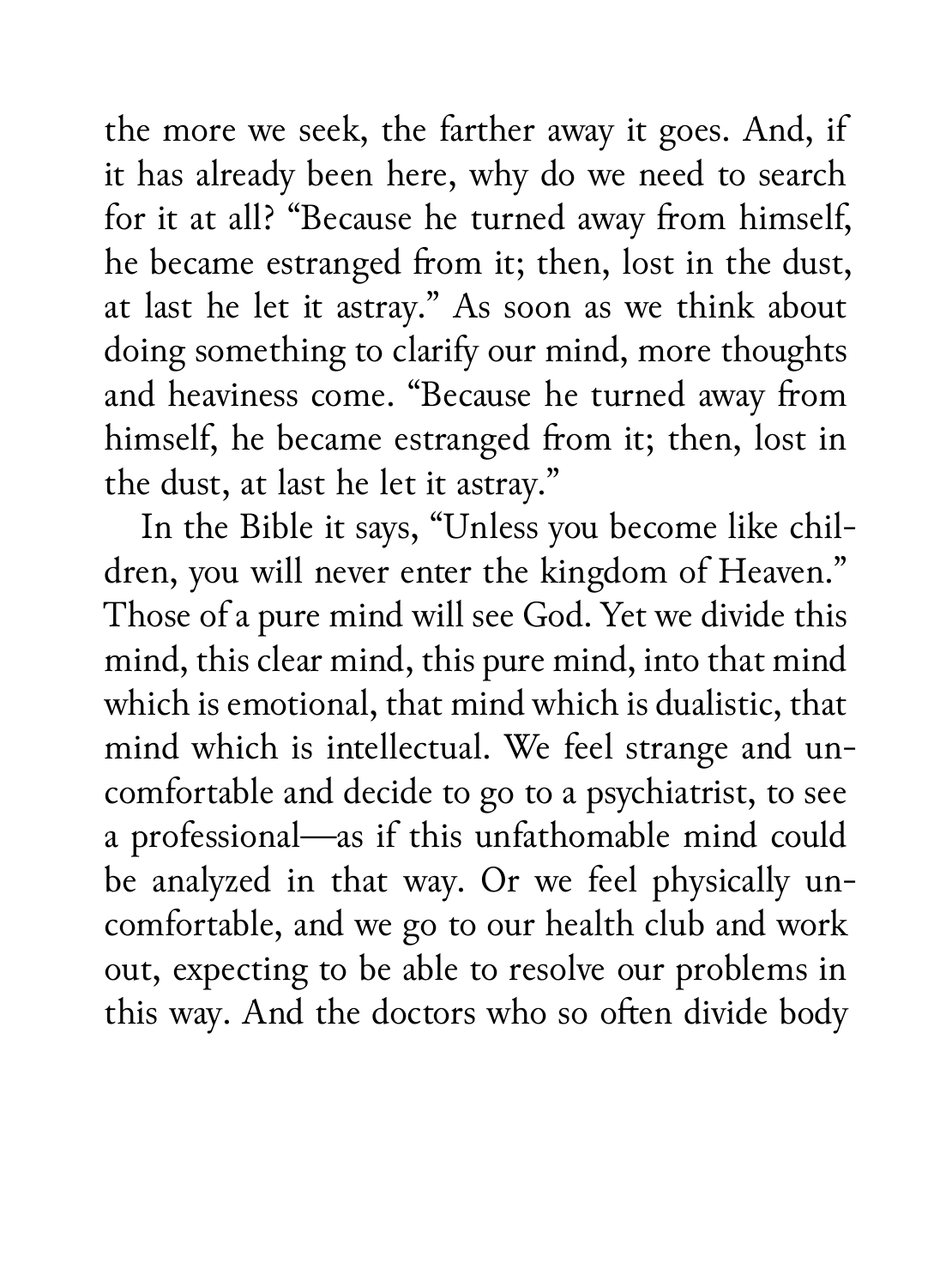and mind into two separate compartments make this problem even more complex.

A brand-new baby is completely empty-minded. As it's said, unless you become like children you cannot enter Heaven. But the clear mind exists even prior to the baby's heredity. It's said that at the age of sixteen months a child understands "one." At the age of thirty-two months a child understands "two." When a child understands two, then the ego comes forth. The world where there is only an understanding of the one could be said to be the world of God, where God reigns equally over everyone both good and bad. But prior to that knowledge of one, we still have that mind of zero. This is what has to be realized directly. When we give a baby a toy, it's fine with that one toy, until the next toy comes, and then it becomes absorbed completely in that next toy. But the Original Mind is not that mind of one but what exists prior to that, what exists prior even to people or to planets; it is that world of zero.

We live and see everything around us from this world of two. But our eyes' true source—that world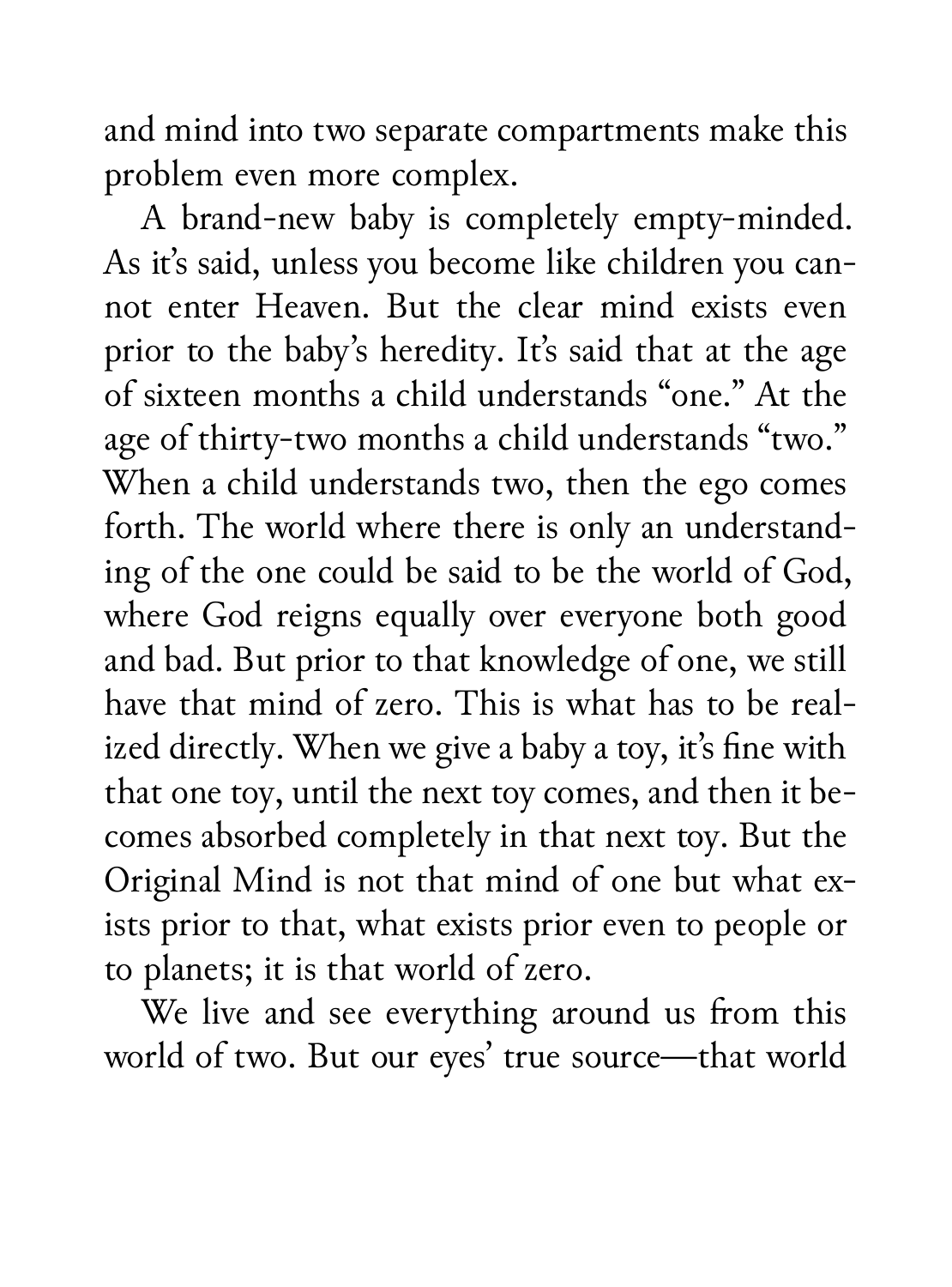of one—is prior to this world of two. And that which uses the world of one is even prior to that. When we see dualistically we are insecure and unbalanced. The hills of home recede farther and farther away. "He's lost as soon as the path divides."

"Winning and losing consume him like flames, right and wrong rise around him like blades." As soon as one thought comes forth, we are in a world of dark ignorance and dualism. We have one wispy thought, and then another associates with that, and another with that, and another with that. A couple start life together with very little material support. Working hard together, they gather the basics for a kitchen, a home, a livelihood. They have a child; they build their life as a family. But eventually, as things start working out, as their life becomes more comfortable, where they had been united in their difficulty and in making strong efforts together, now they become divided, with each of them wanting his or her own rights. Their child grows up, and they all want their own rights and their own material possessions.

In China it's said that you cannot possibly divide a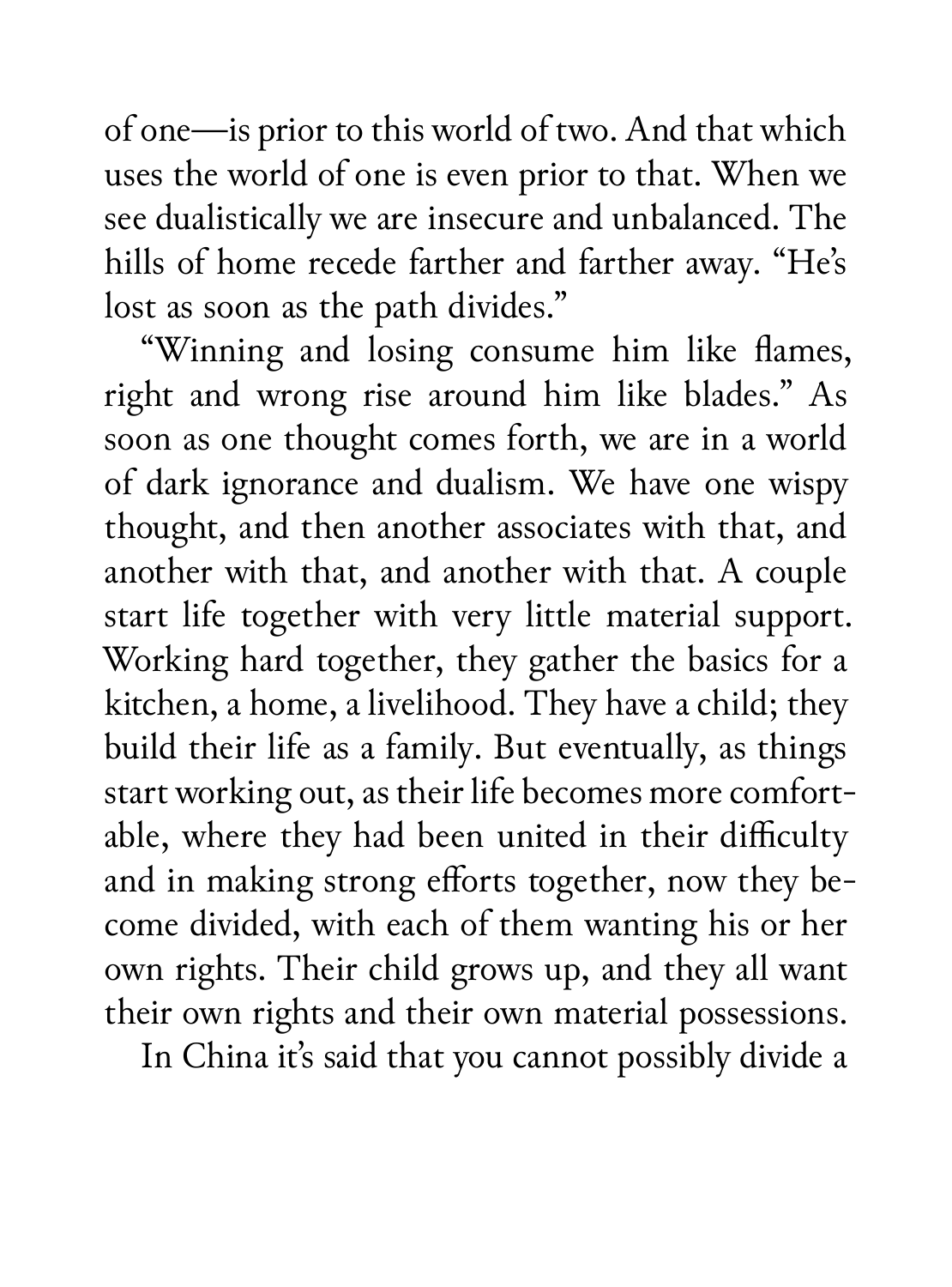peach into exactly equal pieces. If you divide a peach into four pieces, even if they are all of exactly the same size and weight, they will still be unequal, because the flavor in each part of the peach will be different. Some part will be more delicious than the others. They will not ultimately be equal, even if they are equal by weight. In this way, the idea of equality is unresolvable. That is the greatest problem on this earth today. Everyone wants an equality of quality as well as an equality of size. But if we give someone else the larger piece, then that person is happy, and we are especially happy at someone else's happiness. This is the equality of satisfaction. Within this we can catch a glimpse of something important. We can see the dualism from a larger place beyond win and lose, beyond right and wrong. Beyond dualism there is an equality of true human quality. This true quality is the source of actual equality. If we can embrace that, if we can see that equality clearly, then all humans can respect and love each other deeply.

That mind of pure equality is called Buddha. We who are so full of dualism cannot see it, but if we can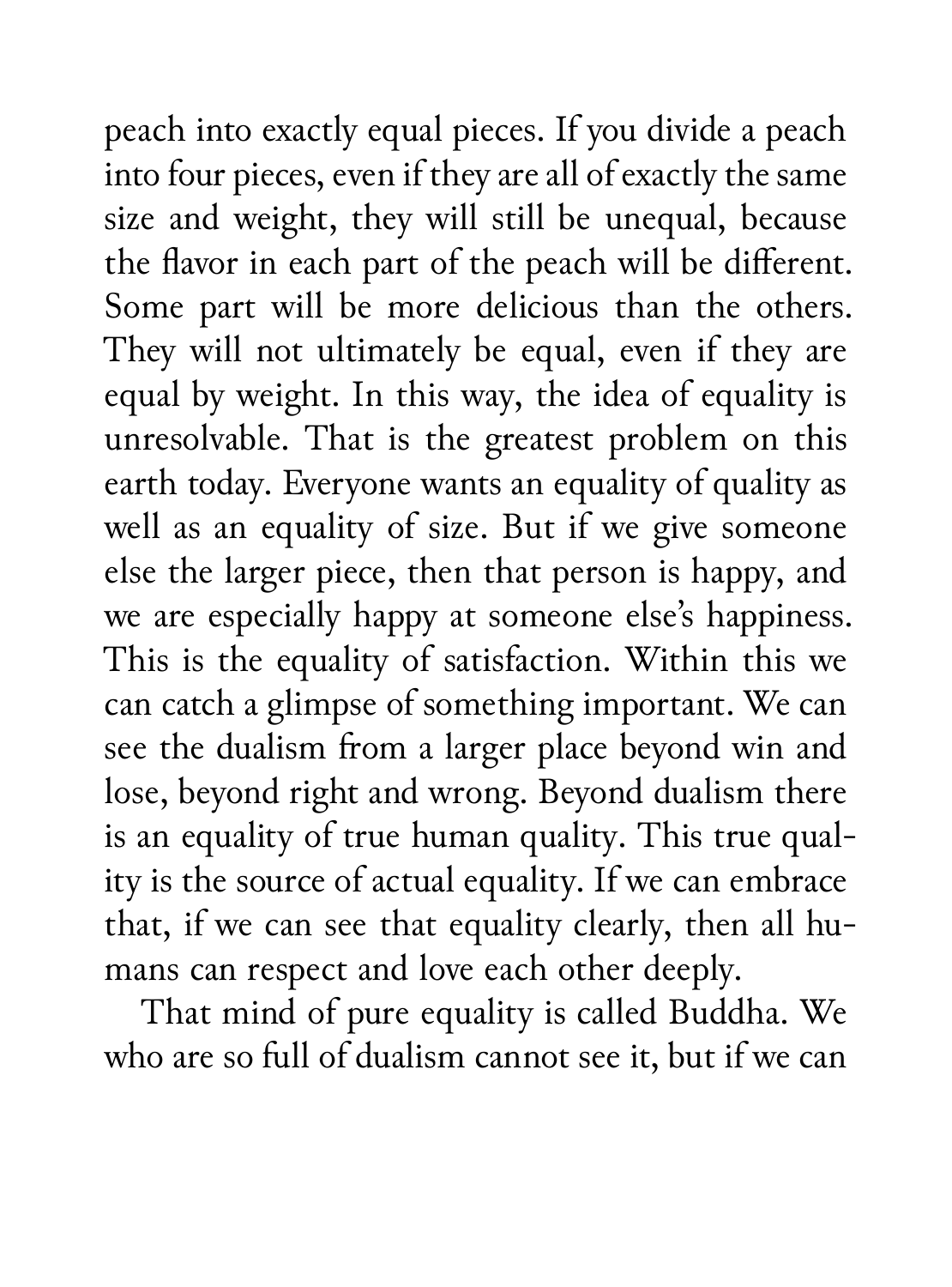get a glimpse beyond time and location, in this way we also have a sudden glimpse of this clear mind that we all have from the origin. While having this dualistic mind we realize that we have also, right now, a living mind, prior to that dualism. We must decide to realize that, or else we and all of the world will always be stuck in dualism. This is Finding the Tracks, the second of the Ten Oxherding Pictures.

There is also a verse that goes with Searching for the Ox; its first line is, "Beating about the endless wildgrass, he seeks and searches." We have given rise to this Bodhisattva vow. But the more we sit, the more thoughts we seem to have. And where is that Original Mind we were going to look for and realize, anyway? Is this mind we are sitting here with, so full of delusions and thoughts, anything that another could ever prostrate to? There is no cow of enlightenment there, not even a trace of a footstep. Maybe we had better go home quickly and accept that we are meant to live in a world full of desires. That's probably better for us anyway. Thinking about it in that way, we turn away.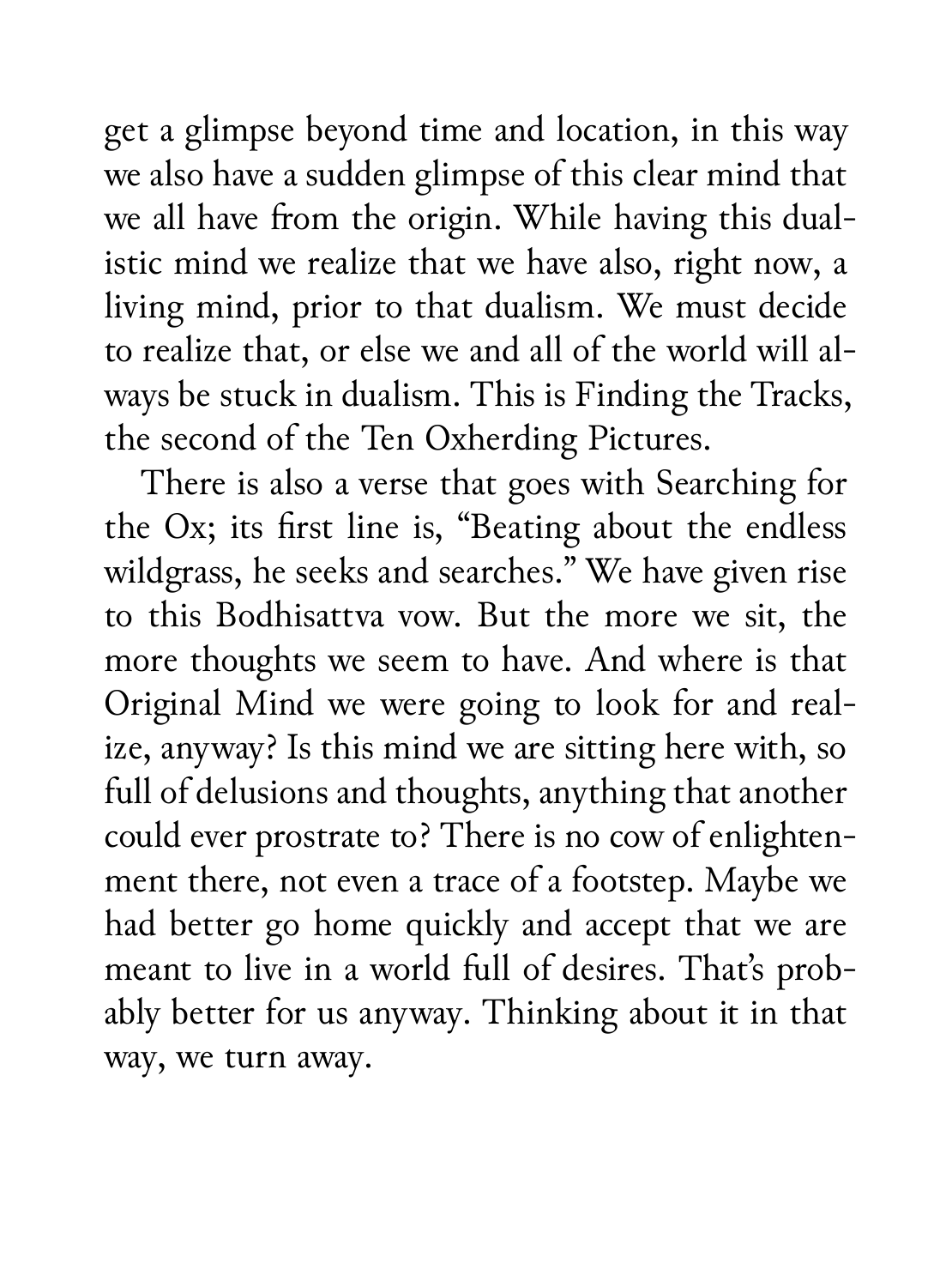"The rivers broaden, the mountains stretch on, and the trails go ever deeper." We sit. We want to do this, we think about doing that, we plan for doing something else. Our legs hurt, our backs hurt; we get angry at all of those thoughts, we get angry because our legs hurt, we get angry because our backs hurt. The harder we work, the worse it gets. And then there's the Roshi sitting up there talking about something so splendid, which makes no sense. It's as if we are trying to scratch an itch on our foot from the outside of our shoe. What is the good of any of this?

"His strength exhausted and his spirit wearied, no place allows him refuge." It has just started, and already I don't like being here. I think I'm not meant for this place; it doesn't suit me. I think I'd better leave. I've left so much work undone, and I really should be getting to it. Maybe I didn't do the right thing by coming here, and I should just leave right now. "He listens—there's just the evening shrilling of cicadas in the trees." My life is so busy, why did I leave it to come here? I can't figure out any of this.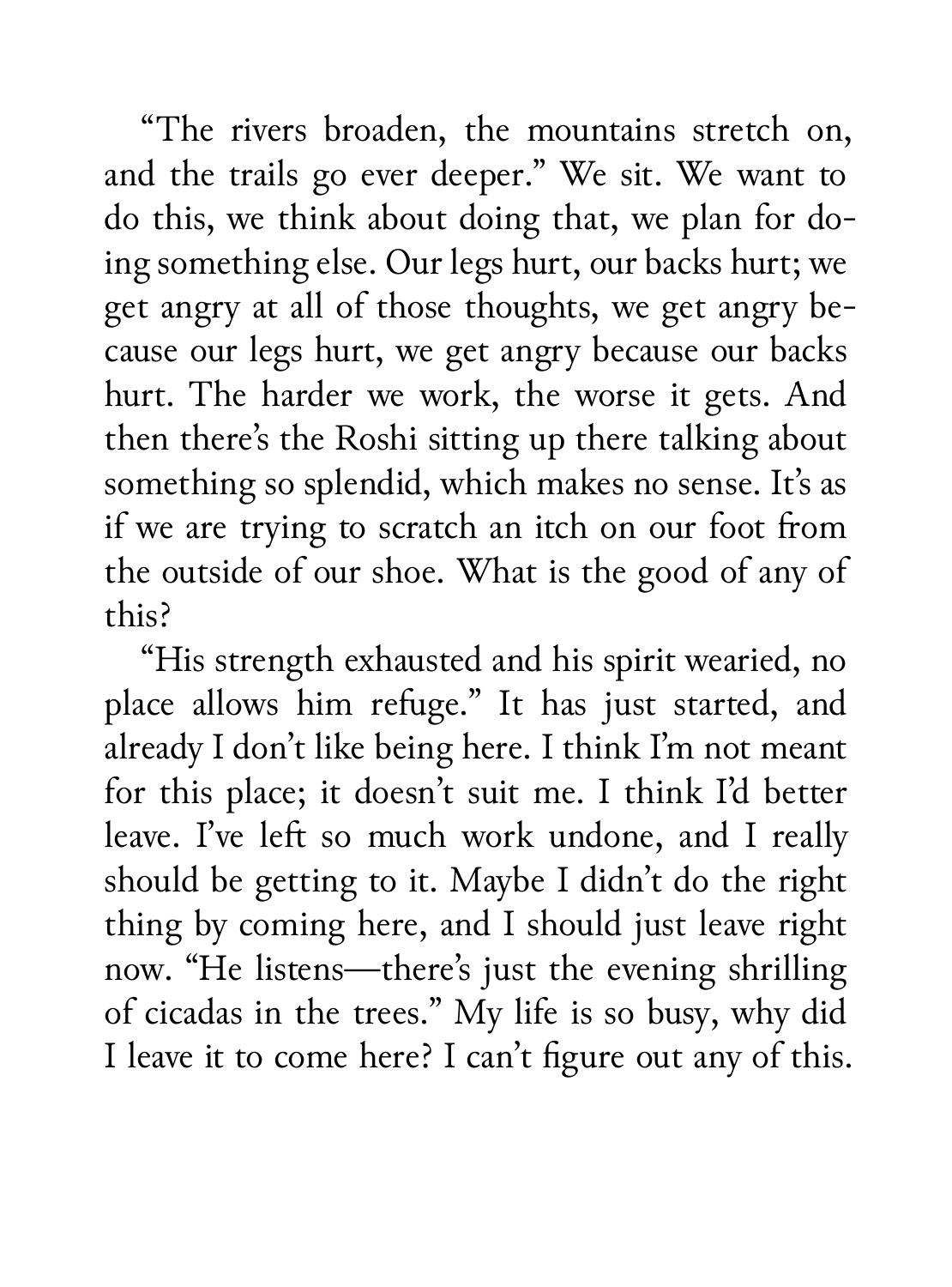I may as well go home. We all think this. Everyone has thought this. But do not give up when you have finally been able to get started, when you have finally been able to get to the starting line. All of those here who look as if they have been doing this for so long had this exact same state of mind at the beginning. Those people who have now been doing this for three or five years all went through the same phase of wanting to leave. And somehow they kept going. After all, we have all paid already and freed up this week of time for the doing of this. So we might as well stay. But for everyone at the beginning it was a process of deciding to stay, deciding to go, deciding to stay, deciding to go, and then finally staying.

Everyone has this identical experience. No one is a superman about this. Everyone has confused thoughts, everyone has pain, and everyone wants to leave at the beginning. But, when something is finally actually experienced and felt directly, even though we are not sure what that is, we know it was right to keep going. To keep going even a little bit at a time is what has to be done. This cannot be resolved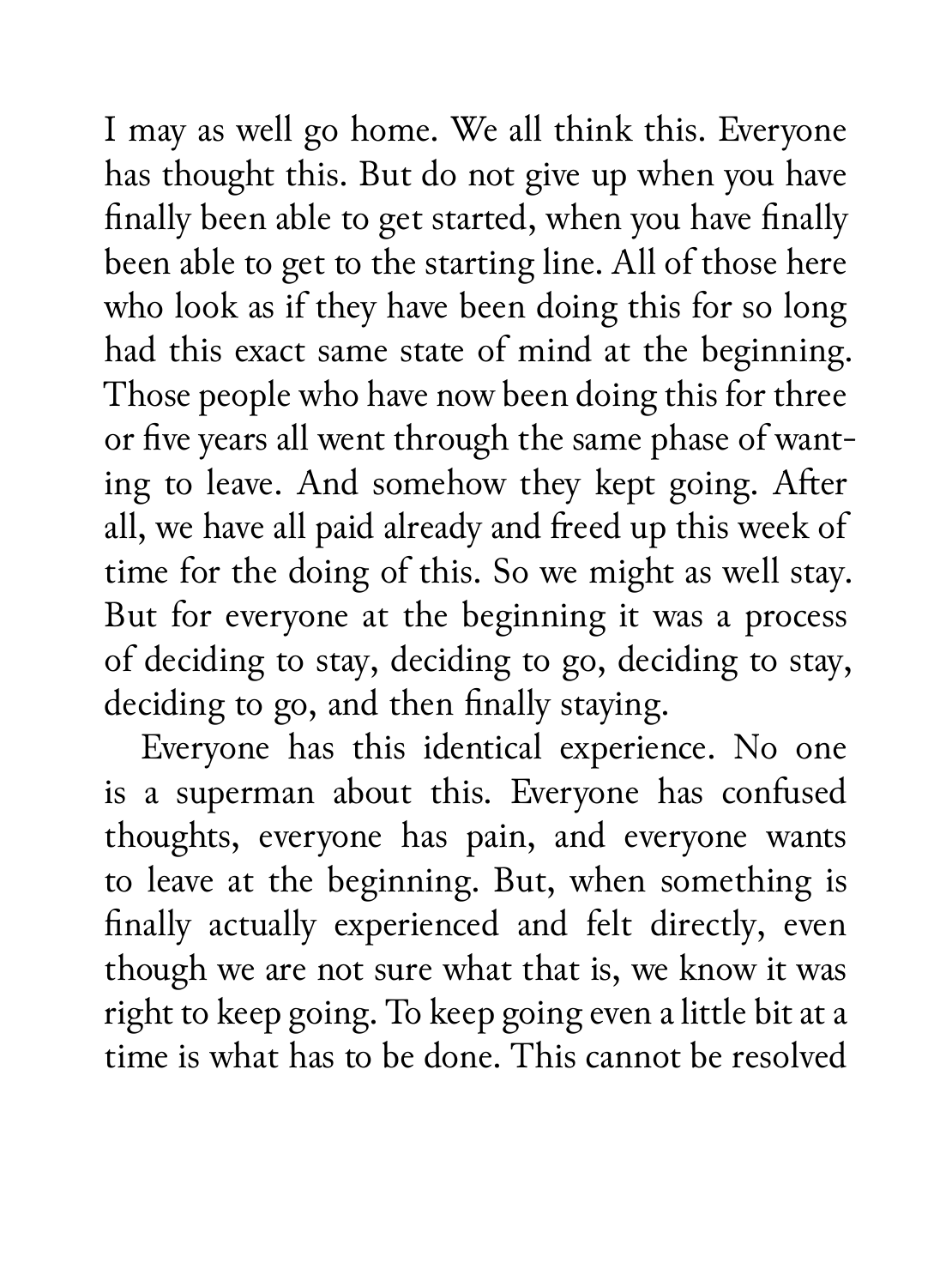all at once. But once you have started, just keep that effort going.

#### ii. Finding the Tracks

**Preface:** With the aid of the sutras, he gains understanding; through the study of the teaching, he finds the traces. The many vessels are clearly all of one gold; and he himself is the embodiment of the ten thousand things. But unable to recognize correct from incorrect, how is he to distinguish true from false? Since he has yet to pass through the gate, only tentatively has he seen the traces.

**Verse:** By the water and under the trees, there are tracks thick and fast. In the sweet grasses thick with growth, did he see it or not? But even in the depths of the deepest mountains, how could it hide from others its snout turned up at the sky?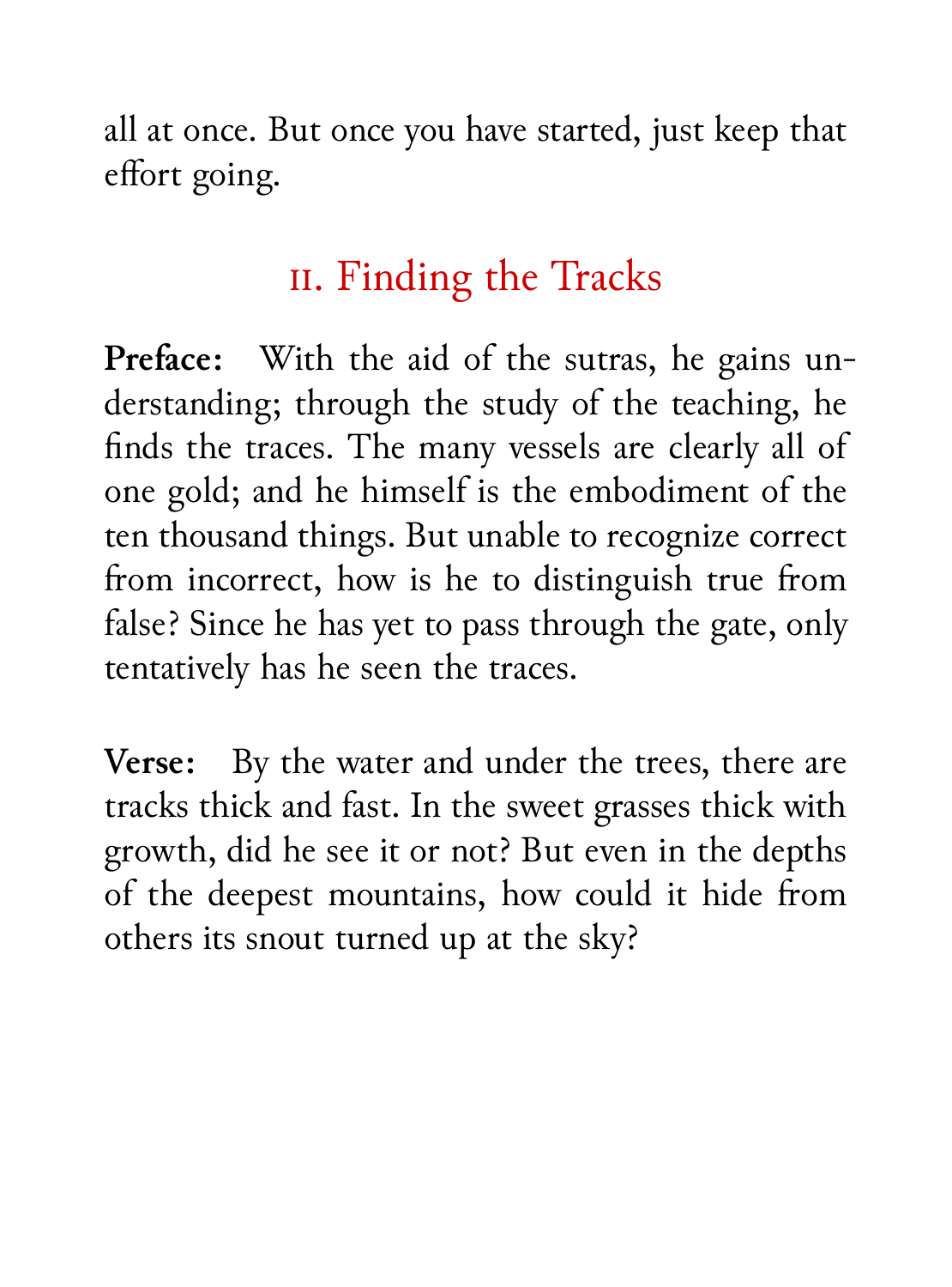**Waka:** Deep in the mountains, his efforts bear fruit. Tracks! How grateful to see a sign.

Today we have the second of the *Ten Oxherding Pictures*, Finding the Tracks. Yesterday we had Searching for the Ox, looking for the traces, seeking the path, and the essence of that state of mind. Today we have the second, Finding the Tracks. After seeking and seeking, something that finally looks something like a track is found. As in the picture here, the traces can be seen. It's written in the preface, "With the aid of the sutras, he gains understanding; through study of the teaching, he finds the traces." This essence cannot yet be affirmed from one's own experience, but from reading and from listening to others it seems this must be it. This is what I was looking for.

People always want to read as many books as possible and find out things, even if only second-hand, by listening to and reading the words of others. But if you are going to learn about Buddhism through books, it's best to read original texts. For Bodhid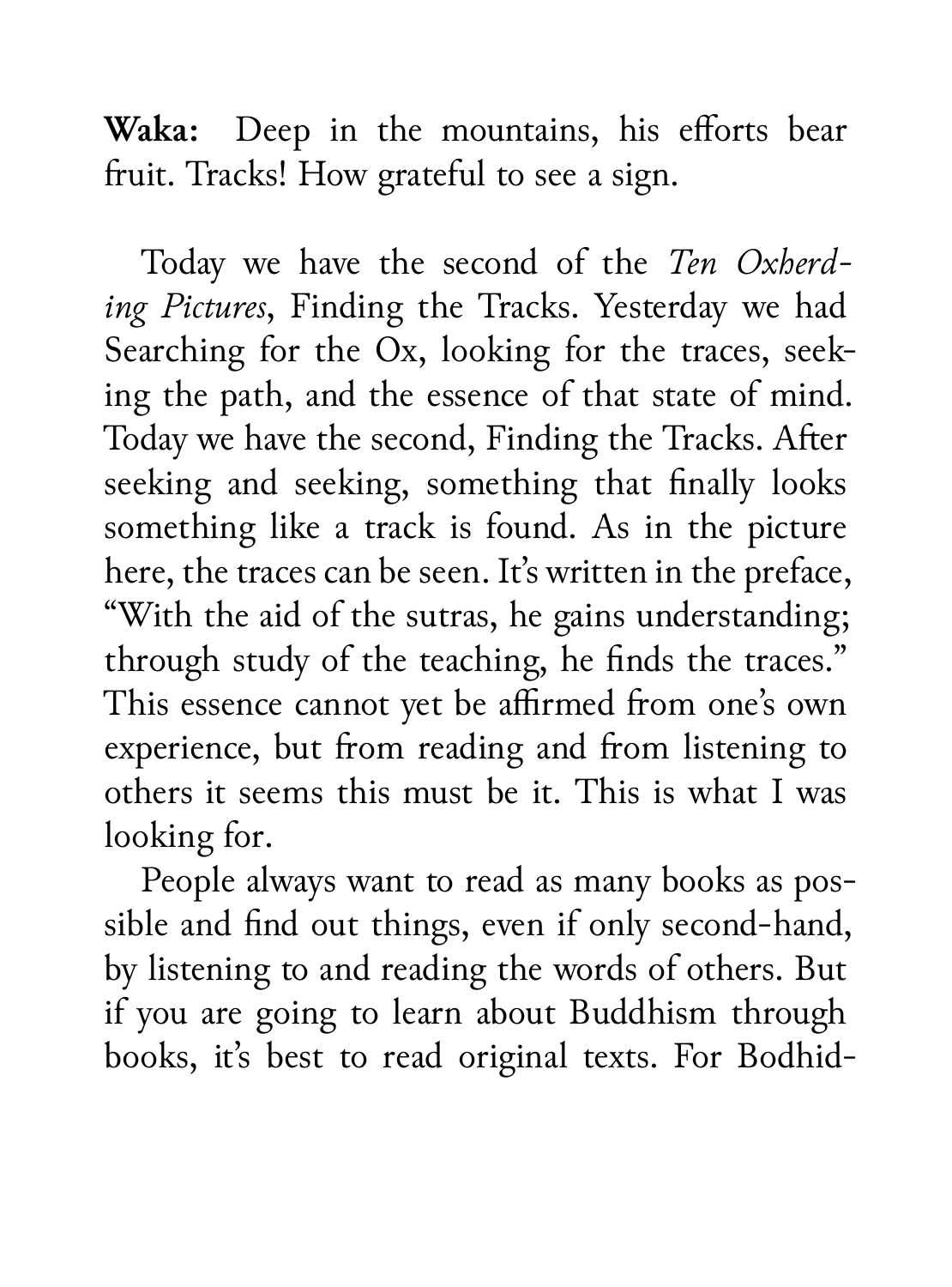harma, it was a sutra called the *Ryogon Sutra*. For the Fifth and Sixth Patriarchs, it was the *Diamond Sutra*. For Rinzai, it was the *Flower Garland Sutra*. And for Hakuin, it was in the *Lotus Sutra* that he found the true substance of Buddhism. The more layers of interpretation we have to go through, the further and further away we are from the deepest meaning. We have to be able to find these traces to find the source, but we have to be clear about what the best traces are.

For our whole life, we think of this physical body as what we are, as our self, and we think that others are exterior to what we are. That which is inside this bag of skin is what we are, is how we think it is, and anything that is outside this bag of skin is something separate. But that is a mistaken way of looking at it. If we think of how many things we depend on just to stay alive, we can see how different the reality is. "The many vessels are clearly all of one gold; and he himself is the embodiment of the ten thousand things." We cannot live alone and independently, but if we are not careful, we often make the mistake of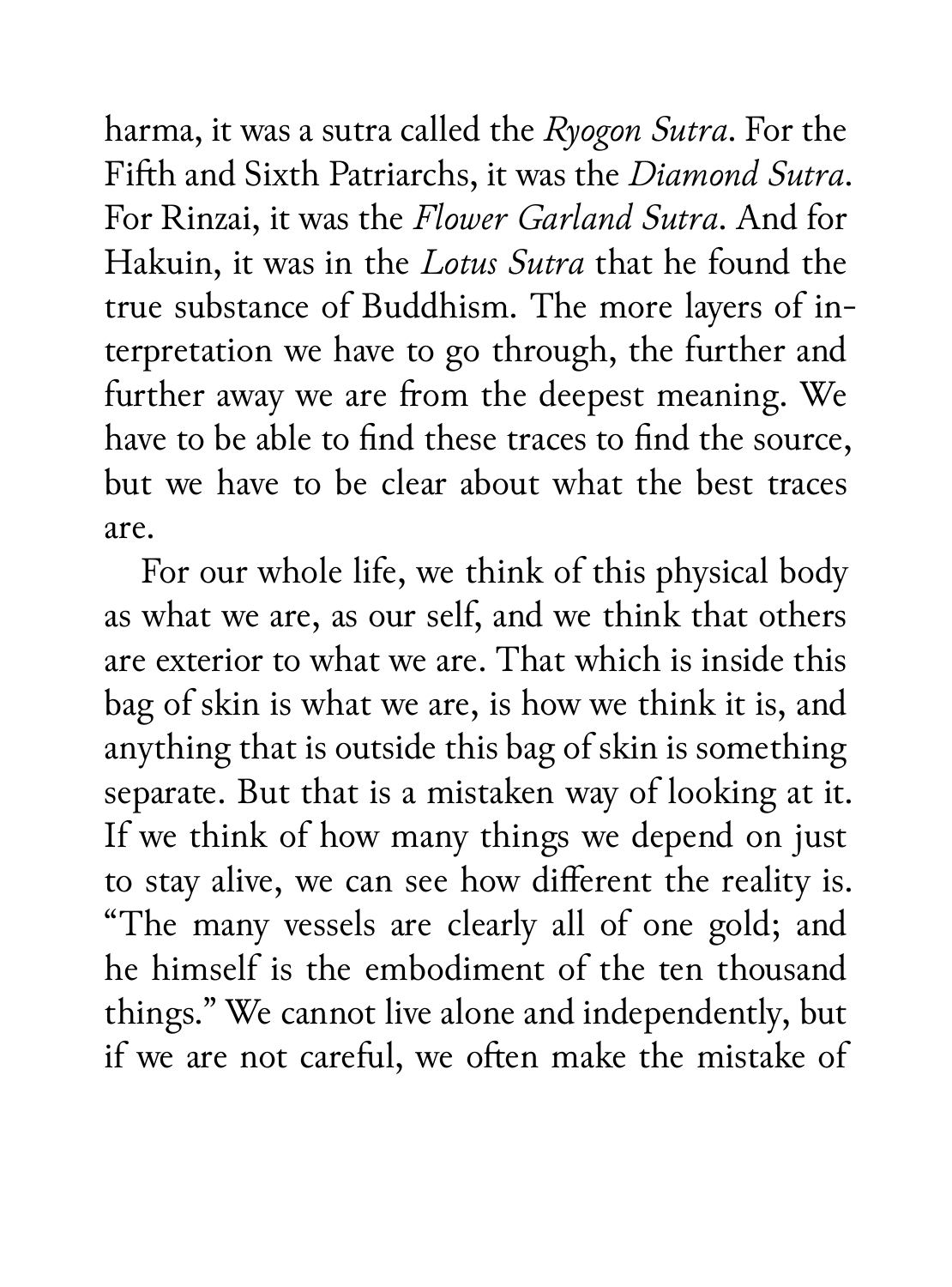believing that we can. If you close off your nose and mouth, you can see this easily. We need oxygen to stay alive. We must have water to live. Without it, we would die after one week. If we go without food for too long, we can die. The life energy of animals and plants is always supporting us. There is no way we can live disconnected from all other beings.

Scientists tell us that 350 million years ago, in that one moment when life came forth, every single person was born, because from that one spark, that one instant, all of our ancestors have lived in sequence, down to our grandparents, and then to us: we all came forth from one moment. Without that, without that continuation of life energy that has come down through today, we would not be alive here. Our life energy is not a separate thing. A baby is born, and perhaps it has a certain purity and clarity at that time, but it's influenced from then on by its parents, its teachers, its family, and the society in which it lives. This conditioning—all the ways of looking at the world that are taught by everyone the child comes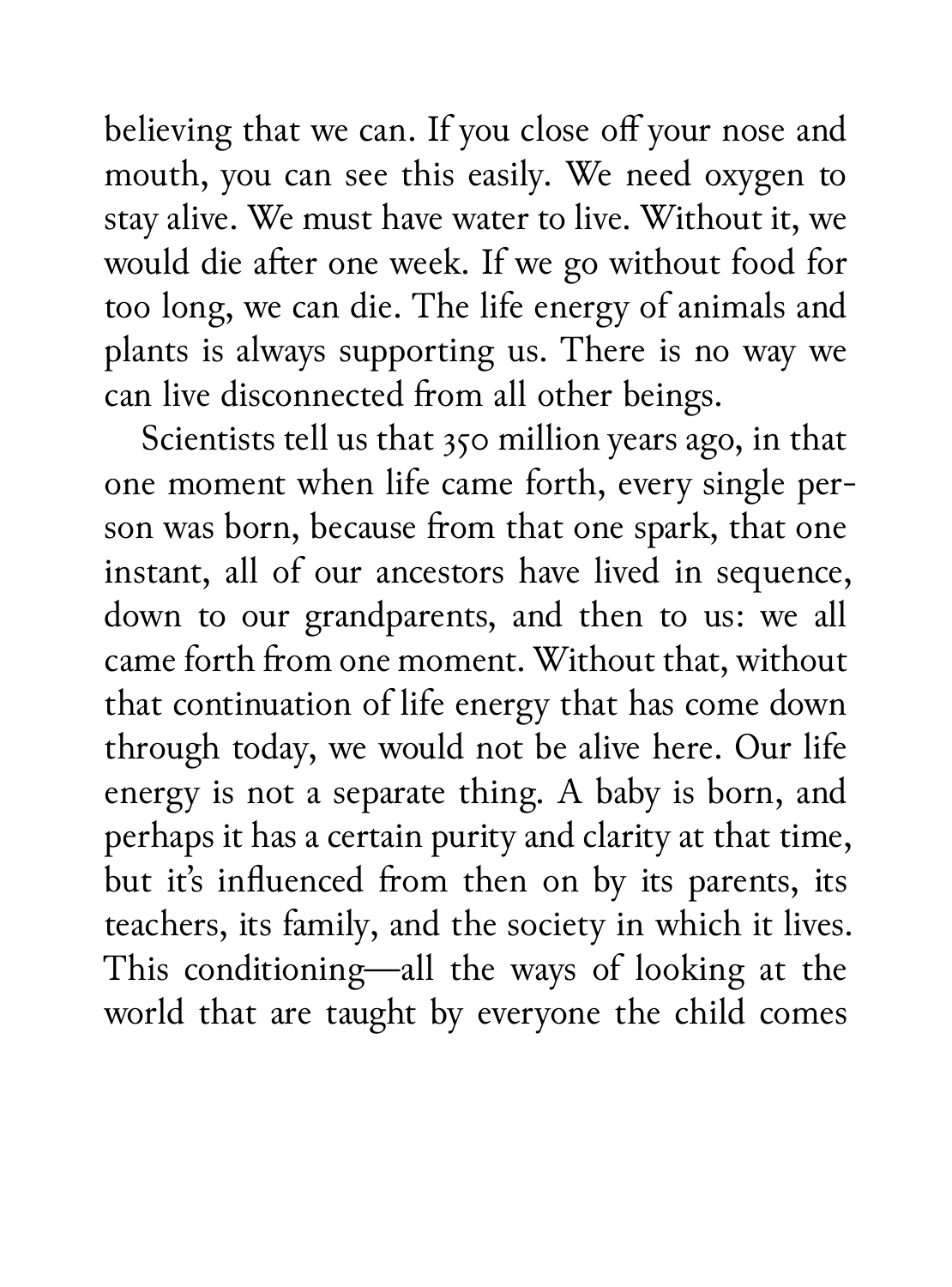in contact with—becomes a child's base for perceiving this world.

In all these ways, one single existence is an impossibility. There has to be a connection. And to discover that connection we need to realize and directly encounter our Clear Mind, that which unifies all beings. It's said that we exist as the world, and the world exists as us. Or that all of the ten thousand things come forth from me and I become all of those ten thousand things. Everything consists of atoms, and according to the ways in which these atoms gather and separate, according to karmic conditions, we have causes that become effects, which then become further causes. In this, the essence of all of us can be seen. The sixty billion cells of each person's human body separate into the functions of skin cells and brain cells and lymph system cells, eye cells and ear cells, but all of these originally came forth from one single cell, and that one single cell came forth from one single original atom. When we see this we can see clearly that among human beings there is no differentiation.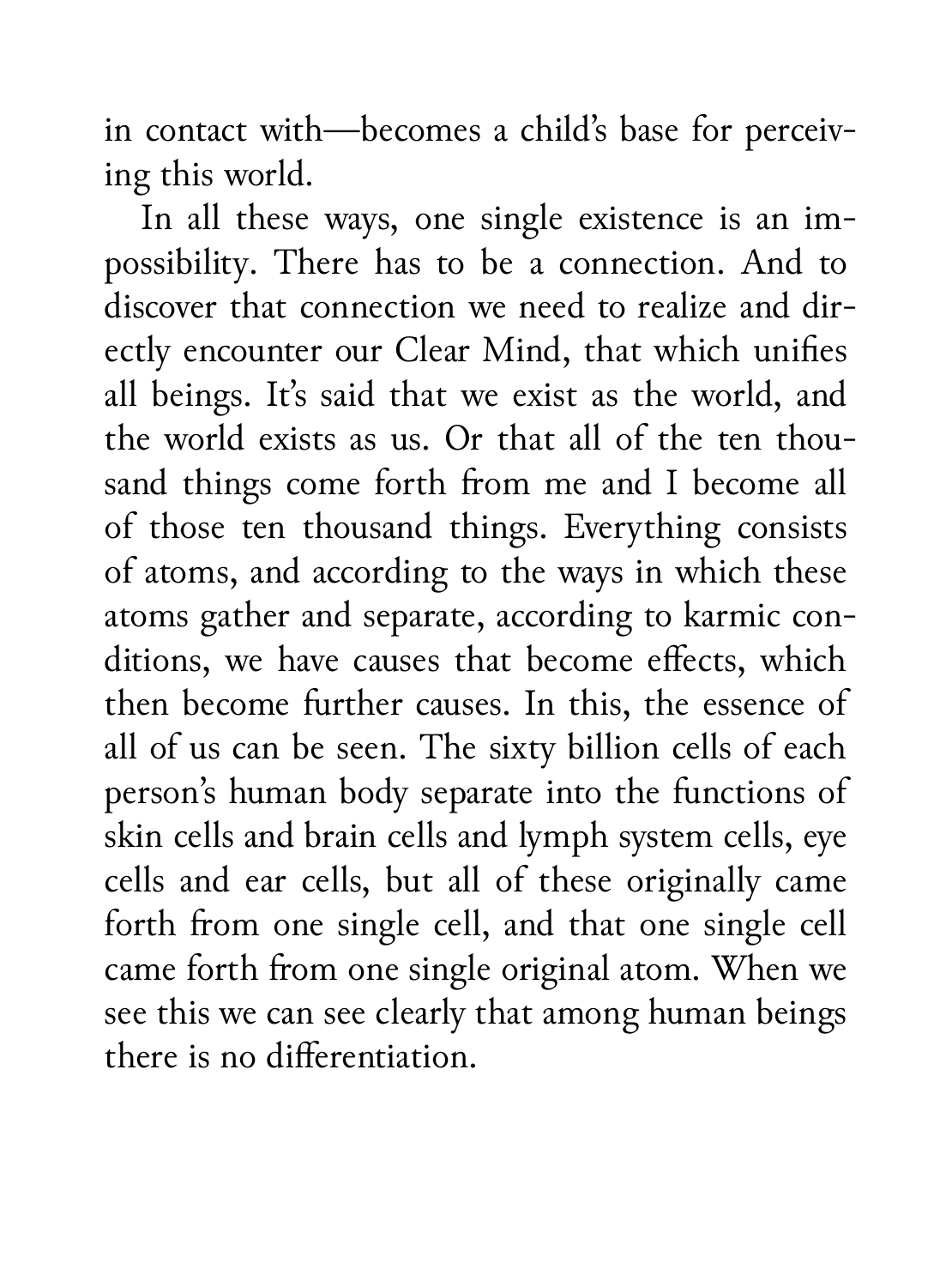"But unable to recognize correct from incorrect, how is he to distinguish true from false? Since he has yet to pass through the gate, only tentatively has he seen the traces." But even if we know in our heads how it works, that does not satisfy us or our true craving to understand from experience. We have seen traces, but do not yet know the real thing. We have not yet sat until we can pierce through and the bottom falls out and we shine radiantly. We have to keep going, even though we do not yet know what exactly it is that we have to do. We know we have to sit, but we have not yet done the sitting. We know where the traces are, but we have not yet grasped the actual animal.

"Since he has yet to pass through the gate, only tentatively has he seen the traces." When you have only taken a bite, but not yet actually chewed it, there is no way to keep the essence going in daily life. We sort of know what it is when we are on the cushion, but when we stand up from the cushion it dissipates in every direction and we don't know how to keep it going.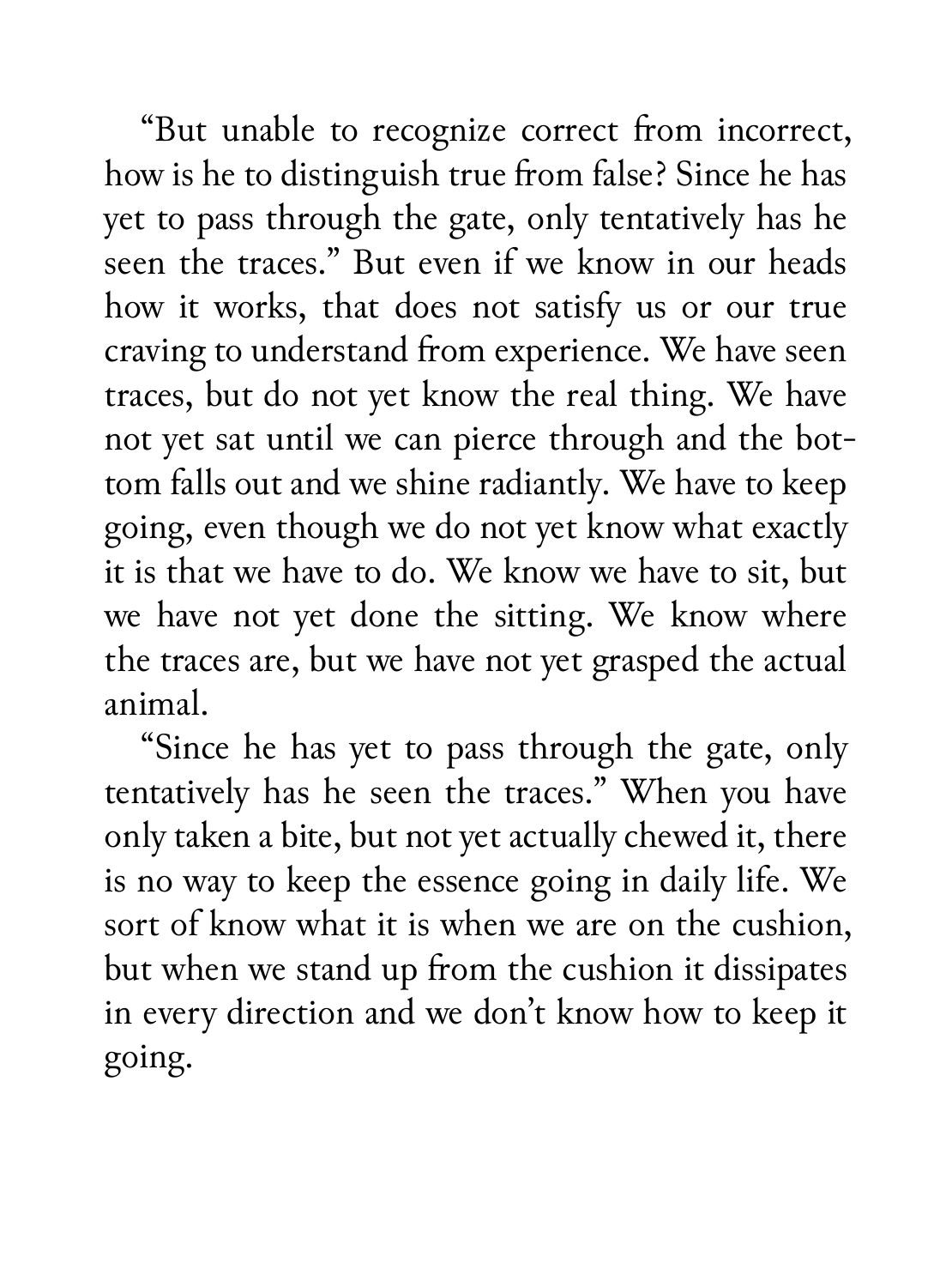A verse is then given: "By the water and under the trees, there are tracks thick and fast. In the sweet grasses thick with growth, did he see it or not?" There are tracks. Where the grass has been trampled we can see them. We can see them in the green willow leaves, which look like Kanzeon Bodhisattva, and hear them in the wind passing through the green pines. This is not a metaphor; rather, as we listen openly, the sound made by the pines is a sermon of the Buddha. "In the sweet grasses thick with growth, did he see it or not?" A swift bird taking off unseen from the grasses is a teaching as well, and all of these teachings are in harmony at the same time. A white bird taking flight, the lively manifestation of life energy, in harmony, is the truth being spoken in every moment. In every single sense we can feel and experience this truth.

The *Heart Sutra* says, "All dharmas are marked with emptiness, they are without birth or death, are not tainted nor pure, do not increase nor decrease… no eyes, no ears, no nose, no tongue, no body, no mind, no color, no sound, no smell, no taste, no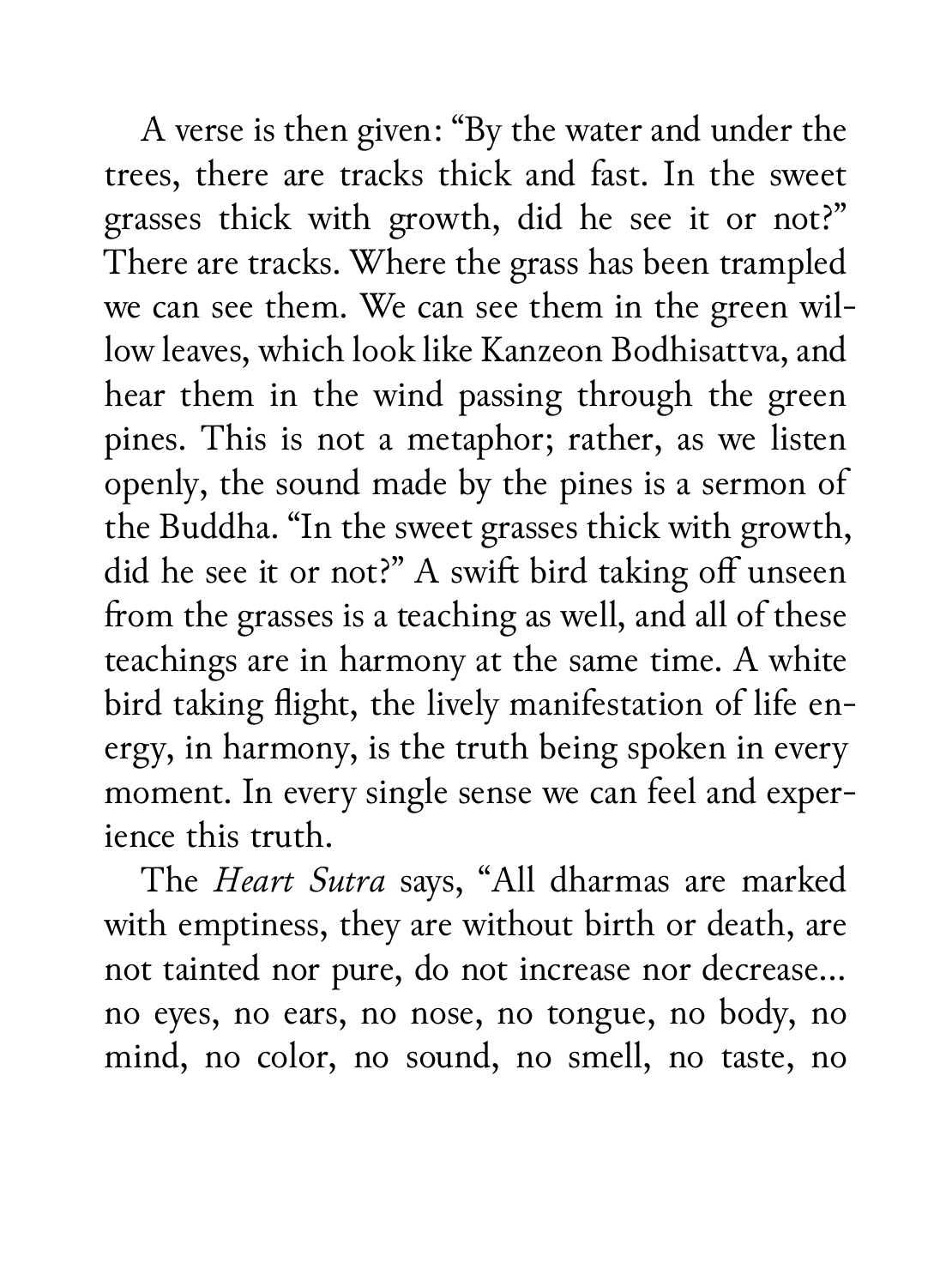touch, no object of mind, no world of eyes, through to no world of mind consciousness." If we look at this quietly, we see that if we forget these senses as we use them, forgetting our eyes, forgetting our ears, forgetting our nose, our tongue, our body, our mind, as we perceive things, those things themselves—the eyes, the ears, the body—disappear. Our mind does not decrease or increase, it is not stained or pure, it reflects things exactly as they come to us. We see a fire, but our mind does not burn. The mind, just as it is, is that clarity of the true nature.

As Rinzai has said, the true Dharma has no fixed form, and yet it extends throughout the ten directions. Science gives us laws that say one plus one is two, or two plus two is four. Science tells us that these are rules, facts, fixed phenomenon. They are not something that only people of a certain religion can understand, that only Christians can understand and Buddhists cannot, that only Muslims can understand and Hindus cannot. All beings can understand. Seeing the sun, we become the sun. Seeing a bird, we become the bird. Everything is embraced, every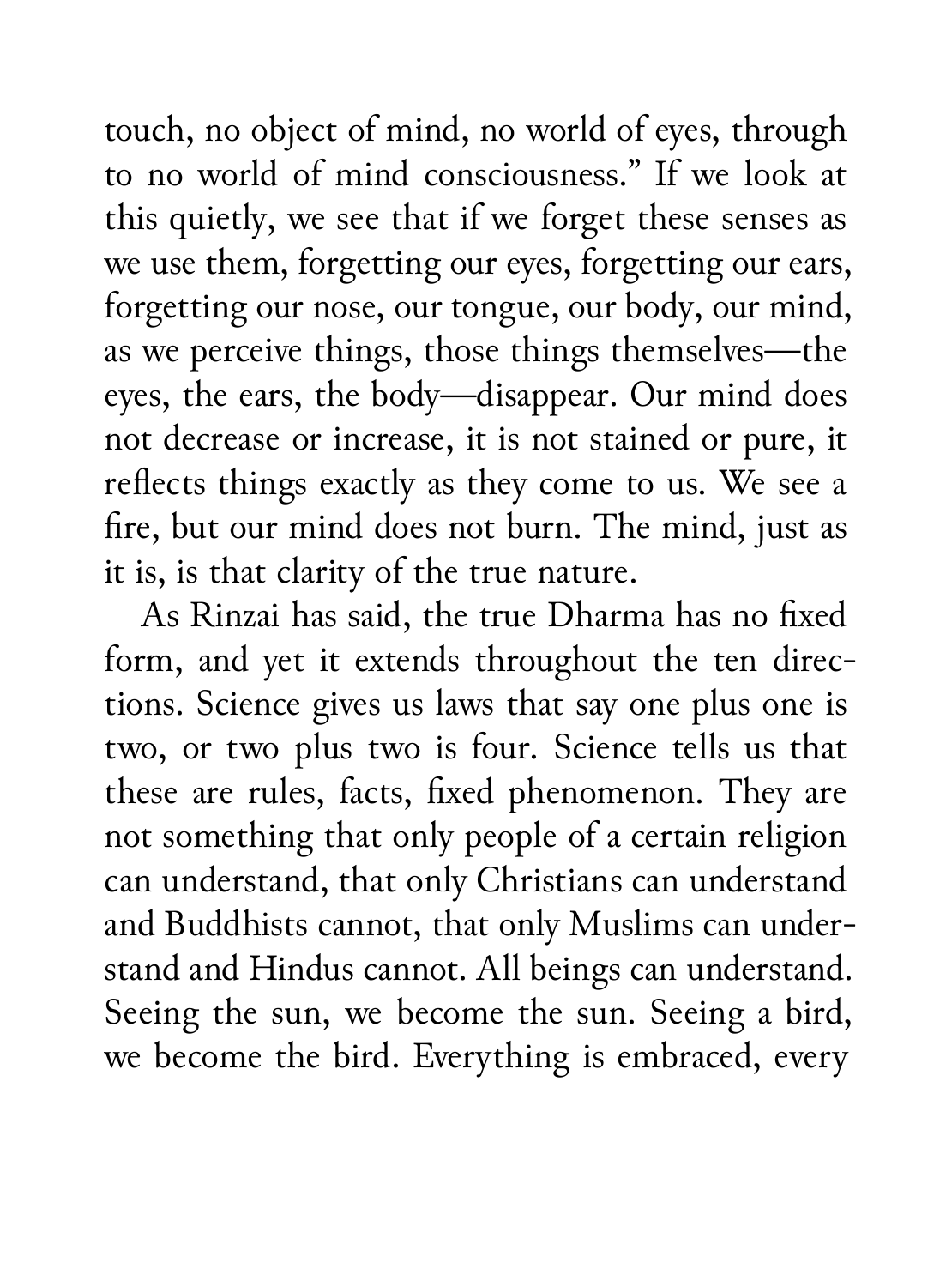single bit of it. The whole universe is the ox of our own clear mind.

The Buddha when he was awakened at the sight of the morning star said, "How wondrous, how wondrous, all beings are endowed with this very same clear mind to which I have just been awakened. Everything is shining." Because his mind became zero at this time and free of any traces of anything at all, he could become the river, the mountain, the flowers—he could become all things. And this wondrous wisdom to which he was awakened, which all beings are endowed with, does not come to us from practice. We are all already within this wisdom. But because we hold on to an idea of who we are, what our status is, what our position is, we are always a small self that gets stuck. But that small self is not the true ox. It is only a small-self idea of what an ox might be like.

"But even in the depths of the deepest mountains, how could it hide from others its snout turned up at the sky?" Yet no matter how much we explain it, we have found the traces after all. Whether we are sleep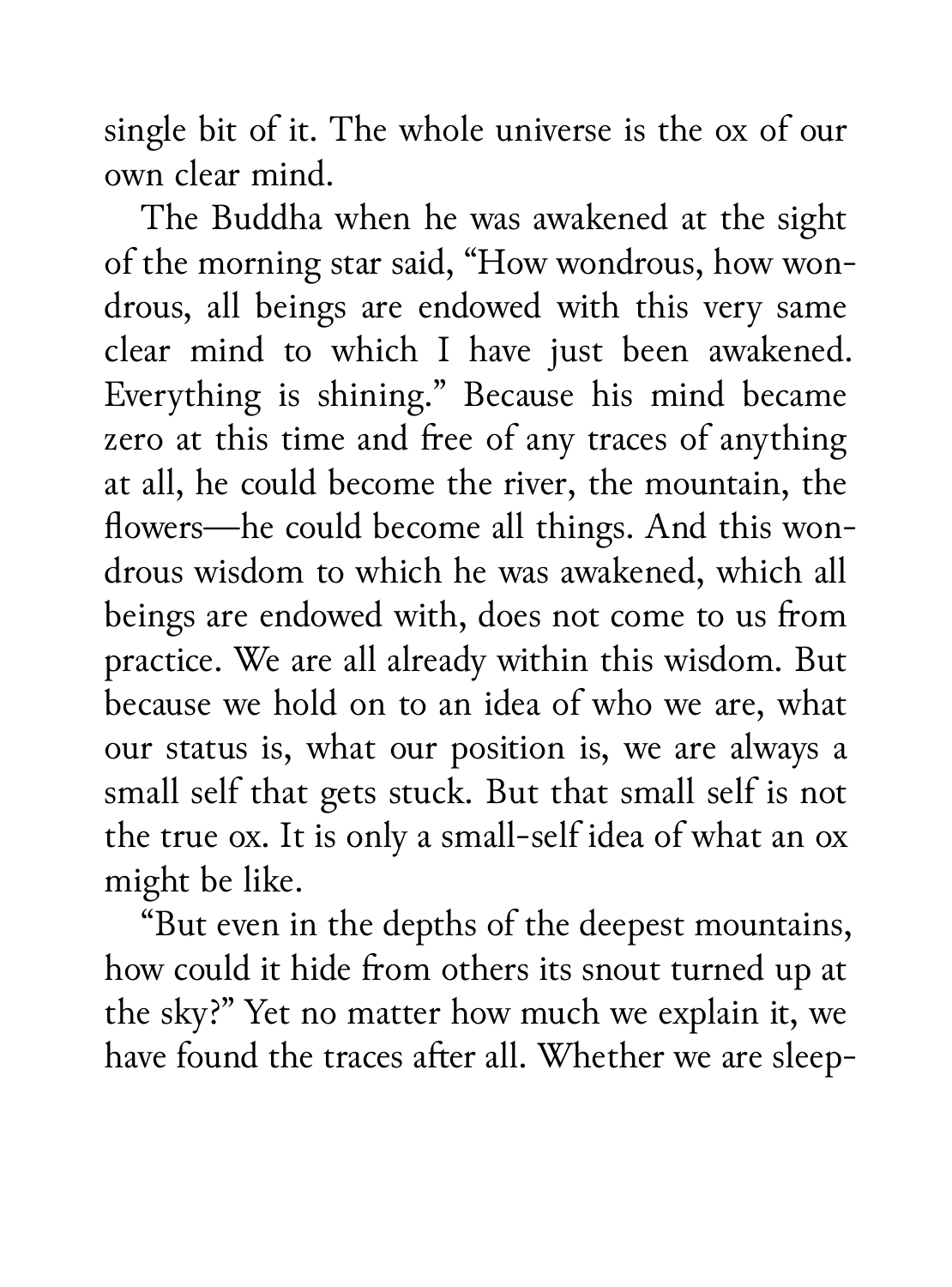ing, walking, sitting, we have to keep that essence going, without a trace of our small self, without a gap from morning until evening. Doing this we experience a place where, while we still perceive a small self there, we also sense the presence of some other huge, great, enormous energy.

## III. Seeing the  $Ox$

**Preface:** Through sounds he makes an entry and comes to know their source. But it's no different for each and every one of the six senses. In their every function, it is plainly present, like salt in water, or glue in paint. Raise your eyebrows—it is nothing other than yourself.

**Verse:** On the tree branch a nightingale sings, warm sun, soft wind, green willows on the bank. Now nowhere for it to hide, its majestic horns no artist could draw.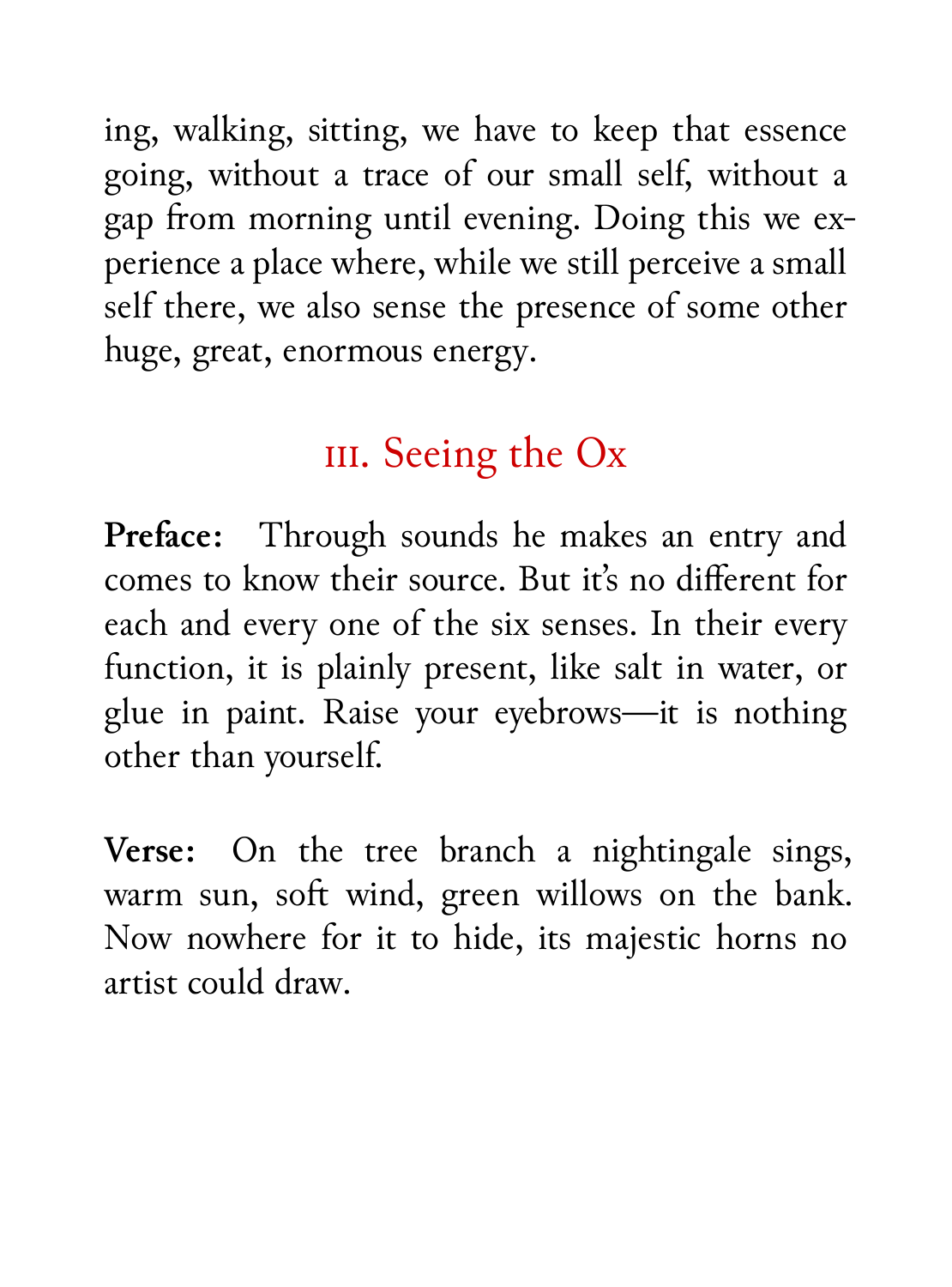**Waka:** In the spring sun in the green willow strands, see its timeless form.

Finally, we have been able to see the ox. We have been looking for this ox. We have begun some training, full of explanations and ideas about how to do it. Finally, we encounter the traces, and following them we now see the ox. In this picture, however, it's still only the rear end of the ox that has been seen. "Through sounds he makes an entry and comes to know their source."

There is a story from China. The Sixth Patriarch's disciple was Nangaku Ejo, whose disciple was Baso Doitsu, and his disciple was Hyakujo Ekai. It was Hyakujo Ekai who gave us all of the rules that we use today in our training. Without the rules he gave us, our practice would be chaotic and disorganized. In his elderly years, Hyakujo Ekai had a disciple named Kyogen Chikan. Kyogen was one of those disciples who could hear one and understand ten. Among the one thousand monks who were training with this teacher, Kyogen was one of the sharpest. When Hyak-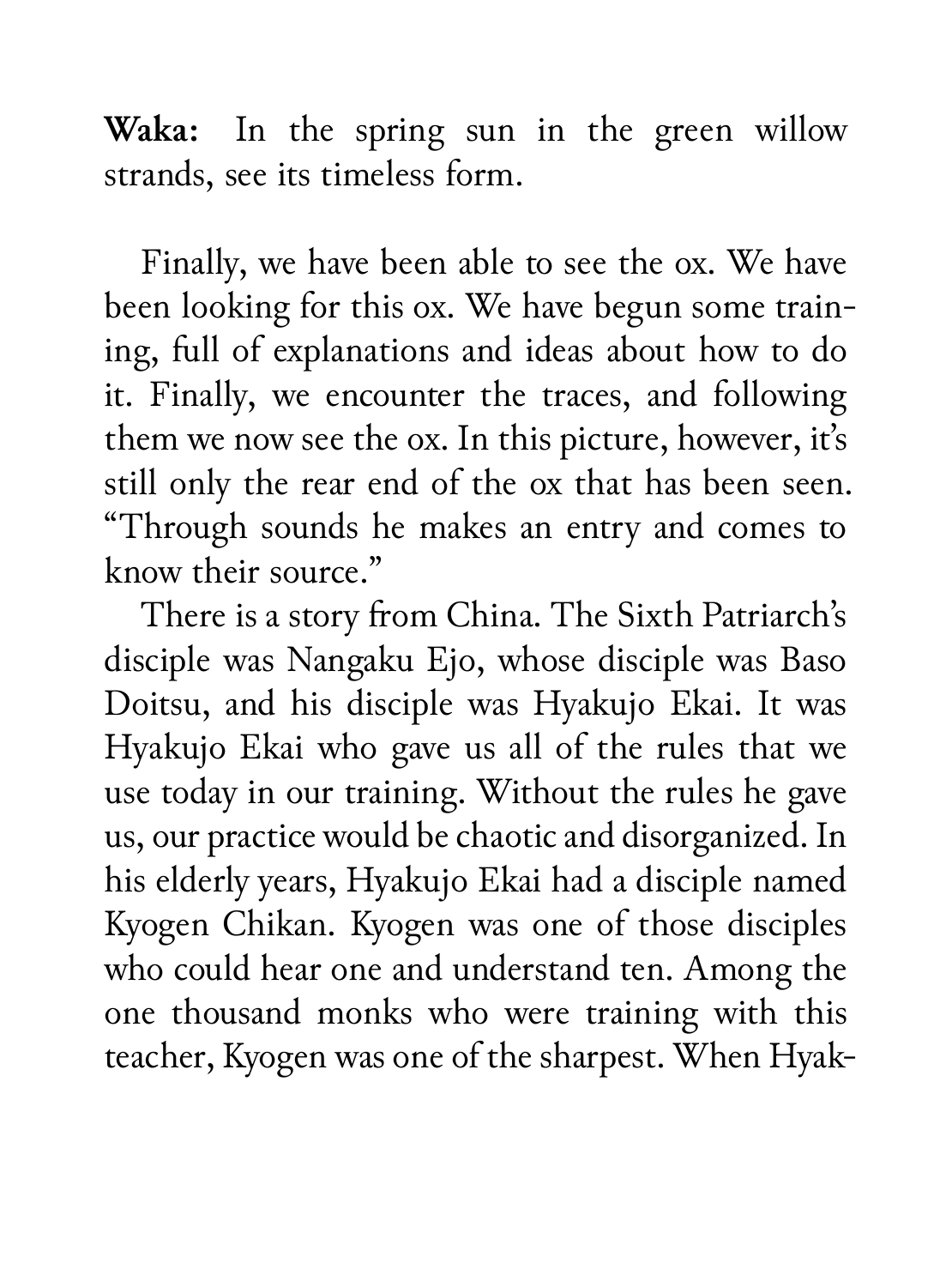ujo Ekai died, Kyogen Chikan went to train with Hyakujo's senior disciple, his brother disciple, Isan Reiyu. Because Isan Reiyu and Kyogen Chikan had been monks together under the same teacher, they knew each other very well. Isan Reiyu said to Kyogen, "You are an excellent monk, but I do not want to hear your intellectualizations and your explanations. Before your mother and father were even born, what was it you knew? Say one word of this. If you cannot tell me this, then you should not be here."

Kyogen tried everything he knew, but he was using not his own words but rather the thoughts and repeated ideas of others. Again and again, Isan Reiyu told him not to bring anything that was not his own. Two years went by, three years went by, more years passed. But Kyogen's essence still did not manifest. Finally, he went to Isan and said, "I have nothing more to say. Won't you please tell me the answer to this"? The teacher replied, "I could tell you, but that would be only my words, not your words. You have to know this from within yourself, not by hearing it from somebody else."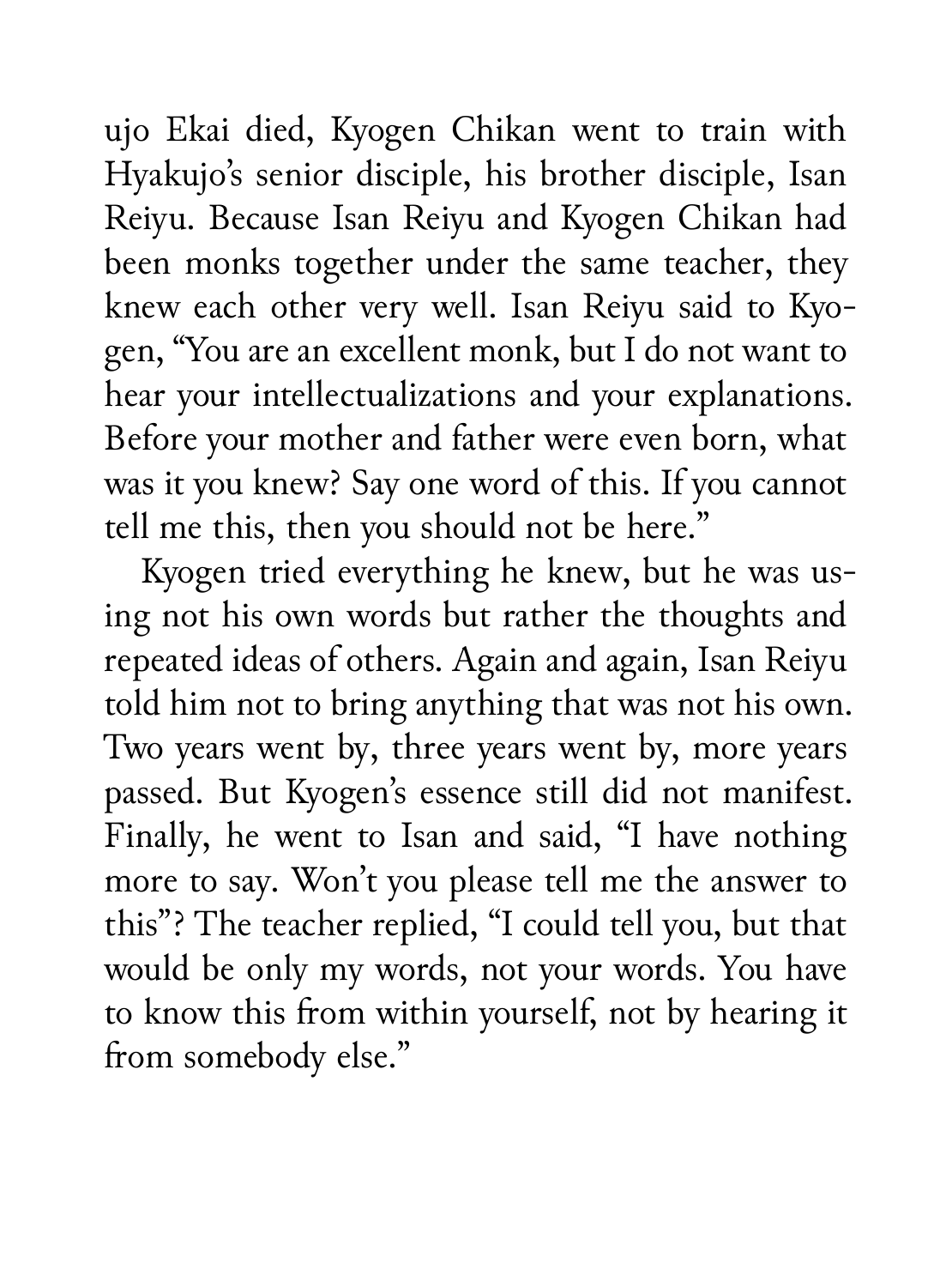Kyogen was desperate. He had been called the best student of his first teacher, and now he was found out to have no capability whatsoever. He decided he could never go into society like this but would spend the rest of his life cleaning a teacher's grave. He found the grave of one of the disciples of the Sixth Patriarch, Nanyo Echu Kokushi, who had even become the emperor's teacher. He spent two, three, four, five, six years cleaning this grave. Every single day he cleaned and did zazen, and always in his mind he was turning over this question and searching for that one word from before his parents were born. What could that be? He gave up on all thinking, all desires, all attachments, and just cleaned all day from morning until night. How clear and pure and quiet his mind must have become.

One day he was cleaning as usual, gathering leaves and various bits of debris that he had swept up and throwing them away out the back gate. This was his daily ritual. But this day, as he threw the leaves a stone that was mixed in with them hit a bamboo; at the sound of the bamboo being hit by the stone, he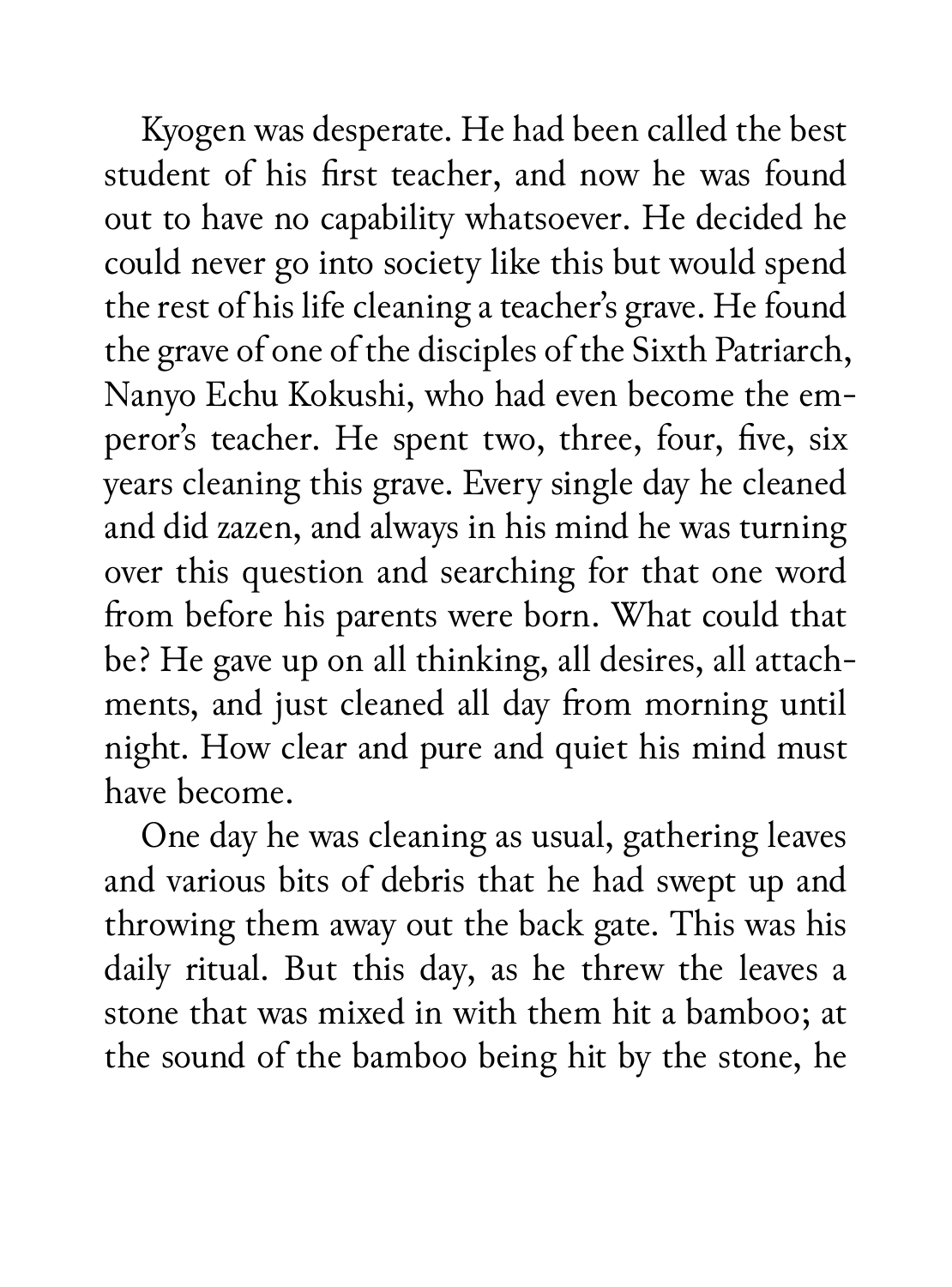became that sound, and it was extending throughout the universe. He had not heard this from someone else. He was in deep great wonder and astonishment. He knew the answer to the question he had been working on, in this moment, in his purified mind. He jumped up in astonishment. He had met the ox directly. Beyond any ideas or dualistic experiences philosophers call this the pure experience—he knew it from himself completely.

He heard this sound from a place beyond preconceived notions and experiences, from an unborn, fresh place. We are always so caught up in our past experiences that we are unable to experience this great wonder, this fresh-born amazement. Because we are trapped by our hard, fixed ideas, we sit to let go of them. This is why we have to sit—to let go of all of those preconceived notions, all of that clutter, everything that prevents us from being open to this wonder.

The energy that is fixed and hardened is suffocated and without freshness—to be in that state of mind in which everything is new and alive is what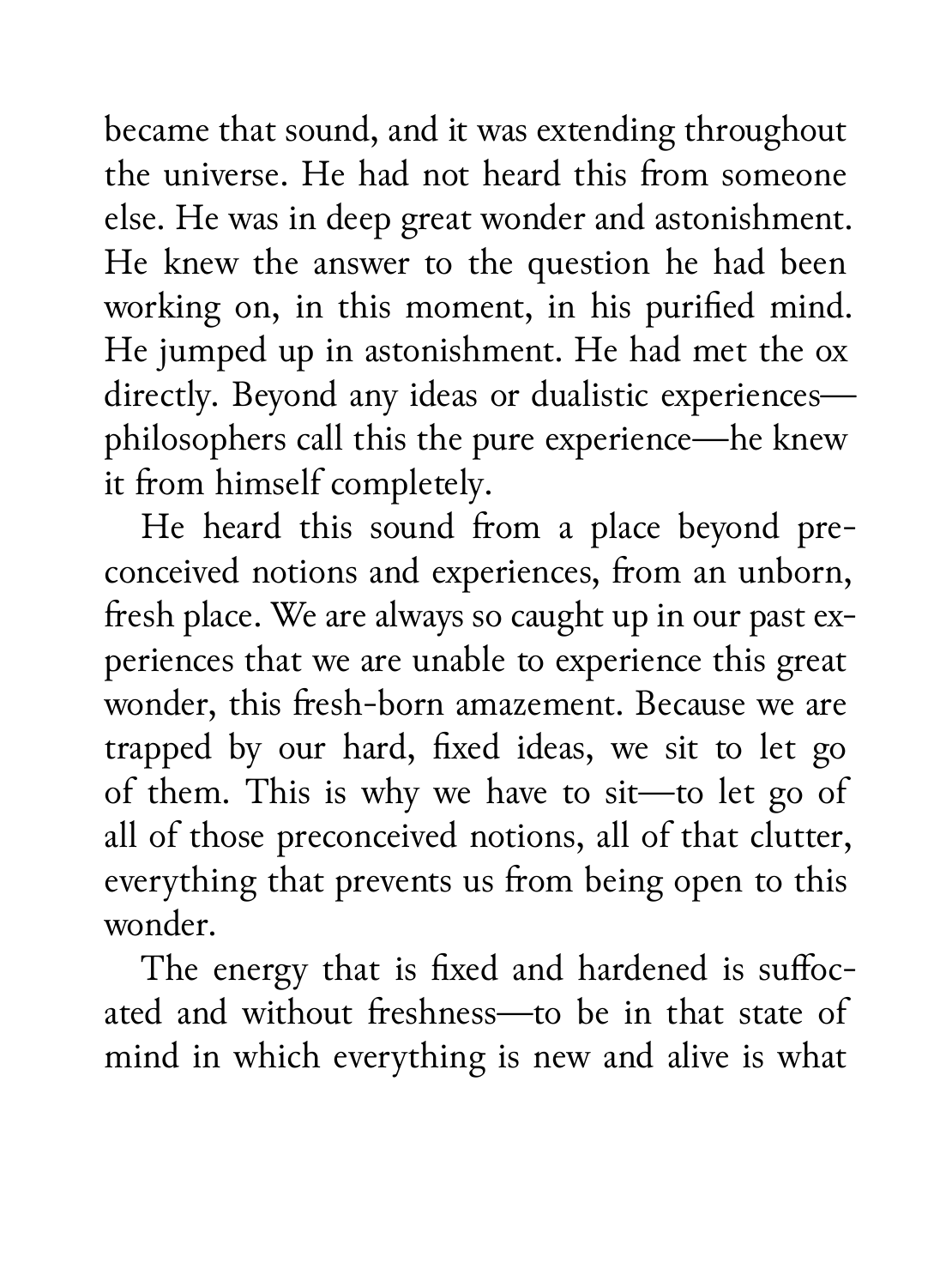enlightenment or *satori* is. Every day is fresh, every day is new. For Kyogen it came through his ears, but it does not have to come through a particular sense. The Buddha saw the morning star. Here the ox is seen. Reiun Shigon saw the peach blossom blooming. Badabara Bodhisattva felt the bathwater on his skin, the warm bathwater, and was enlightened in the bath. We can always see, hear, smell, taste, and feel, so why do we not know this wonder? It's because we have become anaesthetized by preconceived notions and fixed ideas.

Rinzai said that in this five-foot lump of red flesh there is a True Person of No Rank who is always coming and going in and out of the orifices. If you have not seen this True Person yet, see it now. Within this physical body that bleeds when it's cut, that True Person of No Rank encounters the eyes and becomes seeing; it encounters the ears and becomes hearing; through the hands, it becomes making something; through the feet, it becomes carrying our body. That True Person of No Rank, without any smell or shadow of a small self: if you have not realized that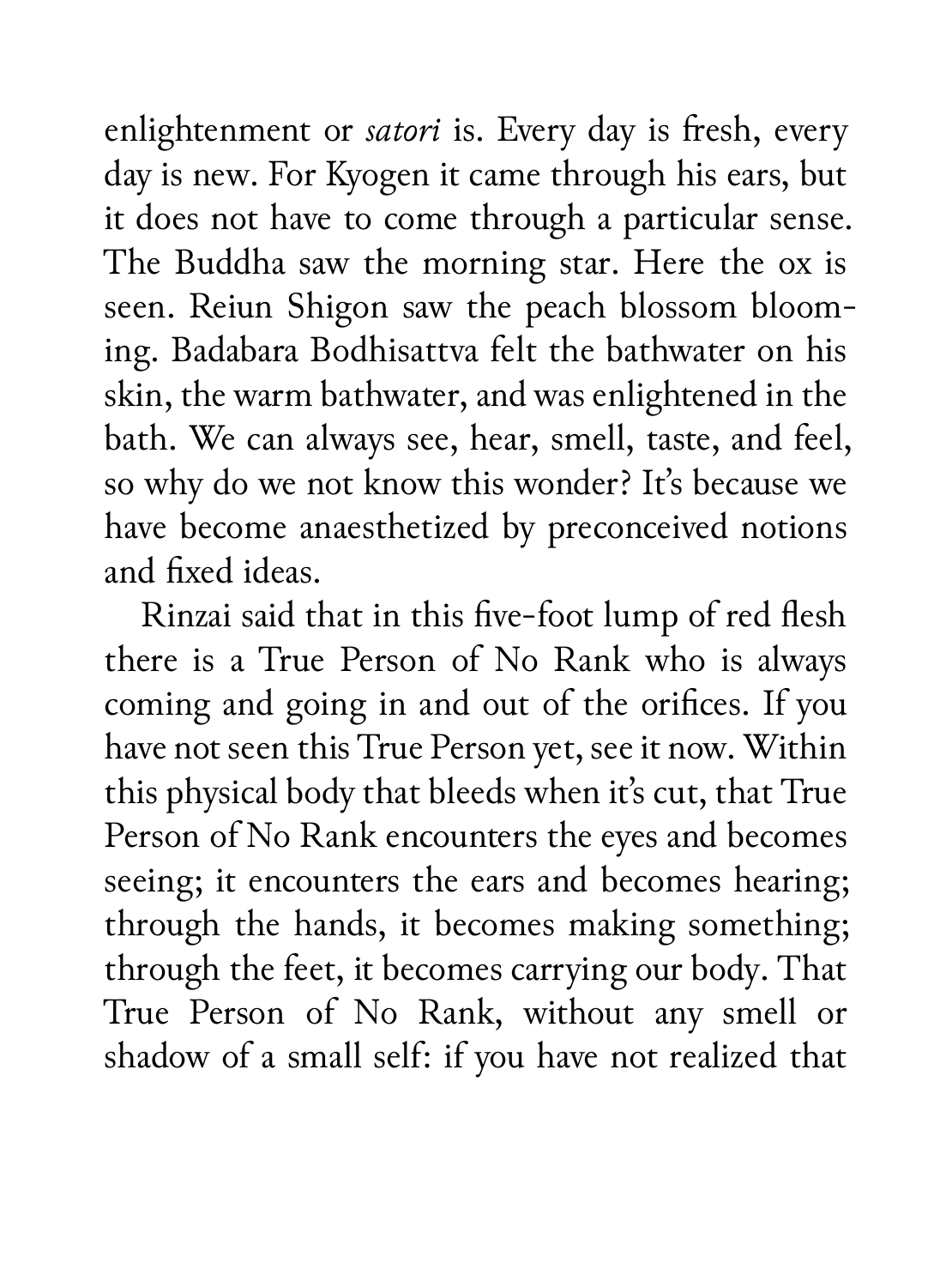True Person, that true life energy, do it now. We all have the exact same eyes and ears and body and awareness. If you do not become fixed and hardened on some idea of a small self, you can always know this place which is fresh and new.

"But it is no different for each and every one of the six senses." Buddha Nature is the name that is given, but our true nature is not something that is made up or held on to in our heads. It's not just a name. It's alive; it's present; it's real. As Bodhidharma said in his rules for doing zazen, you need to let go of all connections to the external world and let go of all concerns within and, not holding on to anything in your head, sit with your entire body. Zen is not something we have to be able to hold on to some idea about. It's not about holding on to an idea of thinking nothing at all either, or an idea of not being moved around by anything—if we approach it in that way we are still beginners. It's not to sit as if paralyzed either. Rather, as it's said in the phrase in the *Diamond Sutra* that the Sixth Patriarch heard and was awakened by, "residing in no place, the awakened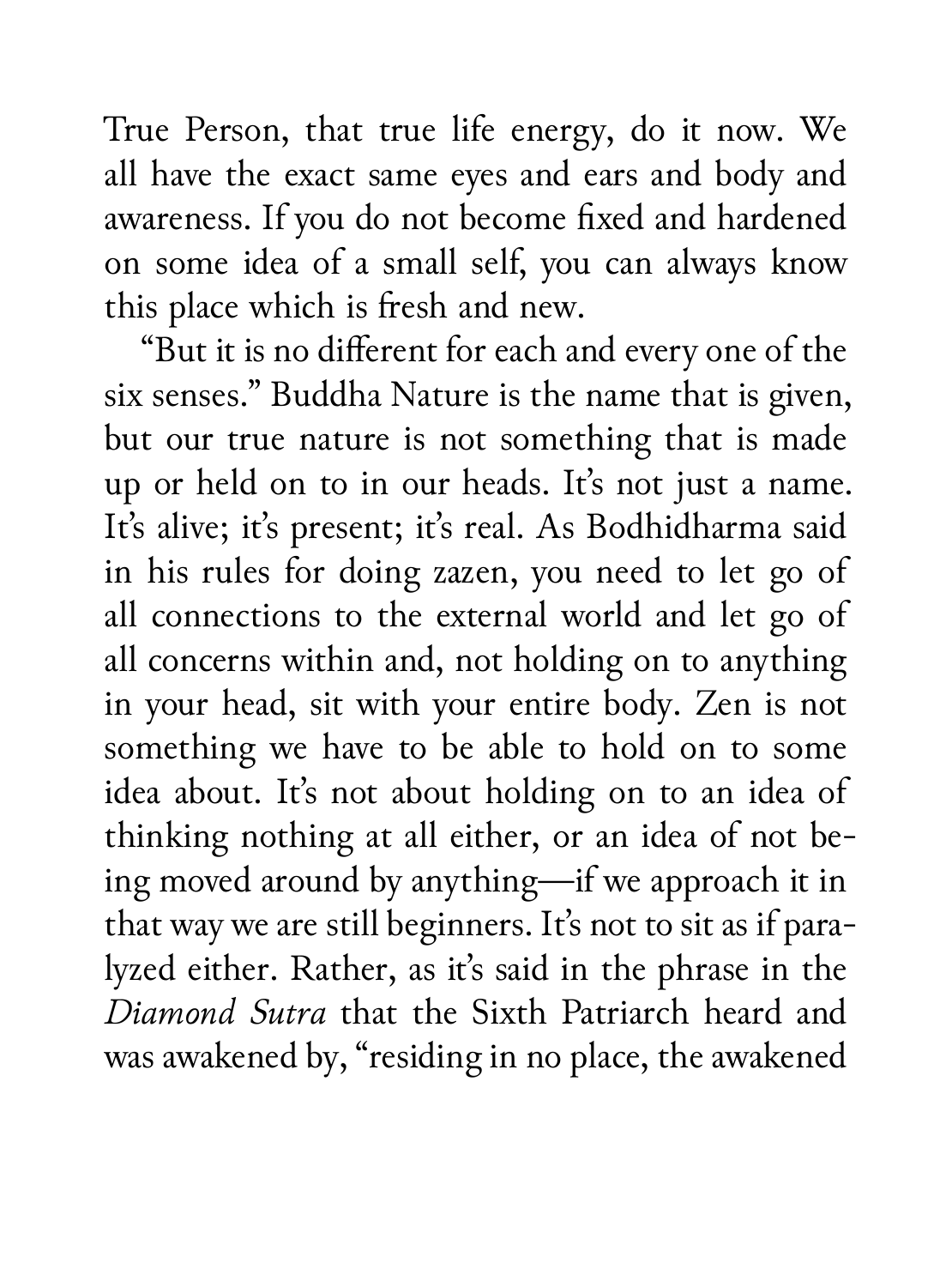mind arises." Zen is not to think that we should not see, hear, or speak, but while seeing, hearing, and speaking to let everything go after we have perceived it. If we become caught by and attached to anything, our mind stops. Rather than thinking and becoming caught by various thoughts, we can be always new, always fresh. We must know this beyond any preconceived notion or idea or past experience; we must know only that flow of life energy.

In Buddhism the truth is always being likened to a mirror, which reflects everything but is not influenced by anything it is reflecting. It can also be likened to a canvas with a painting on it, or a chalkboard with writing on it, or a movie screen with a film being shown on it. People look at a painting, but they do not look at the canvas. They look at what is written on the chalkboard, but they do not look at the chalkboard. They see what is happening on a movie screen, but they do not look at the screen on which the movie is being shown. Our senses are the same. Our ears encounter a sound, and at that moment we are able to hear. The same is true of tasting a flavor.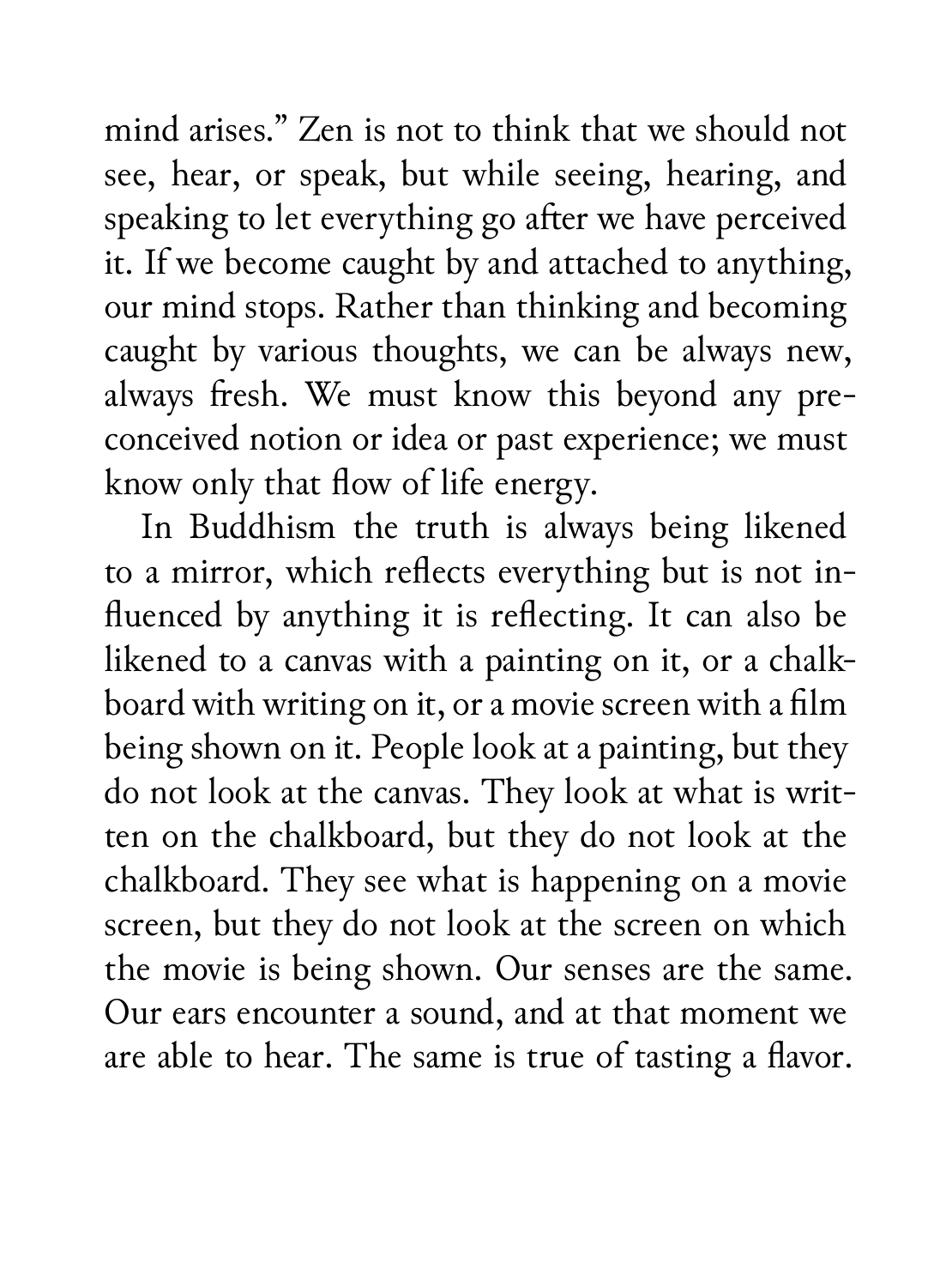We encounter a food, and from that comes forth tasting. Zen is not about searching for a world of nothing at all. That will get us nowhere. That will not be of any use. Nor will being attached to everything that we encounter. "In their every function, it is plainly present, like salt in water, or glue in paint. Raise your eyebrows—it is nothing other than yourself."

It is foolish to look at a canvas and its picture as two separate things, as it is foolish to look at a chalkboard and what is written on it as two separate things, or a movie screen and what is showing on it as two separate things. They are not separate. As we sit here, if we look for our selves somewhere separated, how foolish that would be. We must dive into that which does the zazen, that which works, that which hears, that which sees, or we are foggy and hazy, and that is not it either. From the tops of our heads to the bottoms of our feet, we must become clear and transparent and taut, or our zazen is being done without meaning. We must let go of all preconceived notions and with that clarified mind see the stars and the green of the trees. If our mind is fuzzy and lax, we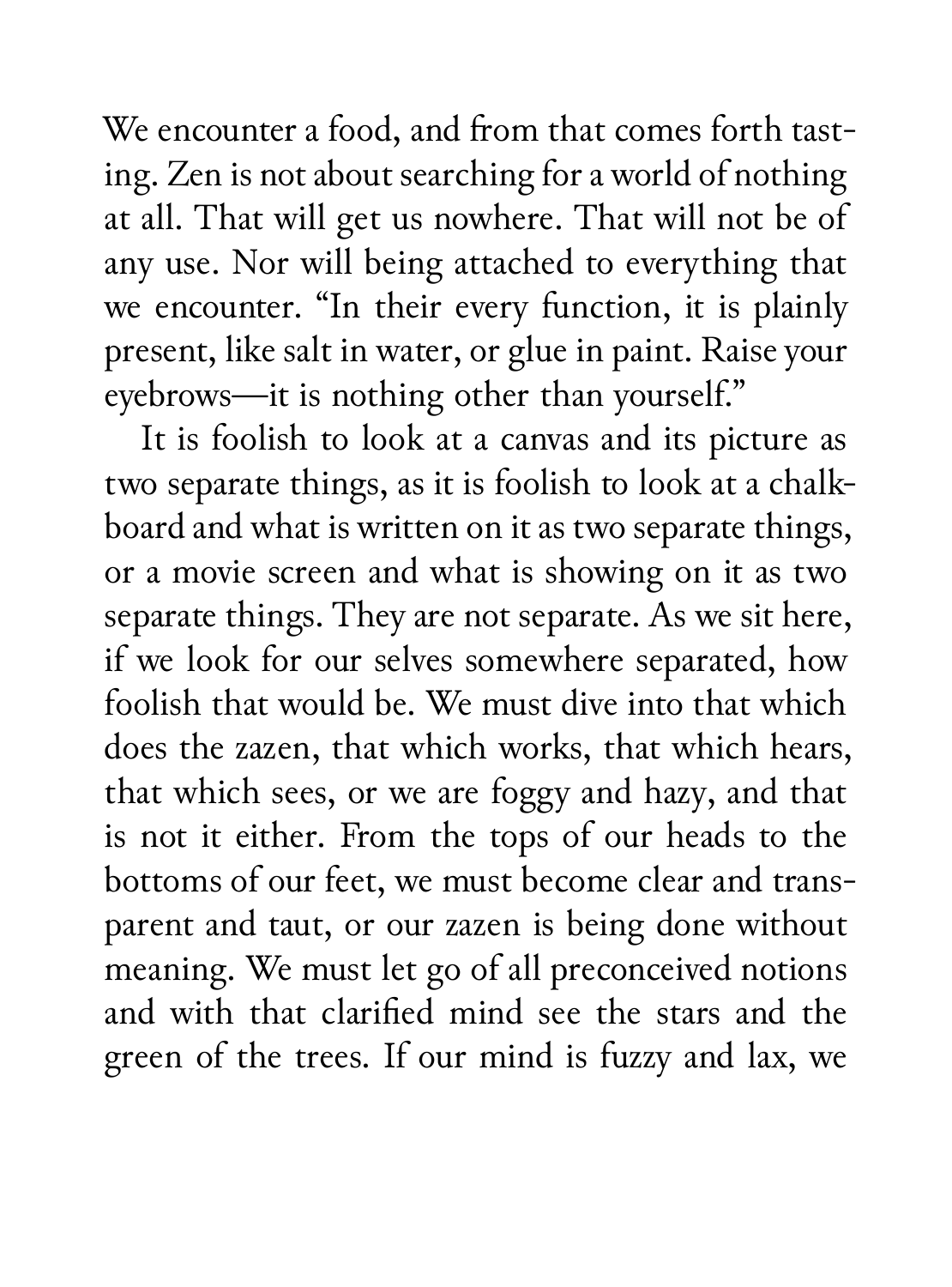will never be able to perceive clearly; nor will we be able to perceive clearly if we sit with too much tension. We must always see with a fresh, clarified mind.

"On the tree branch a nightingale sings, warm sun, soft wind, green willows on the bank." Filling our eyes, our ears, the bird's song fills our whole body, the wind fills our whole body. We do a great *MUUUUUuuuuuuuuuuuuuu* and try to put everything into it, but the harder we work, the greater the separation grows and the more confused we become about how to become one with that original essence.

There is an old story about a woodcutter who was cutting down a tree when he heard a bird with a beautiful voice singing nearby. As he finished cutting down the tree, this unusual bird, who could read his thoughts and speak to him, said, "Ah, ha! You've been intoxicated by my beautiful voice, I can tell." The woodcutter was astonished and looked up, but there was no bird anywhere to be seen. Then he heard it say, "See, now you're astonished, aren't you?" The woodcutter thought, "I'll catch that bird," and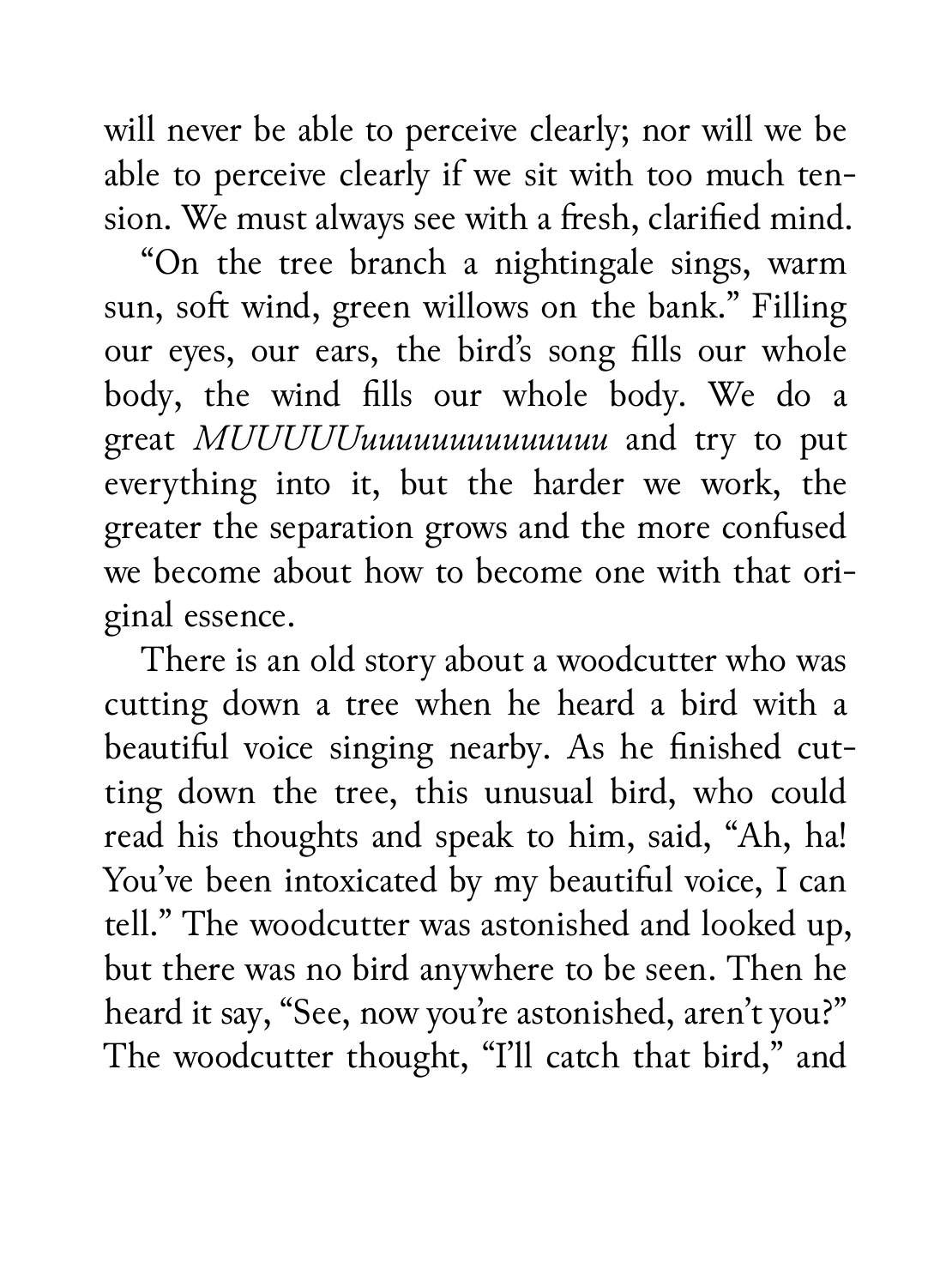immediately he heard the bird say, "So you're going to try to catch me now." The woodcutter saw the bird sitting on a branch in front of him and thought he might be able to put out his hand and catch it, but just as he began to reach for it, the bird flew to a higher branch. When he climbed the tree to reach the branch where the bird was, the bird flew to the next tree. When he ran down and climbed up that tree, the bird flew to the next tree. In this way, the bird kept the woodcutter chasing after him, teasing him the whole time. Finally, the woodcutter gave up and said, "This is a useless chase." And he went back to cutting trees.

As soon as he did this, the bird said to him, "Now you're going to ignore me, huh?" And he did indeed ignore the bird and just kept on cutting wood. And who knows why, but for some reason the woodcutter's hatchet suddenly flew out of his hand and knocked the bird right into his hand. This bird is the bird of enlightenment. In Japanese, the word for bird is *tori* and the word for enlightenment is *satori*,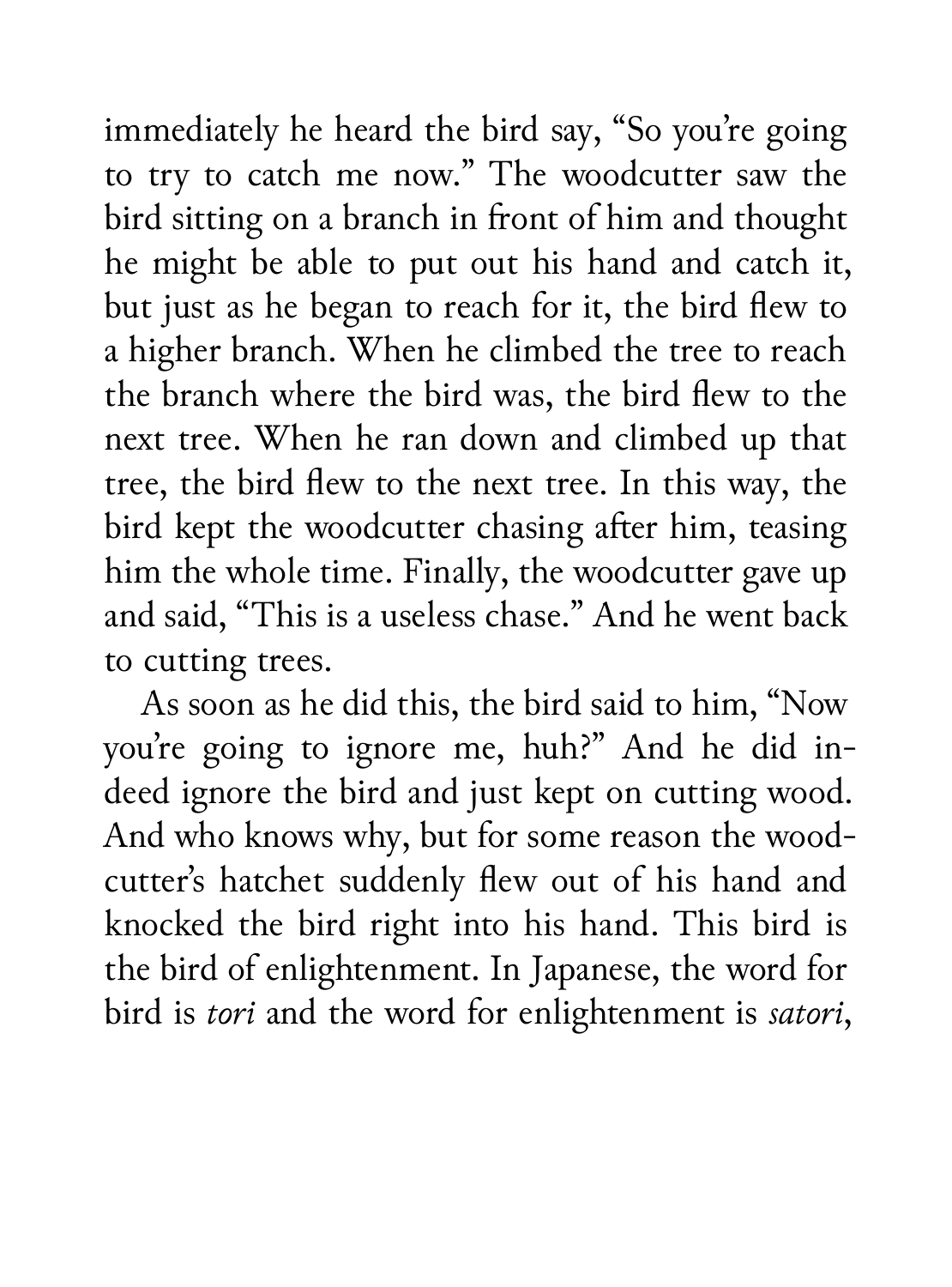so the bird in this story is the *tori* of *satori*, the bird of enlightenment.

"Now nowhere for it to hide, its majestic horns no artist could draw." People of the past also always said that you can draw a picture of a peach but you cannot taste the flavor of a peach from looking at its picture. When people hear a story about someone else's experience, they then try to imitate how it was done. They lie down in a certain way, or they do something in a certain way to imitate another person's realization. But those imitations can never be the real thing.

What has to be done is to let go of yourself completely. You must separate from that idea of a small self completely, or you will never be able to know the ox and see it for yourself. Here we have just barely had a glimpse of this ox. We have not really seen the whole thing yet. We have not made it our own yet. So while we may have a sense of what it's like, we cannot use it yet; we cannot put it to use. We do not know this ox freely.

Take these words and do not just listen to them superficially but use them; do your practice with that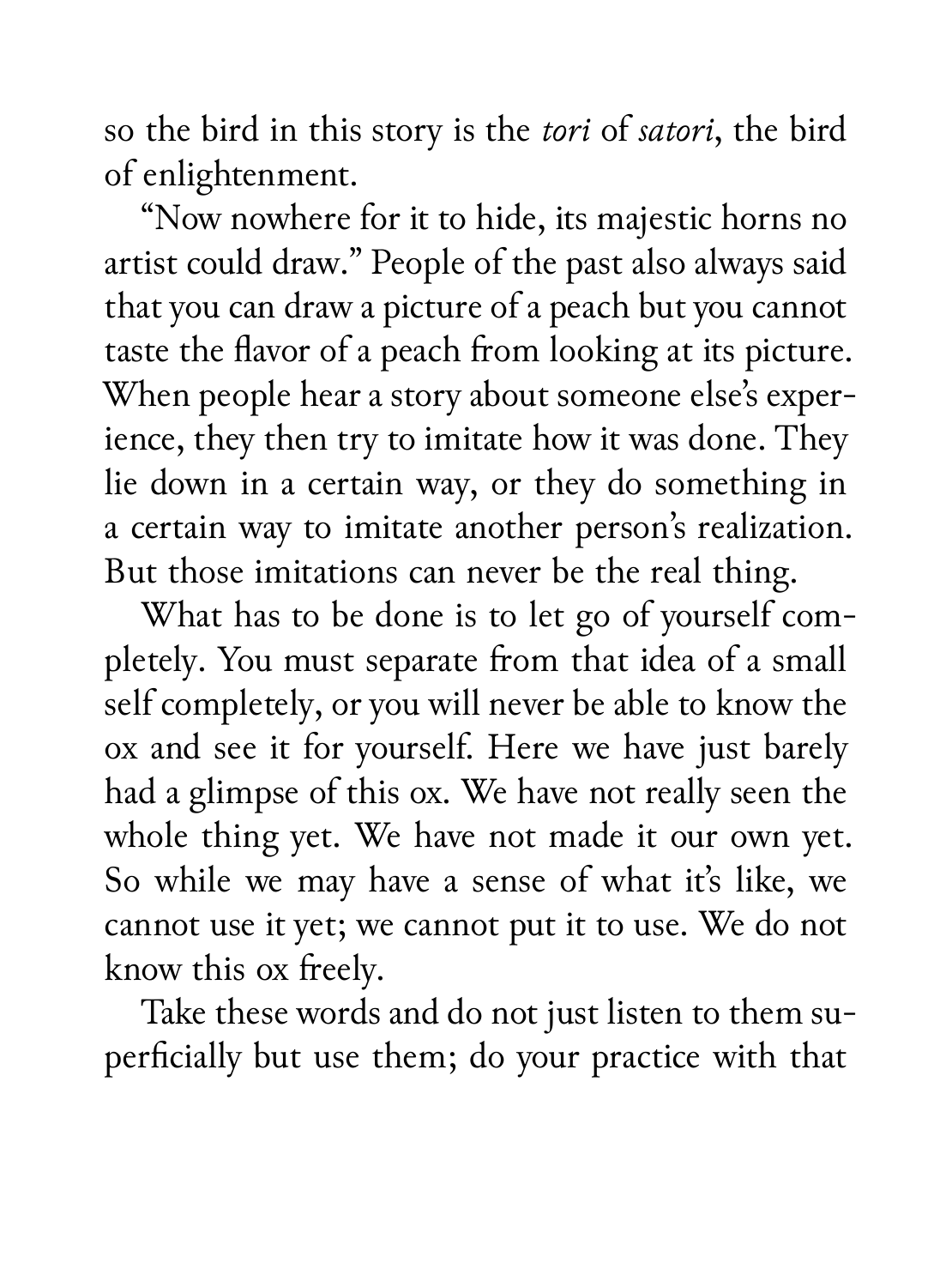mind of clarity until it becomes transparent from all parts of you. Take this essence and make it into a oneness in everything you are doing, whether you are sitting or standing or working; whatever you are doing, bring it into oneness, keep it all as one, without separation. Do that and keep that going all the time. Do not become caught on your own ideas of what you have understood up until now. If you still carry those around with you, you are a slave of your past experience. Buddhism is the life energy of this very moment, this immediate moment, separated from all the past moments. We must be in this immediate moment right now so that we do not waste this precious opportunity of doing sesshin here together.

## iv. Catching the Ox

**Preface:** At last today you finally meet up with the ox so long hidden in the wilderness. But the world around is so distracting, it is hard to keep up with the ox. It will not give up its longing for the sweet grass.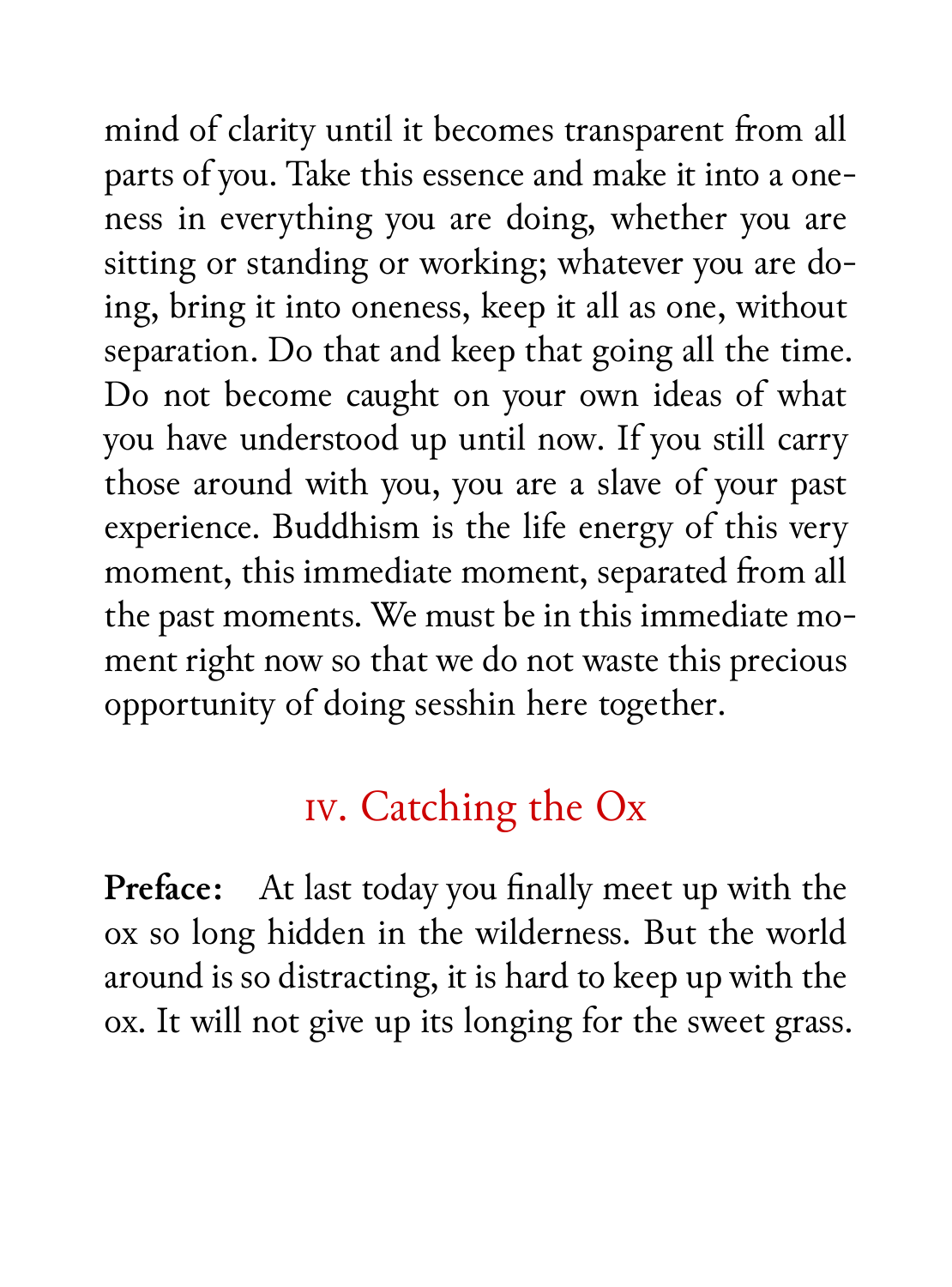It is just as willful as before and just as wild natured. He who would truly tame it must lay on the whip.

**Verse:** He expends all strength to take the ox. But willful and strong, it won't soon be broken. As soon as he gains the high ground, it vanishes once more deep into the mist.

**Waka:** Thinking "At last, my mind—the ox. Don't let go." Just this is the real fetter.

Seeking the ox, we leave home, depending on words and explanations; finally we see the ox, or something like an ox. But we cannot yet use it freely. We know it, but we cannot use it in our everyday life as we want to. We cannot yet give function to its essence.

Yet there is no special thing such as an ox that we actually attain. We have never been separated from our Original Nature. It has only been covered over by conditioning and habits. We intend to have understood; yet, in our daily life, it does not work that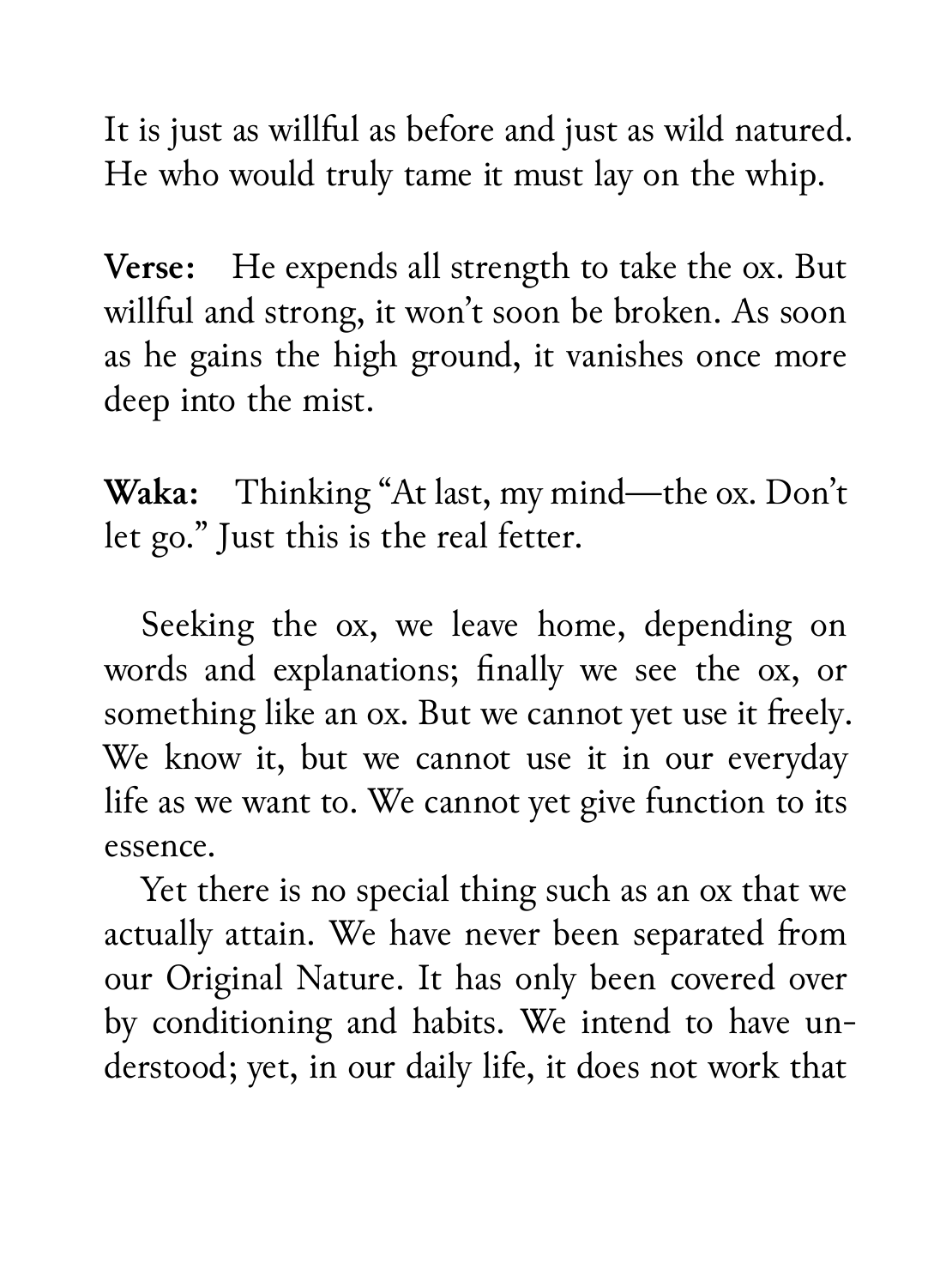well. We hesitate. Our experience cannot yet come to life.

We have worked for years and realized something like an ox, but as we go on our thoughts spread and a murky state of mind is present. We return to the beginning again. People have many varieties and depths of experience, deep and shallow, but they must make the effort to keep deepening them and to continue. We have to realize the place where we stand without even knowing that we are standing, walk without even knowing that we are walking, becoming as clear and as sharp as a crystal. This is not just about learning some koan answers and making a good breath. This is that place where no dualism is even possible, where we have let go of any sense of our bodies, any sense of our location, and become a complete fool until we get caught once again on an idea of having understood something.

In the olden days people would say that in the world of the path, if we notice a confusion, as soon as we notice it, it's resolved. But in the world of emotions and habits, it's not so easy to cut through all of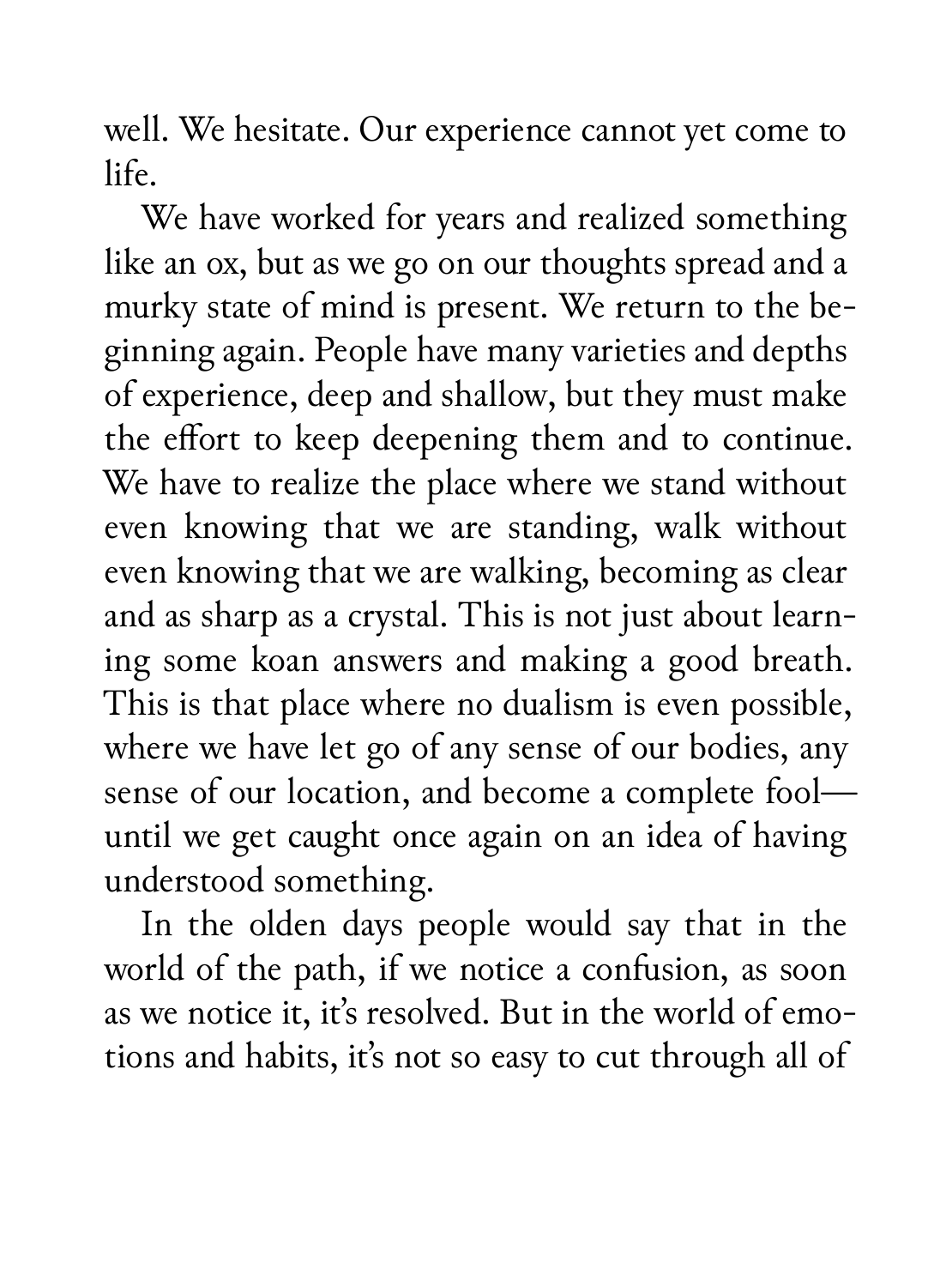our conditioning. We are convinced that the way we are seeing something is right, and we become immovable in that conviction. A long-term commitment and a firm determination are needed before we can let go of these misperceived convictions. We have to practice in such a way that we can see our misperceptions and let go of all those things we are carrying around in such a big, burdensome way.

In Okayama there is a college of Notre Dame. Watanabe Katsuko is the head of this school; she is also excellent at zazen. Her father was a politician, a congressman, when the emperor was still in power. Then, a group of young military rebels staged a coup d'état against the emperor for being so indulgent, and they killed the government members. In front of her eyes, she saw her father fall, shot with twenty or thirty bullets. What a painful and awful thing for a daughter to witness! After much struggle and pain and remembering, she began a life as a nun and, full of repentance, worked to forgive those who had shot her father in front of her eyes. When she reached the age of fifty, and all of the assassins from that time had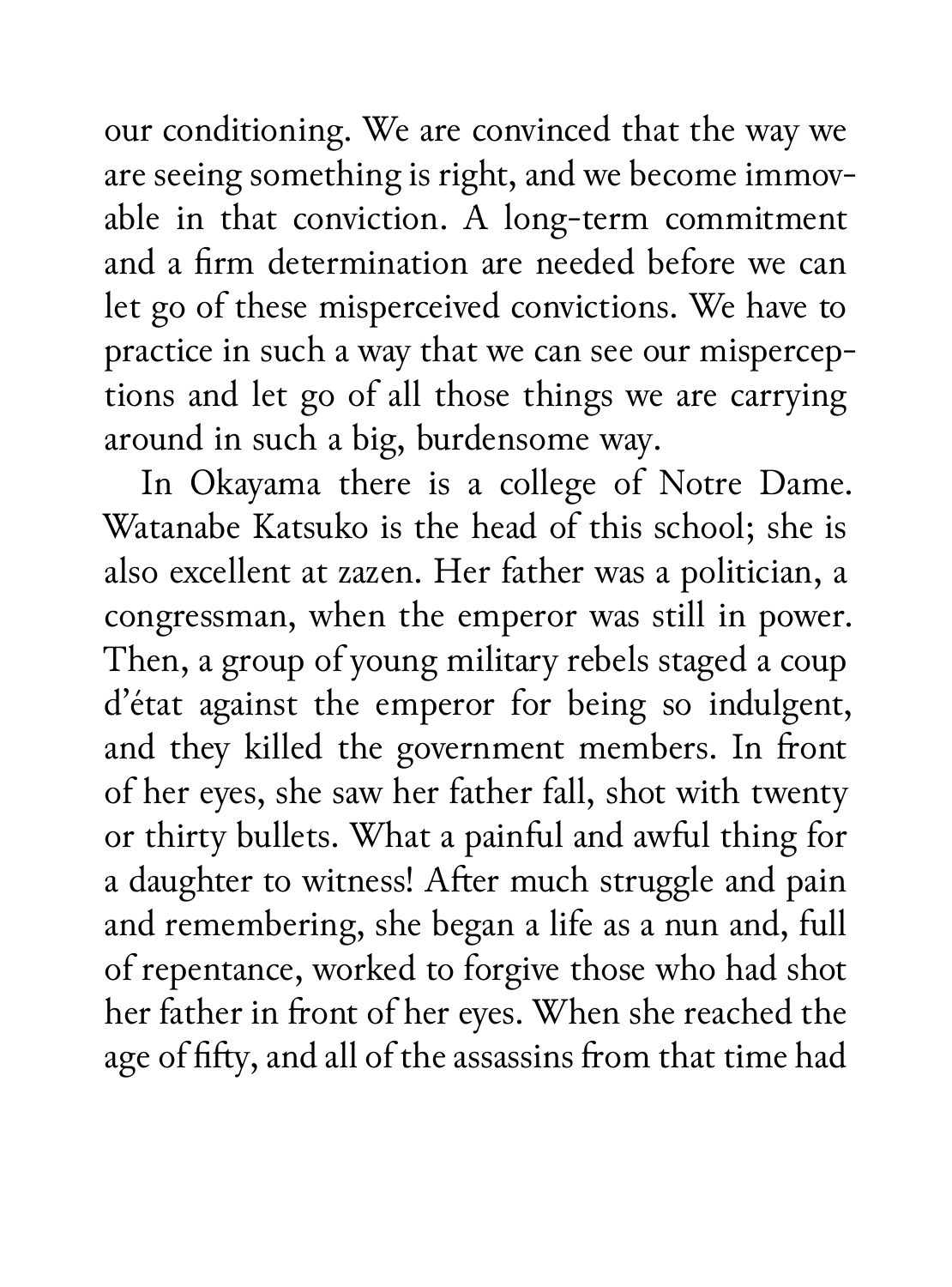been for many years imprisoned, the families of those assassins gathered to make an offering in the memory of those who had been shot. All of the living descendants of those who had been shot were invited. Even though she was a Christian, she decided to go to this Buddhist offering ceremony, thinking that by now she had let go of all of her anger and hate. While she was there, one of the family members of one of the assassins said that the victims had all been shot for the good of the country, that the assassins had been justified in shooting them. Suddenly, she knew she should not have come. She had worked so hard her entire life to be able to forgive, but in her heart there was one place where she had not yet been able to do so. It is this kind of consistent effort and letting go and cutting that has to be done, and it is because it is not done that there are so many problems of this nature in the world today.

"At last today you finally meet up with the ox so long hidden in the wilderness. But the world around is so distracting, it is hard to keep up with the ox." Even if we know how it should be, we cannot al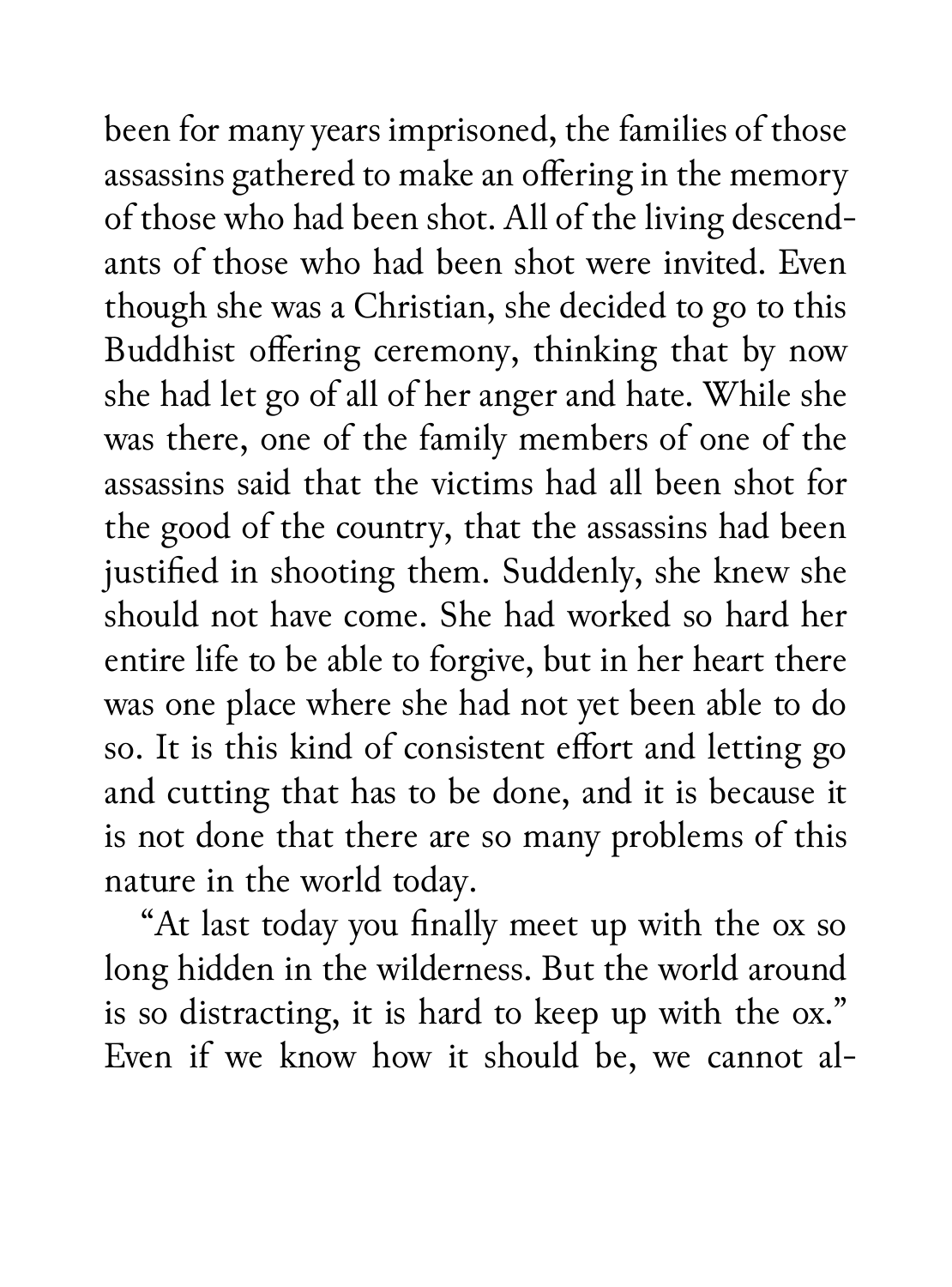ways function in this state of mind. For a moment, we know clearly we are all equal, companions of the path. But we cannot leave it at that. Hakuin had a teacher whose name was Dokyo Etan. This teacher of his never went into society. Even though Hakuin was famous and did so much great painting and calligraphy and teaching, his teacher, Dokyo Etan, never left his mountain. Yet Dokyo Etan had a profound effect anyway. Some people in his village had been killed by an angry wolf in the area, and everyone was afraid to go outside. Because there were so many wolves in the pack that was heard and known to be living near the village, people were very frightened. They went and told Dokyo Etan, and he said, "Good! This is an excellent chance to challenge my state of mind." At night he sat in the graveyard where the wolves would pass him on their way into town. As it became dusk, the wolves came one by one into the cemetery where he was sitting zazen. The first wolf cried and jumped over him and showed his fangs and glaring eyes. Many other wolves surrounded him. But he continued his solid, steady zazen; he contin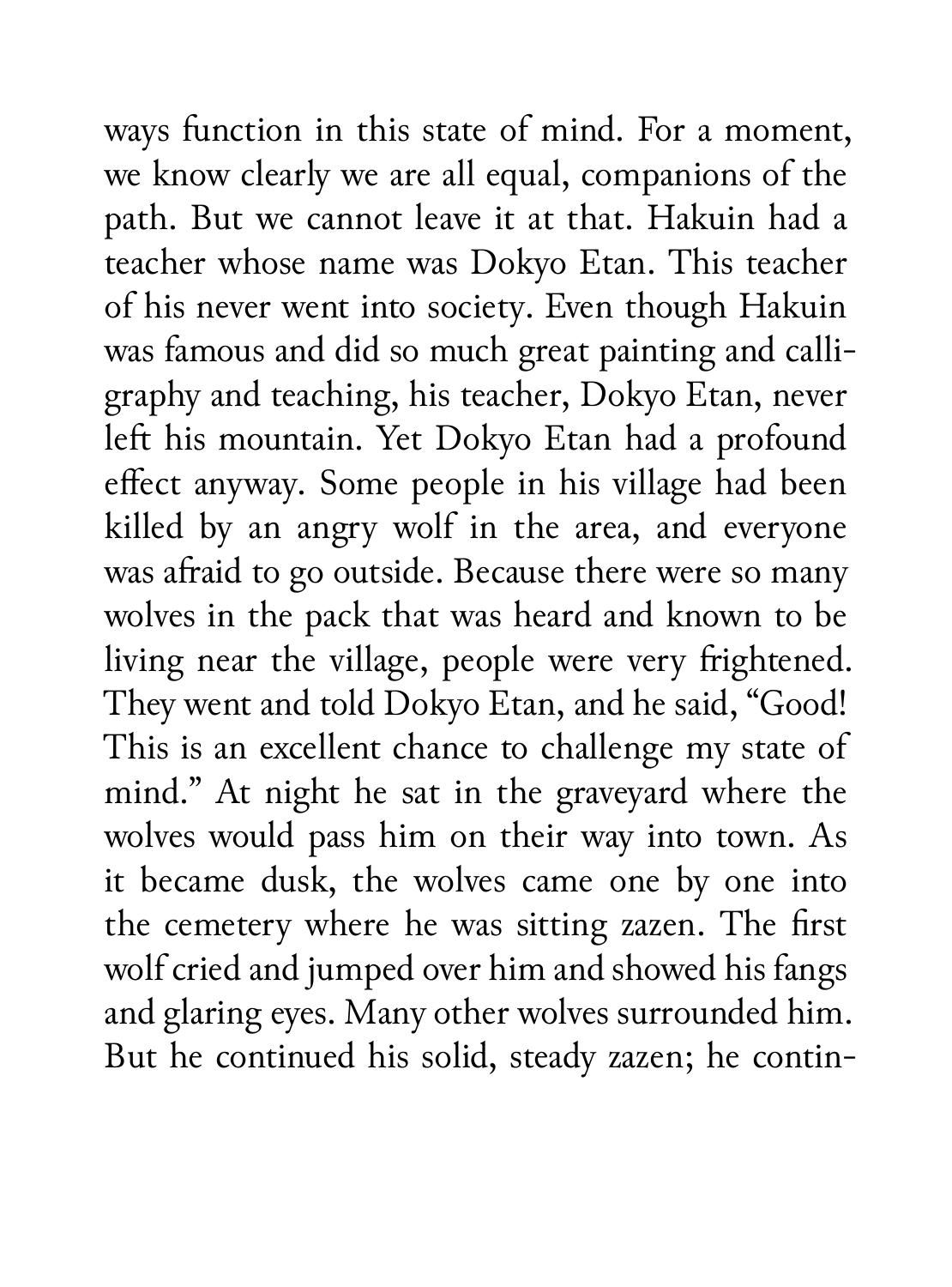ued sitting. The first wolf put its paw on his crossed leg, drooled on him, and licked his face. Then he put another paw on top of his head. But Dokyo Etan did not move. He did not move one bit. The wolves finally left, silently, one by one. The next night as well he sat there in the cemetery, and the wolves came, surrounded him, and then again quietly left. And the third night they didn't come back at all.

This kind of seriousness, this sincerity, has to be present in our true practice. It has to be real like this, or it ends with only discussion of a single moment's brief glimpse. If we understand deeply and truly, then we know what our responsibility is, and we take it.

"It will not give up its longing for the sweet grass. It is just as willful as before and just as wild natured. He who would truly tame it must lay on the whip." We have nothing to hold on to in our original clear nature, yet we are pulled around by our own points of view and are attached to superficial external appearances. And all of our words are strung to our own small-self personal interests. And what about this world we have tasted once? This glimpse we have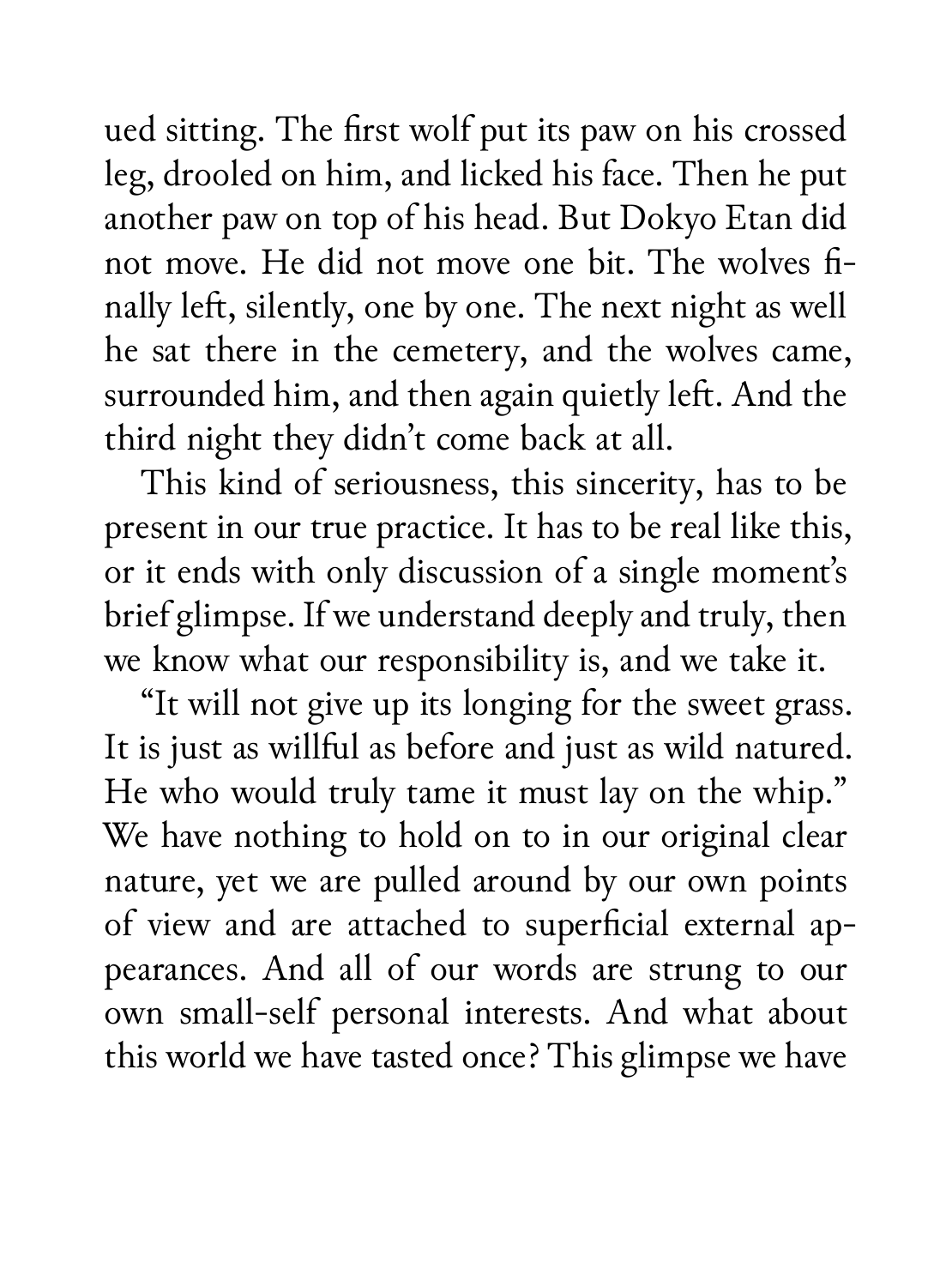had? It has become just words and explanation. After having lived for so long from a small I point of view, to erase it is not a simple and facile thing to do. It takes everything we are. That practice of continuous clear mind moments, that practice of shikantaza, is not just sitting quietly. Everything we are has to be thrown into letting go of everything we hold on to. It all has to be let go of; every last bit of it has to go.

"He expends all strength to take the ox. But willful and strong, it won't soon be broken. As soon as he gains the high ground, it vanishes once more deep into the mist." This poem is about verifying and clarifying the discovery of the ox. For doing this, our dualistic functioning, which has been with us so naturally for so long, has to be thrown away and thrown away completely, or thinking will prevent us from seeing clearly, even if we have had a glimpse. Catching the Ox is not about taking something or realizing something but about letting go of everything. Everything we see and feel, all of it, every bit of it, is the ox, but if we do not let go of our dualism completely, we can never know this.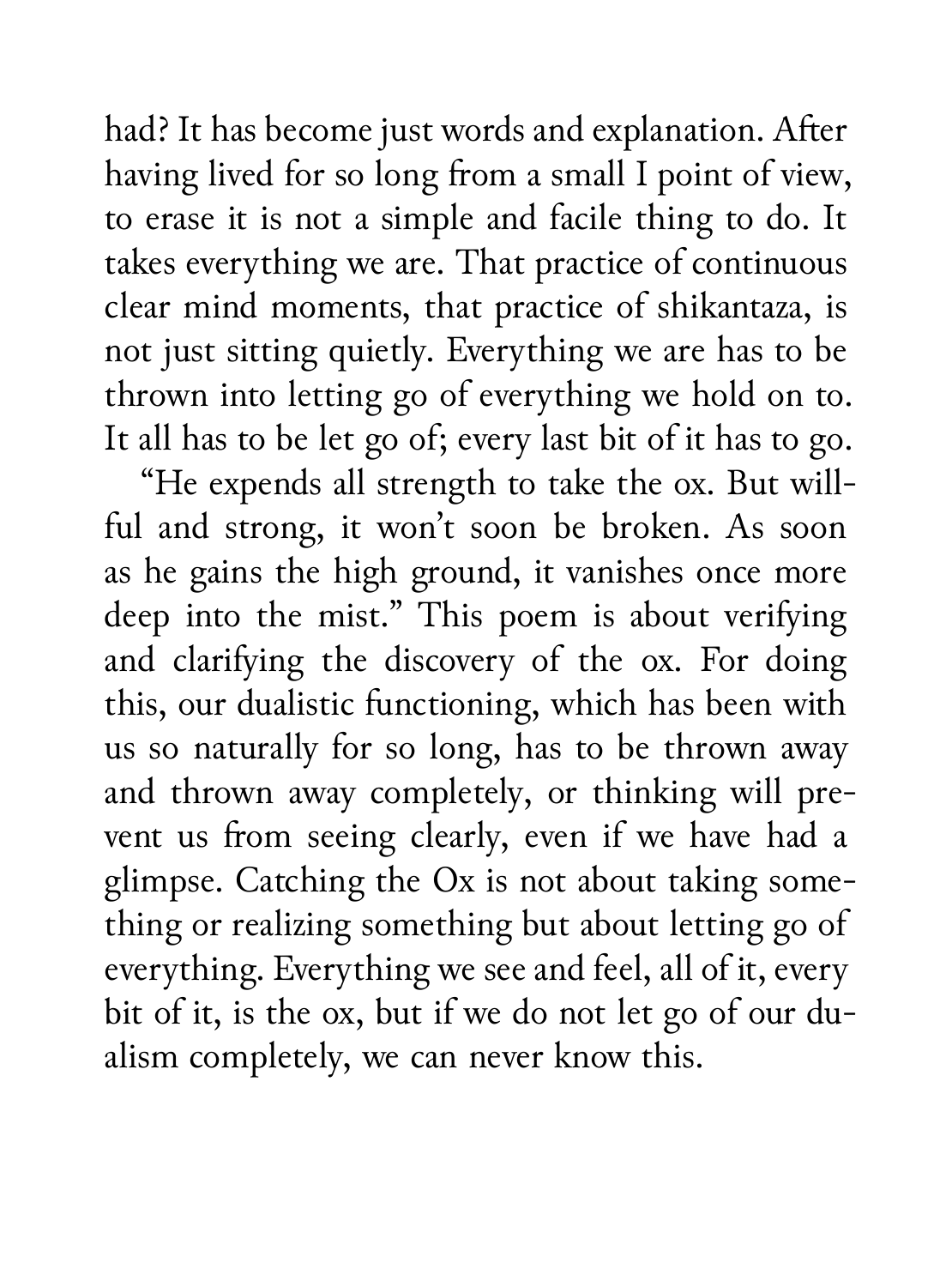## v. Taming the Ox

**Preface:** If even the slightest thought arises, then another follows. With awakening, all becomes truth; but if you reside in ignorance, all is unreal. Things arise, not because of the objective world, but only because of the mind. Keep a firm grip on that rope and do not waver.

**Verse:** Let drop neither whip nor line even a moment lest the ox wander back to dust and desire. Tame this bull and it will be pure and gentle. Without fetters or chain, of itself, it will follow.

**Waka:** Days past counting and even the wild ox comes to hand. Becoming the shadow that clings to my body—how gratifying.

Searching for the Ox, Finding the Tracks, and Seeing the Ox—these three together are about the deepening of our samadhi, that practice of zazen in stillness.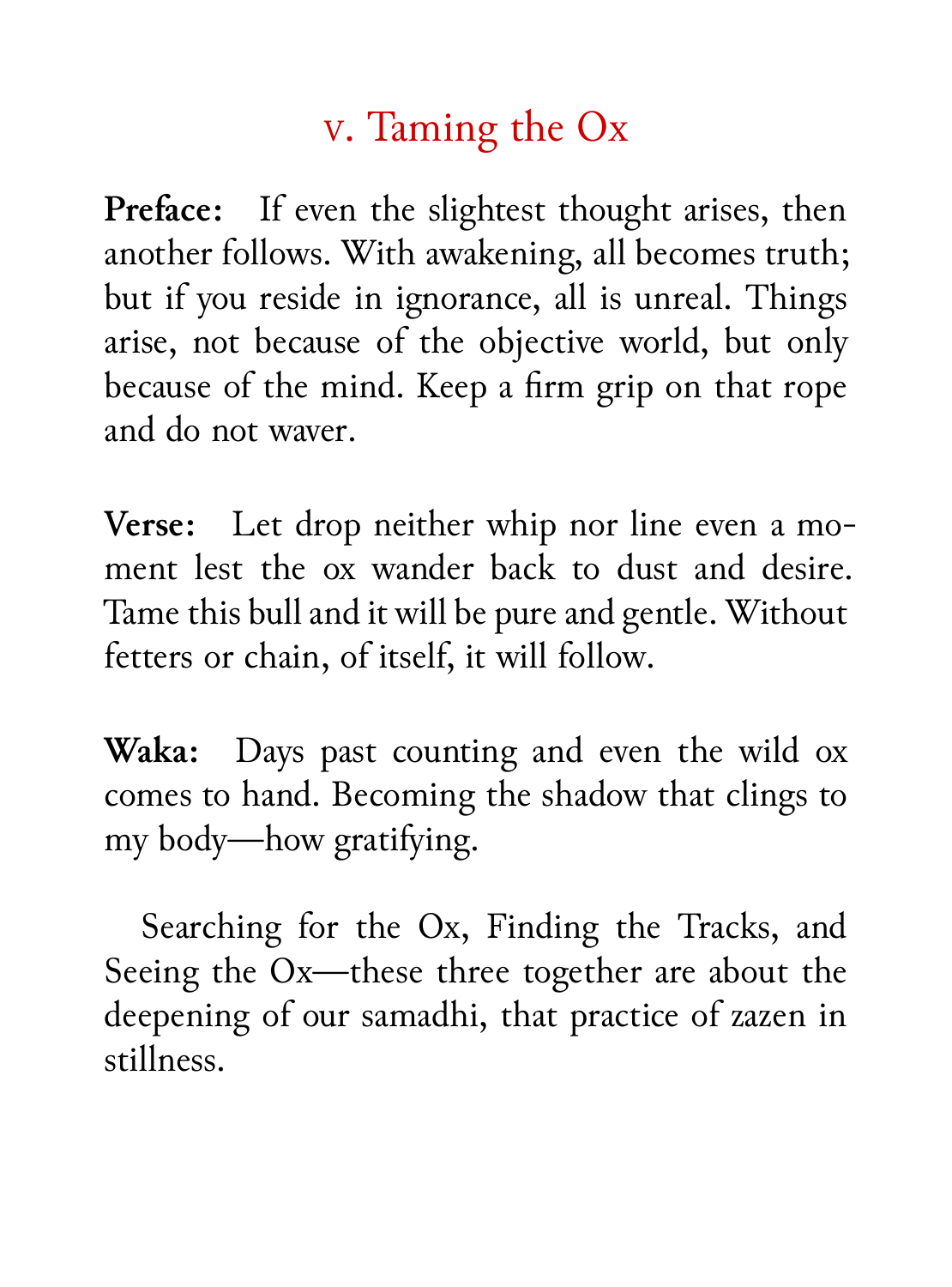We work on our zazen samadhi. We lose track of our bodies and of the zendo and of our thoughts, until we catch the ox, until we suddenly know that mind of no thought remaining. Taming the Ox is the experience of zazen in action, of functioning with that mind of zazen. If we cannot do that, we have no true relationship to society. We have to address the question of how to deal with social problems, how to live our lives with integrity, or there is no meaning to our living in society. In the very midst of that busyness with so many things to do and think about, we maintain our center and concentration. This is called samadhi in action.

Our usual training deepens one step further. Even if we go into society, we are not moved around by what we encounter. If we can function even a little that means we have been allowed to enter the mind of Taming the Ox. But that is only a part of it. We cannot do everything with our own will. We mature until there is no longer any separation at all between things. It is this mind that is often compared to a mirror. Bankei also described it like this. A man comes in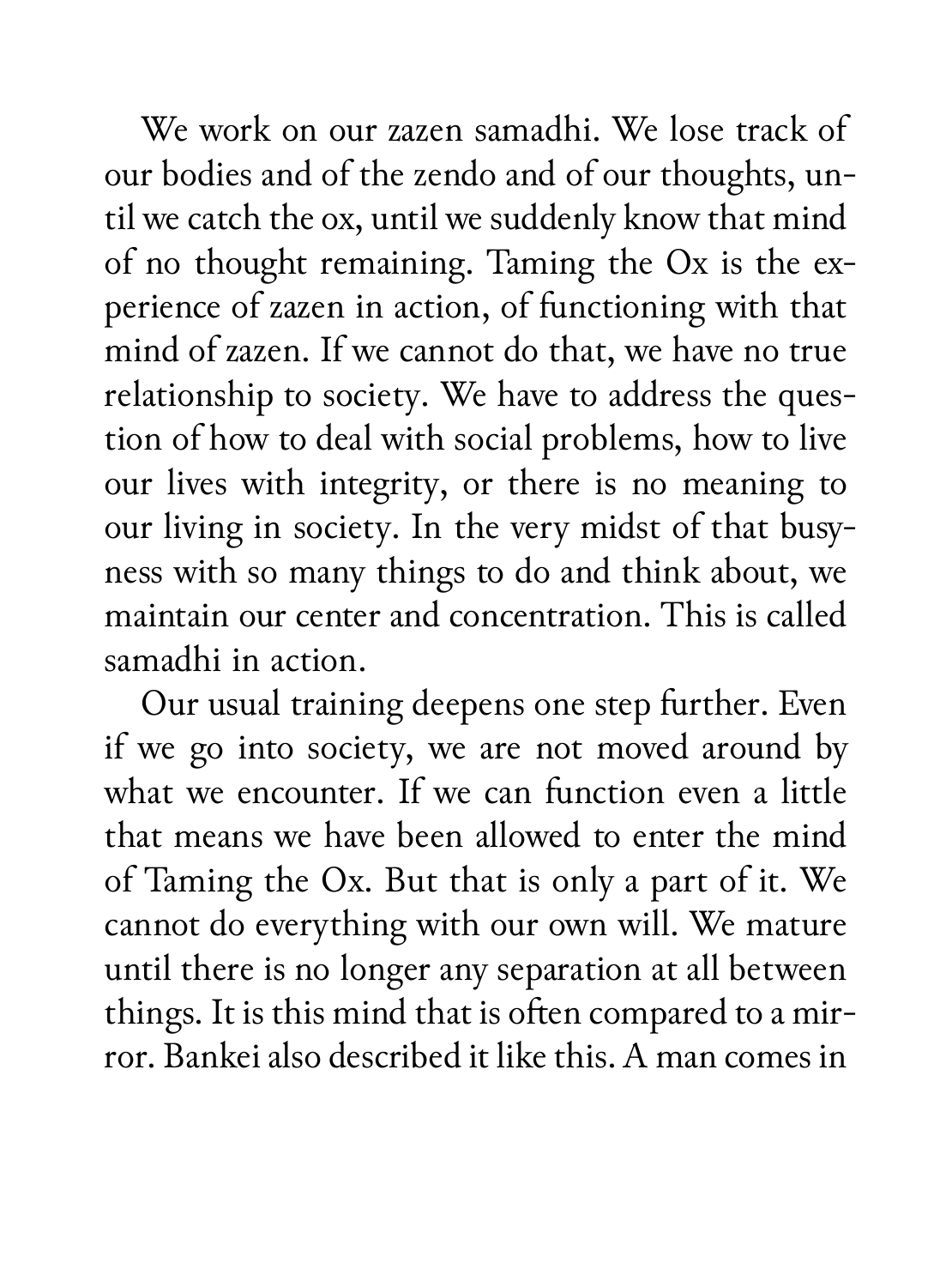front of the mirror, and a man is reflected; a woman comes in front of the mirror, and a woman is reflected; a child comes, and a child is reflected. When something comes in front of a mirror, it is reflected exactly as it is. Something comes, it is reflected; something leaves, it is gone. From the origin, there is nothing there to begin with; there is nothing to be added on, and nothing to be taken away. When a flower is shown in front of a mirror, the mirror does not become more beautiful; when dog shit is reflected, it does not become dirty. Bankei called this our Unborn Buddha Nature—that mind with no plans, no expectations, no reviewing of behavior. Some ask, How can that be? How can we live without a future plan? But it is only because we know this Clear Mind that we can review our behavior. We all mean to repent and review our past actions, yet while repenting, or thinking that we repent, we repeat the same errors over and over and over again. To know that truly clear mind directly: this is Taming the Ox.

Yet Taming the Ox is not about attaining something, or trying to get something to work. We have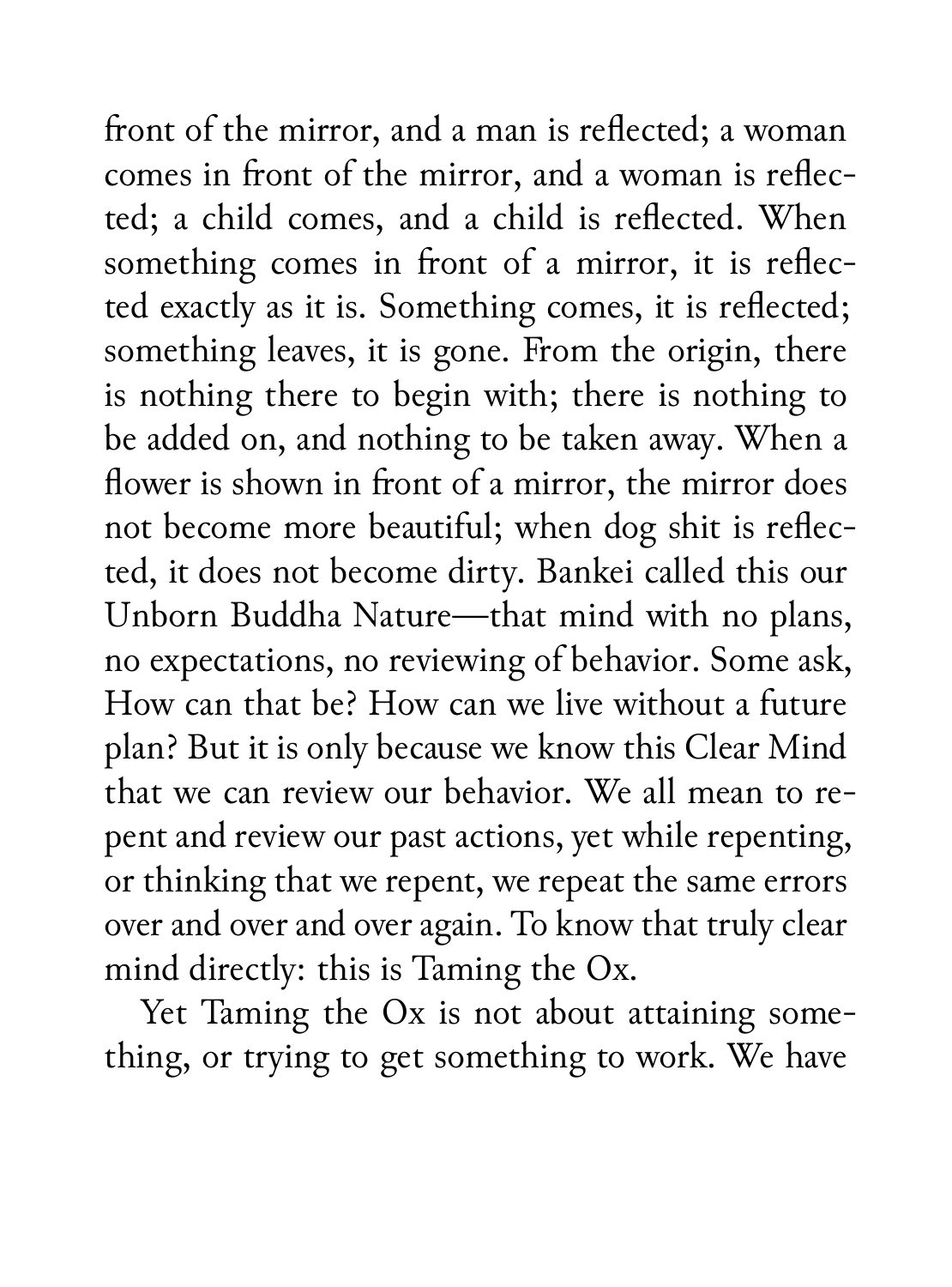never been missing anything. Nothing has been missing from the origin. We must know that Original Mind, we must touch it directly; if we do not actually know it from our own experience, the true thing of it, then our words will only be empty discussion and empty explanations.

In the great earthquake of Kobe, on the seventeenth day of January, 1995, at 5:46 a.m., six thousand people in one moment died. At dawn in the chill wintertime, before people were even awake, in one brief second that earthquake came. It was so sudden that there was no time to have a dualistic idea about it. It happened to everybody at exactly the same time.

A novelist living in Kobe wrote about this, describing the sensation of being in his bed that morning and feeling as if he was being sucked into the earth. And then he was being swung and tossed and turned around inside a dark black room. In this one second before any dualistic approach to this experience was possible, before even a thought could occur, there was only a huge roaring hum. What was flying around him in the room were not many birds but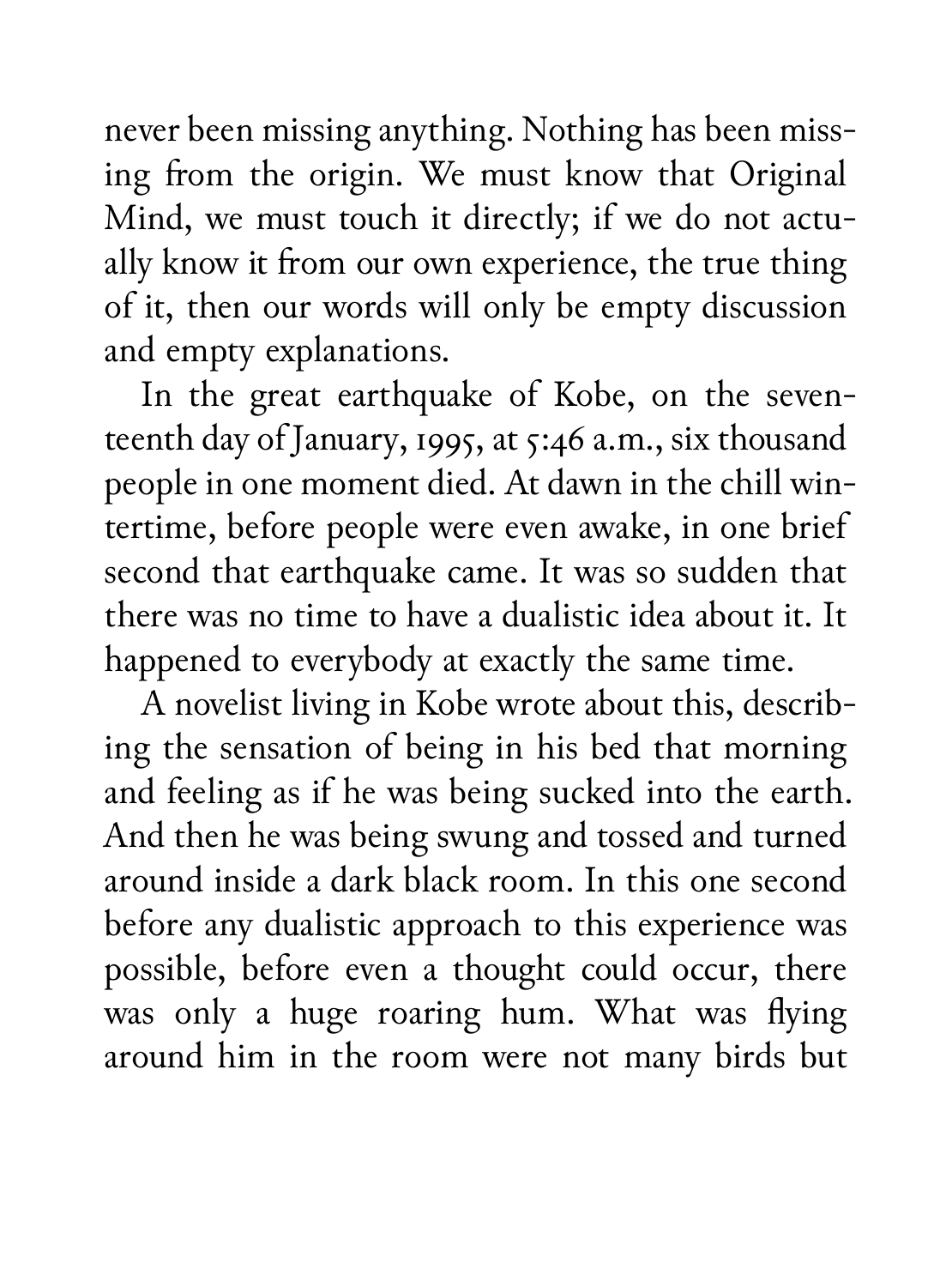his books flying off the shelves. At the same moment, the earth and the walls and the street, everything around him, cracked; the roaring hum was the sound of that cracking. Of course, the fear of the house caving in was huge and immediate. Wanting to escape, he started to leave the house and then remembered his family. Wait, how are they doing? Are they alright? And he called to them.

The victims were all one. They had all fled the destruction that had come in the early morning. They had had no time to prepare. There was no water, no clothing, no food. Those victims gathered in the local schools or in the public halls and waited for help to come. The actual rescue came two days later, with many volunteers arriving on the scene, bringing water and food and blankets. The elderly, the children, and the weak and injured were helped first. Everyone was so grateful. There was no separation between those helping and those being helped. Each injured person felt like oneself—that great round mirror self, moving with that mysterious functioning where there is no separation between the person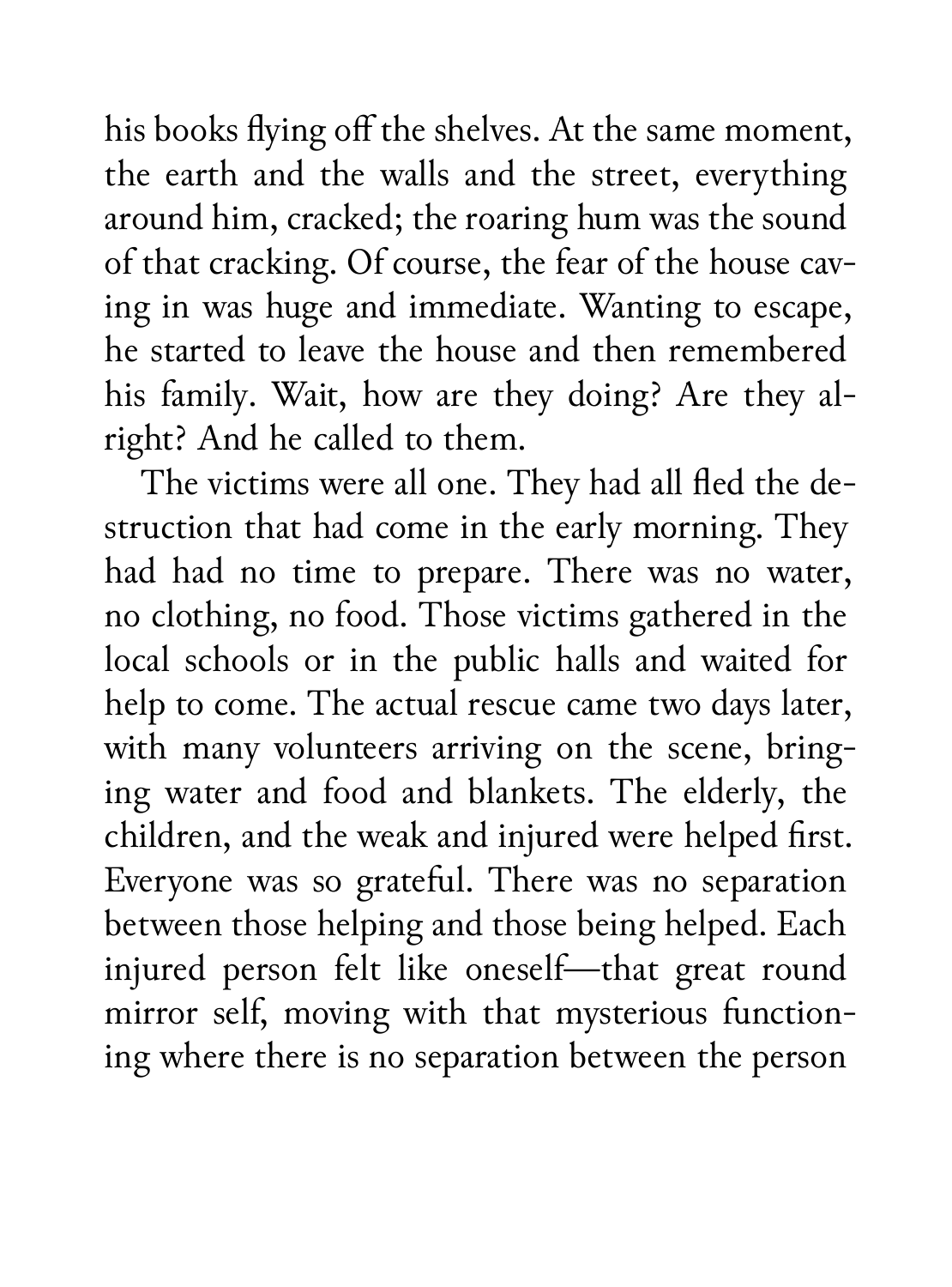who is helping and the person who is being helped. For many people this crisis brought the immediate experience of that state of mind of the huge great mirror and that equal functioning—in one moment becoming the person you are with and moving spontaneously and naturally in accordance with them.

But if one person suddenly becomes upset and angry and starts yelling, then everyone else also becomes insecure. People become clearly what they are, with their individual qualities of character emotional, sneaky, self-interested, sly, helpful. Those with animal characteristics, or those who will help no matter what comes along: all of those traits become clear. How do we gain the ability to see what is happening with the mysterious eye that recognizes each difference and knows what needs to be done for it?

Those who were doing volunteer work, when they were doing it for just for one day or one week or even one month, could remain centered, but after two months, or three months, the grumbling and the irritation and the expressions of self-concern would begin. This pure wisdom had been given birth to, but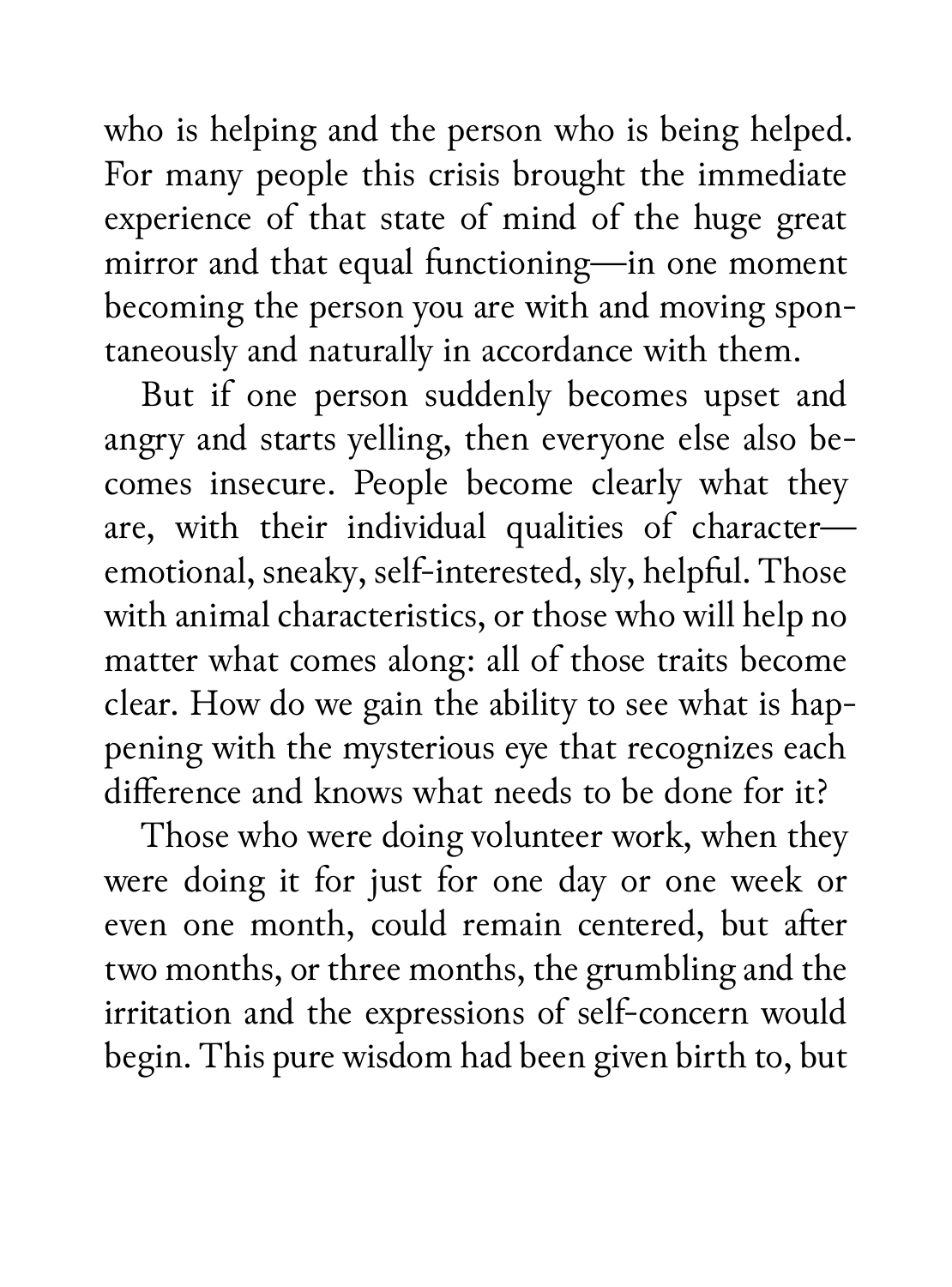without that practice that leads us to know how to make those mind-moments continually clear, it is a very very difficult thing to keep going. This is Taming the Ox—when we have been able to experience this essence but not have been able to ripen it and keep it going. We have to be able to tame the ox as well as to have that glimpse of it.

"If even the slightest thought arises, then another follows. With awakening, all becomes truth; but if you reside in ignorance, all is unreal." When our thoughts arise, we cut them. But then even more come forth. We may be fine in a calm time, in an easy situation, but in the midst of a crisis—for example, when there is no place to go to the bathroom, or no way to keep warm during the cold night after the earthquake, or no food to eat, and you are stuck with your thoughts about all the people you know who have died, about the life you led which has so suddenly disappeared—then it becomes extremely difficult to keep that mind of no thoughts clear and in focus.

"With awakening, all becomes truth; but if you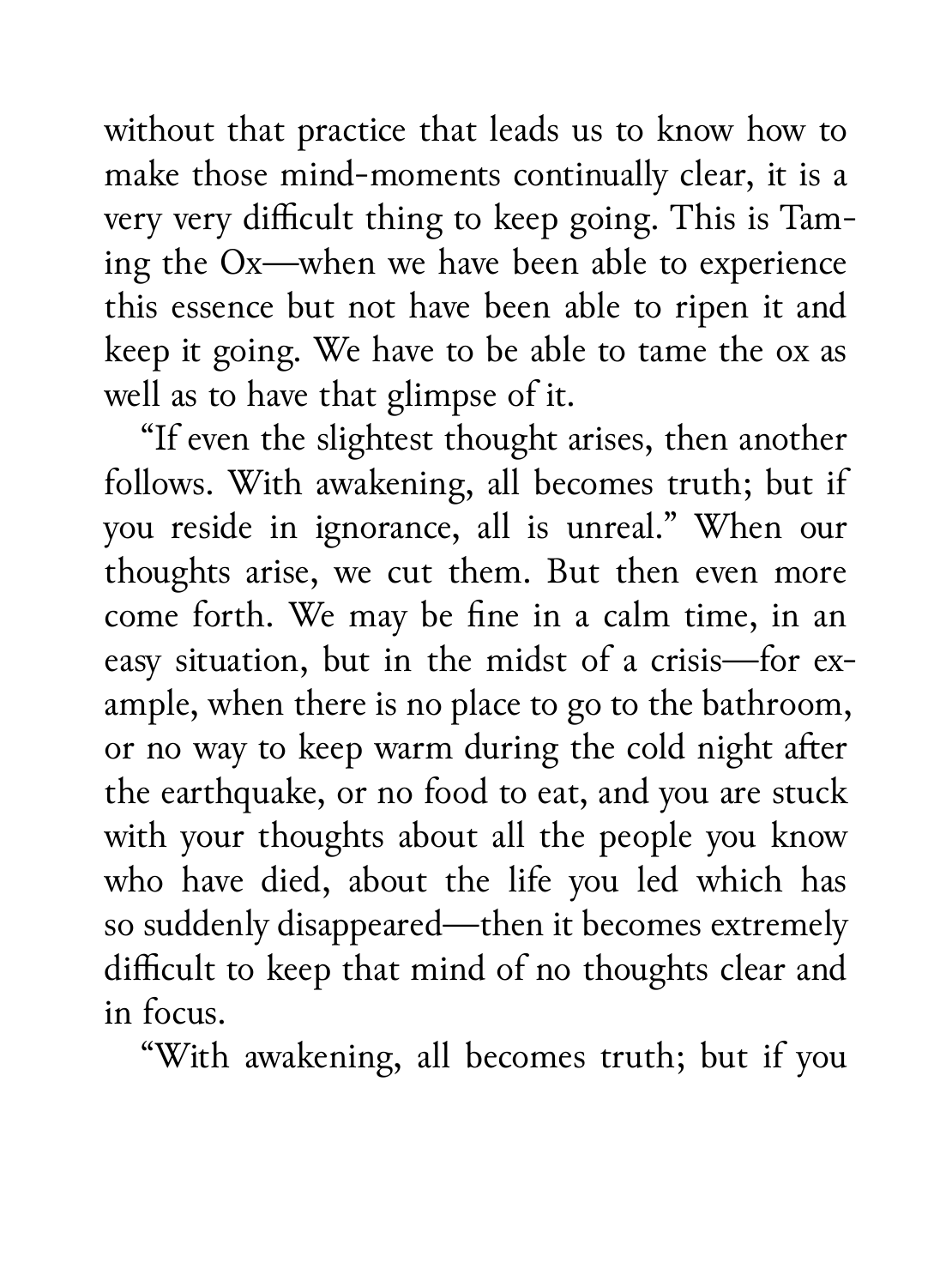reside in ignorance, all is unreal." Thinking about things that have happened in the past, and about the bleakness of the future, we look up and realize how many things need to be done, how many people are becoming so upset and irritated and need help, how much can be done for all of them. Before we could not take time from our jobs to do things for others in this way, even if we intended to and wanted to. But now there is so much to be done, there is no time to sit and be concerned with all the difficult things of the past and all the bleakness of the future. With just this one shift, we go from residing in our own dark thinking to being in a place where we can bring brightness to everyone around us.

"Things arise, not because of the objective world, but only because of the mind." Although the world can be seen in more than one way, there is only one real world. What has to be done is to see that world clearly, not as melancholy and deceitful, but as taut and full. The world can in one moment appear as something that drags us down, and in the next, with a small shift, it can be seen as something clear and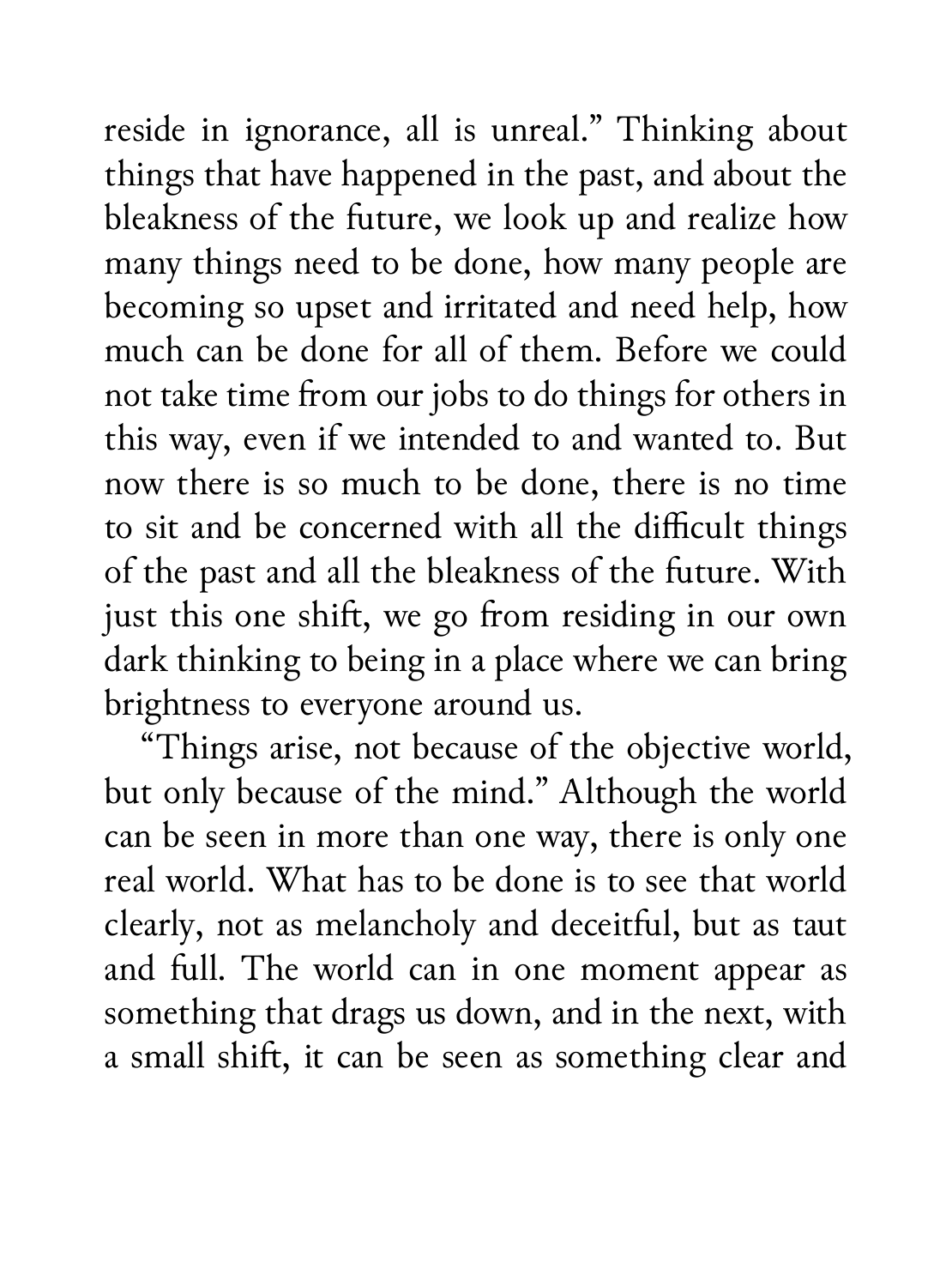true, a place for us to work in. It's said that the world becomes painful or joyful according to our mind and how we look at things. To encounter the world with no shadow or trace does not mean that we become feelingless people. Rather, it means that we are free from the wandering thoughts that distract us and keep us from being able to function with clarity.

To think that we are doing something good when we work for others is completely upside down. When we are concerned with how well we have done, our efforts will only become a burden for the other person, making them uncomfortable. We have to know this. We have to be able to see when we are doing this. Even if we can for a moment act without that self-conscious awareness of how good we are, to do it continually takes great determination and hard work.

By flowing and moving like water from a high place to a low place, going naturally to where we are needed, without pulling along unnecessary thoughts, we can know this clear mind. Like the mirror that reflects and then lets go of what it has reflected, in each moment, in each place, we reflect only and then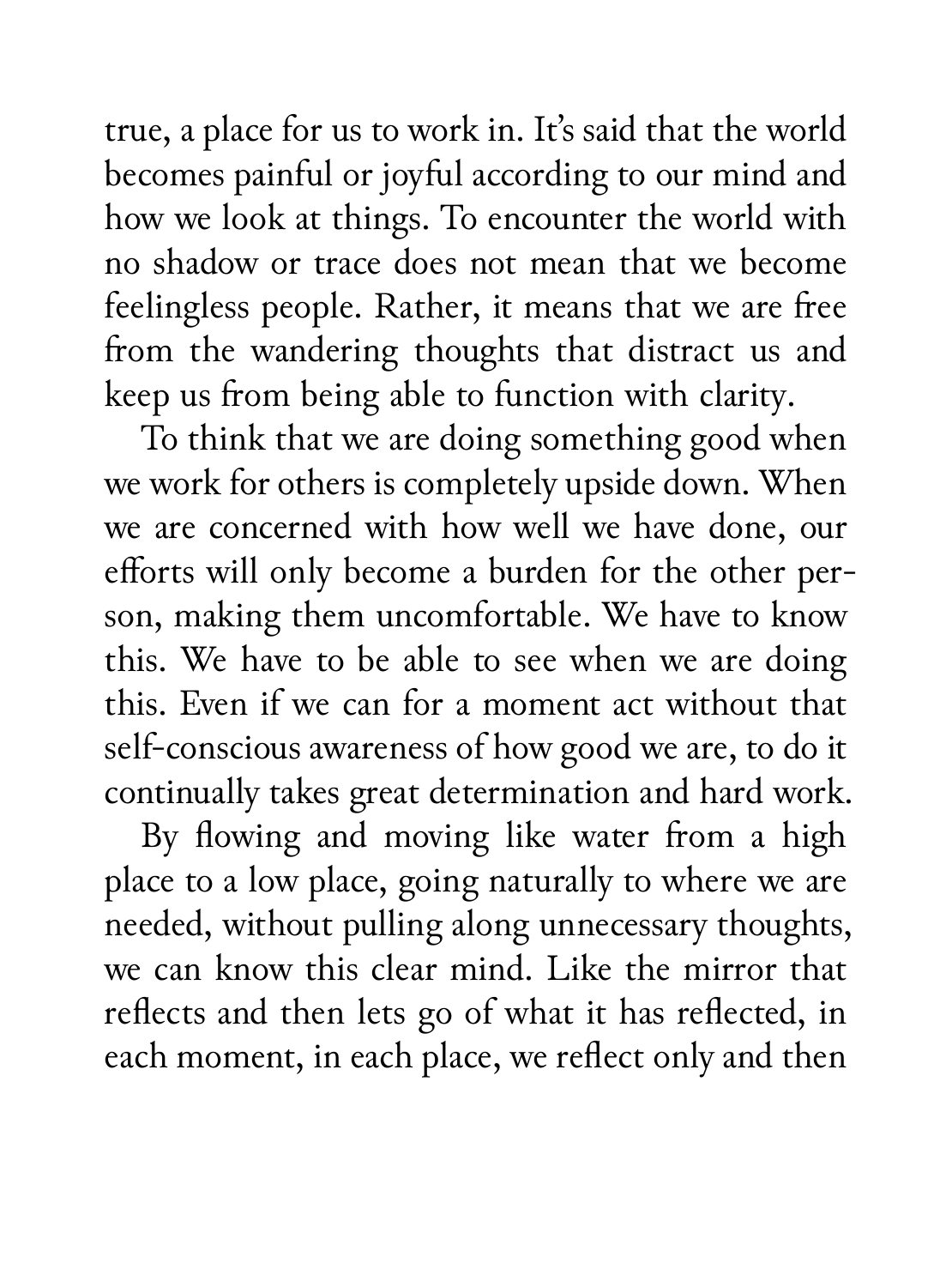let go, without ever being influenced by what is being reflected. People who encounter even one person like this can be liberated through that encounter not from this person's functioning, but from his very way of being, from being touched by and knowing this state of mind that is clear, free from any caught places whatsoever.

"Keep a firm grip on that rope and do not waver." In the world of Taming the Ox, the reins are still pulled hard and firm. Later, when in each moment we can finally live freely and without hesitation, functioning in just the way that is appropriate in each moment, those reins can be loosened. The truth has no form, yet it moves in all ten directions. The true master is free in every situation.

All people of old struggled with this. "Keep a firm grip on that rope and do not waver." In the calligraphies of Daito we can see his strong and well-worked life and light. And in those of Bankei as well, we can see that he did not budge whatsoever. We have to become this state of mind where no matter what is encountered, we are not moved around by it.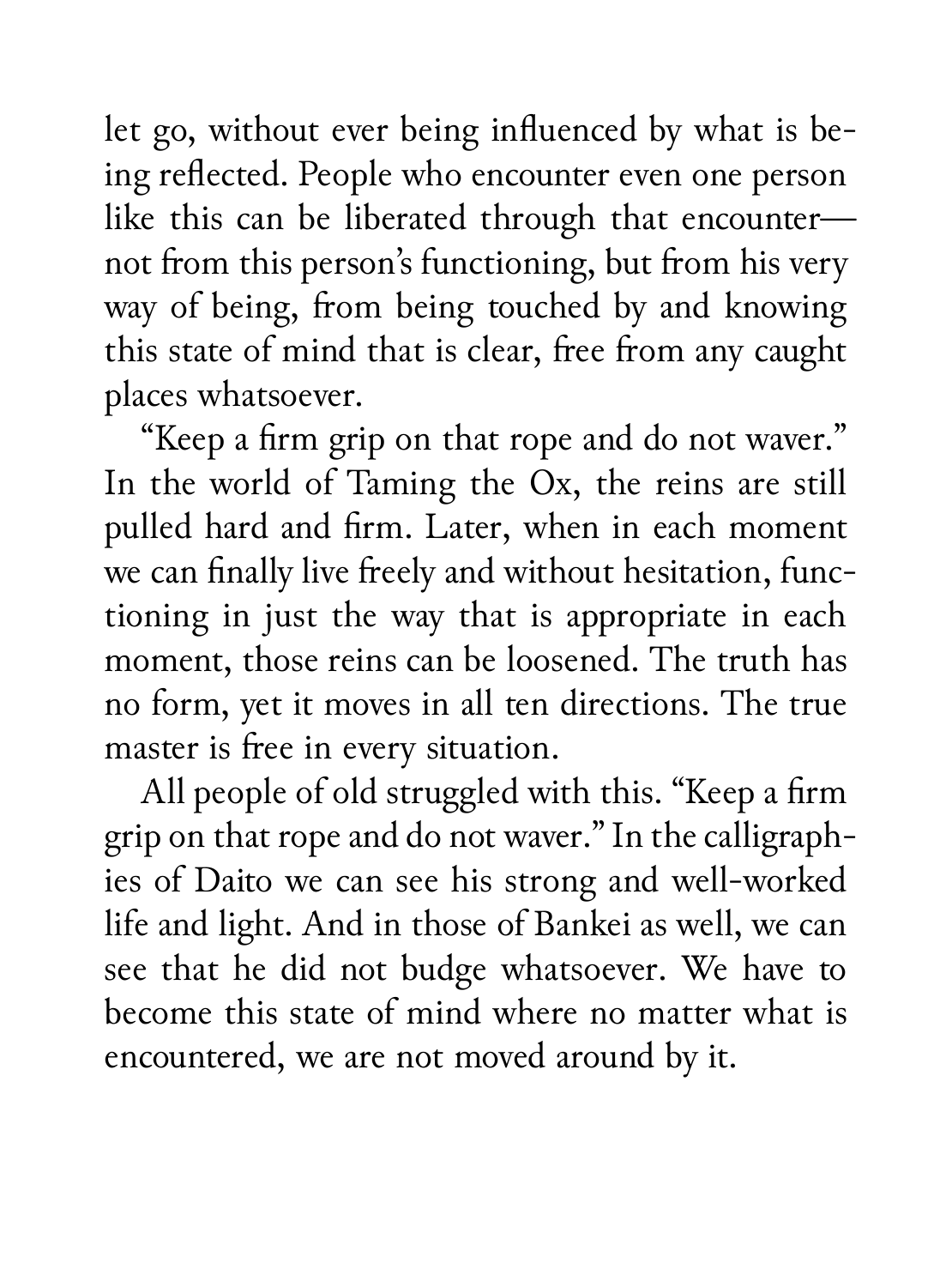We have gathered so much complex conditioning and knowledge and clutter. To manifest as our true Buddha Nature, we have to continue to clarify and deepen, or our experience is only something that ends in self-satisfaction, without true meaning and essence. But as long as we think we have to push and make great efforts, there is still a small self remaining that is telling us to do that. We must sit until we are beyond thinking in this way, until we naturally enter a deep vessel in a deep way, and a shallow vessel in a shallow way, with no resistance—this is Taming the Ox.

## vi. Riding Home on the Ox

Preface: The struggle is over; all concern about winning and losing has ceased. He sings woodsman's village songs and plays children's country tunes. Lying back on top of his ox, he gazes at the sky. Call him back but he will not turn around; try to catch him but he will not be caught.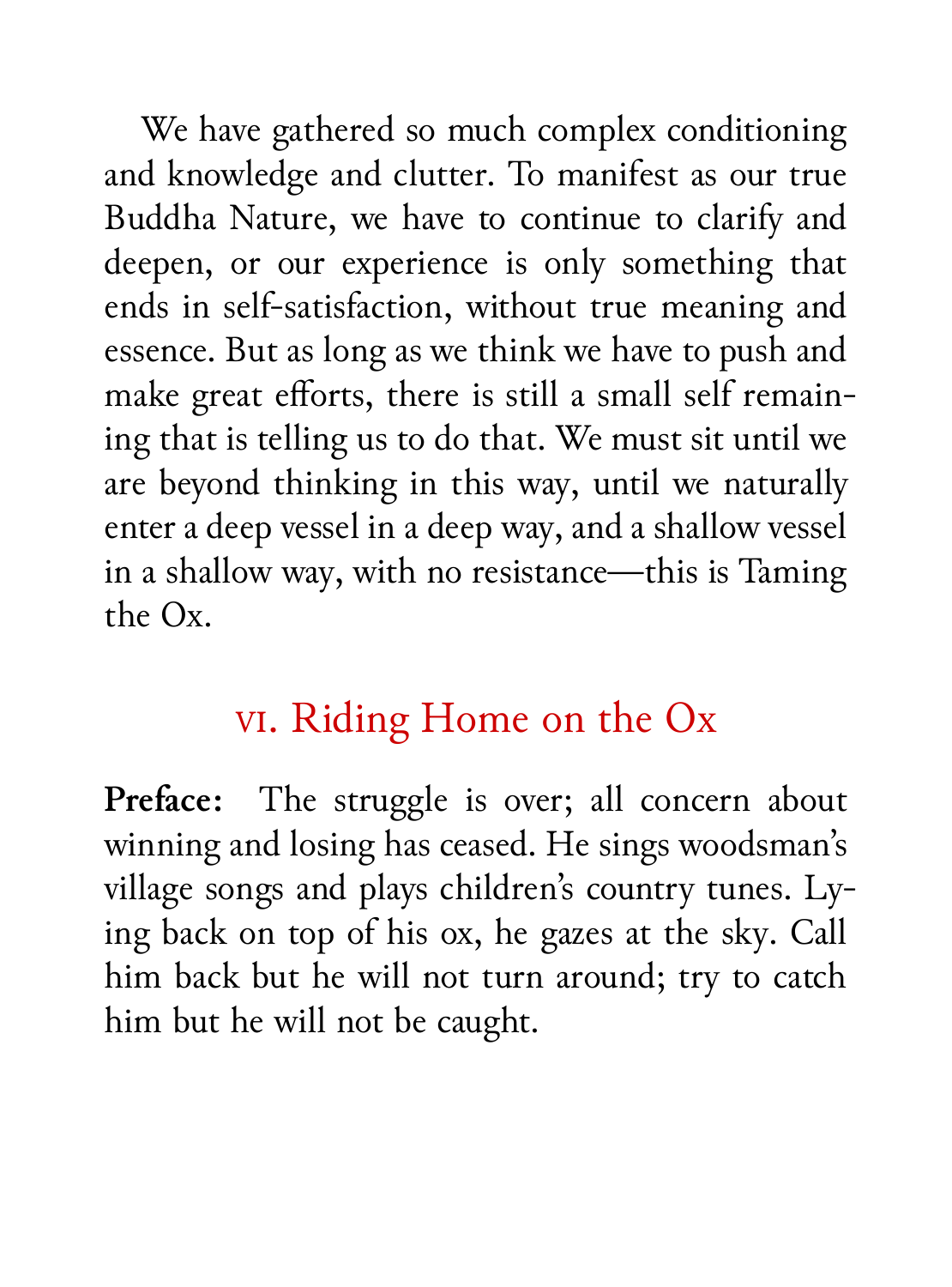**Verse:** Astride his ox, leisurely he heads for home. Trilling a nomad's flute, he leaves in misted sunset. In each beat and verse, his boundless feeling—what need for an intimate companion to say even a word?

**Waka:** Roar in the sky of limpid soaring mind; white clouds come back on the peaks.

We are more than halfway through the sesshin now. Our bodies' physical pain and the many thoughts of our lives away from here have become less important, fading further away. We can see the clear point and focus on it with stronger essence. Now we come to number six, Riding Home on the Ox. It's always fun and joyful to travel, but that is because finally we return home, full of memories and good experiences. We return home with a feeling of great relief to be home again. To travel with no home to return to is only to wander endlessly and meaninglessly, with a feeling of great melancholy.

Riding Home on the Ox is not as leisurely as traveling perhaps. To be able to return to our home and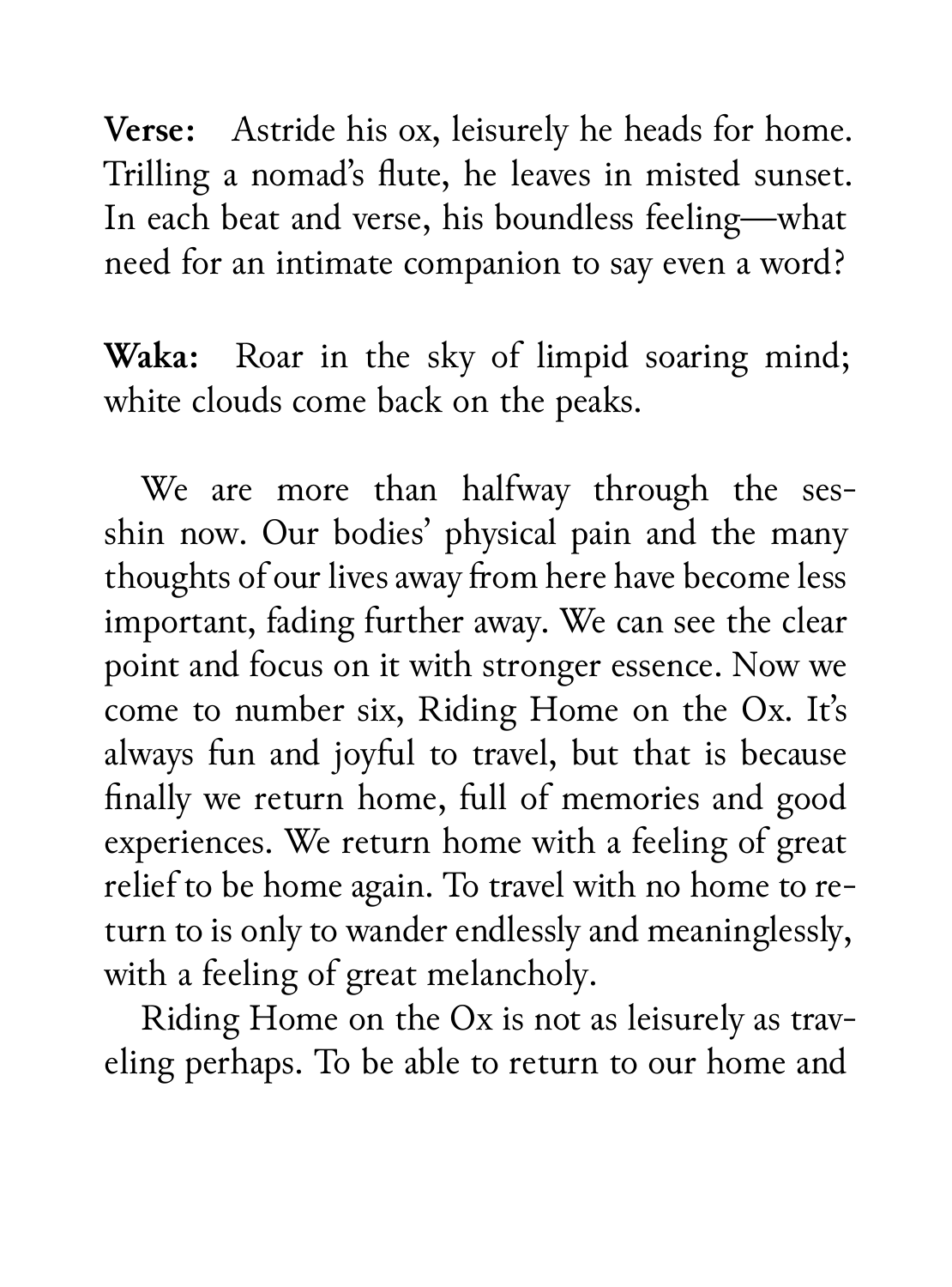family after having worked wholeheartedly all day long brings us a warm and comfortable feeling. To have trained the ox and struggled with it does not bring that same kind of warm and comfortable feeling, but now the ox is facing in the same direction we are, and together we return home, not even needing the reins any longer.

"The struggle is over. All concern about winning or losing has ceased." But the *Ten Oxherding Pictures* is about the world of the mind, not just about life in society. We must realize that our jobs, our life plans, are transient; no matter how much we love our dear family and our closest beloved, they all will at some time die. We will have to part from them. All of us as well will die. We wonder, what is life about? Where is the truth in all of this? We read books and wonder and go to hear talks. But we cannot resolve this question just by reading and listening. Rather than searching outside ourselves for the answers we then turn inward. We practice the samadhi of susokkan, the samadhi of the koan, from morning until night; we put away all thoughts of exterior things and keep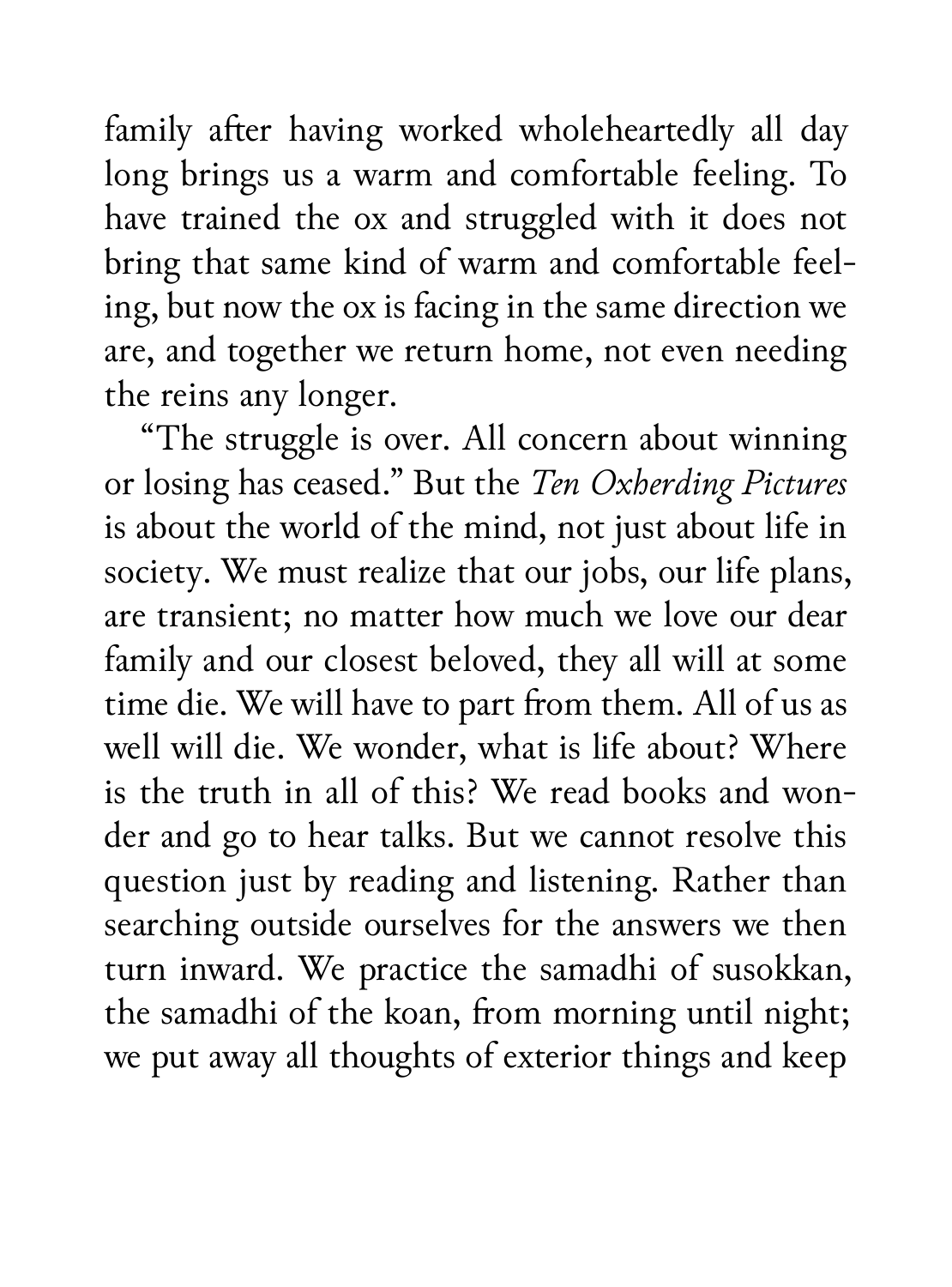our focus sharp all the time. And then we see it—a glimpse. In the sutras there is a story about a man named Enyadatta who looked in the mirror one day and could not find his face. He went everywhere exclaiming, "I haven't got a face! Have you seen where my face is? I can't find it anywhere! Where could my face have gone?" Finally he was told by someone that his face was right on his head, where it belonged. Raising his hand, he felt his face and realized it had indeed been there all the time. We have never been separated from this ox. We are always at one with it. We are only confused and deluded about an idea of a separation, a sense of a separation. When our mind is settled, we see that we never were deluded, and then we are at one with the whole world in huge expansive abundance; without grievance, without complaint, truly peaceful, we return home.

"The struggle is over. All concern about winning or losing has ceased. He sings woodsman's village songs and plays children's country tunes. Lying back on top of his ox, he gazes at the sky. Call him back but he will not turn around; try to catch him but he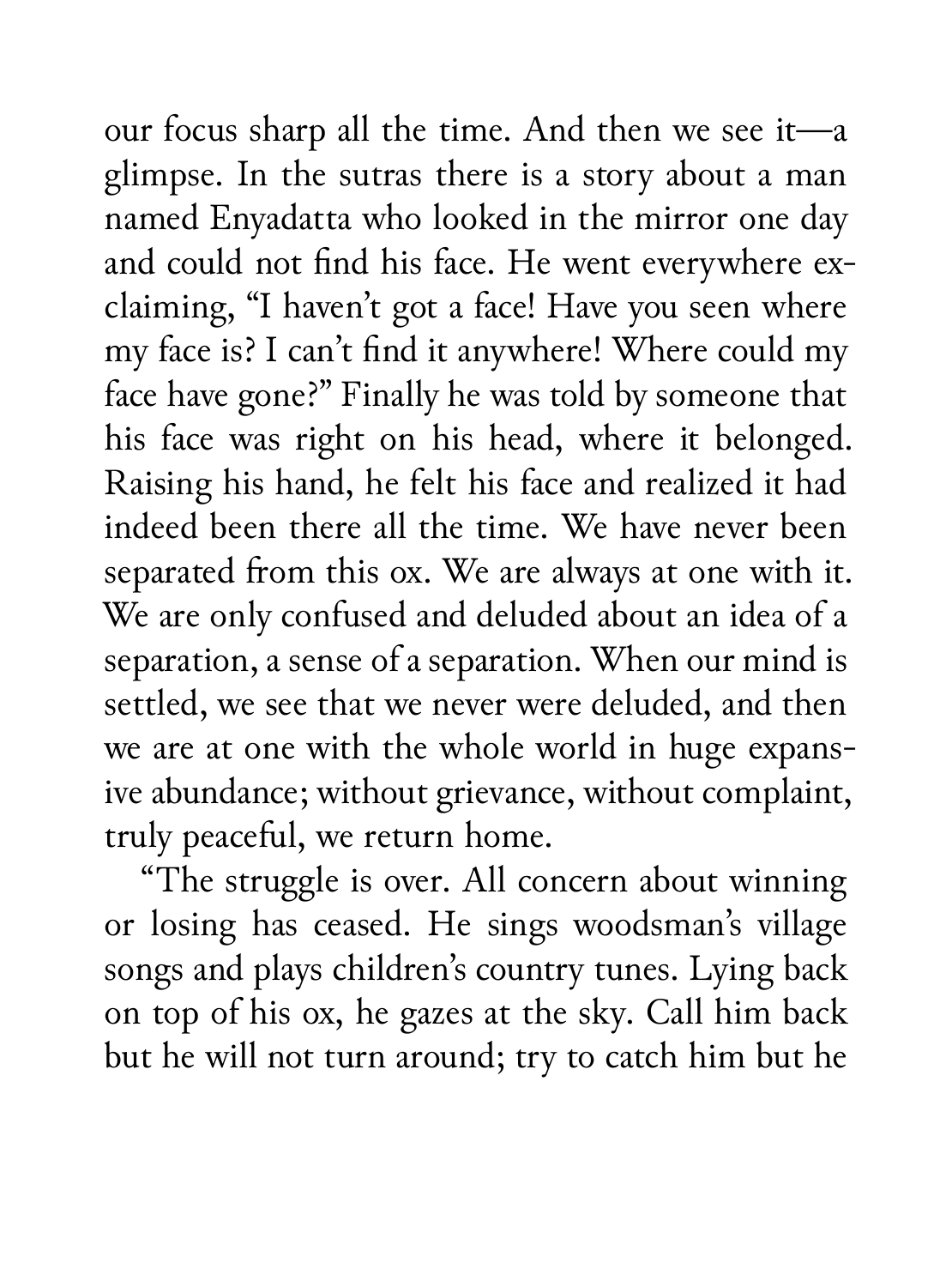will not be caught." The mind that had been divided is brought into a state of oneness; ideas of good and bad, winning and losing, are no longer necessary, and they no longer obstruct us even if we have them. We can see that, in society, to lose is just a part of doing business. We understand that to be resented is just a part of living. Although we fear failure, we see that in failure there is also a teaching. Although we fear illness, we learn from it as well. Seeing in this way, we know the whole picture, as if we were looking at it from above, seeing all parts of it at once. We don't need anything so fancy as a name like satori; we just encounter whatever comes along without being moved around by it. It doesn't matter whether we like people or dislike them, they will all die, and we will part from them. When we see the whole picture, even though we still experience those emotions that have always tossed us around—anger, joy, sadness, irritation—we are no longer moved around by them. We say what has to be said and we do what has to be done. This kind of functioning is manifested naturally.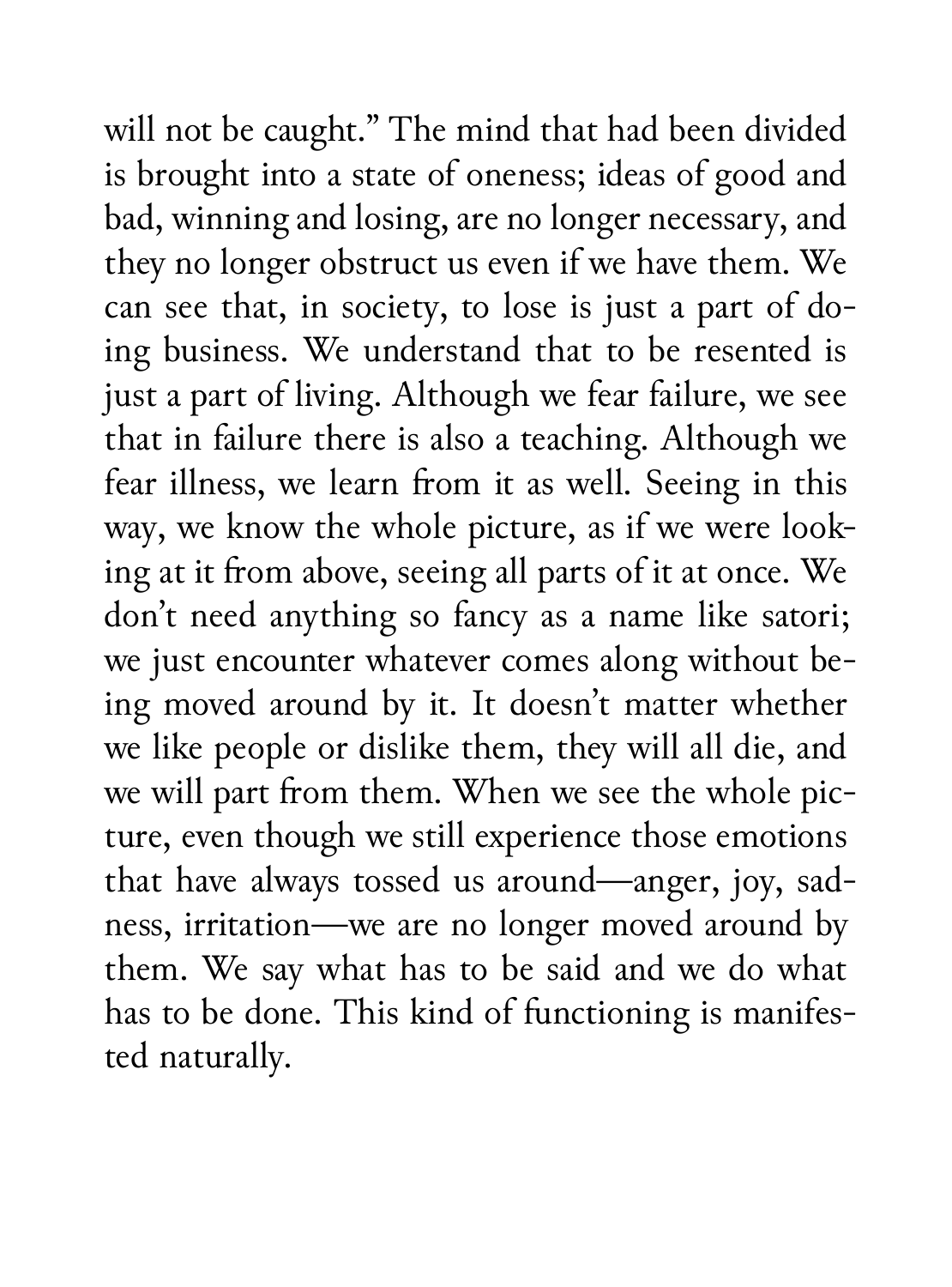"He sings woodsman's village songs and plays children's country tunes." It's about our way of living life, our way of looking at all things. If we are stuck always on an "I" this and an "I" that, putting ourselves in the center and expecting things to be the way we want them to be, we live always in a struggle between how we think things should be and how they are in fact different from that. But then we ask the question: Who gave us this life anyway? Was it God? Was it Buddha? If we look at the six billion people living on the earth today, and at all the people who have lived on the earth since life first came forth, and then we look at ourselves, today, we can see that in this long process of time and history it is just our turn on the stage. In terms of these millions of years of life, what a tiny part we are playing. And when we see things like this, it makes it much more difficult for us to become caught and pulled around by anything, and easier for us to live with a large, expansive sense of how things really are.

There is a story about a woman who married the man she loved and knew that life was good. After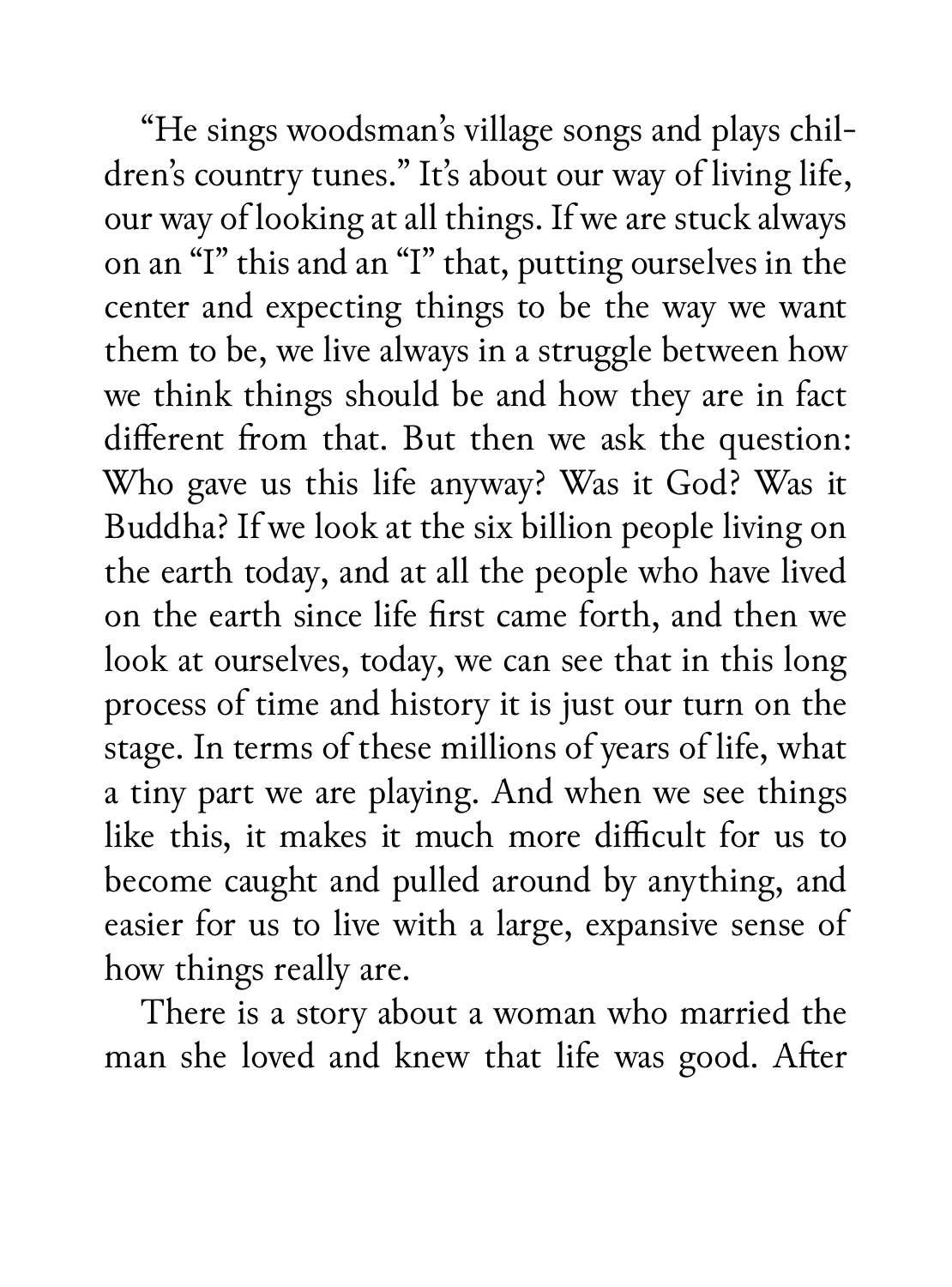many years, a son was born, and what a joyful family they were. Then they realized that the son had polio; he began to have trouble moving his limbs and eventually was paralyzed. The mother was desperate. She was desolate. She couldn't understand why this had happened to them. They had waited so long for this child to be born. What did God have against them? Why did this have to happen to them? And finally she knocked on the door of religion.

The mother went from one religion to the next. At the first one she was told that, thanks to this child, she had been able to see God's face, and this was a great opportunity for her. She answered, "That may be fine for me, that I get to see God's face because of this child. But what about the child? What about his future?" And she couldn't accept the teaching of this first religion. She went to another religion, and she was told that life is suffering, that life is never complete, and that in this life happiness won't be possible, so let's pray for a better life next time. But she asked, "But what about my child? How will this help him? I may pray for my excellent future life, but my child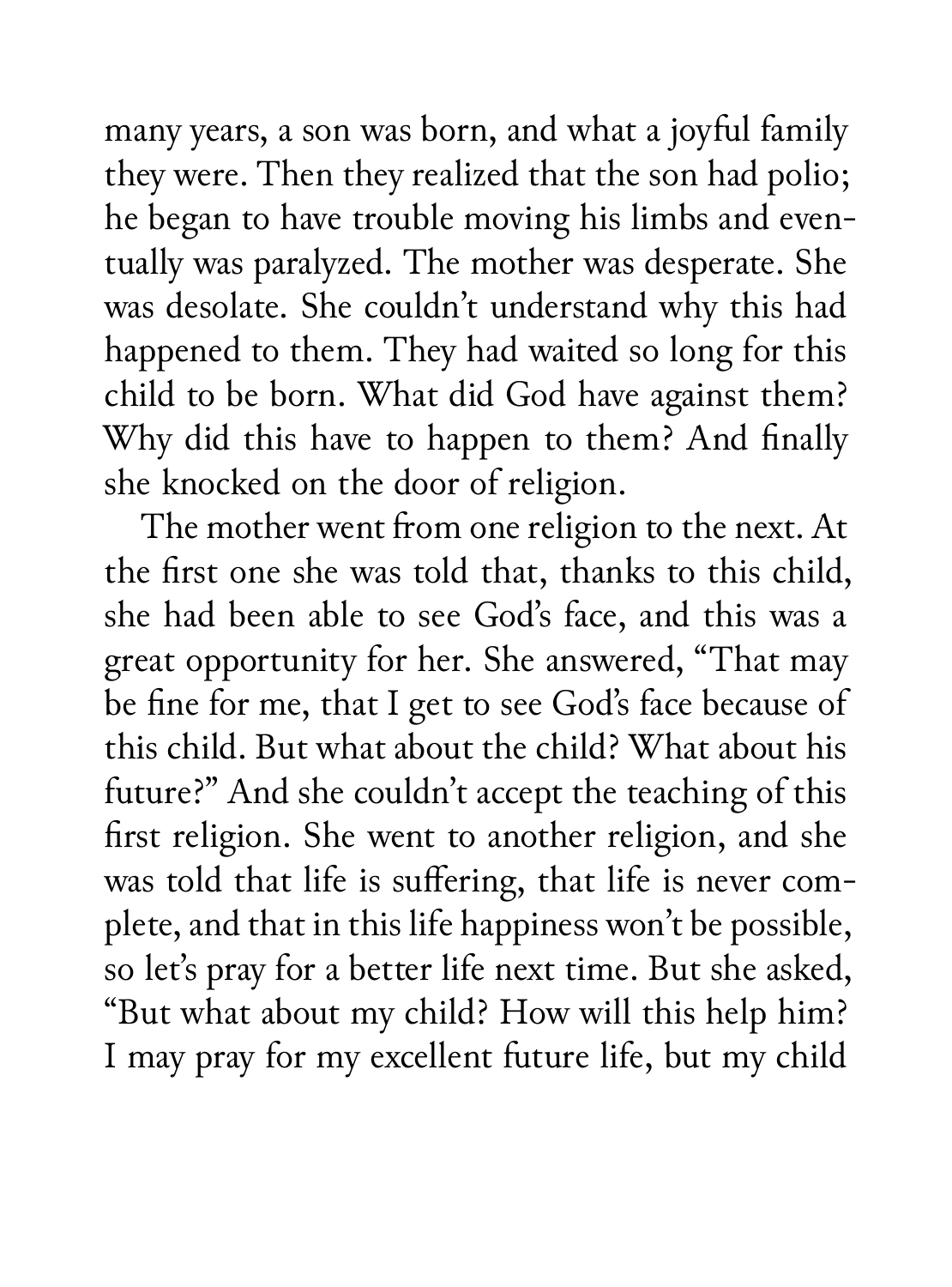won't be helped by this." And she couldn't accept that teaching either and kept questioning, knocking on the door of the next religion. There she was told that she wasn't in good favor with her ancestors. Some great sin had been committed long ago, and now she was paying for it. But again, she couldn't believe that her ancestors would punish her and the poor child in that way, and for what?

Finally, she and her husband went together to learn about yet another religion. As they had tea with the abbot there, he told them, "You have been given that other life by God, by Buddha, to take care of. Take good care of it; it is a precious gift." And she realized, suddenly, that she had been seeing only her own place in the picture. "I have been given a gift. I have to take care of it. I will take care of it." And she went home, clear and ready. As she had more children, she taught them as well to treat their brother as a gift from God. "Now I'm eighty years old, and my son is fifty. He cannot speak clear words but only mumbles sounds. But he works more than anyone in the family. When others who are facing the same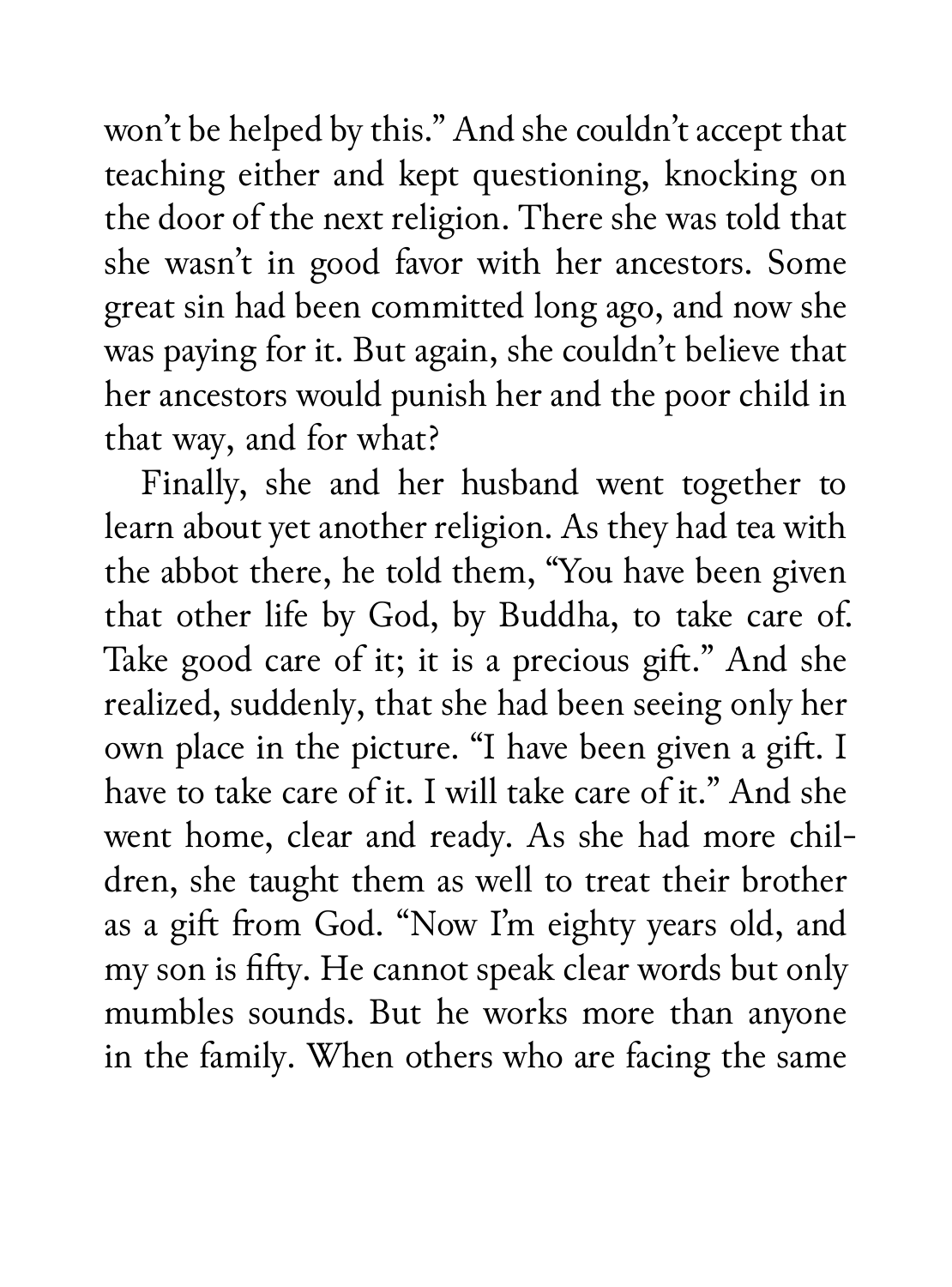difficult, challenging situation hear about our story, they come to visit. They see my son, and his kind, warm, and loving face, and they are all helped by this, and by hearing our story." All of this came from this one mother's great kind quiet mind.

"Lying back on top of his ox, he gazes at the sky." Hakuin writes in *The Song of Zazen*, "Realizing the form of no-form as form, whether going or returning, we cannot be any place else. Realizing the thought of no-thought as thought, whether singing or dancing, we are the voice of the Dharma." If we let go of all sense of our small self, it's as if we are riding on the ox's back. The scenery comes and goes of itself. The actuality does not change, but we experience it very differently. Although various difficulties and challenges may come to us, our feet are firmly rooted in deep faith, and we face everything without fear or distortion. We are in society, but when we are pushed, we move back; when we are pulled, we move forward. We keep our feet steady on the ground, with no attachment to any concepts such as good or bad or win and lose.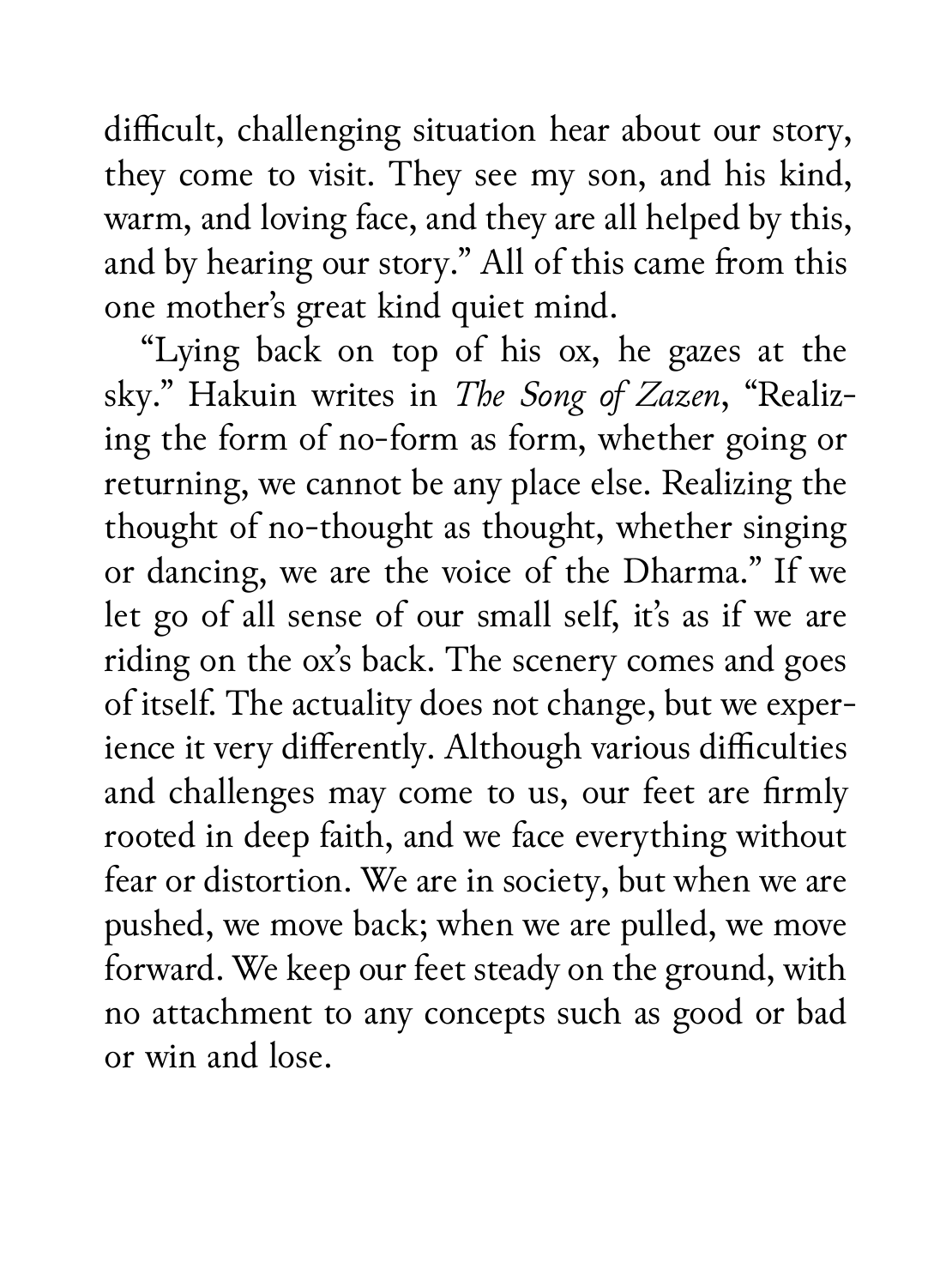"Call him back but he will not turn around; try to catch him but he will not be caught." Having come this far we are solidly in the world of truth. No matter how much we are called back to the world of desires, to the world of attachments, to the world of dualism, even if we are called back by gods, or devils, or buddhas, we will never go back. We are in the samadhi of joy in every single moment, in every single thing that we encounter.

Clear days are weather. Rainy days are weather. Cloudy days are weather. Hailing days are weather. As Master Unmon said, every day is a good day. For many years he said to students, "I won't ask you about the fifteen days before this. I won't ask you about the fifteen days following after this. But this very day. How about it?" I won't say anything to all of you here at this sesshin about the past or about the future, but how about right now, this very minute, how about it? In Unmon's sangha, no one could answer. Finally, when Unmon was eighty, someone came to him and asked him for the answer to this question. Unmon replied, "Every day is a good day." These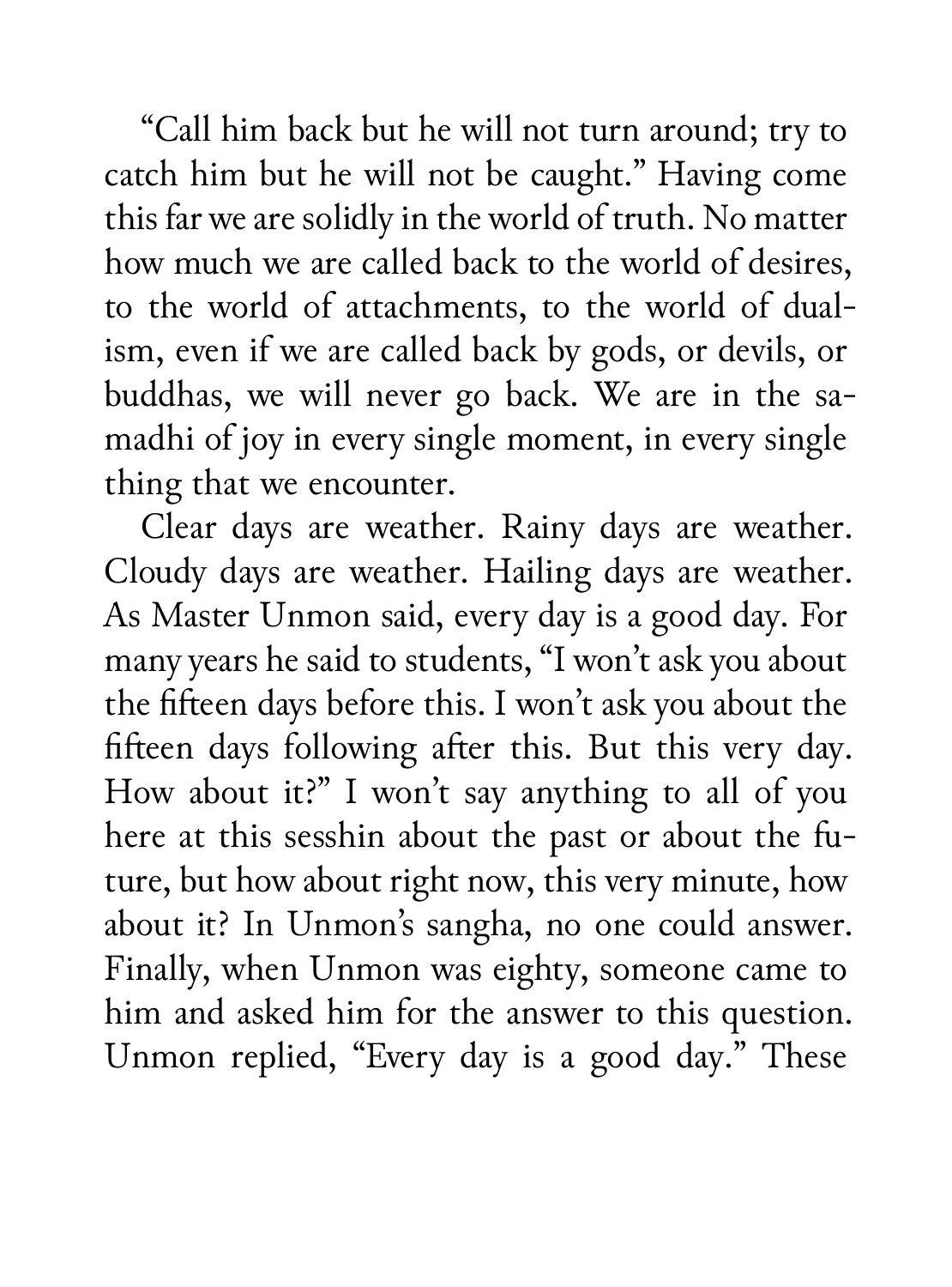words, which appear so simple, are not so easy. In Riding Home on the Ox we see what is involved in being able to arrive at the place that can be easily described as "every day is a good day." But it's not so easy to arrive there.

When Unmon was asked about the deepest essence of the state of mind of "every day is a good day," he answered, "The grandfather dies, the father dies, the son dies." This seems like a very strange answer at first. But from the point of view of the whole history of life, of being alive, we can see it more clearly. It is in fact good fortune that the son should not die before the father, or the father before the grandfather. That things occur in that natural order of the grandfather dying first, then the father dying, and then the son dying is what is proper. We should be able to say "every day is a good day" not only in easy or comfortable times but even in the most difficult and challenging times. When we know, no matter what comes along, that every day is a good day, that essence will extend throughout the heavens and the earth.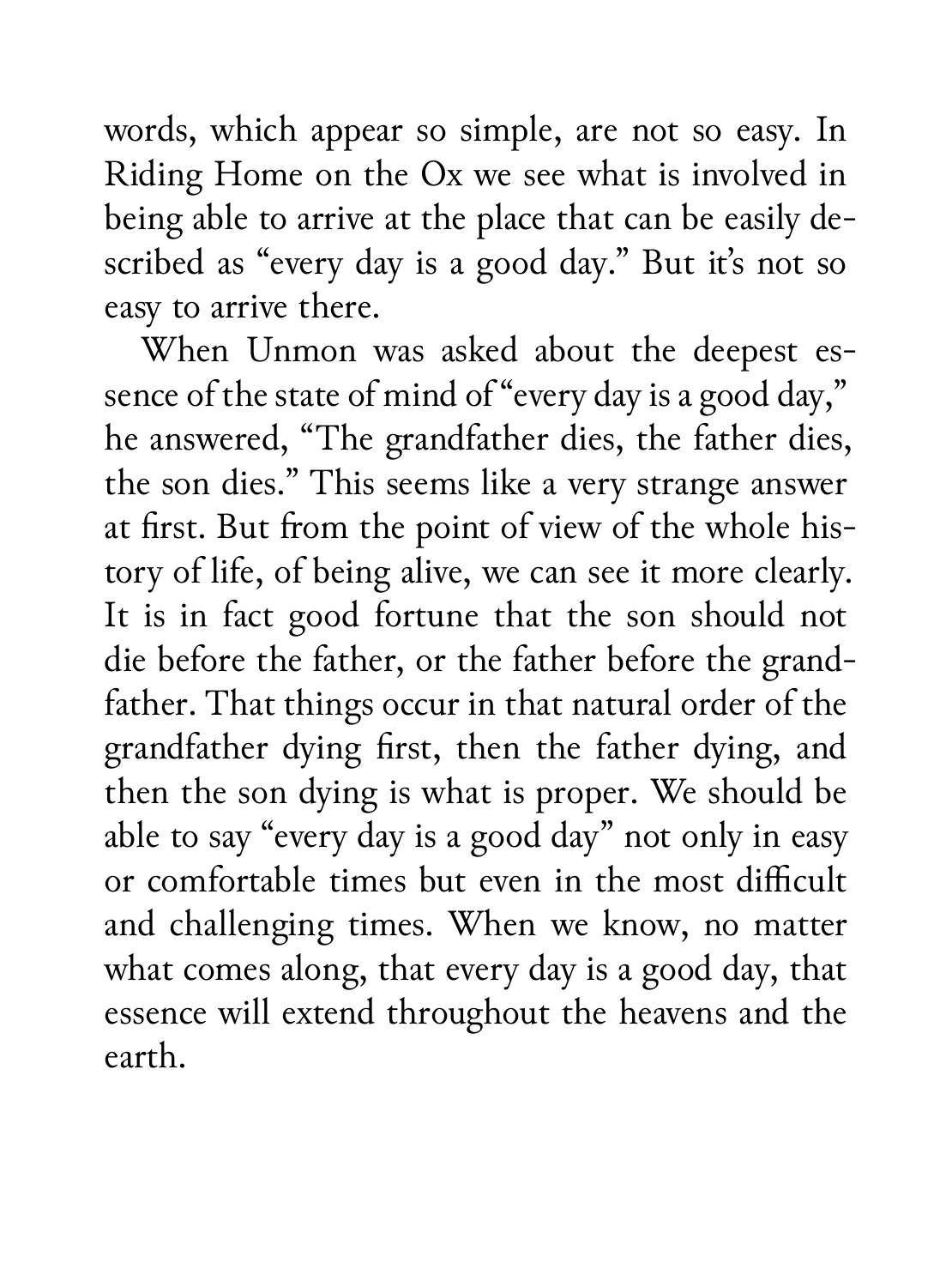But that essence is our original essence. Here is another story. My teacher would cure people with loquat leaves, which he had learned how to do from the priest of a temple called Konchiin. This priest lived a very honest life, always treating people from morning until night, and then in the evening cleaning his own garden and yard, gathering the leaves and burning them. The neighbors in the village would see the smoke of the burning leaves and know that that day, too, their beloved priest was fine. One day, he was called to court to testify about a young man who often visited the temple to hear his talks. When asked if during those many visits he had seen this young man's mind opened and improved, the priest said no, not at all. Everyone listening was surprised; the priest had been asked to testify in the young man's favor, but he seemed to be doing just the opposite. But the priest continued, "This young man has no need to improve. He's never done anything bad at all to begin with. From the origin his mind was fine. Where was there any need for it to be improved?" Everyone in the court was surprised; they had never heard such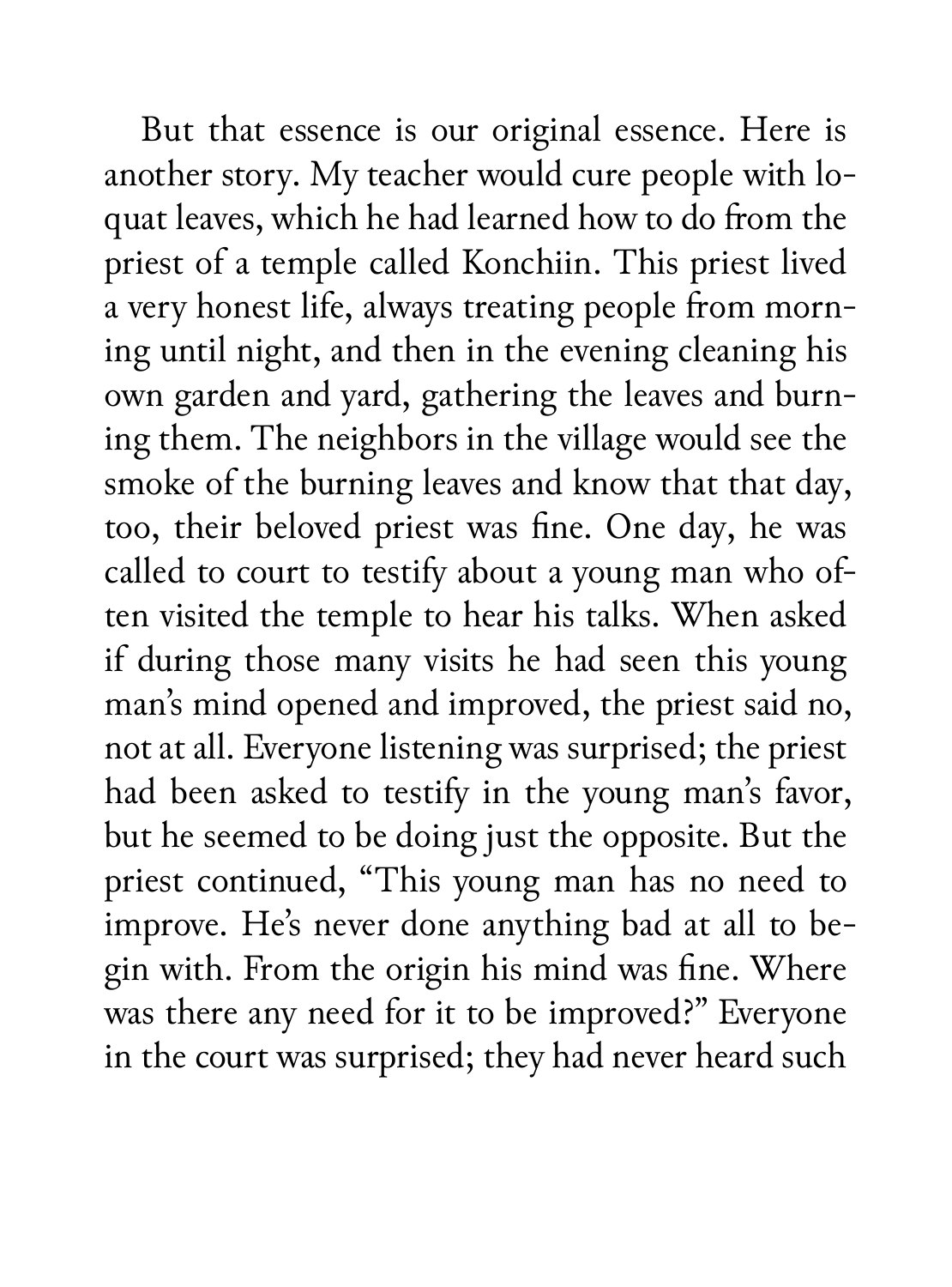testimony before. And they saw that this young man was being seen in the truest way. This state of mind the mind that from the origin has had no problem and no obstruction and no delusion—is what is being talked about in Riding Home on the Ox.

## vii. The Ox Forgotten, The Person Remains

**Preface:** The dharma is not dual; the ox just stands for the actuality. Likewise, the snare and the rabbit are different, and fishnet and fish are not the same. So, too, gold separates from dross, and the moon emerges from the clouds, sending out a single shaft of icy light from before the age of Iron.

**Verse:** Aback his ox, he's reached his original abode, Ox now gone, he too is still. Sun risen high, yet still he dreams, old whip and line put away in the woodshed.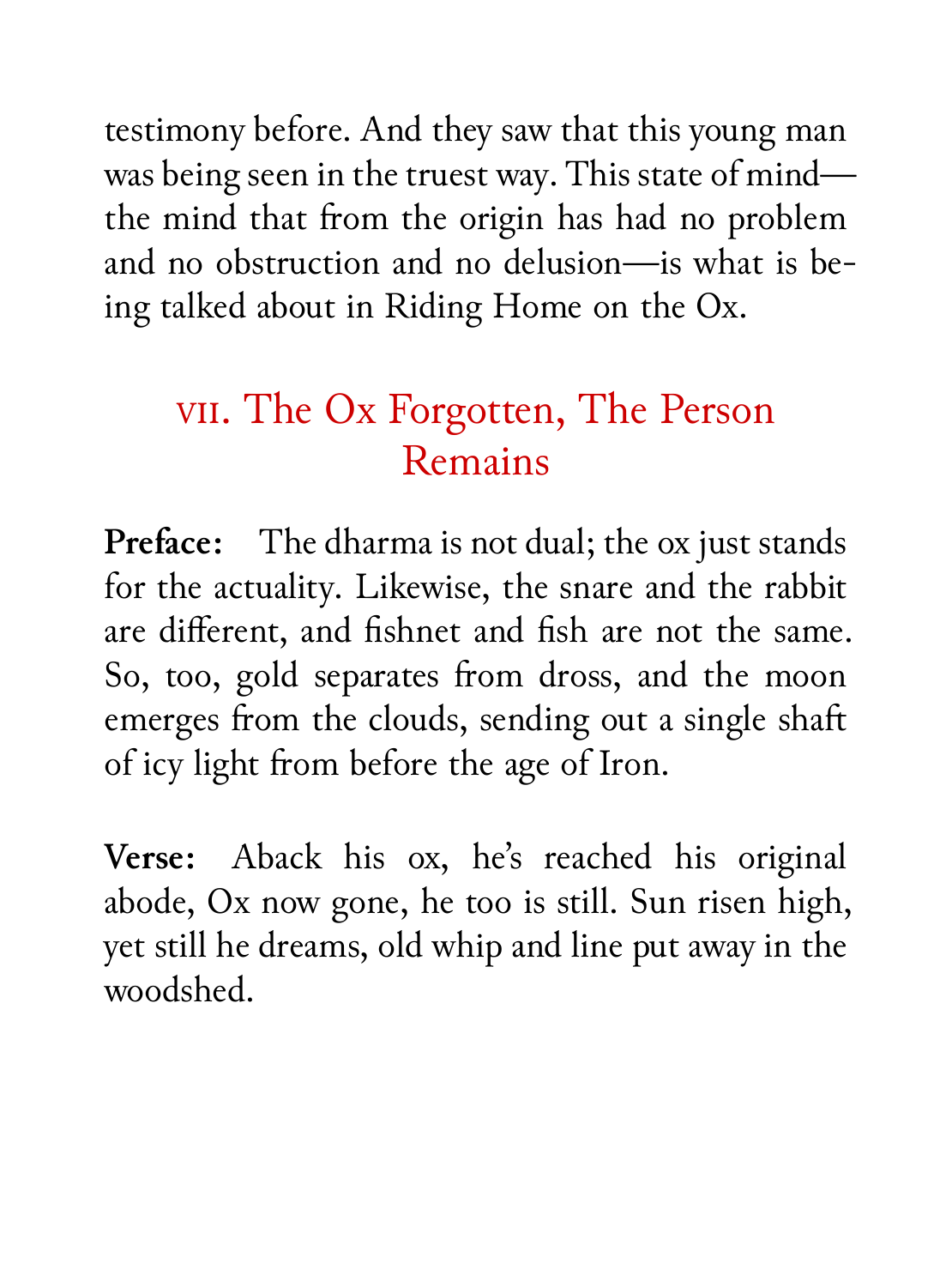**Waka:** Hard to take—people who fret over good and bad, knowing nothing of Naniwa reeds.

Having begun with Searching for the Ox, we might think that we have completed the search when we ride the ox home, when we know our sought-for mind and our original mind to be one, as when man and God become one, the highest point of religion. In kendo, in judo, in flower arranging, in tea ceremony, people observe forms and learn their practice, and then they let go of those forms and become that practice.

From the point of view of society, we need good policies, a strong economy, and good jobs. Riding Home on the Ox, we look at what is best for society, but for a politician to be able to do this always is very difficult. Even when the economy is going well, various techniques and means have to be employed, and insecurity and instability can easily take over. When the politician feels that he has to keep all of the promises he made in order to get elected, he becomes a slave of politics. In fact, it is a truth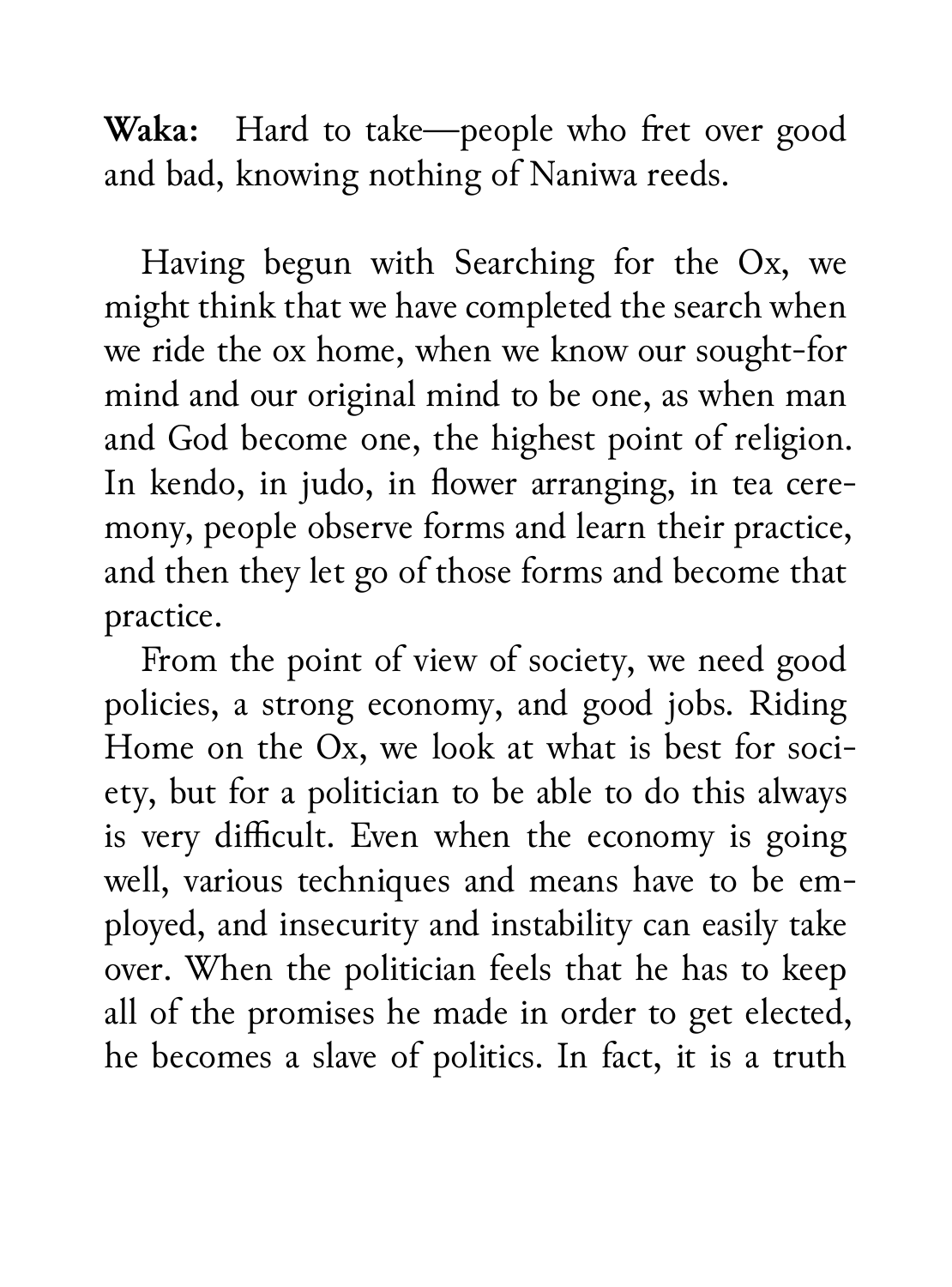in many paths—in judo or kendo or flower arranging or tea ceremony—that when we receive higher and higher licenses or positions or awards for levels of performance attained, we become concerned with maintaining our position. We become caught by a fear of mistakes or a fear of not being able to maintain our status, and we lose ground.

In The Ox Forgotten, the Person Remains, we find a particular quality. Up until now, it has been us and the ox, or the sentient being and Buddha nature, or the phenomenal and the true absolute. In number six, Riding Home on the Ox, the ox is no longer separate. We are now riding on it, at one with it, sentient beings embraced in God's arms, the phenomenal and true absolute as one. The essence of becoming one with God—this is the sixth picture. But now we have the seventh.

Now, having gone beyond the small self, we dive into society and see how the experiences we have had, what we have realized, can shine. From this core, our experience embraces all of the six billion people who have been coming forth since the very first life energy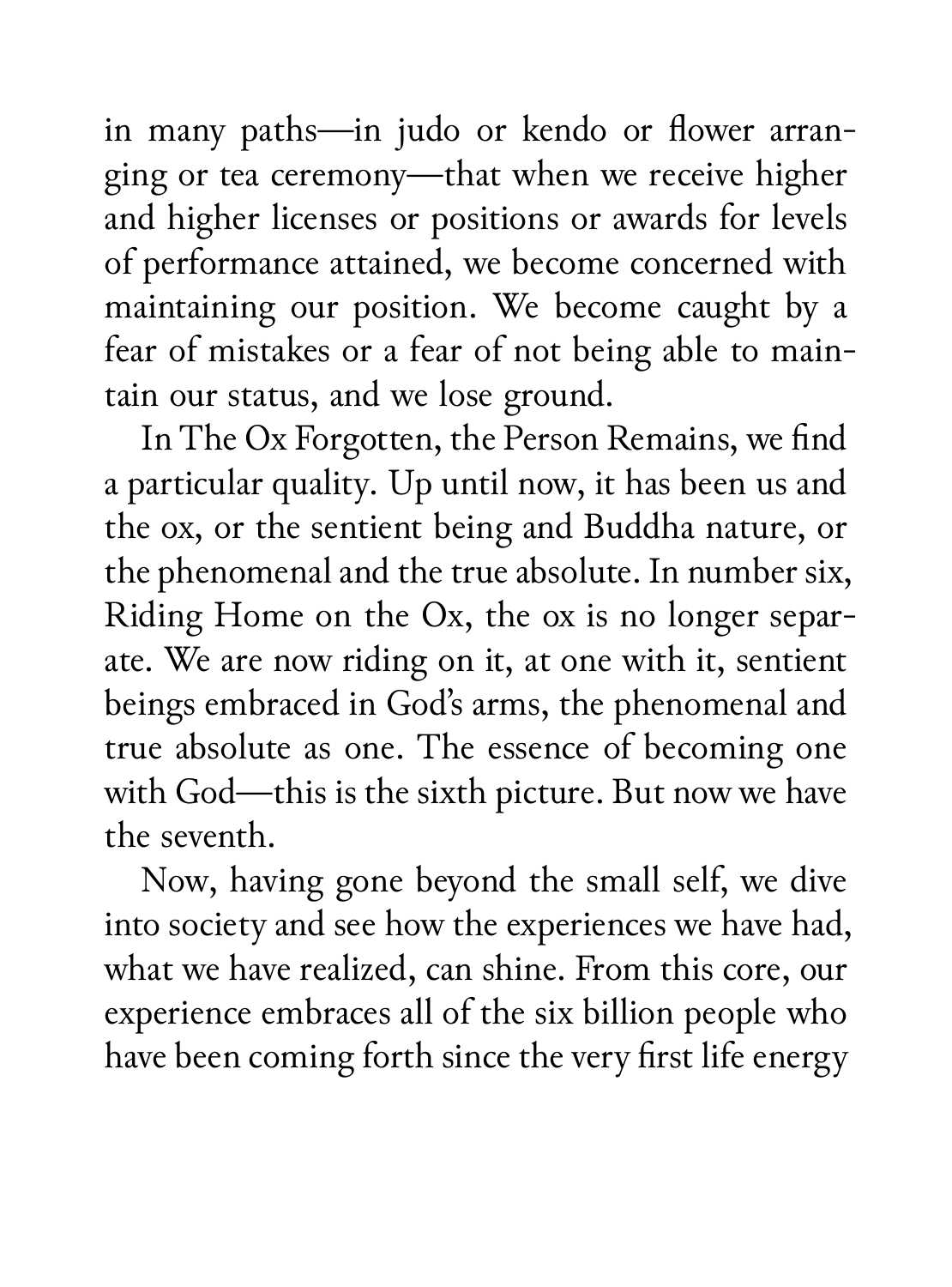appeared, and we exist with all beings with tautness and responsibility. Yet if there is the slightest speck of any small self left, it won't be like this.

In our true essence, there is not a single speck of clutter. We must realize that, and then let go of any notion of ever having realized it. As it says in the *Heart Sutra*, "no ignorance and also no extinction of it." In society, we need money to live, but then we become slaves to money. People in politics become slaves to their politics. To follow a path and then become a slave to it is not the point. Our experience has to become that experience of all beings, of all humanity.

"The dharma is not dual; the ox just stands for the actuality." Why has this ox been used then? When we participate in a sport, we have a goal that we are moving toward in the doing of the sport. People who are confused and deluded often need to give birth to a concept such as God, and because we need compassion and guidance we search hoping to find them. In this same way, the ox, because of the necessity for it, has been given as an expedient means.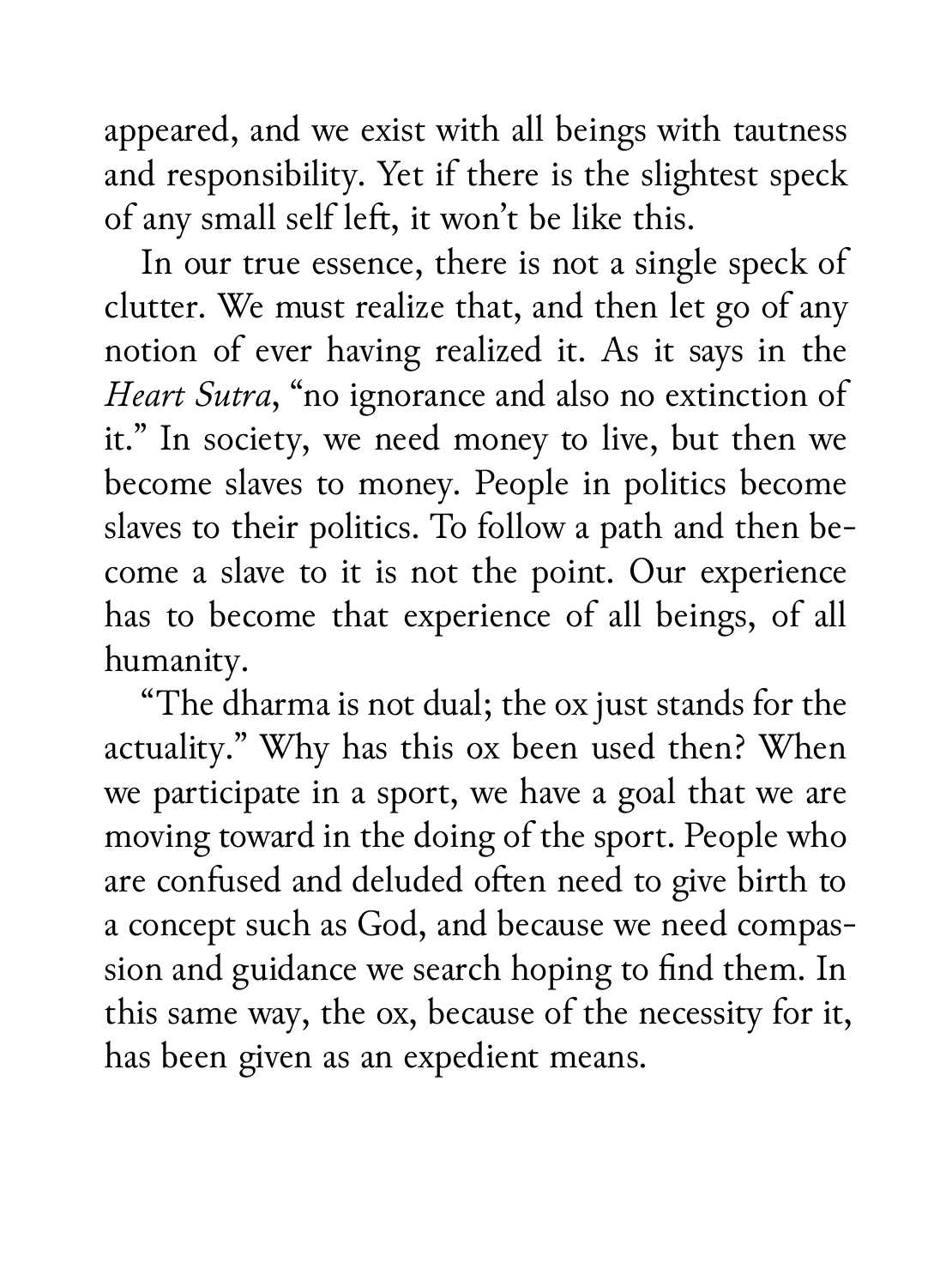In Buddhism this essence is given as "not two." As I am liberated, all beings are simultaneously liberated. To present this and to describe it, the image of the ox was borrowed and temporarily used. In society, the economy, the political system, and the monetary system are all just borrowed and used to liberate us to this place where we are "not two," where we are not divided. We must not mistake this. We must not believe that these things themselves are the absolute, but rather use them to realize this place. Otherwise we will all become slaves to these systems.

"Likewise, the snare and the rabbit are different, and fishnet and fish are not the same." The goal is the rabbit and not the snare. The goal is the fish and not the fishnet. The awakened mind of Buddha is the same as the awakened mind of all beings. We only borrow the ox to be able to see this.

"So, too, gold separates from dross, and the moon emerges from the clouds." We melt the gold in the furnace to take out the impurities. The same is true with the diamond—once we take away all of its impurities, it does not ever return to its impure state.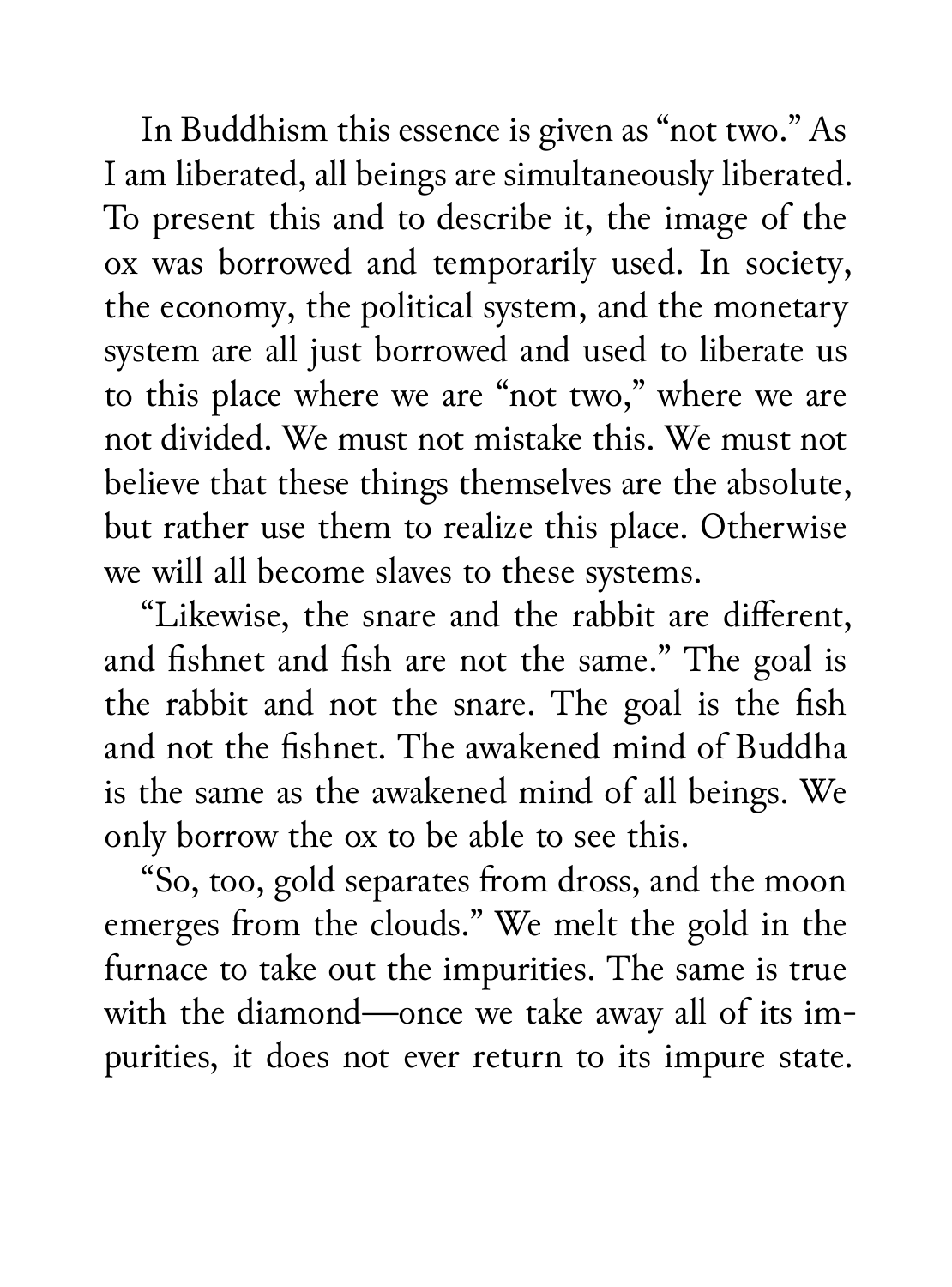Do not think the moon becomes bright because the clouds move away from it. It has always been bright. Our mind does not become bright because the obstructions are gone. It has always been bright and, even with the clouds in front of it, fully revealed, unmoved.

"Sending out a single shaft of icy light from before the age of Iron." In this universe there is a great huge energy that gives life to all things. No matter what crisis or dilemma we might encounter, it will not last, and we return to this great universal energy. There is a story about a man who entered a near-death state and was taken to King Emma, who is the guardian of the gates of Heaven and Hell. King Emma looked at the man's face and checked his book, but he couldn't find the man's life story written there. So he said, "You still have some lifespan left to you—you can go back." The man was so joyful; he had thought he was dead, but now he was going to be able to return to a life. But as he turned to go back, he said to himself, "Wait, I've come this far, I want to see what it's really like up here." So he went back to King Emma and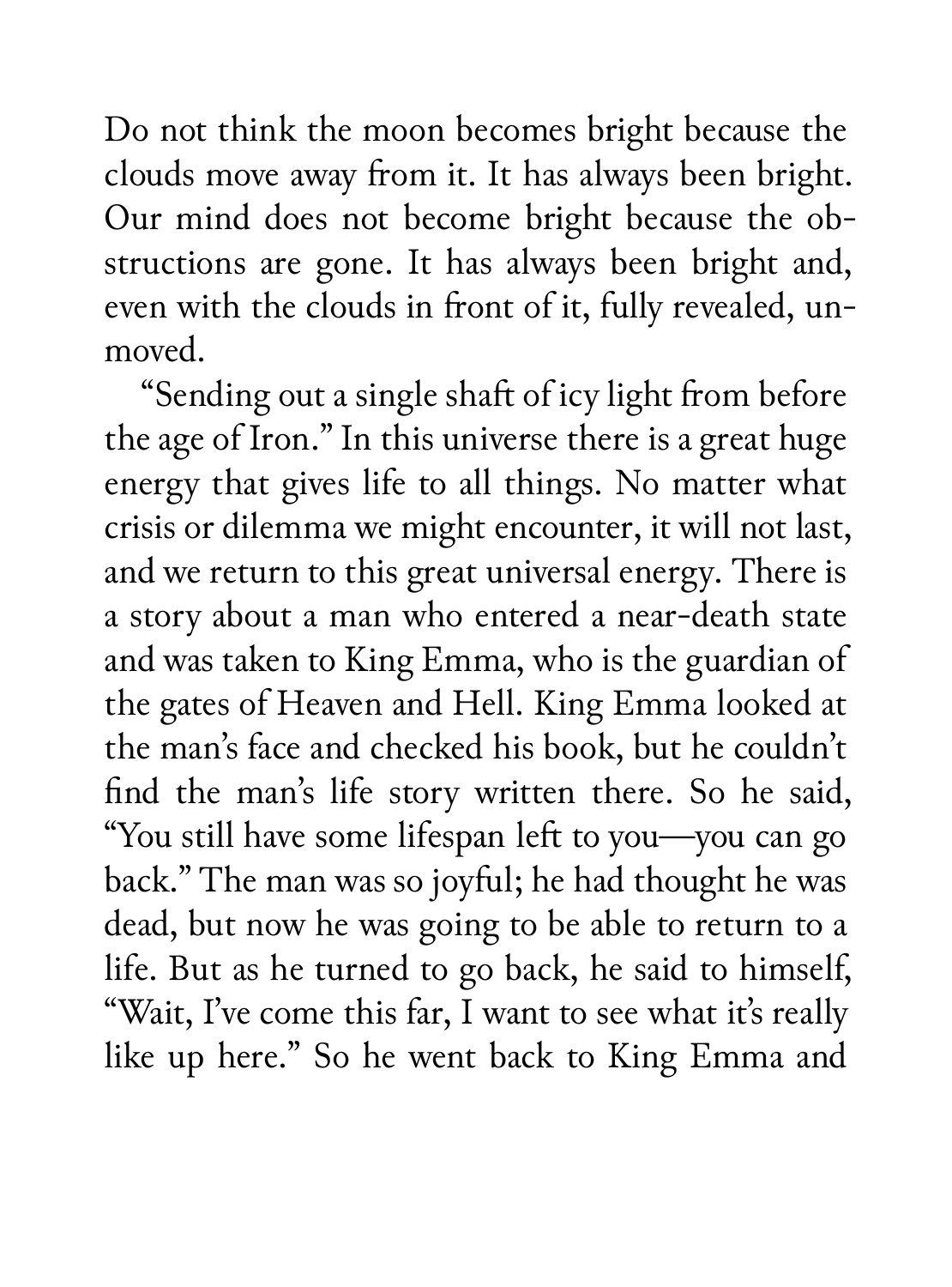said, "Do you mind, now that I'm here, could you show me around?" King Emma looked at his face awhile and then said, "Okay."

When they passed through the gate, he saw many different doors, labeled in many different ways. There was a door that said "Heaven," a door that said "Hell," and a door that said "Limbo." He stopped in front of the door to Hell and said, "This is the one I want to look into. I don't want to go here, but can I please just peak in?" He had heard a lot about this place called Hell. He knew that inside Hell there were awful red and blue devils and demons and iron bars that would crush your bones. But no matter how terrible you felt, you still couldn't die; you had to remain alive and suffer more. He expected to see great pools of blood and many terrible things in Hell.

But when he looked into the room, he was astonished. To his surprise, what he saw was a great white world. In the middle of that world was a long table covered with a white tablecloth, and on top of the table was a huge feast. But when he looked more closely, he saw why this truly was Hell. While the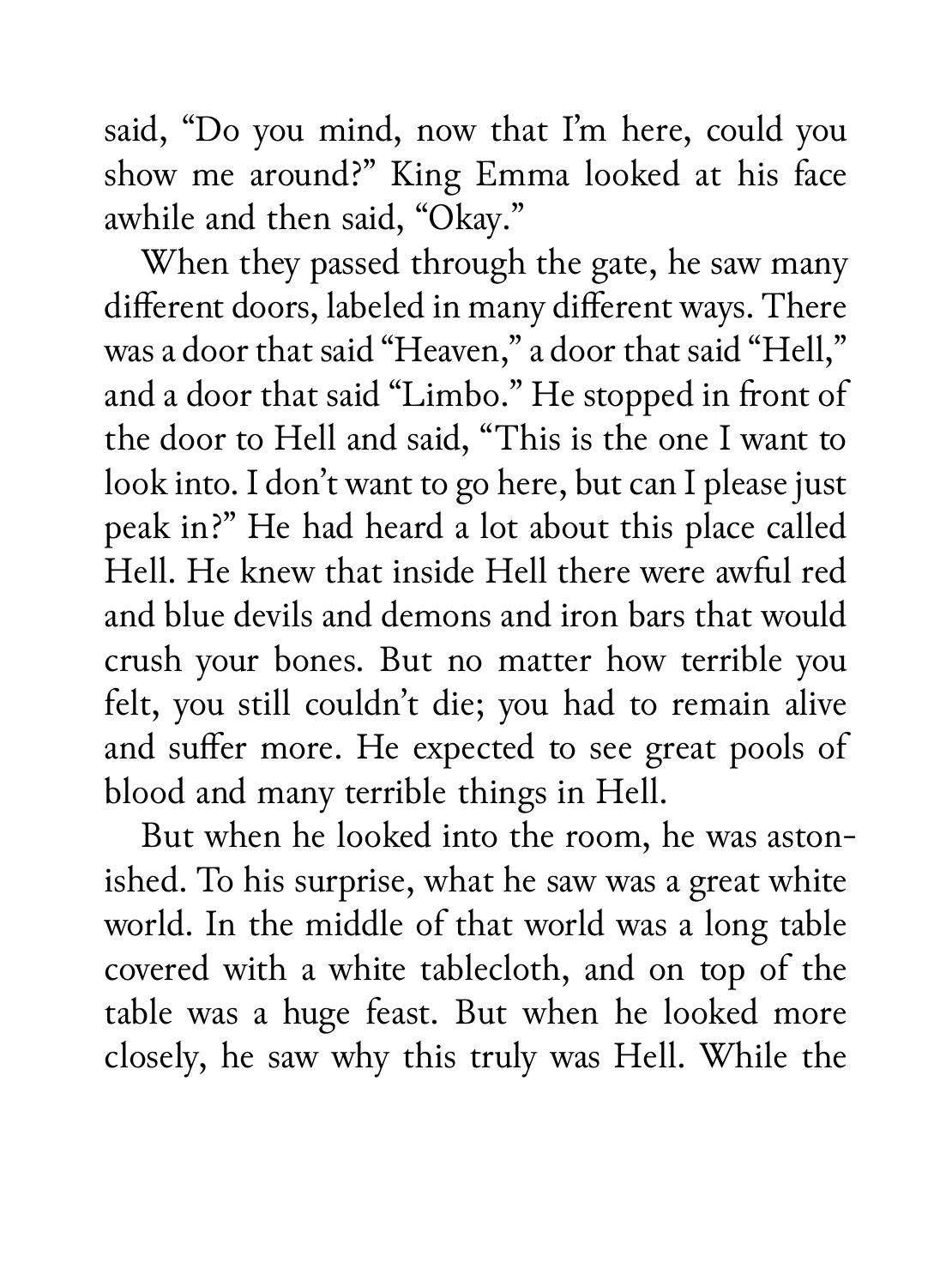table was groaning with such a great feast, the people were all skinny and starving and very busy fighting. He wondered why they didn't eat the food instead of fighting like that. But then he looked closely, and he saw that all of their left hands were bound to their chairs with a rope, and he understood. Once we have a position, a place to sit in, we do not want to let go of it. We hold on to it tightly. We have our status, and we do not want to relinquish any of it. But why weren't they using their right hands to eat? Then he saw that each person's right hand held a spoon that was so long that when they tried to bring food to their mouths, it would be thrown right over their heads. This was because they were always thinking, "That person is bad and does this thing, and this person is wrong and does that thing." This is what was being represented by these long spoons in their right hands with which they could not feed themselves.

He left that entrance to Hell and pushed open the door into Heaven. Of course, he thought that Heaven would be a place full of Buddhas resting on lotus petals, playing lutes, and having a wonderful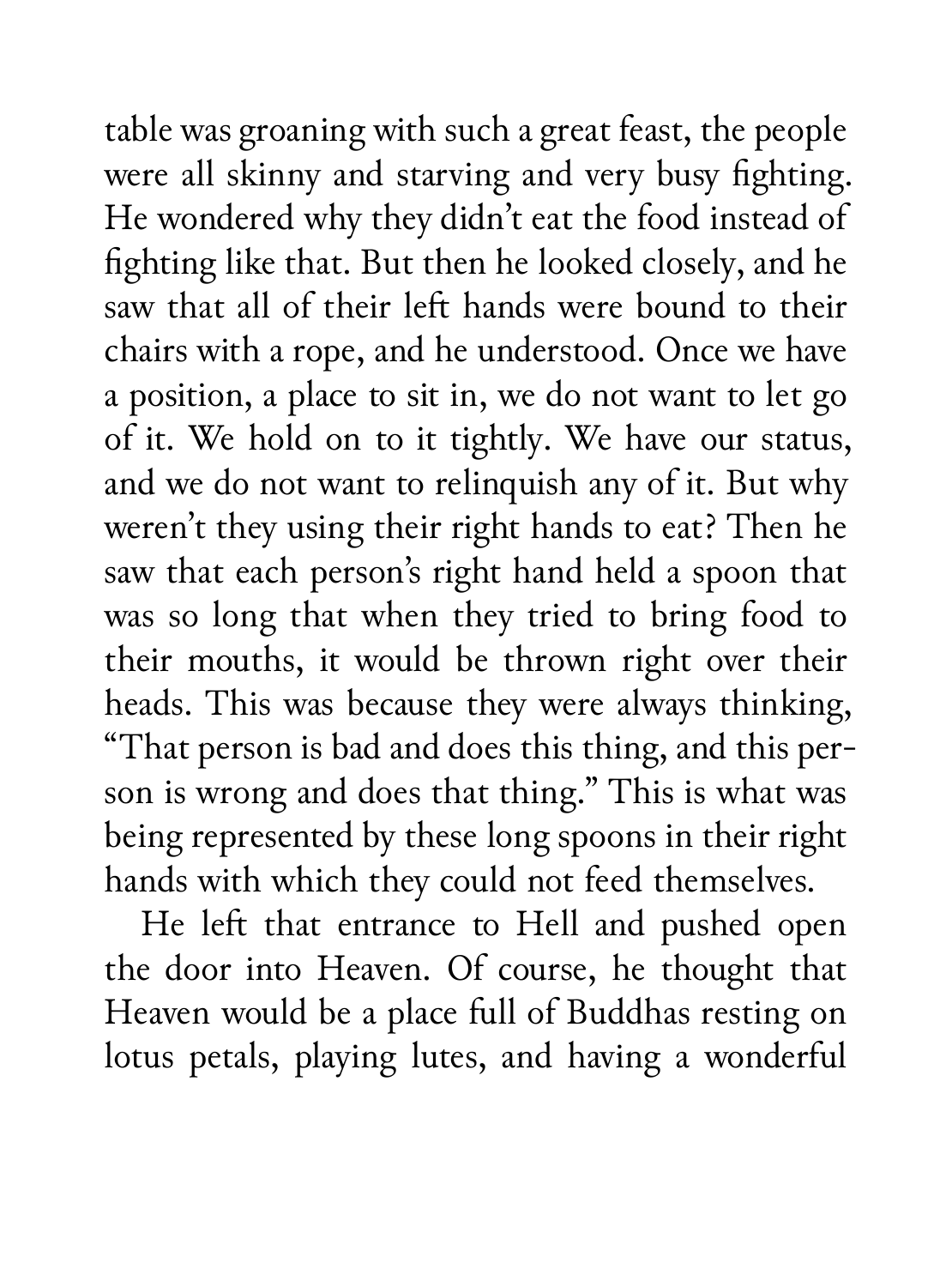time. But when he opened that door to Heaven he was again completely surprised. He thought he had made a mistake. It was exactly the same. Again he saw a great white world, with a long table covered with a white tablecloth, on which was a groaning board full of food, hot and ready to eat. But these people instead of fighting were sitting there happy and joyful. He looked and he saw that their left hands were indeed also tied to their chairs. So he saw that Buddhas, too, were stuck on positions sometimes. And their right hands also held long spoons. How could this be? Why were they sitting there so harmoniously and so happily? And then he looked closely and saw that with those long spoons they were feeding each other. They were saying, "You have some first." "No, no, you have some first." "Taste this delicious food." "No, no, you taste some first." With the long spoons in their right hands they were all having a wonderful time feeding each other. They knew that these long spoons were even better than regular ones, because you could feed a person far away from you, and with this they were joyful. He saw that the worlds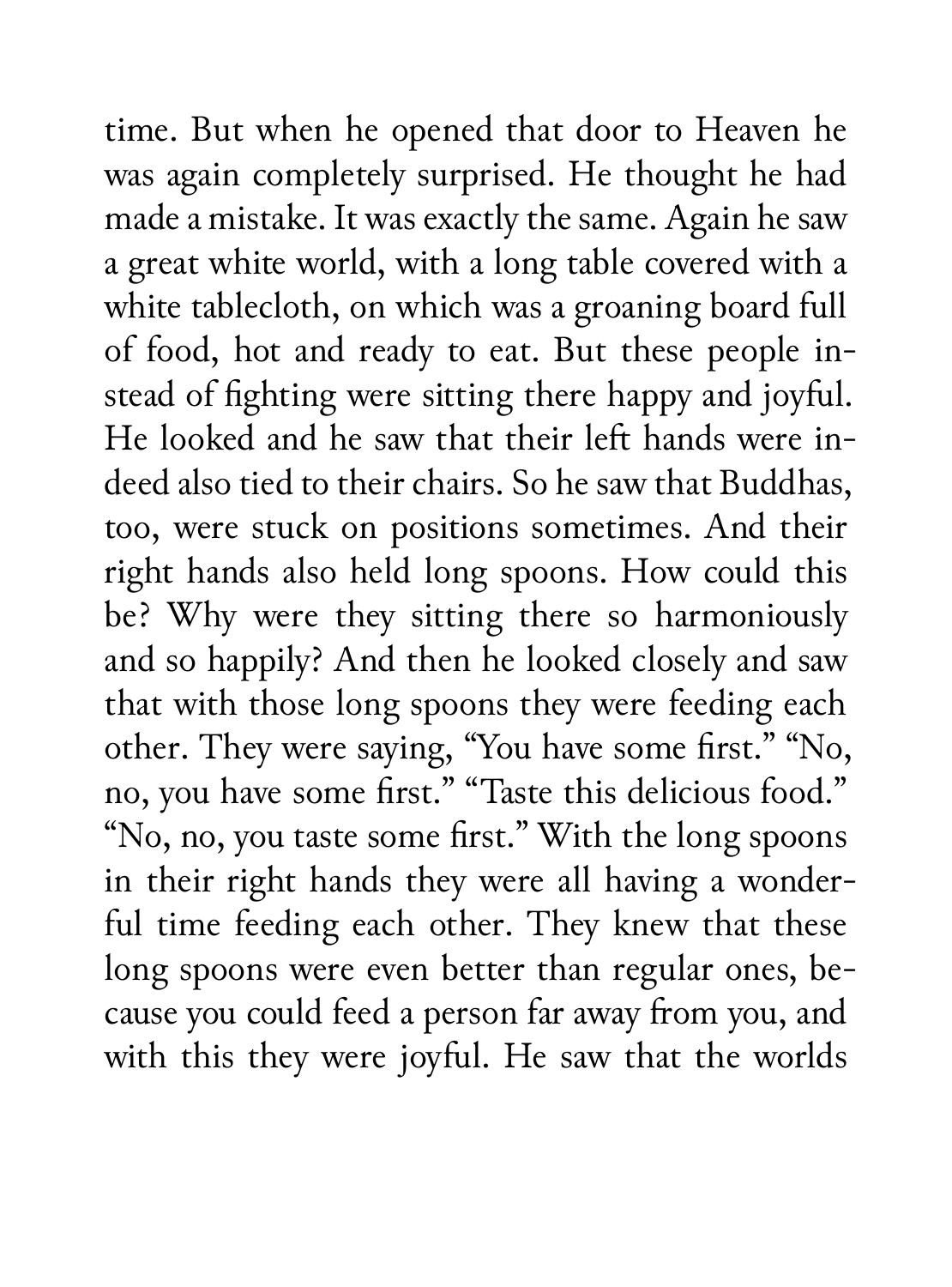of Heaven and Hell were exactly the same; the only difference was in the state of mind of those living there. With a slight shift in how this world was used, it could become Heaven or become Hell. With this, he woke up in his bed and realized it had all been a dream.

In this story we can see clearly the essence of the Ox Forgotten, the Person Remains. If we are caught on a small-self view, we think we can live alone and will do that, acting in a fixed way. But we are all a part of this world, and we need to live together harmoniously. We need each other to live. This is our joy of being here. It's the responsibility of people of religion to see with our own eyes that the welfare of all six billion people on this planet is being taken care of.

From within ourselves, from within our deepest, darkest mind, we decide to seek a path. We see a glimpse of the footprint of the ox. We catch sight of the ox. We catch the ox itself but cannot use it freely. We tame it until we no longer become caught on small things and are free, but there is still a self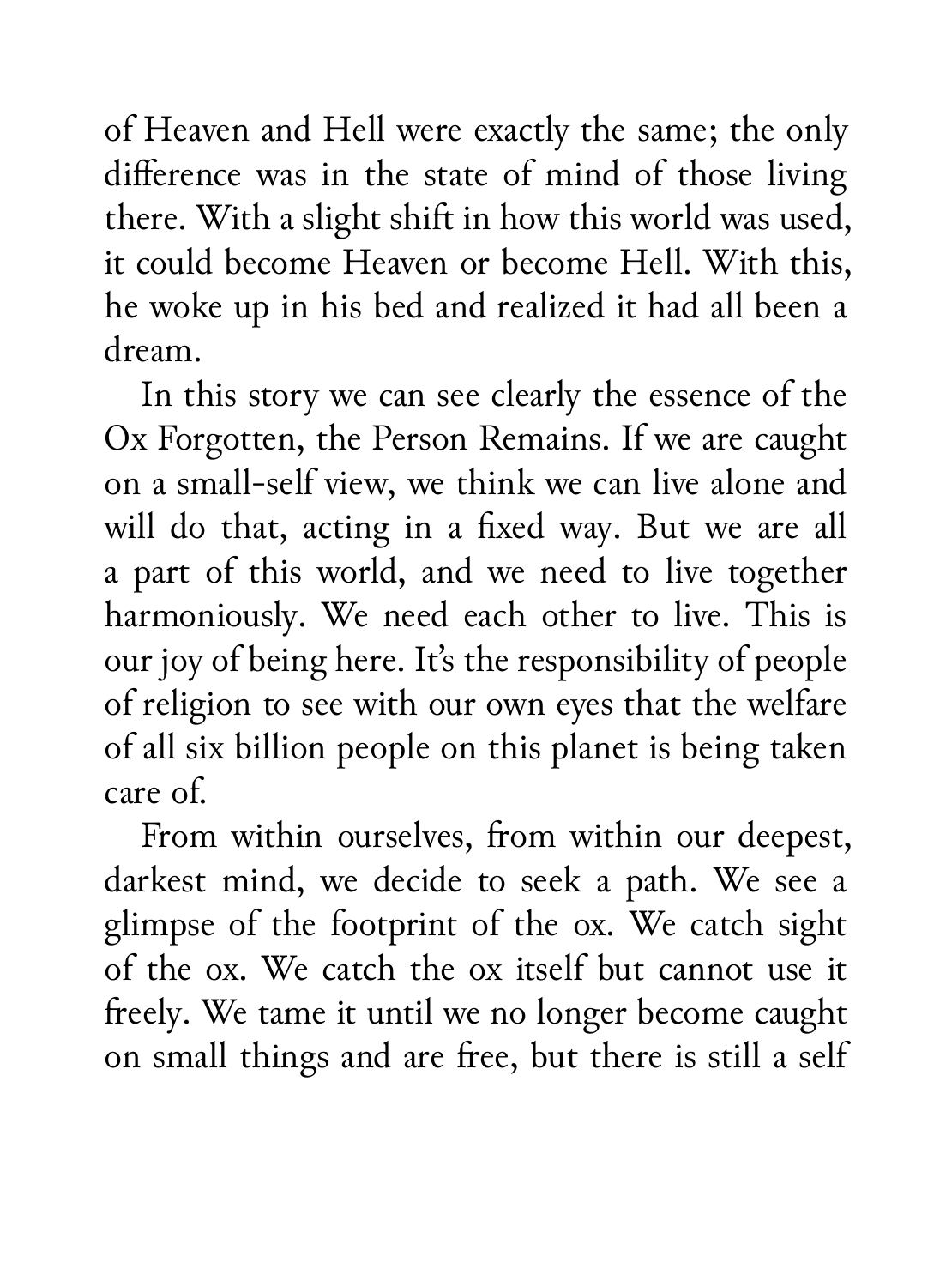who has tamed it and whom we feel is free. We become caught on this self still. To let go of that is Forgetting Both Person and Ox. Forgetting Both Person and Ox, we are longer caught on that world of emptiness we have experienced. There is no small self, nothing obstructing us whatsoever. This is the world of returning to the origin. Whether we are insulted or praised, we are not concerned. At any moment, at any place without fear, we accept it all as it is. In Chinese, the word Dharma is written with the characters "water flowing by." The true Dharma has no fixed shape, yet it extends throughout the ten directions. The birds fly in the sky without a path, and the fish swim through the water without any traces. If we are free from any sense of a small self, everything we see and hear is our pure essence. Like the sun's light and heat, our true wisdom comes forth. Our loving wisdom becomes sad and suffering when we are with someone who is sad and suffering, joyful when we are with those who are joyful, and naturally comforting when we are with someone who is melancholy. If we are without a small self, we do not try to be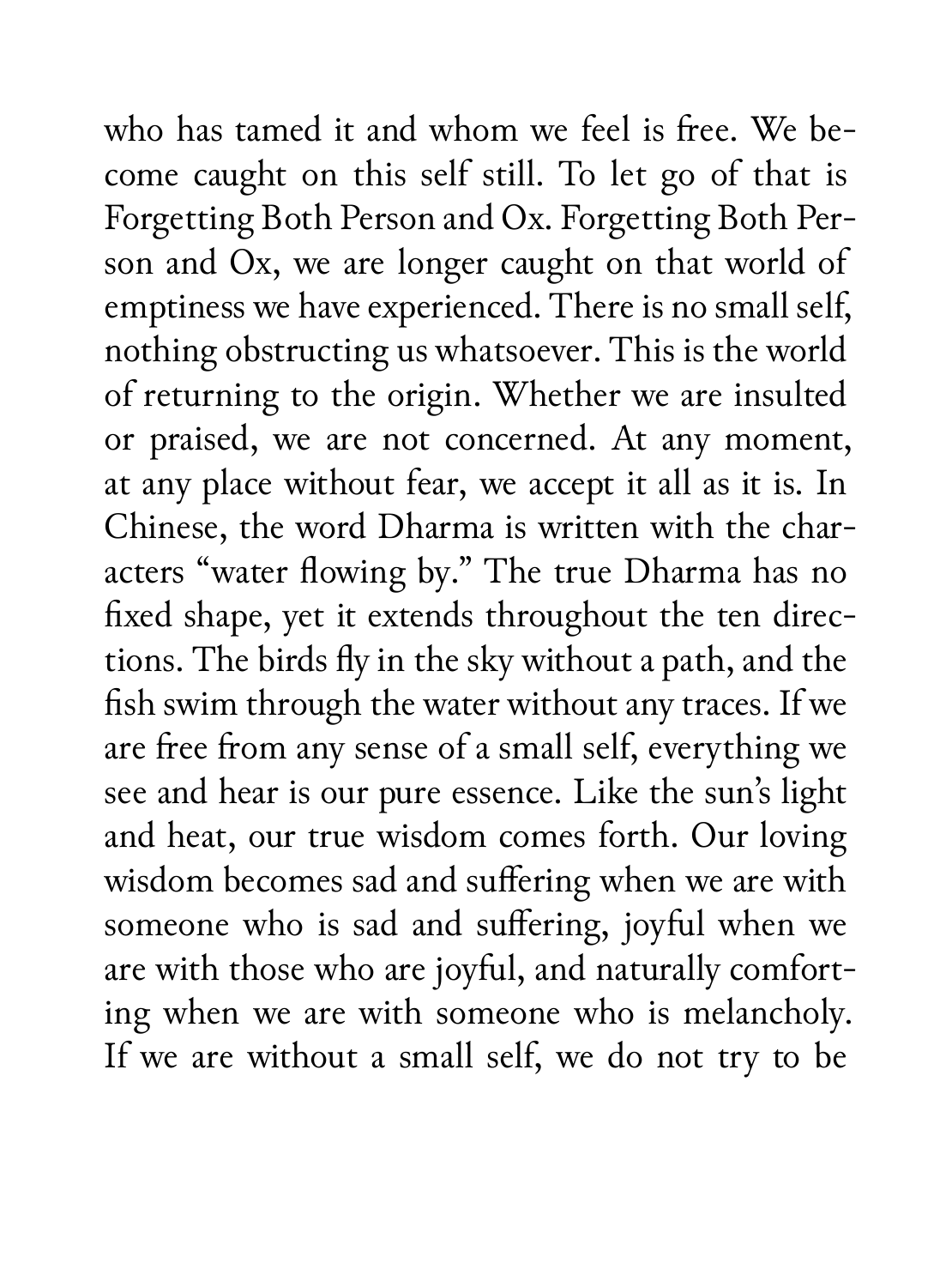loving; rather, love comes forth of its own. Originally we are all bright, radiant light. This light comes forth as pure love and is always changing and moving appropriately, according to our circumstances—like that pure dew which has no color of its own but becomes a bright red color when it's on a bright red leaf.

## viii. Forgetting Both Person and Ox

**Preface:** He has shed all worldly feelings and erased all thought of holiness. He does not linger where the Buddha is; he hurries right past where the Buddha is not. As he does not cling to either side, not even the thousand-eyed one can find him. Birds flocking around bearing flowers—that would be a disgraceful scene.

**Verse:** Whip and line, man and ox—all vanished to emptiness. Blue sky utterly vast—no way to say or convey. Into the flames of a fire pit, how can a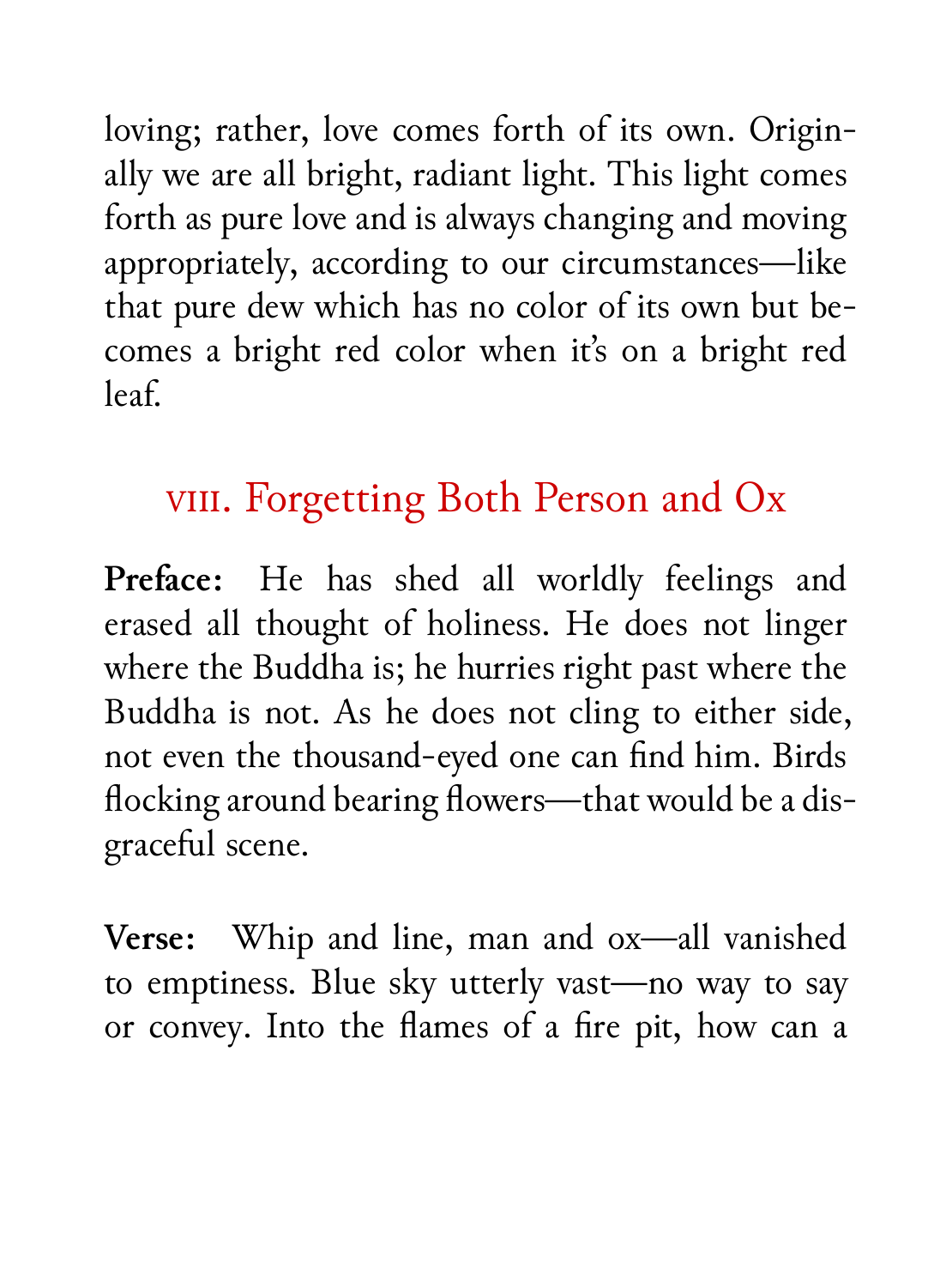snowflake fall? He who attains this is truly one with the Patriarch.

**Waka:** Without clouds, or moon, or cassia— the tree too is gone, the sky above swept so clean.

In order to clarify our mind's essence, we have many religions. Without religion, people's lives just will not work. But there are so many varieties of lives. Children start school with kindergarten and then progress through elementary school and high school before going on to college. Each level of school offers its own type of education; people do not suddenly study at a college level. The same is true of religions. Perhaps the earliest religion was primitive animism's point of view: the rain falling, the volcano erupting, the storms circling the earth, the earthquakes breaking through the earth's crust are all messages telling us something important. Today, the mind's problems, the mind's challenges, are the same: the fear of nature, the doubts within ourselves about our insufficient essence. When nothing seems to go our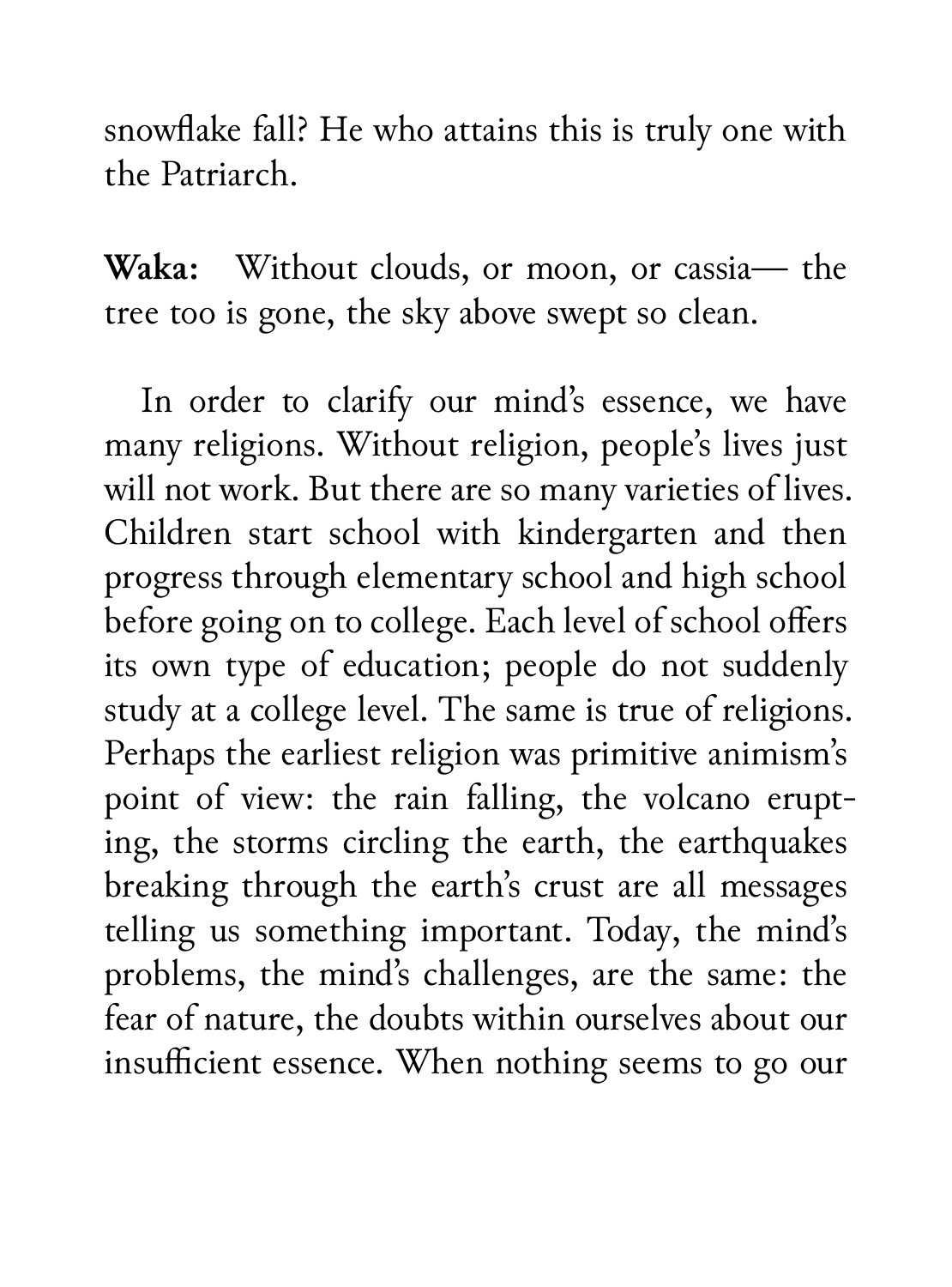way, we realize that we have to trust in something larger than ourselves. We know that no one will live forever. Learning about this could be considered the high school level of religion. There we have the world of an absolute power to be believed in, and we seek for the truth in that absolute. But if we stop there, believing in an exterior absolute, we have not yet touched humans' true essence. If that were all there is, humans would be slaves for their entire lives—slaves of society; slaves of an idea of a God. This is not true awakening, and this is not actual living freedom. The Ox Forgotten, the Person Remains is the shining of the world at oneness. Carrying this physical body which lasts about eighty years, with which we work wholeheartedly in society, we enter the world of the Ox Forgotten, the Person Remains. Yet no matter how saintly we are, we are still living in a world of dualism, with a sense of separation between ourself and all others. The true essence is not realized yet. That dualism has to be thrown away as well, or society cannot be truly liberated. When it is thrown away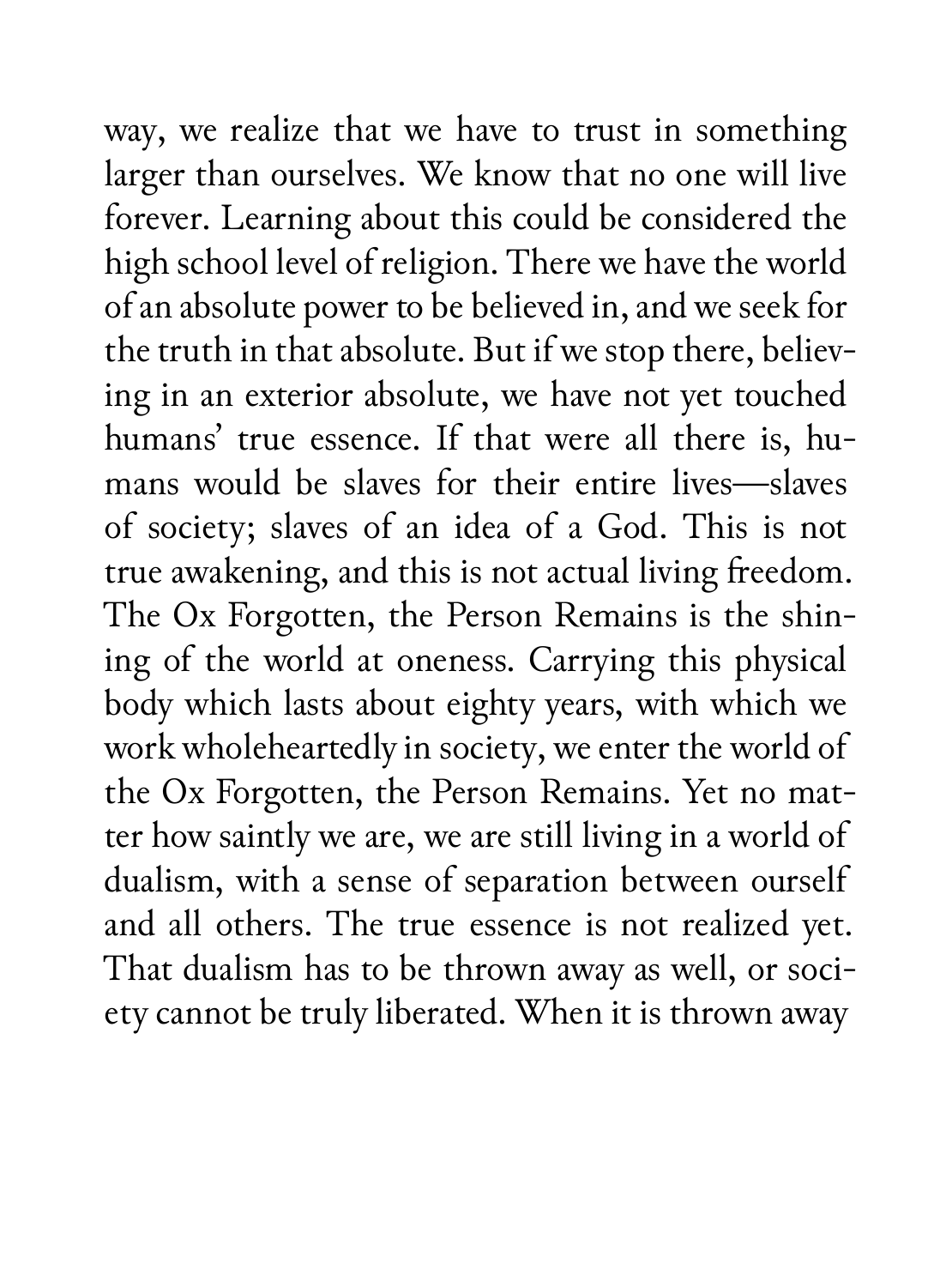completely, we have the world of Forgetting Both Person and Ox.

Because Forgetting Both Person and Ox cannot be explained in words, it is expressed only in this simple circle. It has nothing to do with concepts of enlightened or not enlightened. The ideas that have cluttered our minds—about how to make effort or how much intention to use or how to explain Buddha Nature—have all been thrown away completely, Forgetting Both Person and Ox.

To understand this essence we can use the example of a person who is sick, goes to the hospital, receives medicine and is cured, and then returns home. Lively and healthy, the person returns to work; all the sickness of the body is forgotten. In Forgetting Both Person and Ox there is no sense of being a man or a woman, rich or poor, foolish or a scholar—no such conceptions are pulled along. Only when we reach the place where all concepts of man or woman, good or bad, are completely forgotten can we say it is the place of Forgetting Both Person and Ox. This is the university of religion. But if we do not actually experi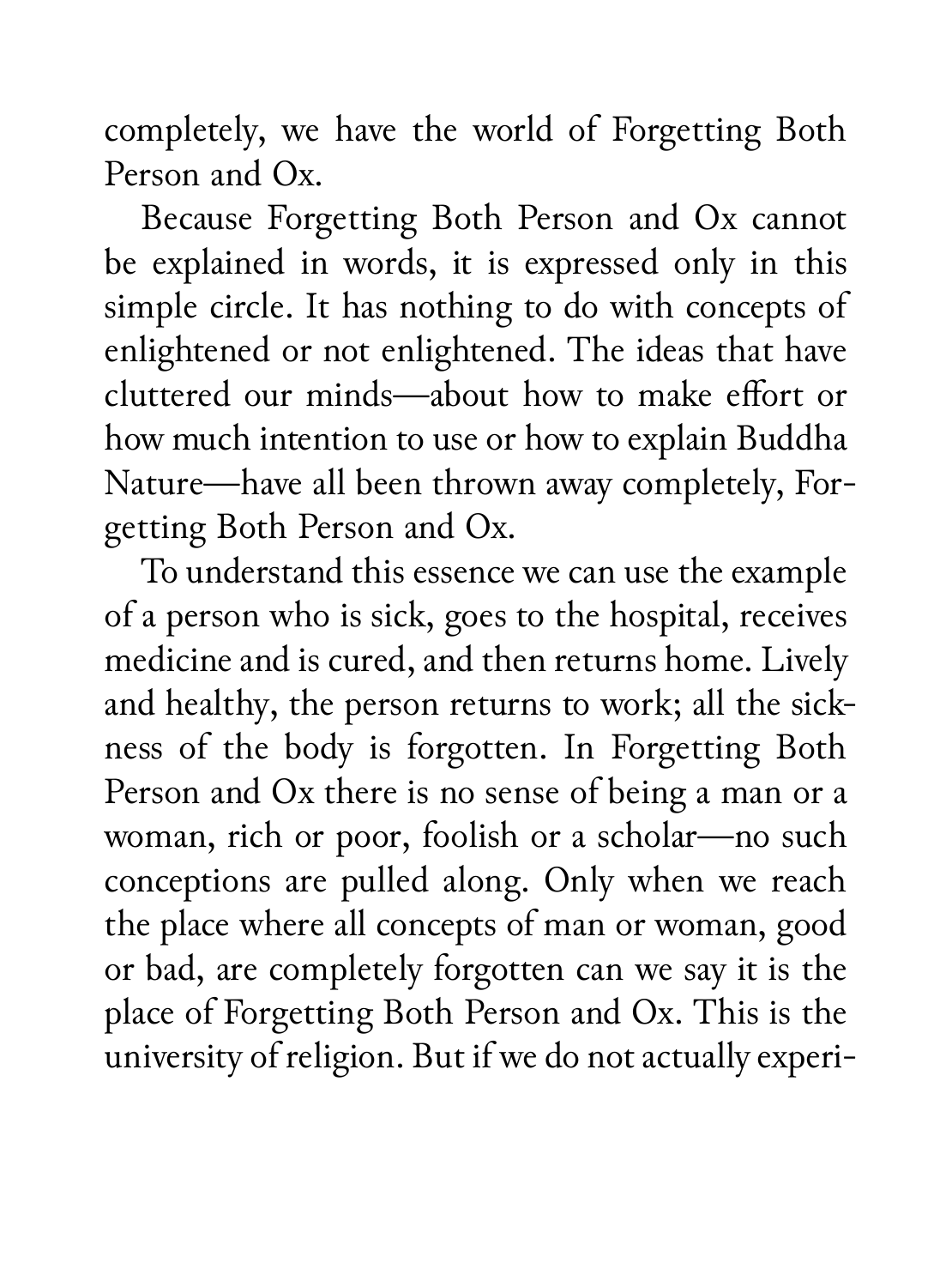ence this, it will only be words of explanation and not true freedom. We have to glimpse this true ultimate, keep our sights set on it, and head in this direction, or it's not Forgetting Both Person and Ox.

Here Kakuan has given us this preface: "He has shed all worldly feelings and erased all thought of holiness. He does not linger where the Buddha is; he hurries right past where the Buddha is not. As he does not cling to either side, not even the thousandeyed one can find him." In this way, in the university of religious practice, the Buddha's awakening offers a firm base. In India, the popular way of looking at things was in terms of the void, or emptiness, like tasting the flavor of the sky without a single cloud but often this emptiness was looked at only through concepts. These conceptual ideas did not fit with the way the Chinese approached things. They wanted to put their ideas to work in practical and living ways. Thus, they brought forth what was referred to as the path.

In India, people thought in terms of an absolute being who could be worshiped. But the Chinese did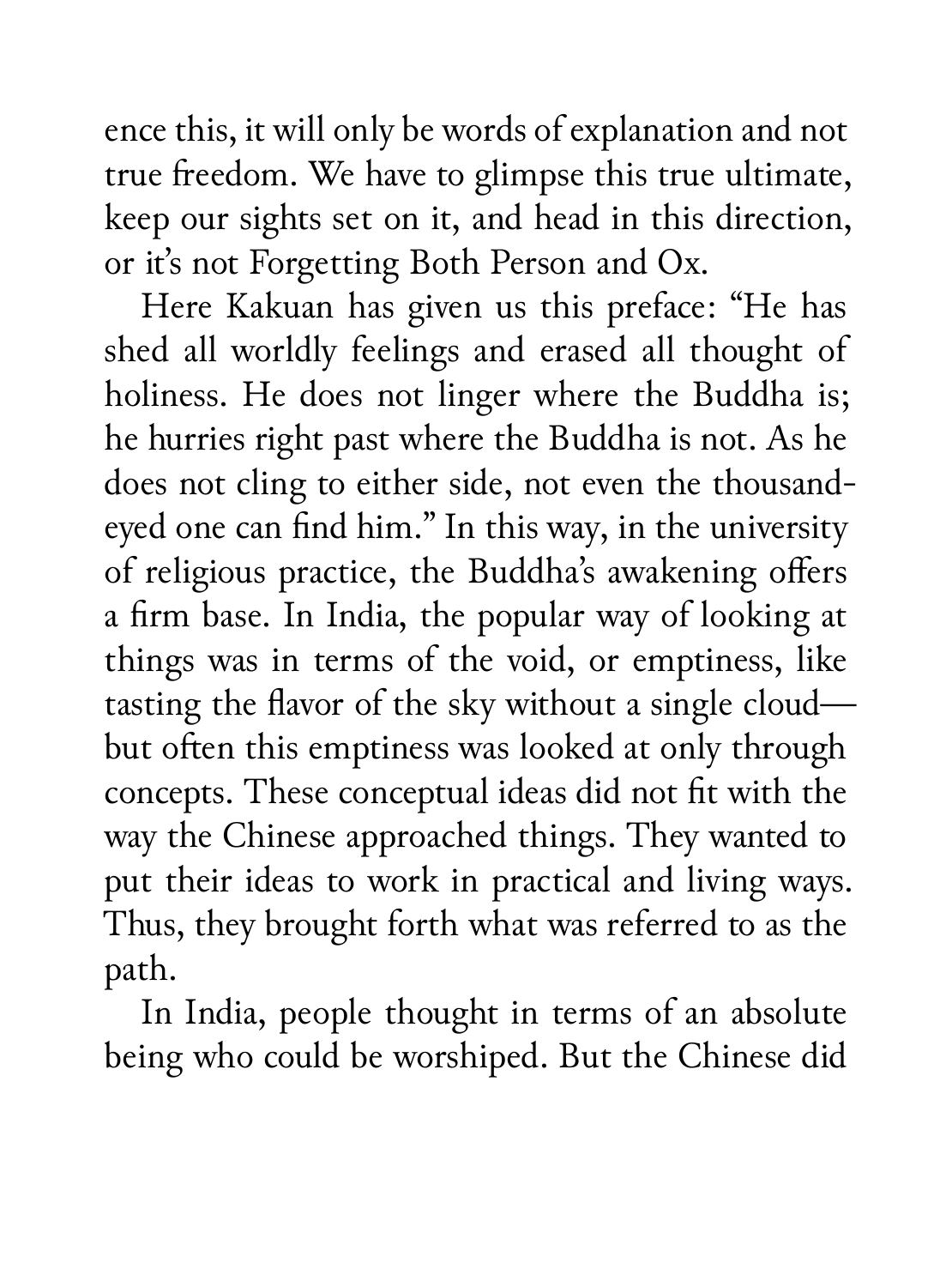not think of it in this way; they could not think of it in this way. They wanted a path that could be lived in a practical way. As the Chinese put it, "The essence of the order of heavens and God, these are our true nature. To live according to them is the true path. Our true Path is that which leaves out not one single person, not one single being, not the animals, the insects, or the elements. That which leaves out no one. What is that path?" This is the question that was asked, and the answer was "The true Path. The true Way."

In the ninth century, Master Joshu would often quote the words of the Third Patriarch: "The Great Way is not difficult for those who do not pick and choose. When preferences are cast aside, the Way stands clear and undisguised." Let go of thoughts that put you in the center of things; let go of all ideas of a preference or a small self. If you insert your own small-minded opinions into a situation, they are always your own preferences. No matter how fine one may think one's own thinking is, continued Joshu to his sangha, to do whatever you want to and say you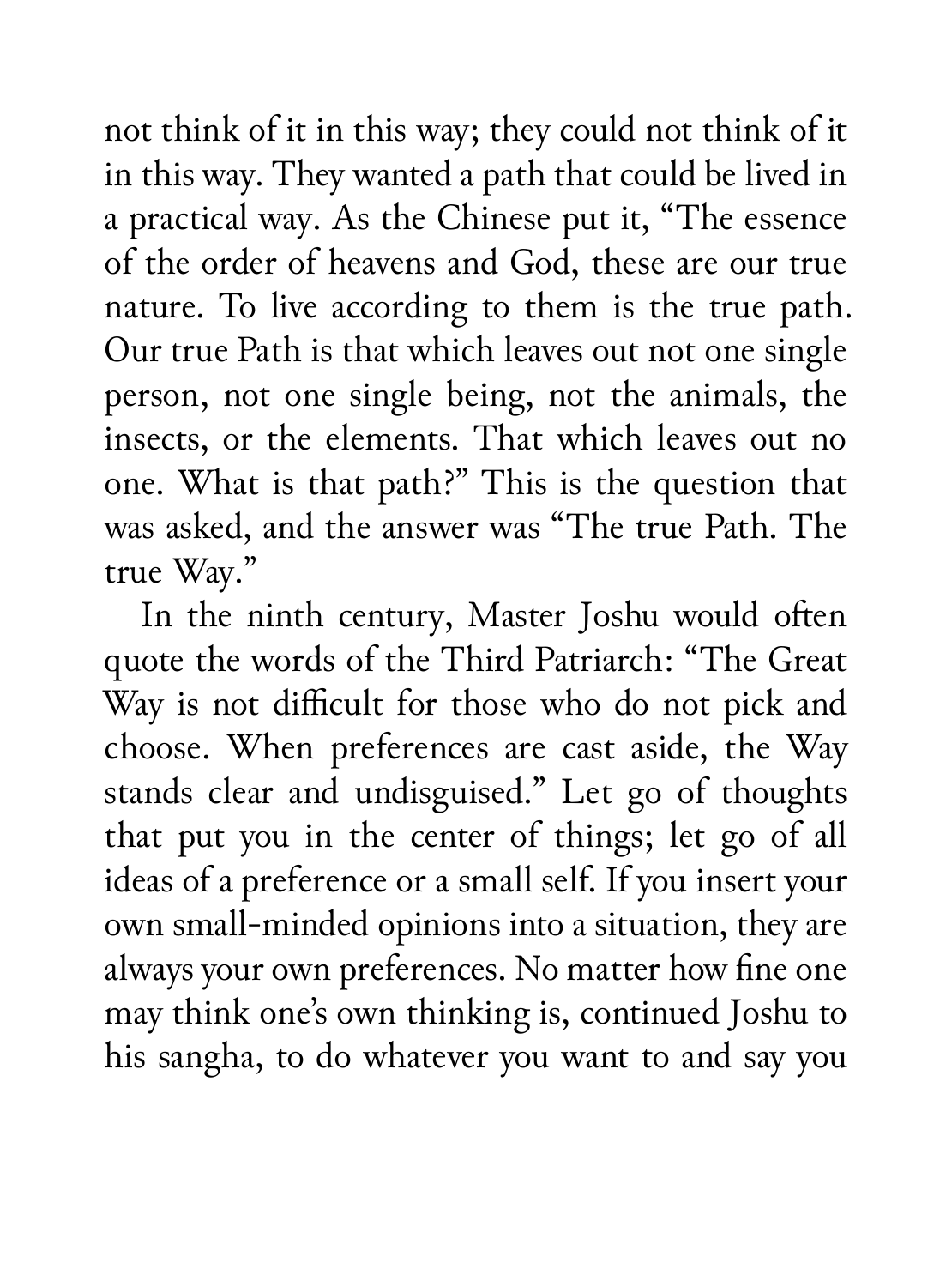have understood is not the point. To not be caught on preferences, to not be caught on being enlightened and free from preferences, to not be caught on either of these, how is it?

Joshu asked this question, and one monk said to him, "You say you are not attached to likes and dislikes, nor are you caught on being free from any attachment. So then what do you hold important?" Joshu answered, "If you put it like that, I don't know." The monk then said, "If you don't even know, how can you ask others this question?" Joshu responded, "Is that the only word you have to say about it? If that's all there is to it, prostrate and go home."

In China, the Indian idea of void was expressed as "Mu," often translated as emptiness. Still, of course, "Mu" is only a word. A monk asked Master Joshu, "Does a dog have Buddha Nature or not?" In fact he was asking, "Does someone with such a desperate mind as mine actually have something as true as Buddha Nature?" To this, Master Joshu answered, "Mu." Manifesting this essence—not as a concept, but as something for all to experience—was a chal-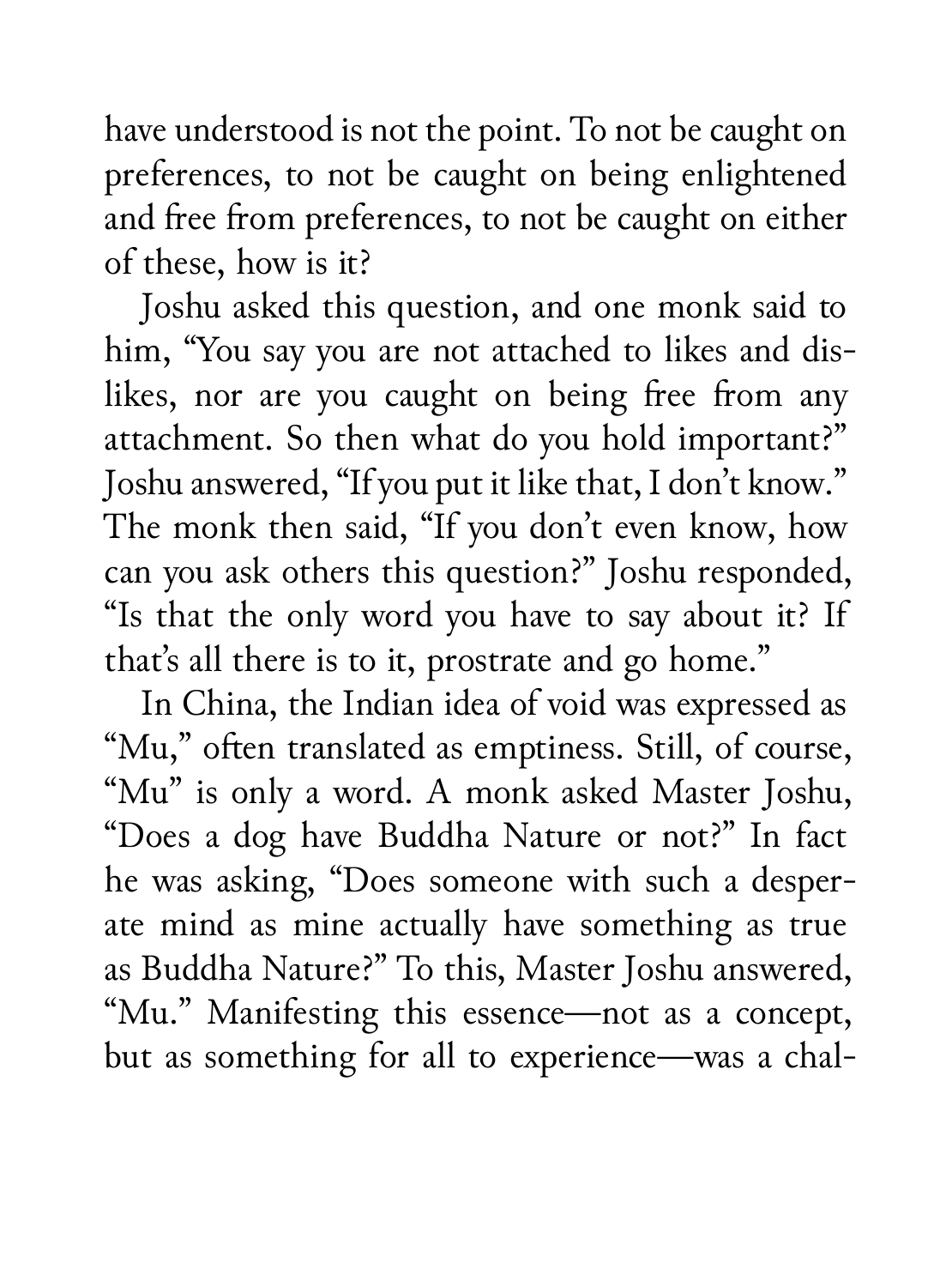lenge for all the monks. To be the blue sky, without a single cloud; whether standing, sitting, walking, or moving, no matter what circumstances are encountered, to always be fresh and new, always freshly born in our state of mind: this is not just an idea of Mu, but the actual taut reality of becoming that essence, unmoved and not tossed around by anything, yet leaving nothing out; meticulous, but not caught.

In the *Heart Sutra* it's written, "No eyes, no ears, no nose, no tongue, no body, no mind." When we forget our eyes completely, we can see the best. When we forget our ears completely, we can hear the best. If we have a physical problem that is affecting our ears, we cannot hear as well when we are worrying about it as when we have forgotten it completely. When we forget ourselves completely in every single thing we do, we operate and function the best. To become whatever it is completely, to forget ourselves in the doing of it completely—this is the Path.

Kakuan puts it this way: "He does not linger where the Buddha is; he hurries right past where the Buddha is not." Nansen Fugan was the teacher of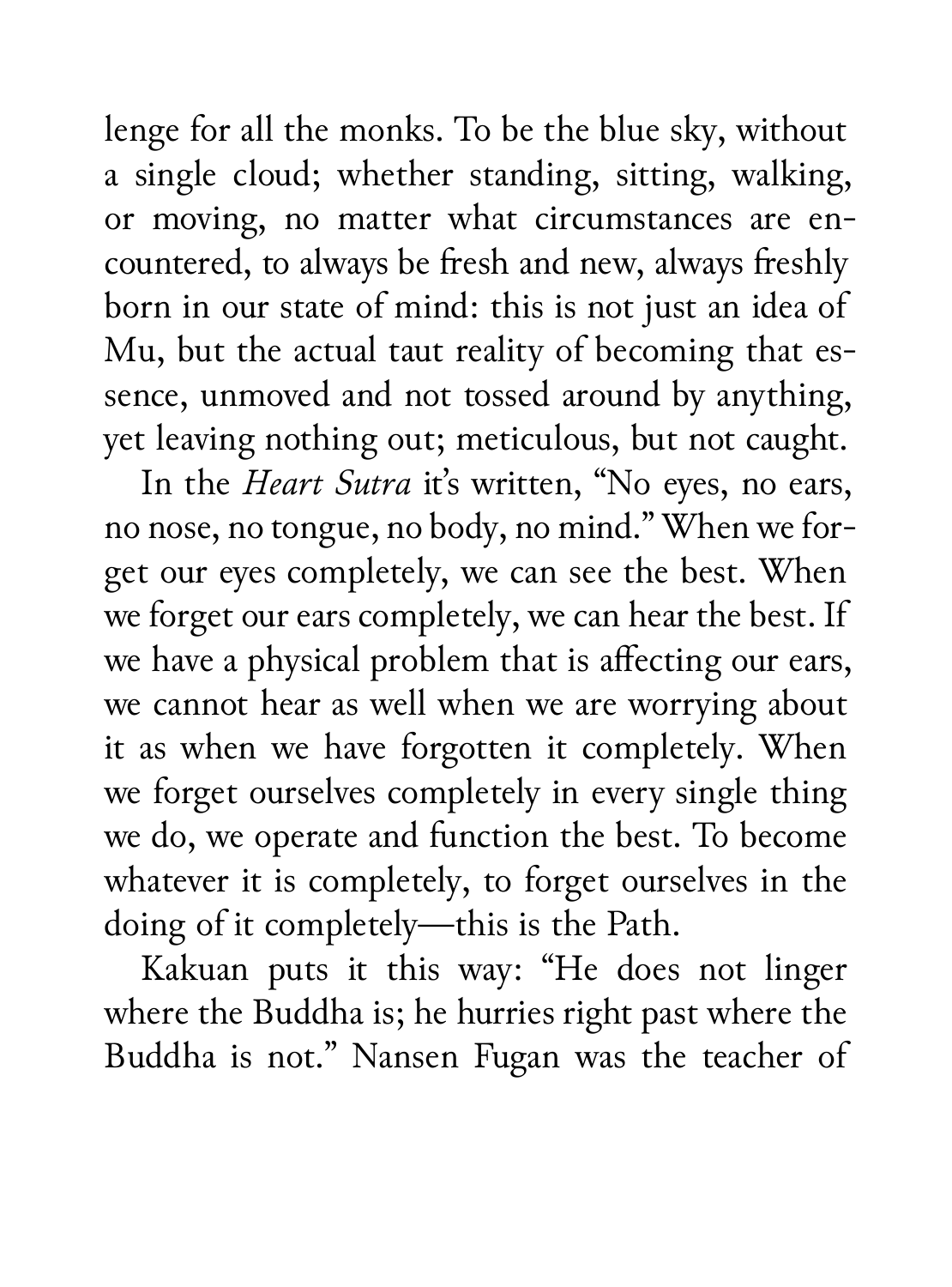Joshu. He was the brother disciple of Hyakujo Ekai. Their teacher, Baso, said that Hyakujo was the one to whom Zen had gone, while Nansen was the one who was the most mysterious, the hardest to fathom. Before having finished his practice or having attained deep enlightenment, Joshu asked his master, Nansen, "What is the path?" Nansen answered, "The ordinary mind is the path." When asked this question before, Nansen had replied, "The path? There's the path, right outside the door." And someone said, "No, the bigger road." Nansen responded, "That bigger road is right over there." But when Joshu asked Nansen, "What is the path?" he answered, "The everyday mind is the path." Joshu continued his questioning: "How do you realize it?" And Nansen said, "If you try to realize it, you'll go even further away from it." So then Joshu asked, "What do you do?" His teacher answered, "To not understand is certainly not the point." This is what Kakuan is saying here: "he hurries right past where the Buddha is not." But if you think you do understand, that is not the point either. "He does not linger where the Buddha is; he hurries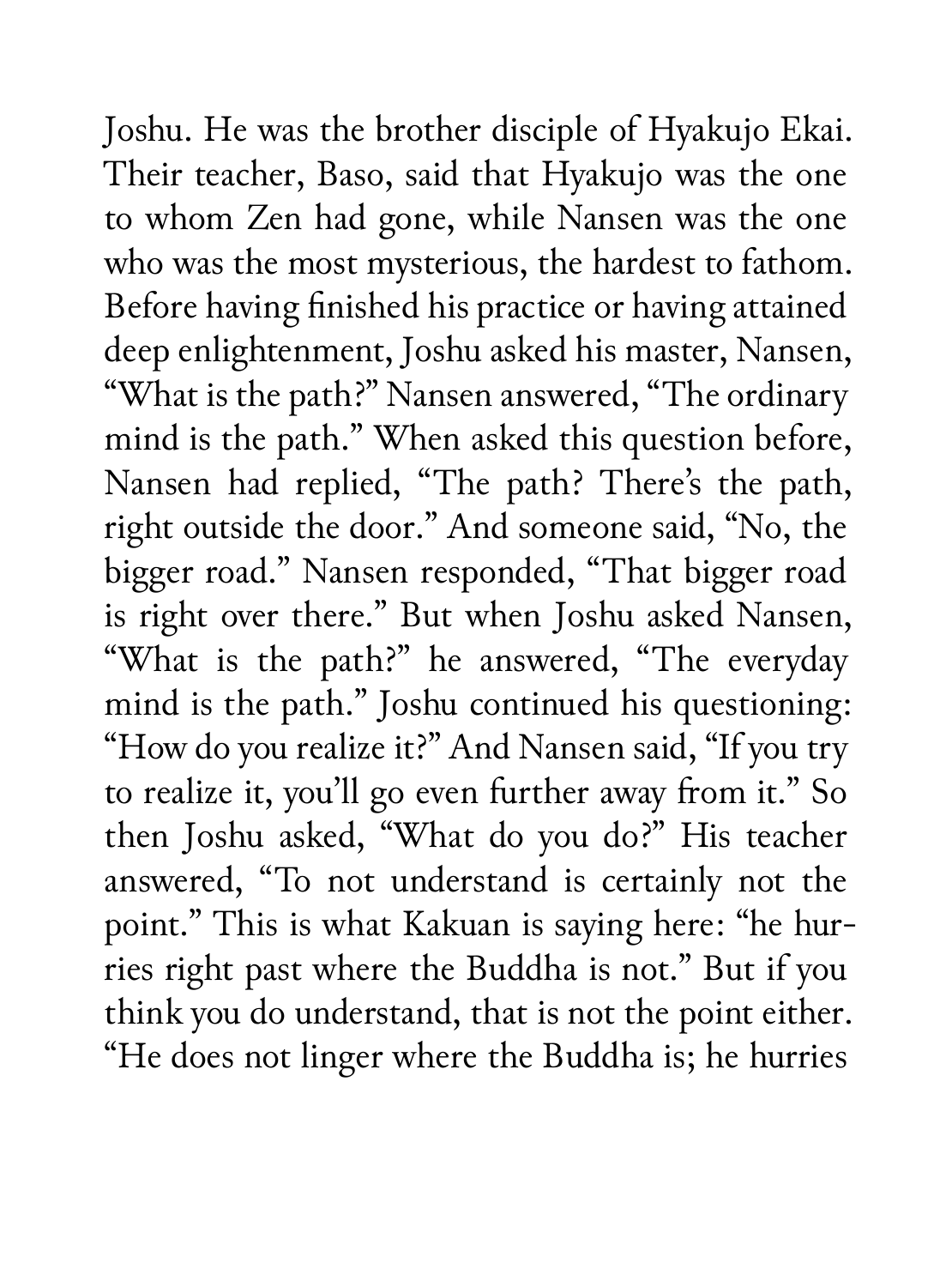right past where the Buddha is not." To function naturally, without thinking, without doubt—as clear as the blue autumn sky, without any idea of understanding or not understanding—this is the path. Joshu heard this, and he was immediately enlightened.

For attaining that state of mind of holding on to nothing whatsoever, many monks have used Joshu's koan of Mu—keeping it going while standing, sitting, walking, taking all of those many thoughts, that scattered life, and gathering it all into one and doing that koan of Mu. To do Mu is to burn everything in that furnace of the Mu, no matter whom we meet or what we do or what we encounter, we gather it all together and throw it all into that furnace of Mu. If we are burning completely, nothing we do or see catches us. We have gathered it all into one, seeing with no sense of having seen, eating with no sense of having eaten, and walking with no sense of having walked. We have to pass through this great darkness once, gathering everything into this darkness, compressing everything into it, until there is no place for even a single thought to enter. If we realize this place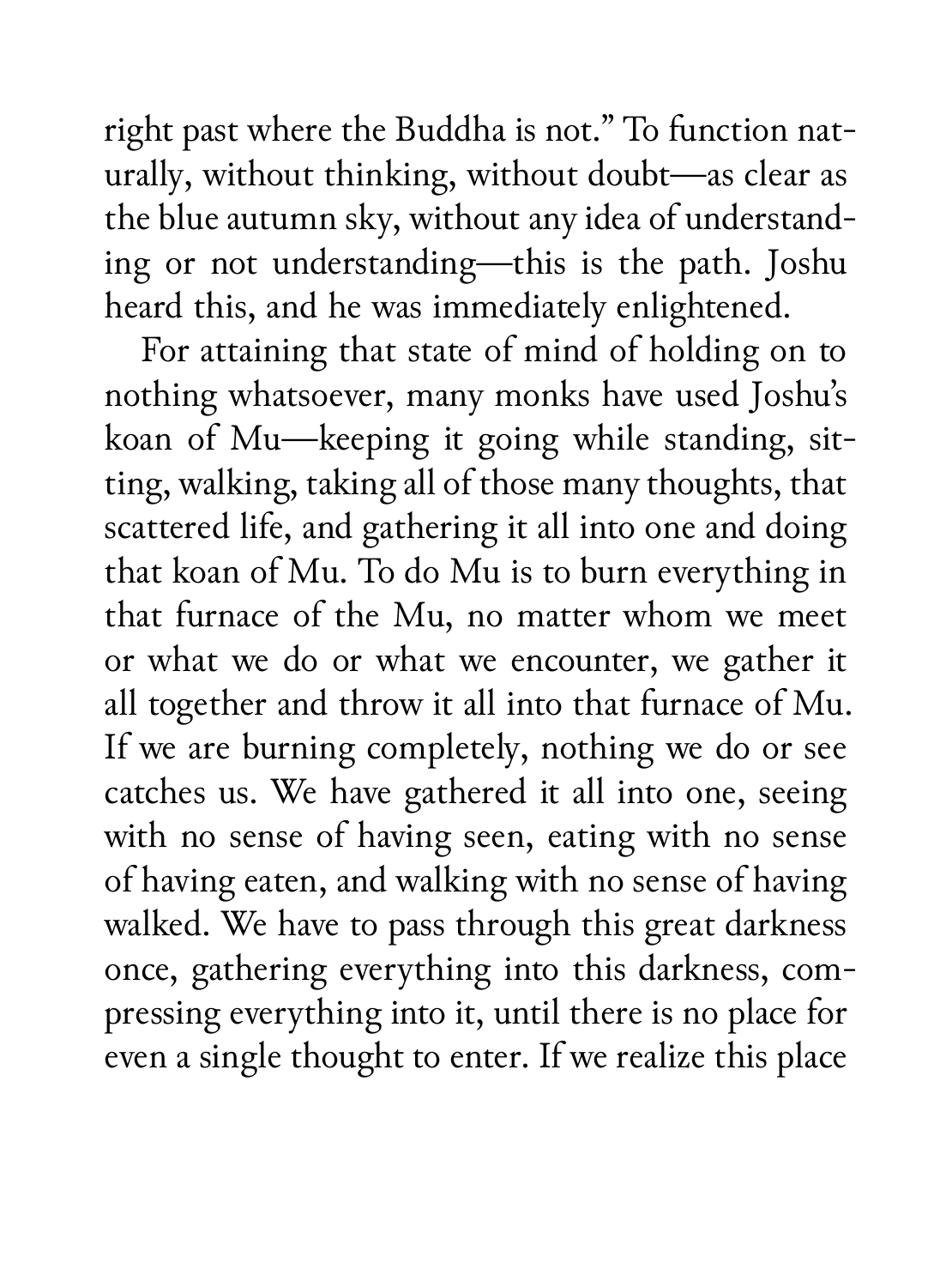we become totally transparent. That which was dark and black becomes pure; it becomes light and clear, like water that was churning with waves becoming still. And then the heavens and earth are like a perfect crystal. But we cannot even be aware of the fact that we have experienced this. That is not yet enlightenment. It has to be ripened, and from that the actual experience has to be born, or it is just conceptualization. If we do not have the experience of the real thing, it is still a concept. In this clear mind there are no thoughts about such things—no more ideas of enlightenment or no enlightenment or having understood or not having understood. Even if the Buddha were to come forth, he could not read this clear state of mind. If you realize this state of mind at this sesshin and then go home, people around you will say, "I can't understand a thing you're talking about." And that's true, because there are no thoughts to be found there.

"Birds flocking around bearing flowers—that would be a disgraceful scene." Doshin, the Fourth Patriarch, had a disciple named Hoyu. In the begin-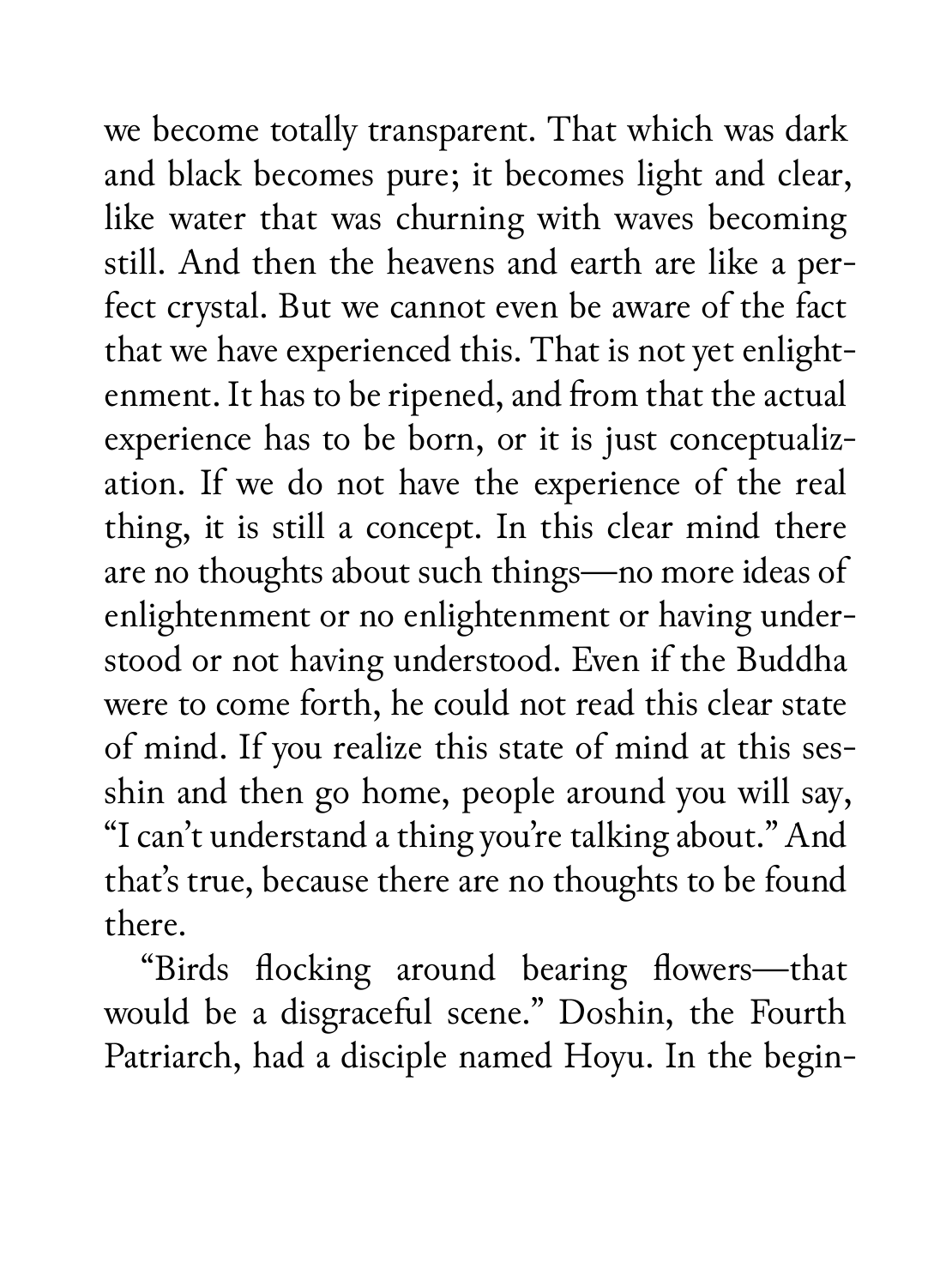ning, Hoyu sat all by himself in the mountains, and doing this he attained enlightenment. Perhaps only one person every few hundred years is actually able to do this, to sit all alone and attain enlightenment. The people in the town honored Hoyu. They knew of his goodness, felt that they could see a light shining forth from him, and offered him food. Not only the people in the neighborhood but also the birds and the animals honored him, bringing him food and flowers. When Doshin heard of this monk, he went to see him. Doshin said, "Everyone is bringing you offerings. Is your understanding only that deep? If what you have seen is truth, to show off your depth is not the way it is done. The sun and the flowers do not ask to be appreciated. How much the sun does for people, but how little it asks for any kind of appreciation. This is not the way of truth." Hearing this, the monk understood well. He worked to continue to deepen his understanding. And as he did this, as he continued to train and deepen, he stopped shining. People in the neighborhood stopped bringing him things, and the birds and the animals stopped bring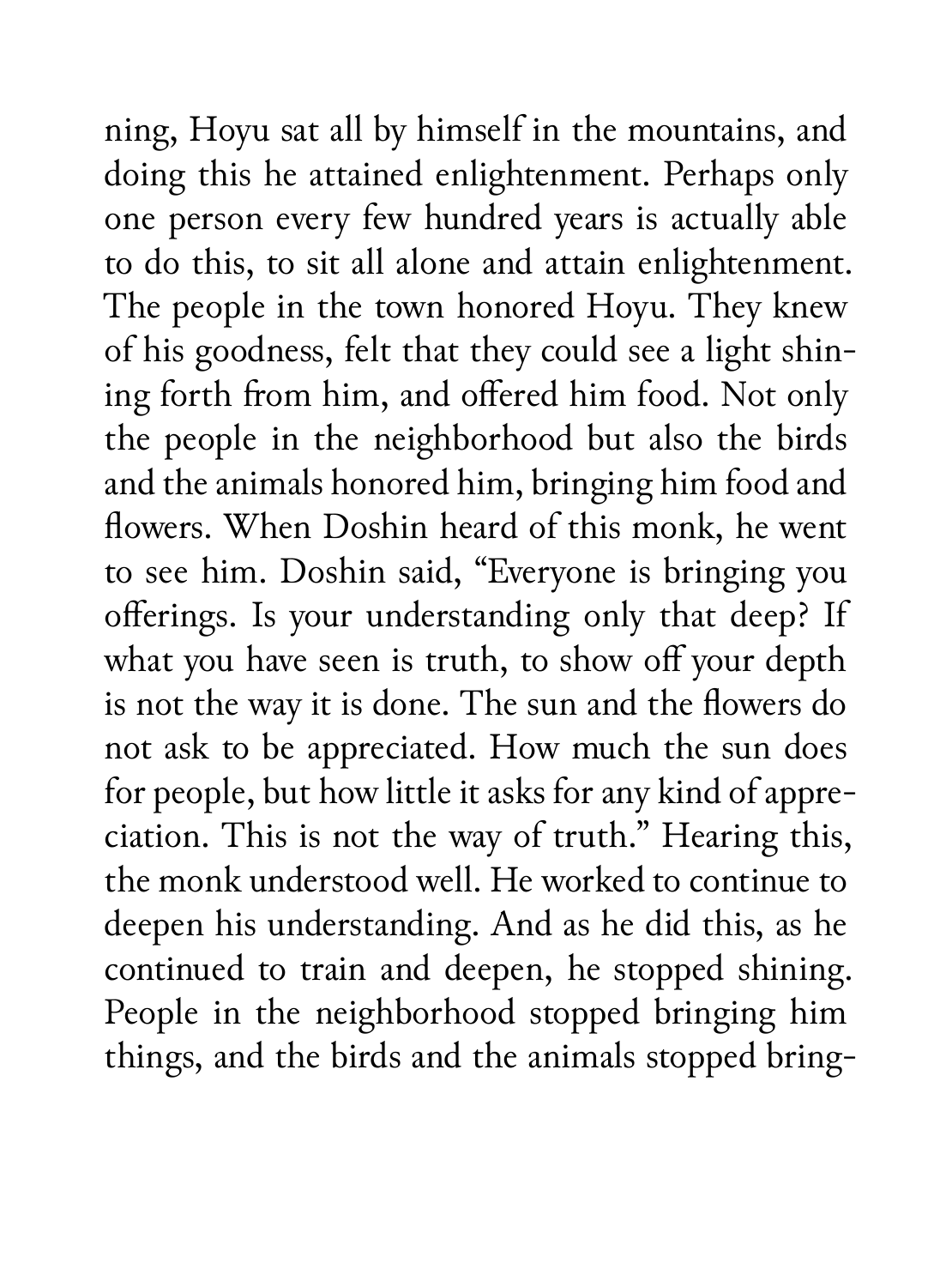ing him flowers and fruit. He could no longer be seen as anything special. If we look as if we are something special and holy, we can easily deceive and use people, making slaves of them. Seductive gurus often do this, making slaves of people who think they are being liberated. It's very rare to be able to meet someone who has clarified that true nature beyond this point; even to be able to know that is the direction in which we must go is very rare.

To train all day and never have a thought of training; to teach all day and never have a thought of teaching. There are six billion people in this world, and one-third of them are physically weak. Ten years from now the earth's population will have increased to ten billion, and in the next ten years it will increase exponentially again. How complex the problems will become. More and more people will be overlooked. We volunteer in society. But if we are still self-consciously aware of going to help someone, conscious of our selves, we cause even more problems than we solve. If, reaching out our hand to someone who is sick in bed, we still feel that we are help-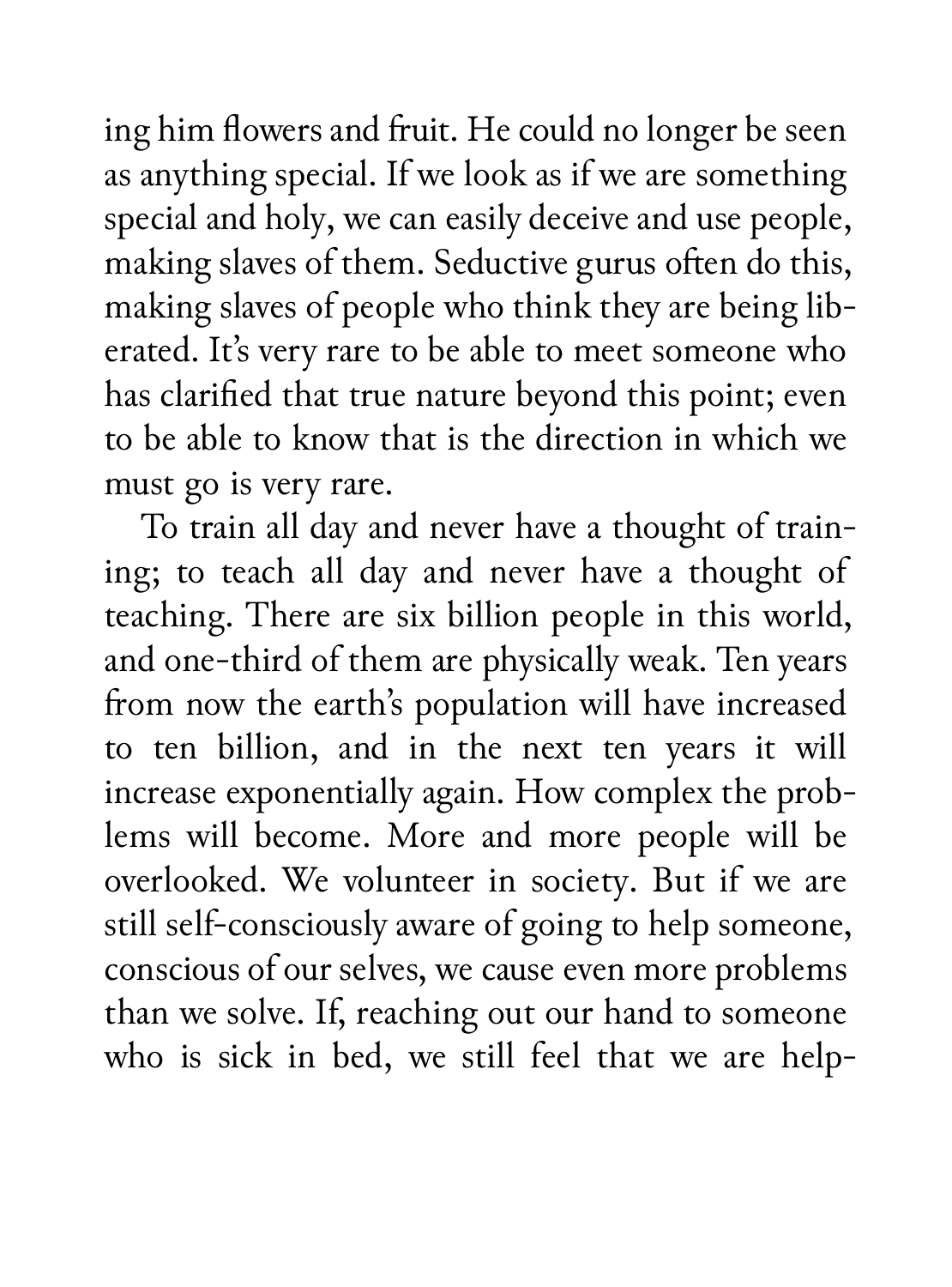ing someone, we are a burden to that person. If we act with even the slightest sense that we are doing something good, we are only putting an enormous pressure on the person we are trying to help. Having a vow, we must forget that we are fulfilling it. "When you do some act of charity, do not let your left hand know what your right is doing": this is how it's put in the Bible. "Without clouds, or moon, or cassia the tree too is gone, the sky above swept so clean." This is a very high quality state of mind, and a very important one.

## ix. Return to the Origin

**Preface:** The fundamental is pure and immaculate, without a speck of dust. He sees the things of existence arise and decay though he resides in the serene quiet of doing nothing. But he is not merely conjuring up visions. Why then is there any need to change things? The blue waters, the green mountains—he just sits and watches them rise and pass away.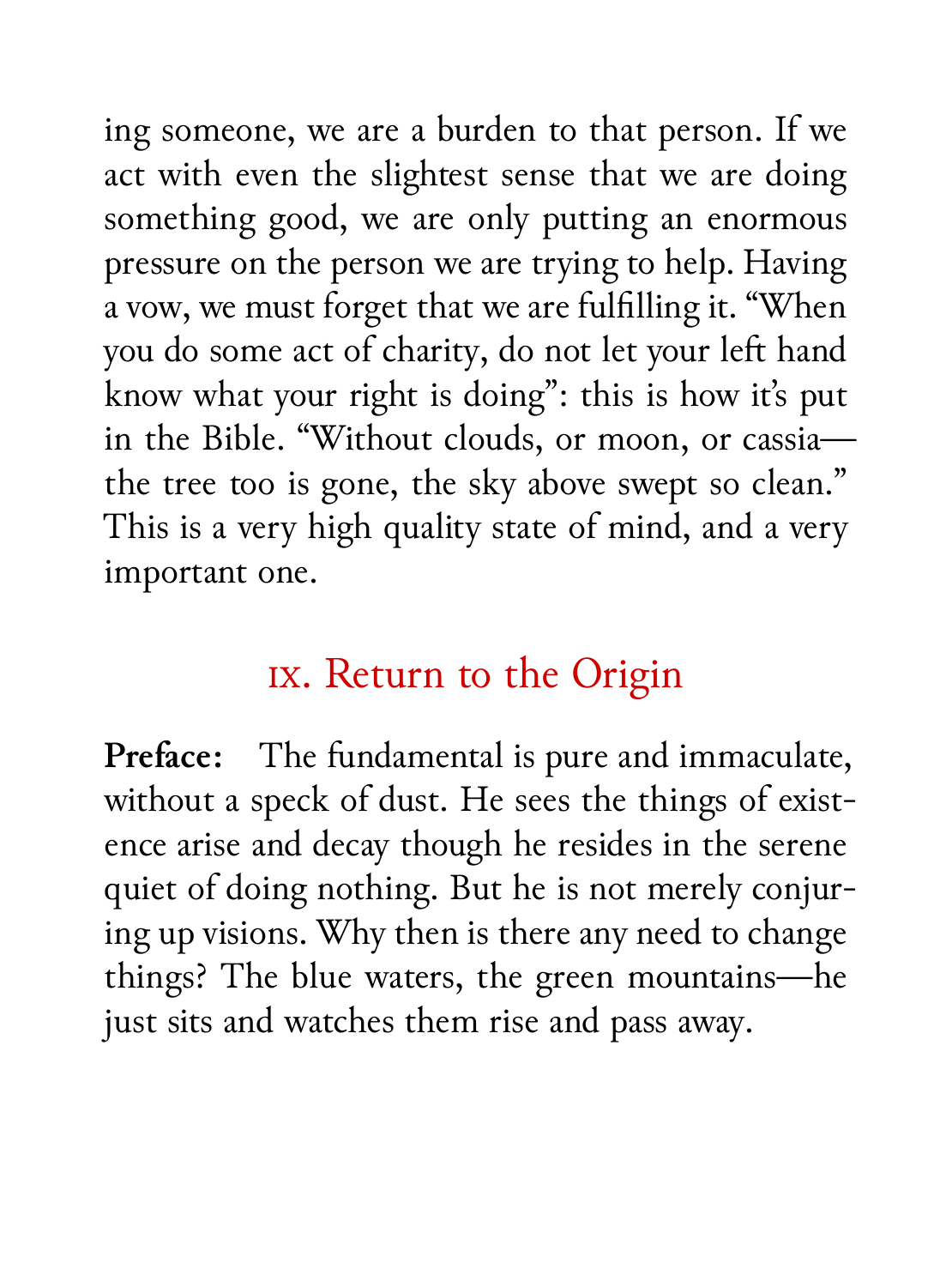**Verse:** Return to the origin, back to the source such wasted effort. What compares with being dumb and blind? From within the hut, one sees not what is in front—the river by nature broad, flowers by nature red.

**Waka:** No traces of the Dharma way, on the original mountain. The pines are green, the flowers glint with dew.

There are many goals for all of us in this lifetime. We want to do something, we want to offer our bodies to work for society. We want to create highquality works of art, we want to achieve as much as we can in a certain sport. There are many ultimate goals in life. What is important, however, is the basic standard from which each person decides what to do.

To put it in another way, where is a person's source point? In Christianity the source point of the universe is seen to be God, who created everything, all crises and all creatures. In Buddhism it's taught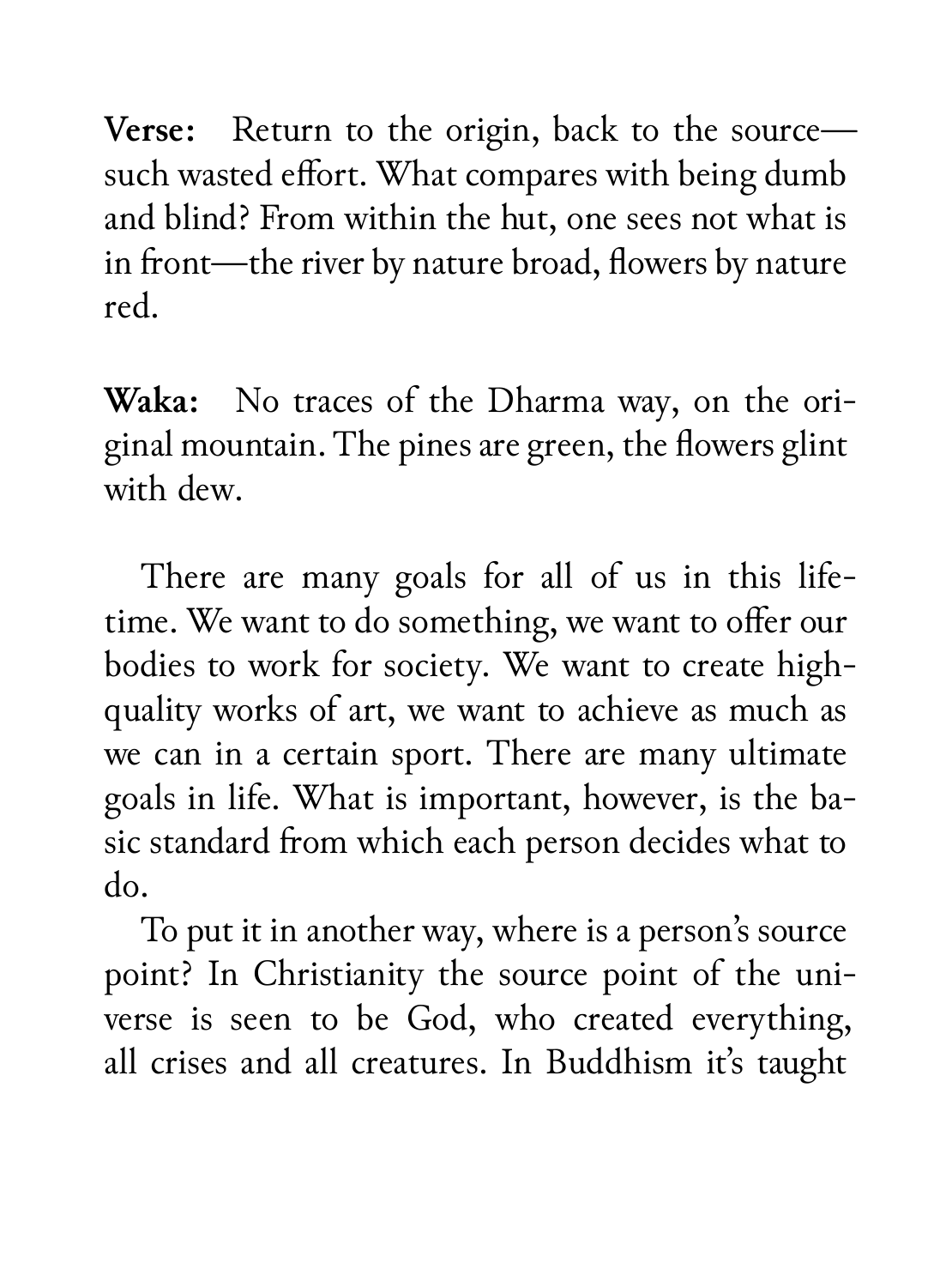that we all return to Amida Buddha. In science we learn about atoms that gather or scatter in waves or particles. These are some of the ways of looking at it, but there many others as well. In Zen, it could be said to be Forgetting Both Person and Ox. In that mind, there is no separation between self and others. There is no idea of what we are going to do in a life. This is a very difficult life sense and world sense and mind sense to understand and depend upon. We can't imagine actually living without our sense of our self. We do Mu to know this place, and everyone at least once in their doing of this koan Mu experiences a great huge fear, a great fear of losing that ego.

If we still have an idea about our own position, an idea of who we are, we still have on glasses that prevent us from seeing clearly what others are doing and how things actually are. We want to help others but are limited by our own ideas of how things should be. We can see the vague form of God but will not know the true light of using our own bodies to do God's work, and the huge energy and awareness that come with doing that. We once have to come up against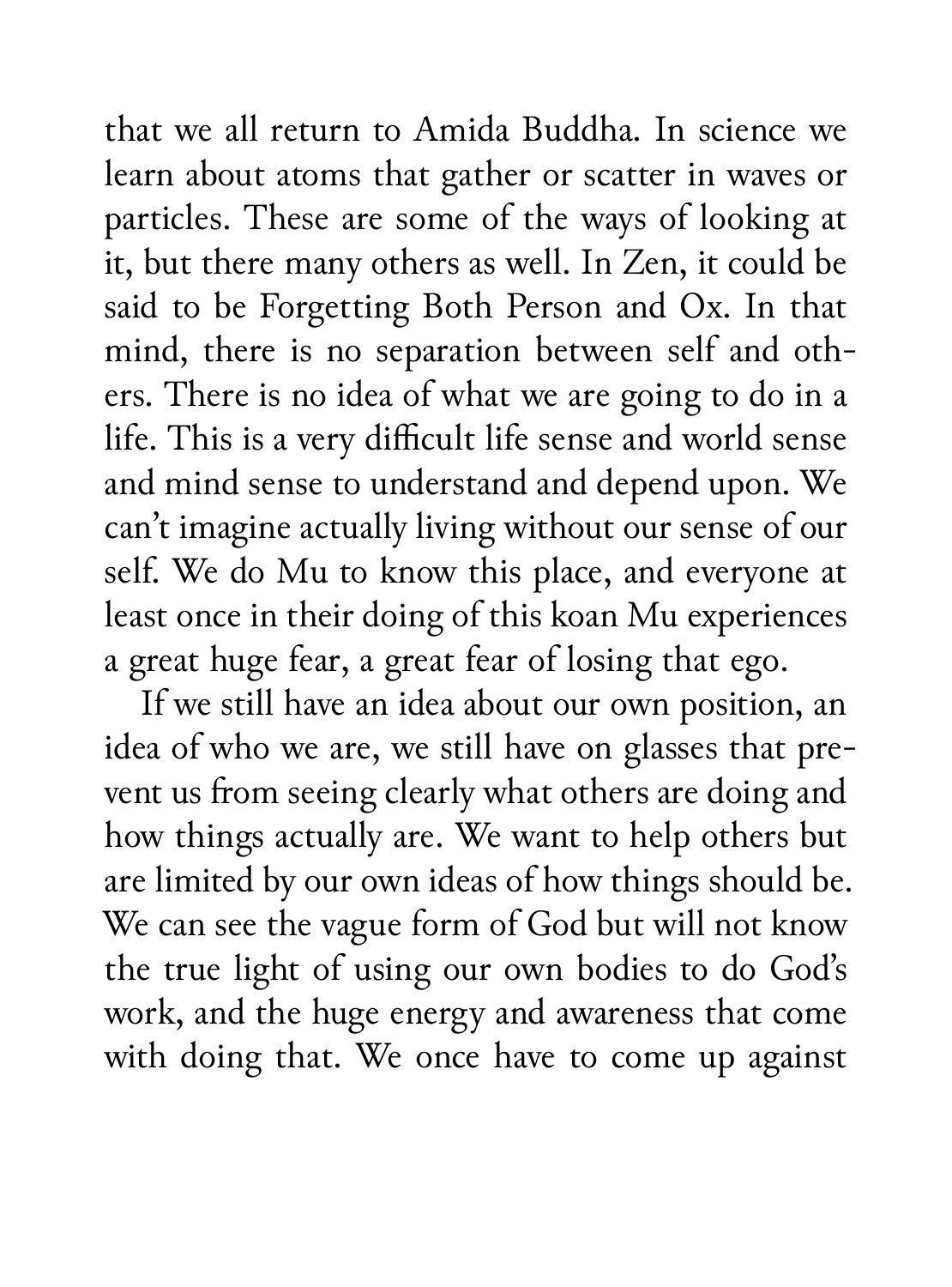this and see the true way of relating to the world. This is Return to the Origin. In fact, Forgetting Both Person and Ox and Return to the Origin are the back and front of the same thing. If we experience Forgetting Both Person and Ox, what is then manifested is this Return to the Origin.

Forgetting Both Person and Ox is that place where there is not one speck being given birth to whatsoever; whatever comes to us, we become that completely. In all the boundless realm of space and in the separation between self and others, not a single hair can be inserted. From the limitless past to the immediate present, we have never separated from this very moment. We must become this and know this from our own experience.

We throw ourselves away, throw all of it away, all of our thoughts, all of our shadows, until we do not even know if we are standing or sitting and are no longer pulling along anything whatsoever. Nothing is clinging to us. We are alive only as a wooden statue, in that continuous flow which has been going on for a million years from the past into the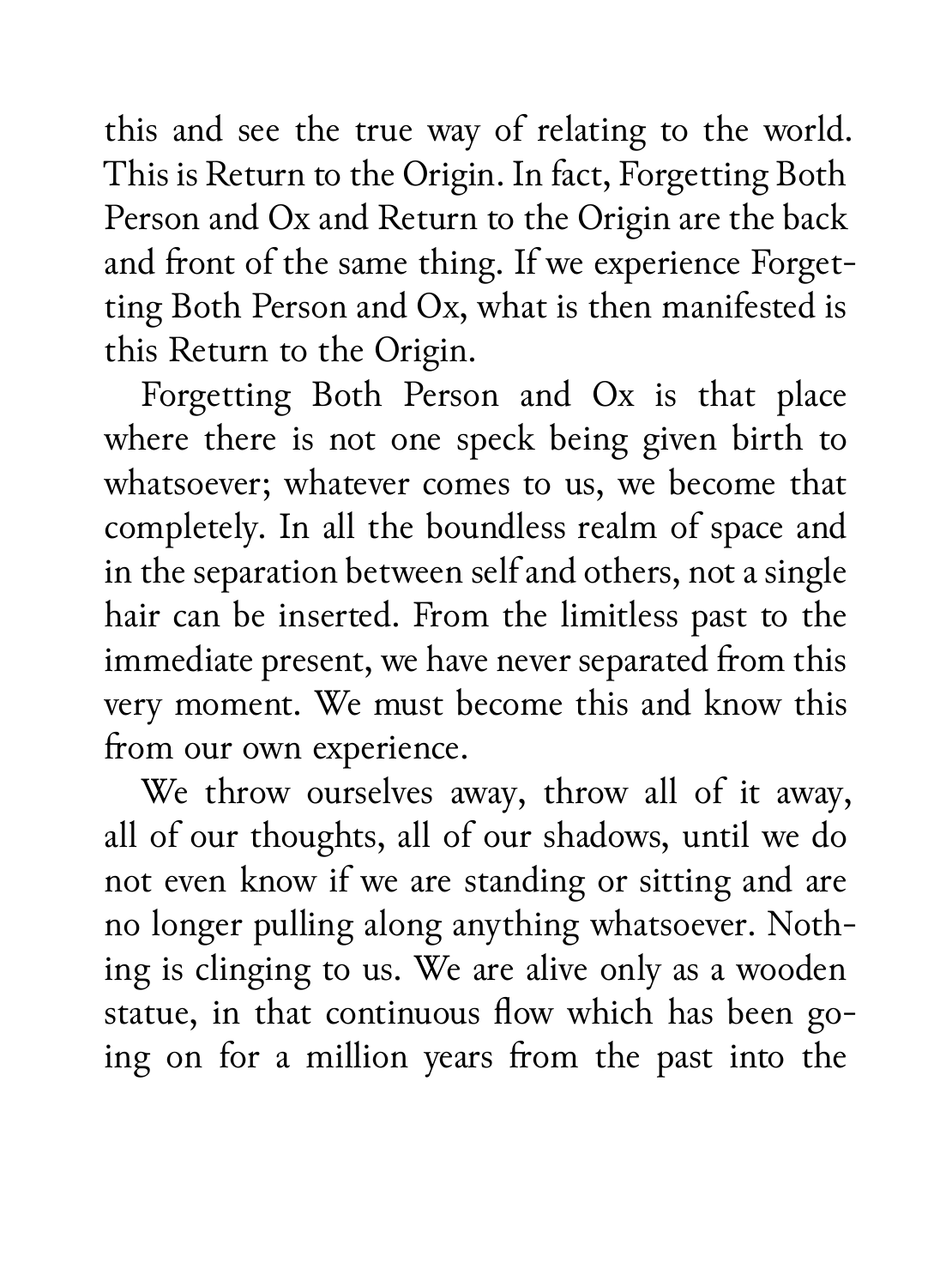continual future. Only that breath and the flow of the blood continue. From that essence of holding on to nothing whatsoever, with a bird's call, with a bell's ringing, or with the wind's sound, it's as if the Buddha is here and with the very same ear hearing this sparrow chirping, with the very same eye seeing the green of the trees. In all the boundless realm of space and in the separation between self and others, not a single hair can be inserted. From the limitless past to the immediate present, we have never separated from this very moment. Things exactly as they are. Master Tozan was asked, "What is the Buddha?" He answered, "Three pounds of flax." When Joshu was asked what Bodhidharma's intention was in traveling to China, he answered, "The oak tree in the garden." Master Daijo was asked, "What is eternal life?" He answered, "The mountain flowers bloom like a rich brocade; the river's water flows like deep indigo." The world that is born from that world of nothing at all—all things coming forth from that place of "no eyes, no ears, no nose, no tongue, no body, no mind," the great brilliance of all things shin-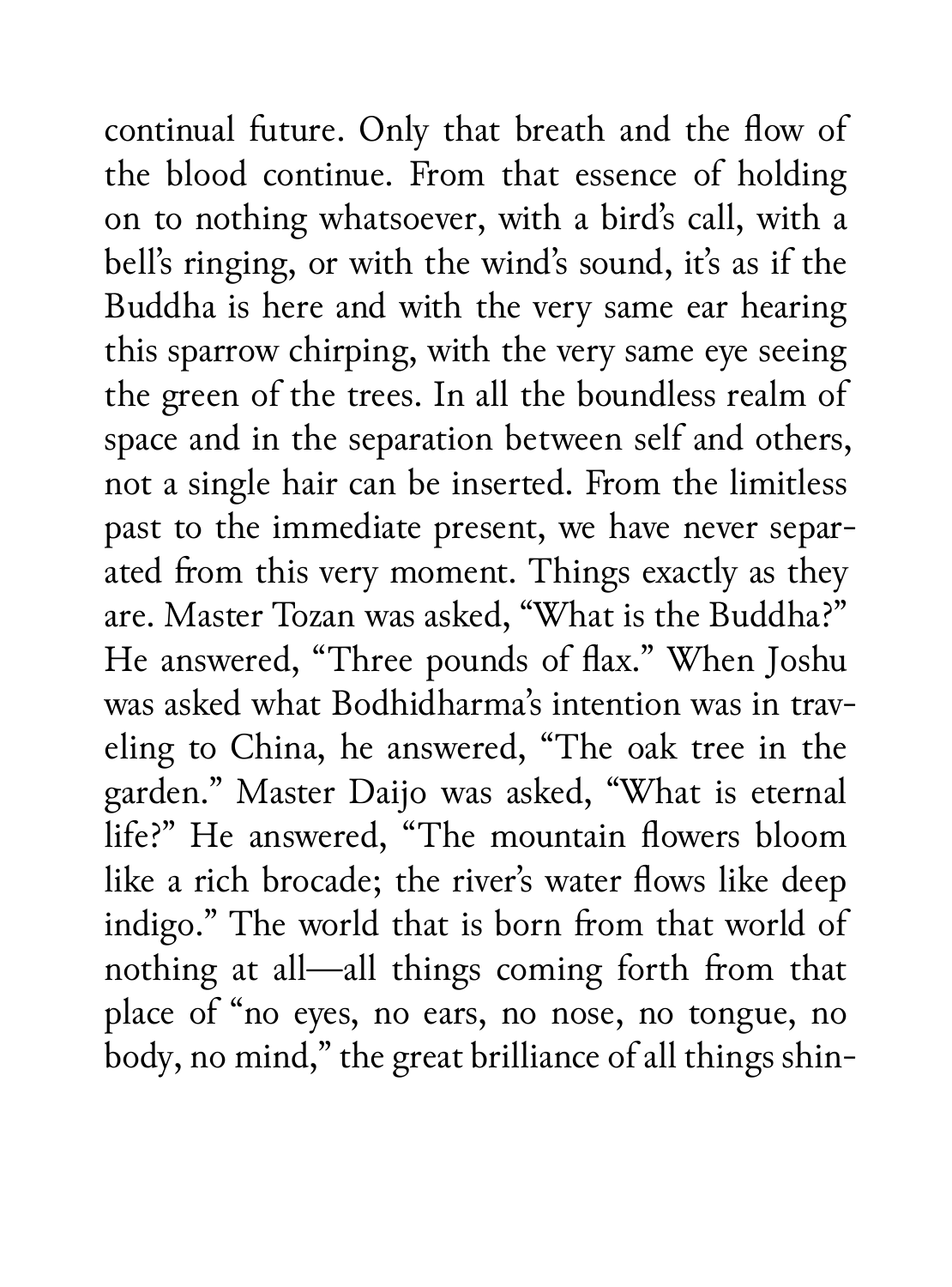ing, coming forth of their own—that is the world of Return to the Origin.

If there is a self that is aware of seeing, hearing, smelling, or tasting, then there are things that can be seen and things that still cannot be seen, things that can be heard and things that still cannot be heard. There are people who cannot see and also those who can see, people who cannot speak and also those who can speak. If we think in terms of these differences in capability, in terms of the differences in people's experiences, we cannot encounter each other equally. But from that mind of zero, what comes forth is zero, with no judgment and no ideas about how things should be. This place—where exactly what is seen is seen, exactly what is heard is heard, with nothing inserted in between—is the place that anyone would experience in exactly the same way. From that place of nothing at all, we all encounter it directly. This is the place of Return to the Origin.

There was a woman named Helen Keller who at a very young age lost the ability both to see and to hear. Although she never regained her sight or her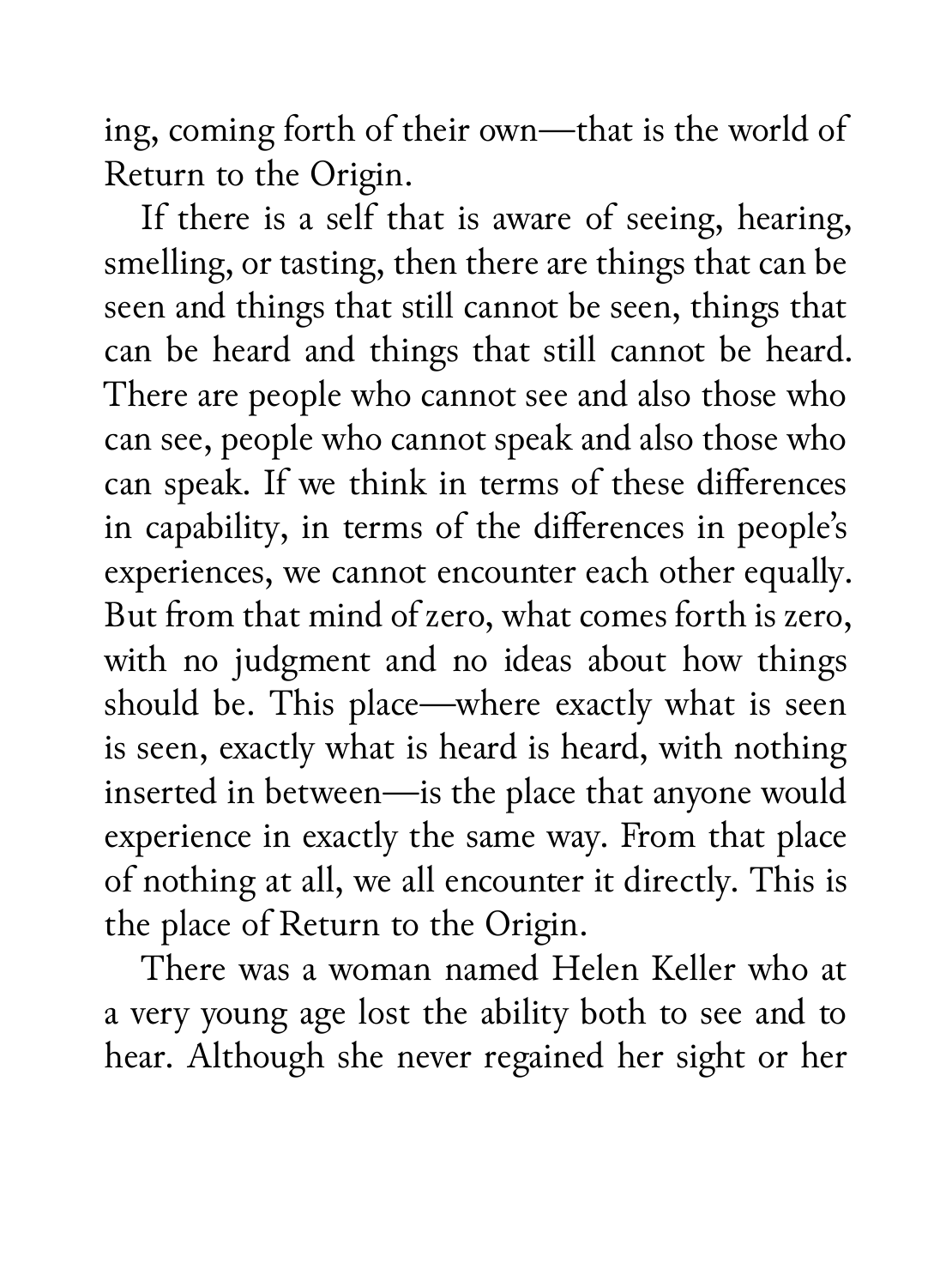hearing, she received an education that enabled her to develop the capability of communicating with language. She said that for her the most amazing thing was to discover that all things have names. She had known objects only through touching them. To learn that something could be called a desk, or a wall, or a ceiling, or a cup—that things had names such as this—was truly wonderful. We use words and never know this great wonder. We see objects and we hear sounds, but we are no longer in wonder because we have lost the mind that deeply perceives. To regain this deep perspective, we have to once more become blind, deaf, and mute. Return to that state of mind, or you will never know that wonder. While our bodies may be healthy, our minds are not. As the *Heart Sutra* says, our six senses are from the origin pure. If we do not let go of all of the impurities of thoughts and delusions, ideas of past and future, then we cannot experience the actual essence of each thing: That deep truth. That which pierces through our ears and eyes and awareness and touches the world around us directly, with no separation whatsoever. That world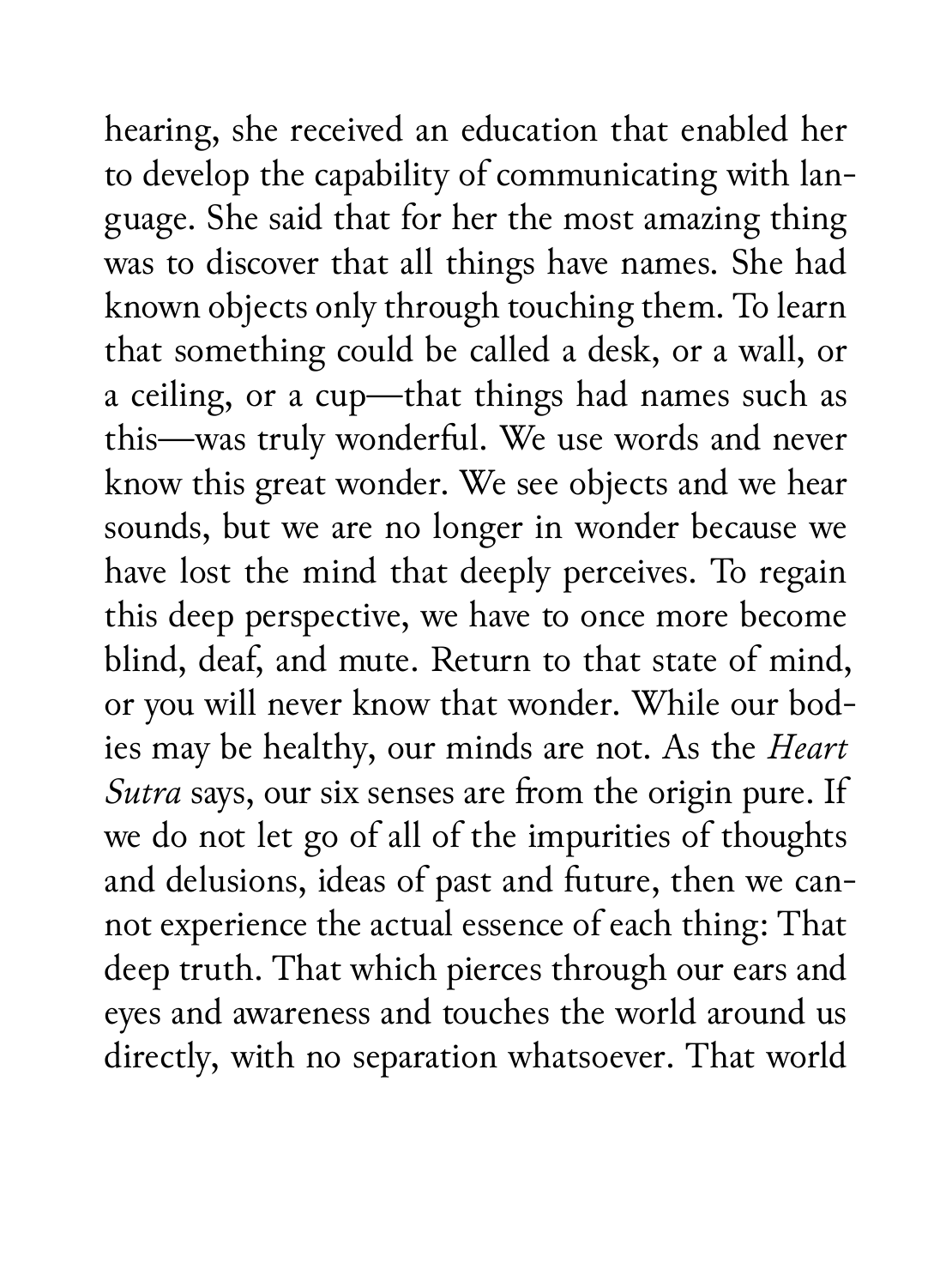of no obstruction. If Forgetting Both Person and Ox is an empty circle, then Return to the Origin is the place where everything is reborn from it.

## x. Entering the Marketplace with Extended Hands

**Preface:** All alone, the gate shut so tight—not even the thousand sages can comprehend. Hiding his light he strays from the tracks of the sages who have gone before. He comes round to the market with his gourd dangling and returns to his hut clumping along with his staff. He shows up at the drinking places and fish stalls to awaken all to their buddhahood.

**Verse:** With bare chest and unshod feet, he walks into the market, daubed with dirt and smeared with ashes, laughter fills his face. Without using mystic arts or divine powers he makes withered trees at once burst into flower.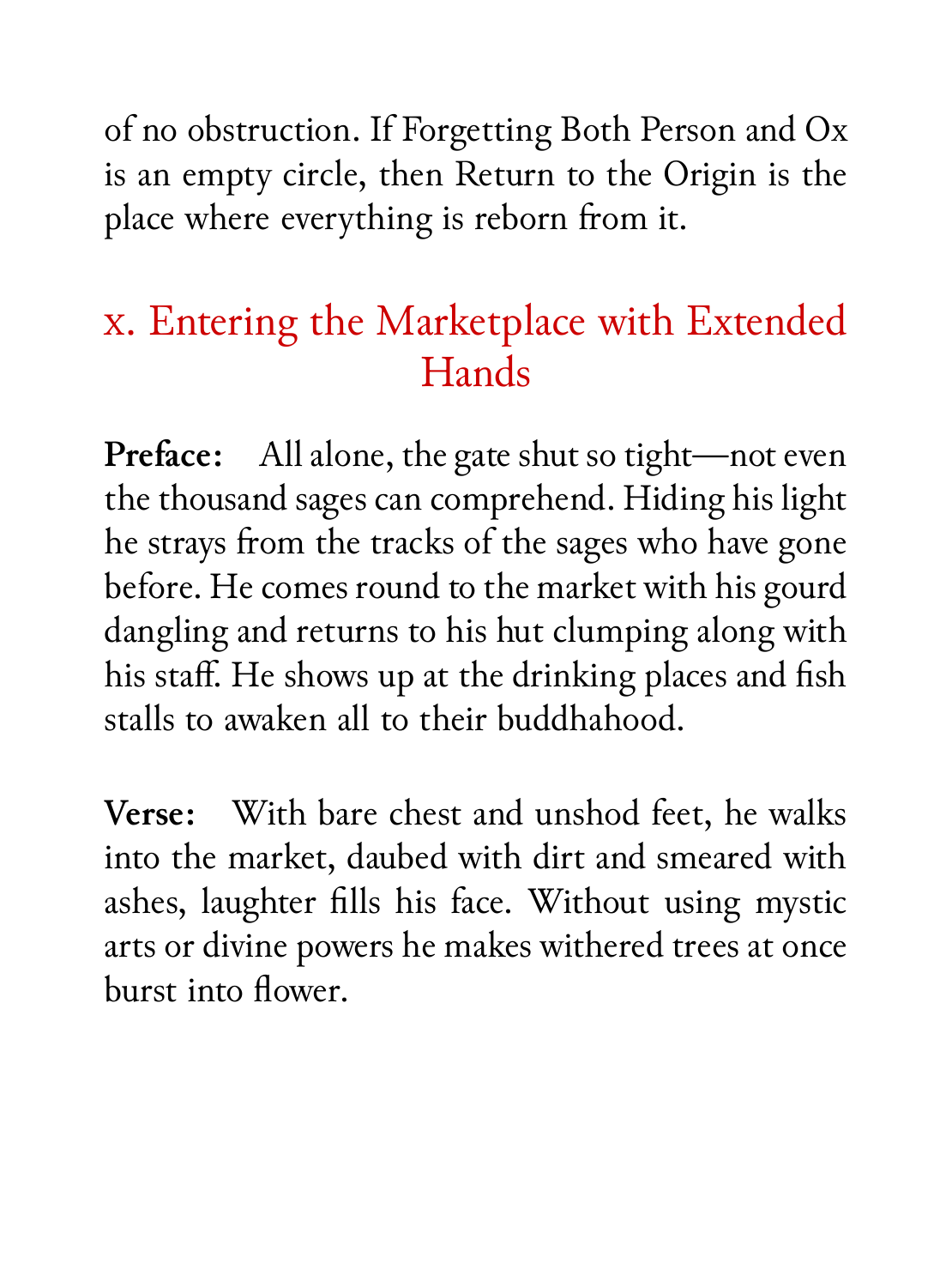**Waka:** Hands extended, feet in the sky—on a dead branch perches a bird.

Finally, the *Ten Oxherding Pictures* reaches its end. This picture is of Priest Hotei, smiling and abundant—his state of mind can be seen in the picture here. Hotei was said to always carry an enormous bag. There was an actual person who was like this, with a big belly and floppy earlobes, maybe not so good-looking, but always smiling; no matter what was said to him, no matter how unkind it might seem, he was not bothered by it. He was often portrayed in pictures and very respected. Especially today people are so worried, so deluded. In Hotei's time, everyone brought him their troubles, and he would put them in his huge bag. In fact, everything he owned was in this bag. He had no house. He was often given presents, and he would give everything he received to the children who were always gathered around him. He is said to have died while doing zazen. And he left behind a poem about Maitreya.

Maitreya was often worshiped in India. When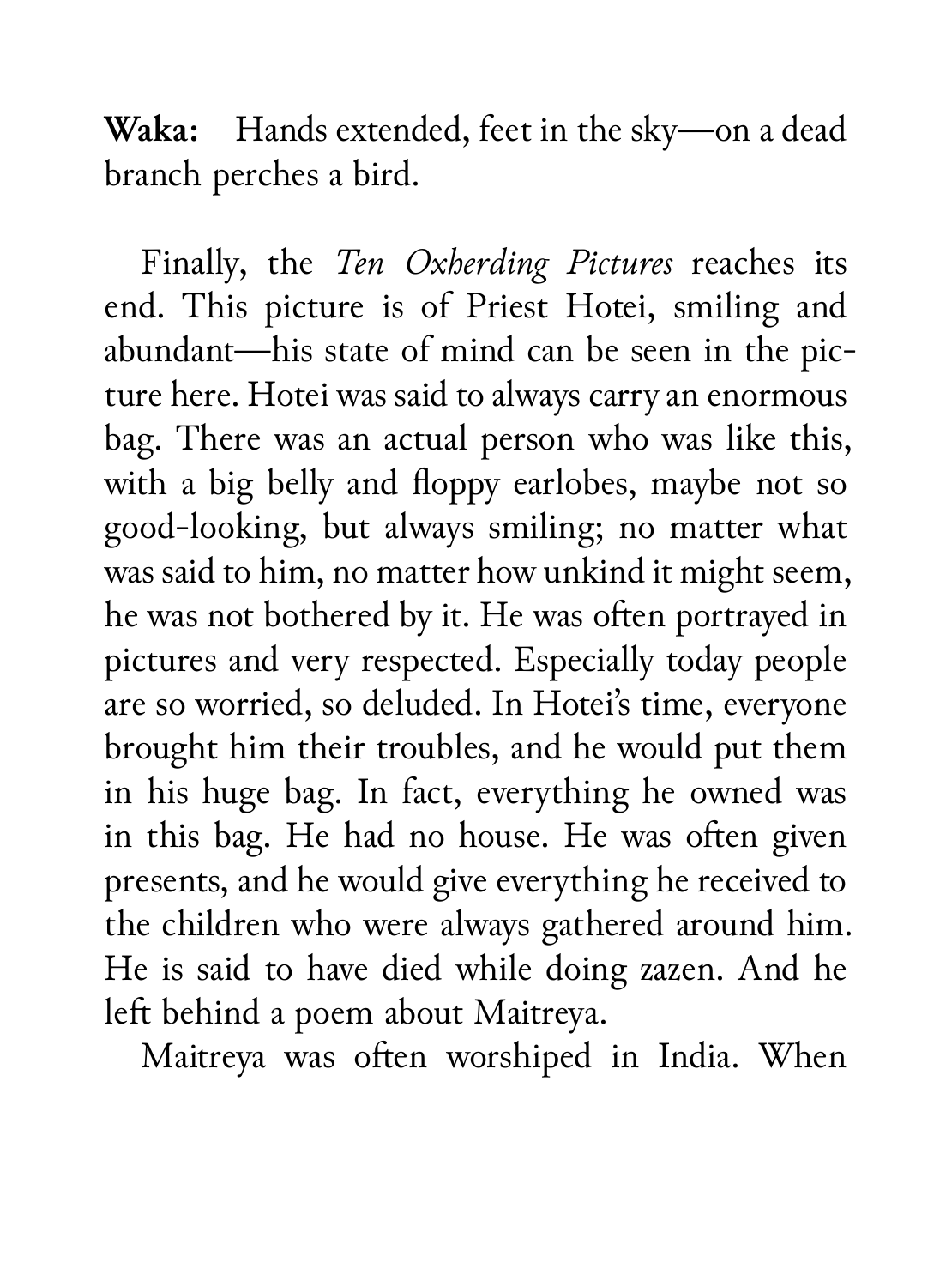the Buddha was dying, he said that he had done everything he could to liberate the people of his era. For everyone he had met, he had done what he could, and he had left behind help—in the sutras, for example—to liberate those who would live in years to come. It was said at that time in India that Maitreya was a Bodhisattva who would come 5,670,000 years after the Buddha to save everyone who was not yet liberated. But many said, "We just cannot wait for Maitreya like that." And they began a Maitreya sect. The poem by Hotei says:

## *Maitreya, Maitreya, we are all Maitreya ourselves.*

We are all part of that great vow that all shall be liberated. The vow itself is what Maitreya is. But even though that is true, people cannot hear it and know it, even when it's told to them.

For one whole life, priest Hotei lived as an expression of Maitreya.

Entering the Marketplace with Extended Hands is about going into society, entering the whirl of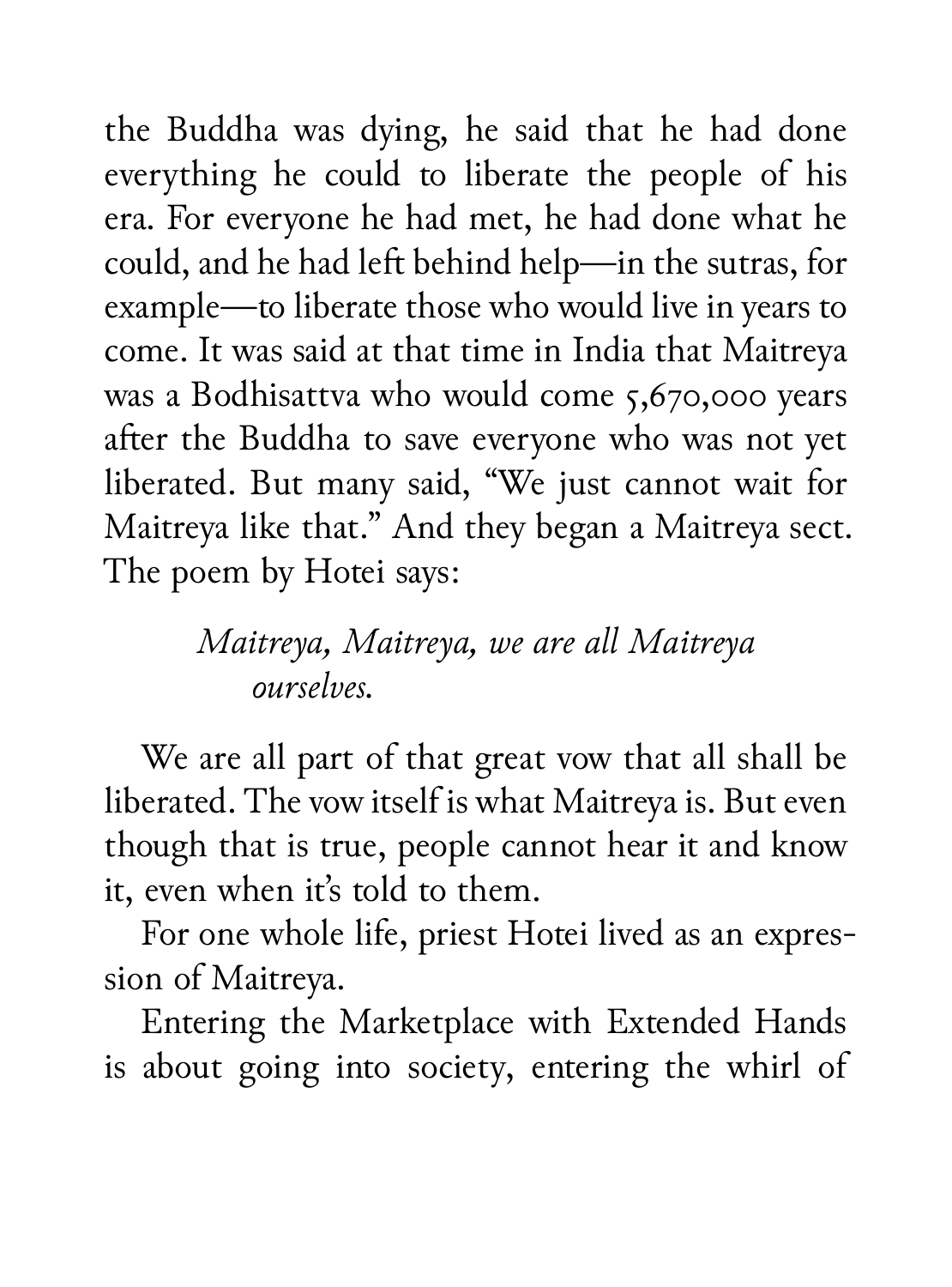humanity, and offering help with our own hands. But if we do it without a clear center, we will be tossed and turned and stained, because there will still be a small self operating. If there is an essence alive there, we will not be thrown around when we enter society; we will be sturdy and clear. In the first pictures a child is used to represent searching singlemindedly and wholeheartedly, as children do in their play, without concern for gain or loss. Unfortunately, today's children mature too early, and strange, dualistic, unchildlike children are becoming common. Today, that original childlike mind, pure and eager, is not so easily found.

In Forgetting Both Person and Ox, the child who has been searching for the light is able to become, melt, and enter into that light in oneness. And then, in Return to the Origin, there is only that light. We return from there and we become and reflect all the mountains and the trees and the rivers. This is the world of truth, of paradise, of loveliness, where there is no prejudice and no differentiation among things. Things are exactly as they are. But how does that con-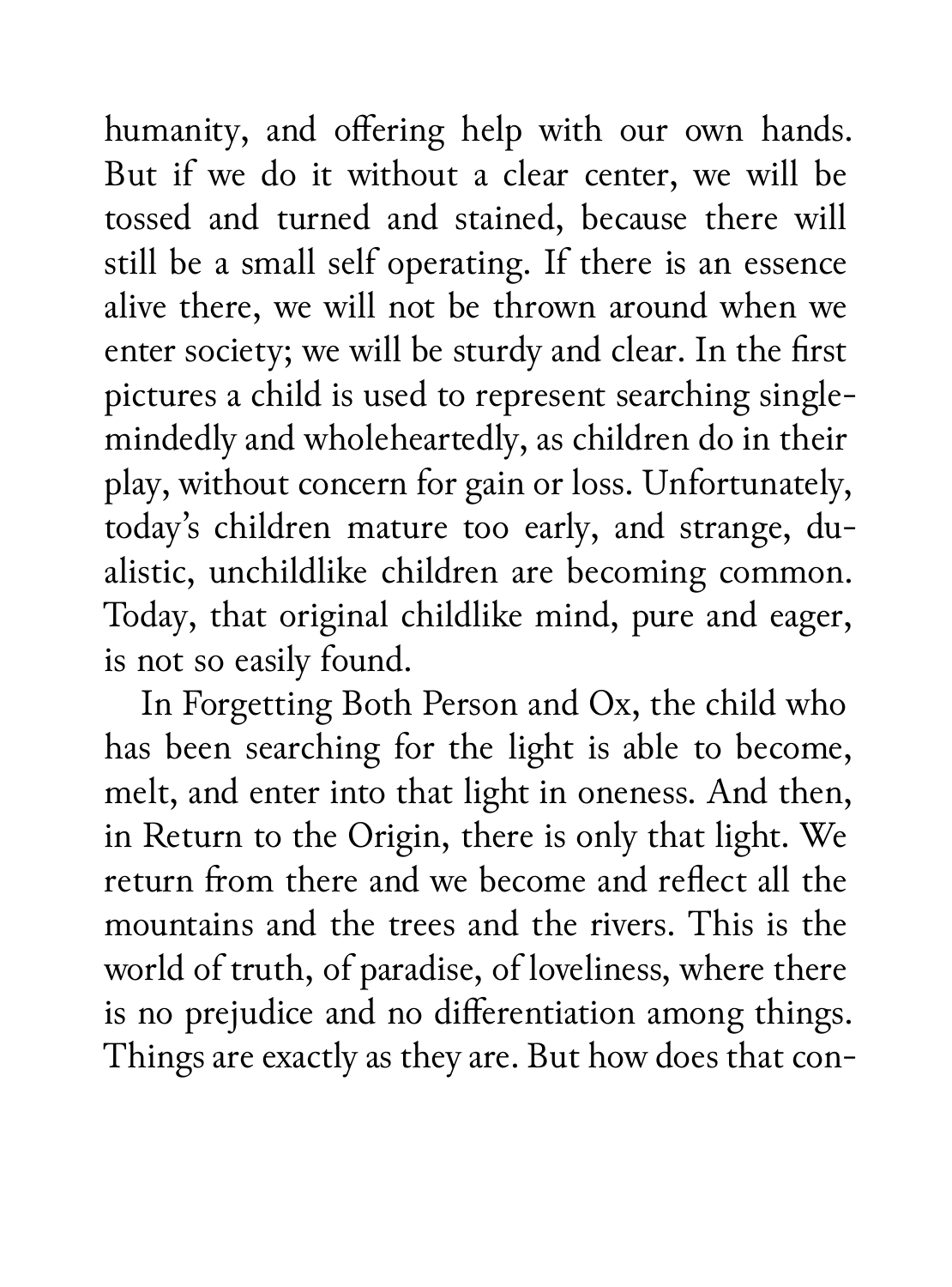nect to today's complicated, confused, deluded world? A perfect world was being searched for, but what was found included that confused, deluded world. In Entering the Marketplace with Extended Hands, from within our own mind we give light to every single thing that we come in contact with, clearing up all delusion, anger, and ignorance.

Master Kakuan writes in the preface, "All alone, the gate shut so tight—not even the thousand sages can comprehend. Hiding his light he strays from the tracks of the sages who have gone before." He has thrown himself away completely. Without doing that, it is difficult to read another's mind. You might think it would be unsettling to meet someone who could know all of your private thoughts, but one who can see a person through and through clearly is in fact warm and comforting, because that person is not caught on anything, or looking for anything.

So many people today feel alone and sad and believe no one understands them. Even though we think we want to be alone, we are so insecure when we are alone that we become very concerned with so-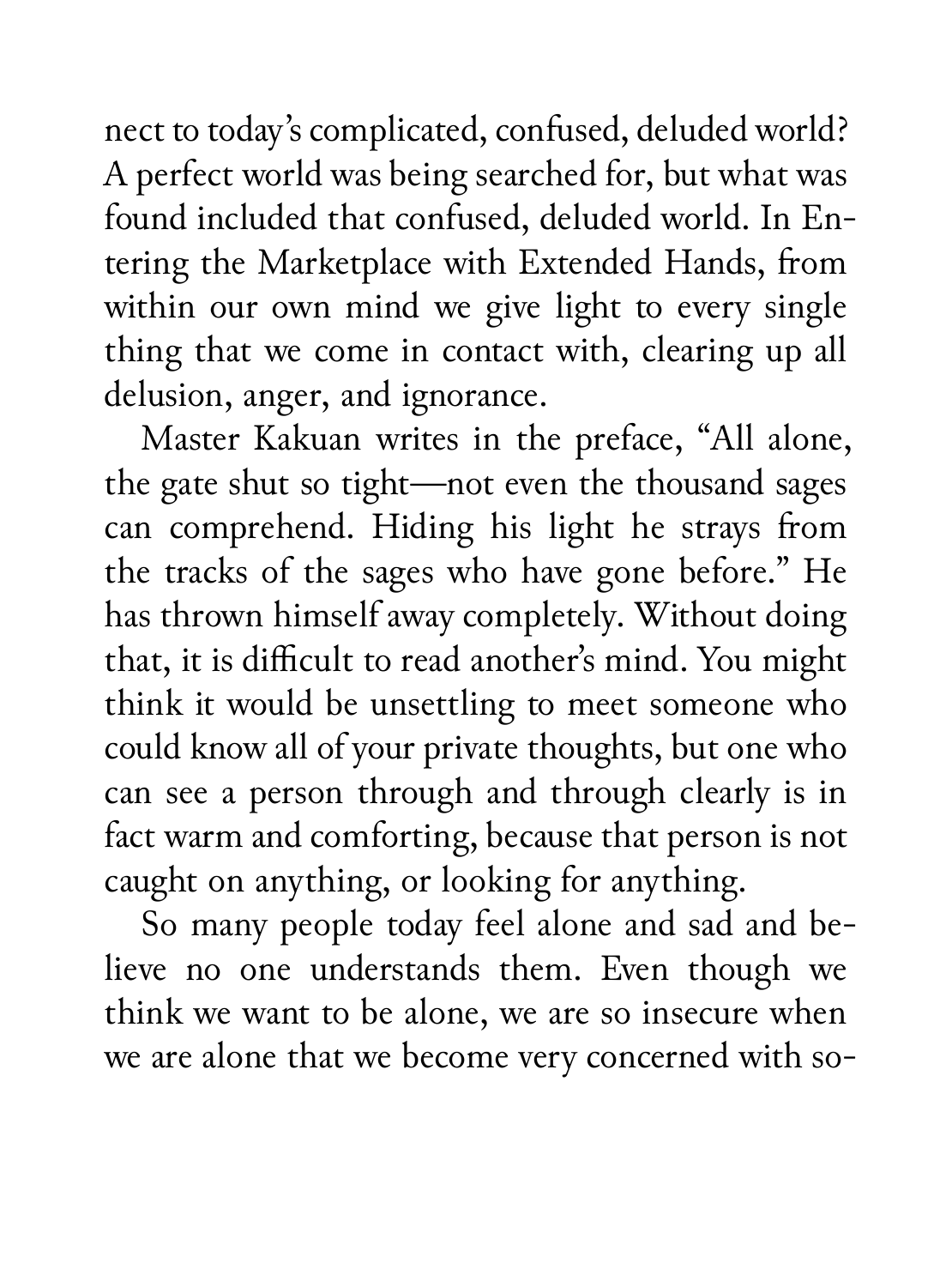ciety and with other people's affairs. When we are young we are always involving ourselves with people in society, but as we grow older and become ill, people stop calling on us, and we end up alone and lonely, feeling left out and isolated. Then, how many people tighten into a difficult, complex state of mind. People who used to be surrounded by a warm, happy, and generous family are left alone as they get old and are no longer so useful and necessary. They have so little joy in their lives. Today's society is becoming fuller and fuller of people weakened in this very way. When people become old or alone or sick, they are lonely and miserable. To know how to be truly alone, how to be one with one's solitude in a full way, is what Zen teaches us.

In Christianity it also says, "Enter the room, shut the door, and pray deeply." This deep belief in God, without any dualism whatsoever, this essence, is rarely found today. People know the pain and loneliness of being alone, but they do not know the joy. They do not know the joy of being alive in this world. That baby that gives a great cry when it is born is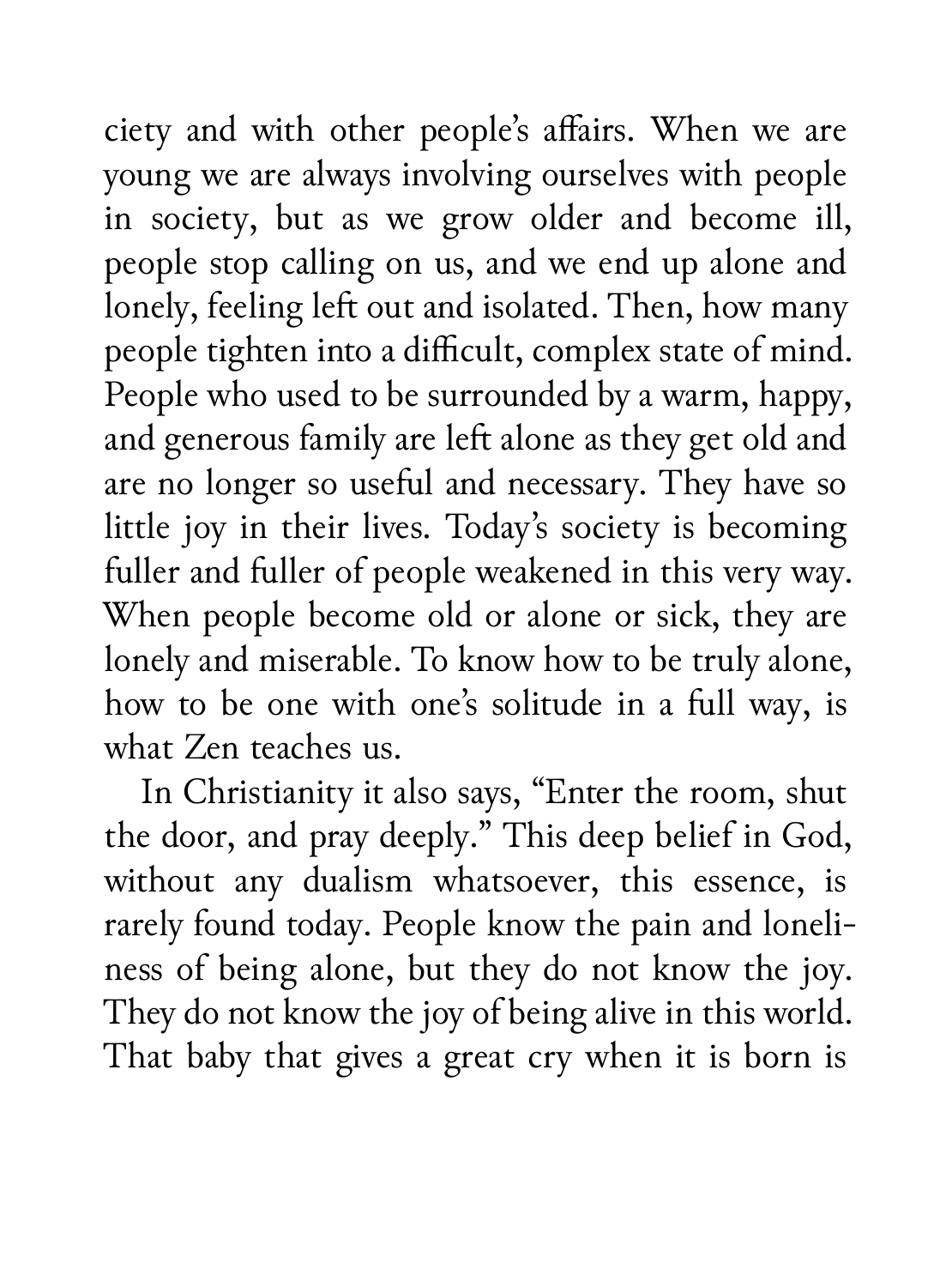expressing the joy of just being alive. It's said that babies cry at birth because they have entered a world that is so full of suffering. In fact, babies are without emotional content; they are giving a great call of life energy. It's said that when a baby is born its mind is free from all staining and coloring; through conditioning and education, it moves further and further away from the purity of that clean mind it was born with. As it grows older, the wonder and aliveness it knew at birth fade further and further away. In fact, in living this very life we are at one with Confucius or Christ or Buddha. There is no difference between any of us. No matter how sick or lonely we become, this mind that is at one with God or with Buddha is with us all the time—with it we awake in the morning, and without any grief or delusion or confusion or misery we spend the day with God and Buddha in their same state of mind. We are with them the entire time, all day long, and with them we rest.

The Japanese novelist Miyazawa Kenji was born more than one hundred years ago. He studied the *Lotus Sutra* exhaustively, not just scholastically but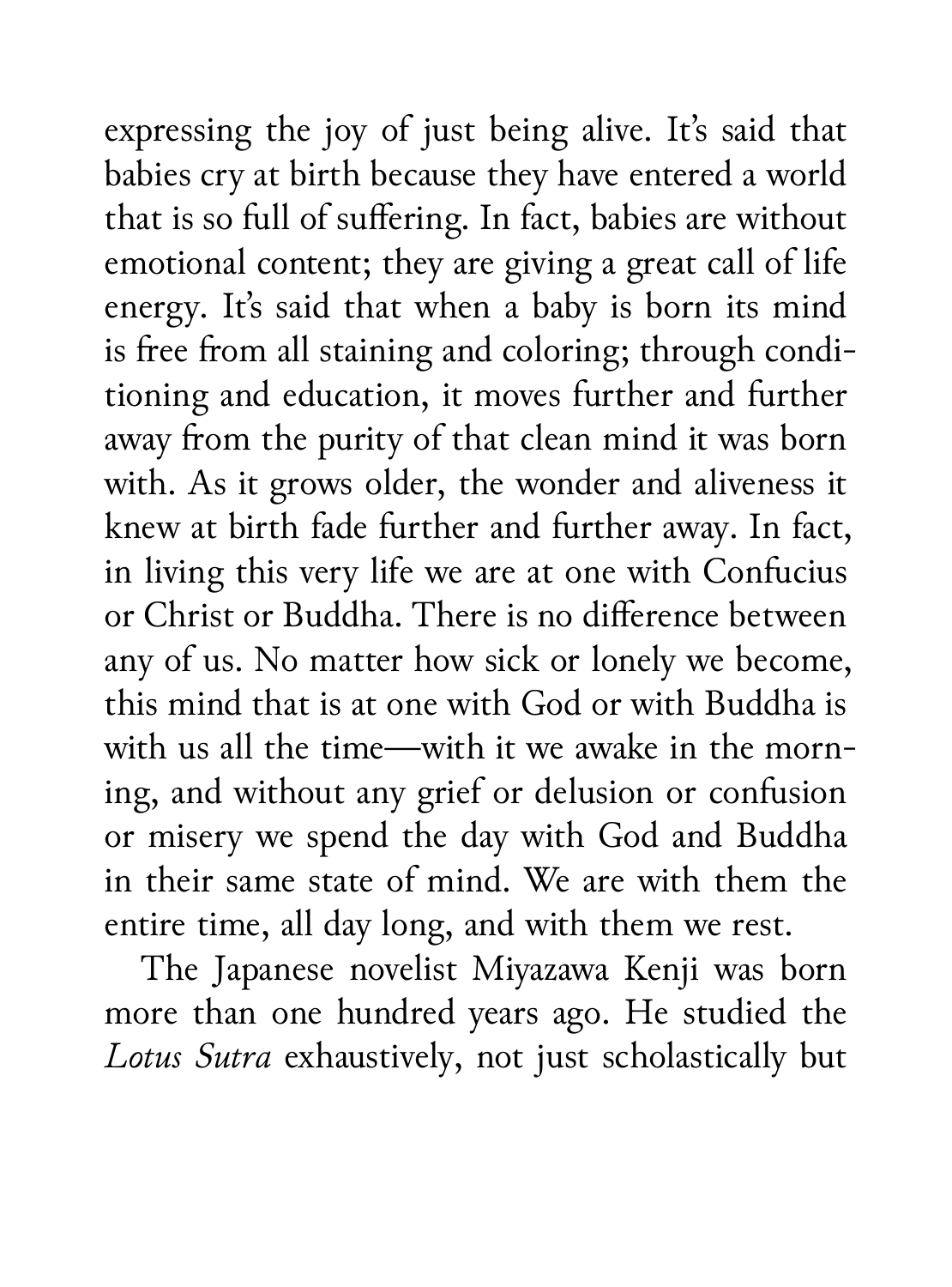also through practice. This is how his most famous book begins: "Not to lose to the rain, not to lose to the wind, not to lose to the snow or the summer heat. With a sturdy body, without desires, not angry, always quietly laughing. Four cups of brown rice with miso and some vegetables. Not putting emotional content into anything but seeing well, hearing well, understanding well, and not forgetting." In this book he is saying: When you see someone sad, go and help them. When you see someone carrying heavy packages, go and help them carry those packages. When you see someone with an injured leg, go and help them along, lending them a shoulder when they need to walk. Always smiling, bring quiet and joy and rest to everyone you encounter. This is the kind of person society needs, today more than ever.

The joy of being alone—not just the joy of being with others but the joy of being truly alone—is not so commonly known. This joy of being alone is to be able to melt into any situation you might enter—to be like water, which fills any container, no matter what shape the container is, rather than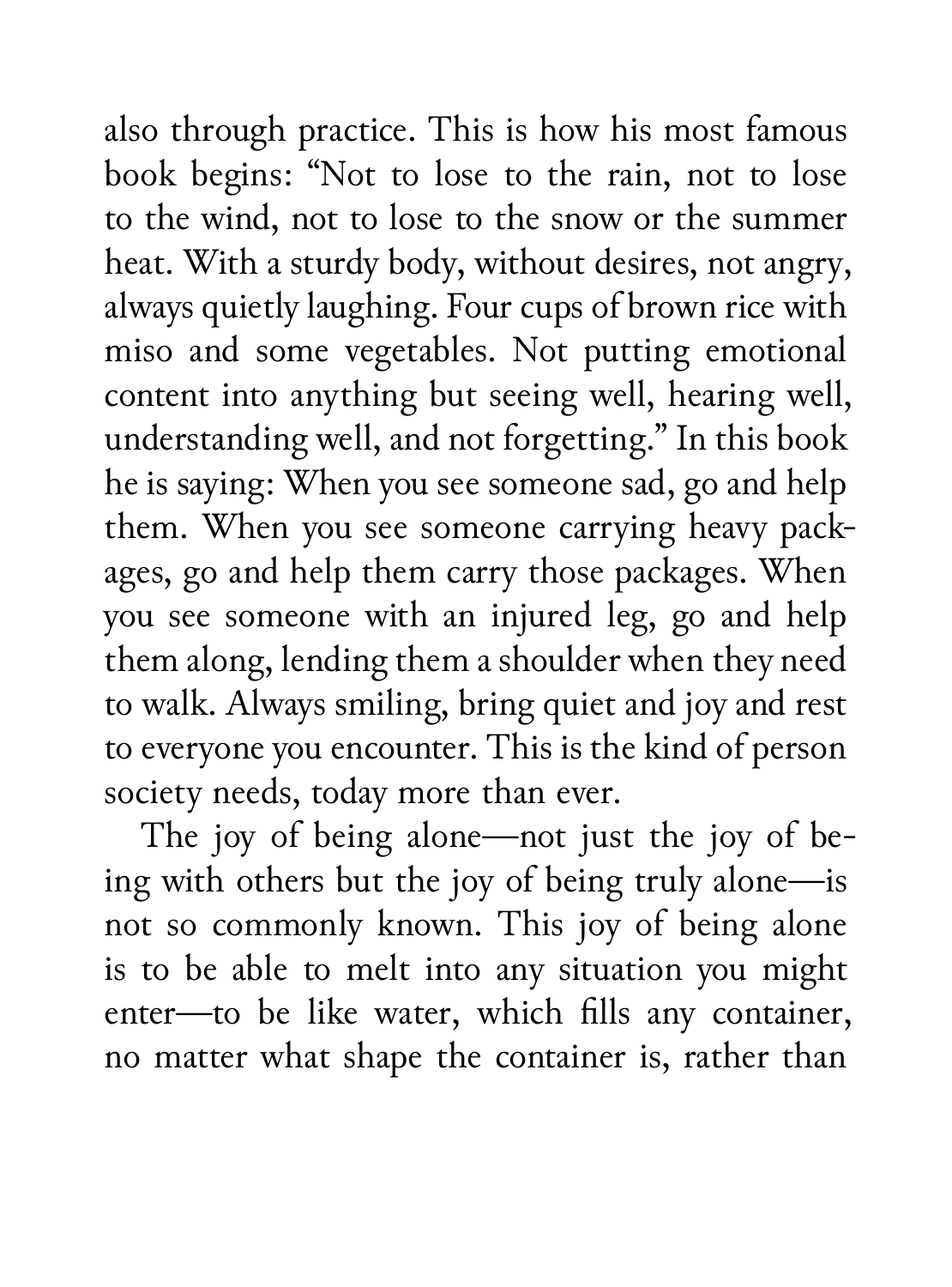like ice, which can only enter a container of its own shape and otherwise is cumbersome. When we let go of our hard edges and the things we are stuck on, we become like water, able to enter anywhere, and this brings us joy when other people's joy is present. From morning until night we think only of others, of how we can help, how we can bring joy to them, without thinking of ourselves or putting ourselves first. Like a fool, we only smile and bring warmth and joy and comfort to everyone we meet; not offering difficult explanations, we simply meet everyone with this warmth. And if through this meeting another person's vow is brought forth, this is Entering the Marketplace with Extended Hands.

The true nature is our Original Nature, which unites all of us, with which we are all endowed. While we all have a name and those names separate us into what we think of as individuals, the Original Nature is the same for all people, unindividuated. It's expressed in the mind of compassion. Compassion is the word we use in English, but in Japanese the word we use has two aspects. One of the aspects is to bring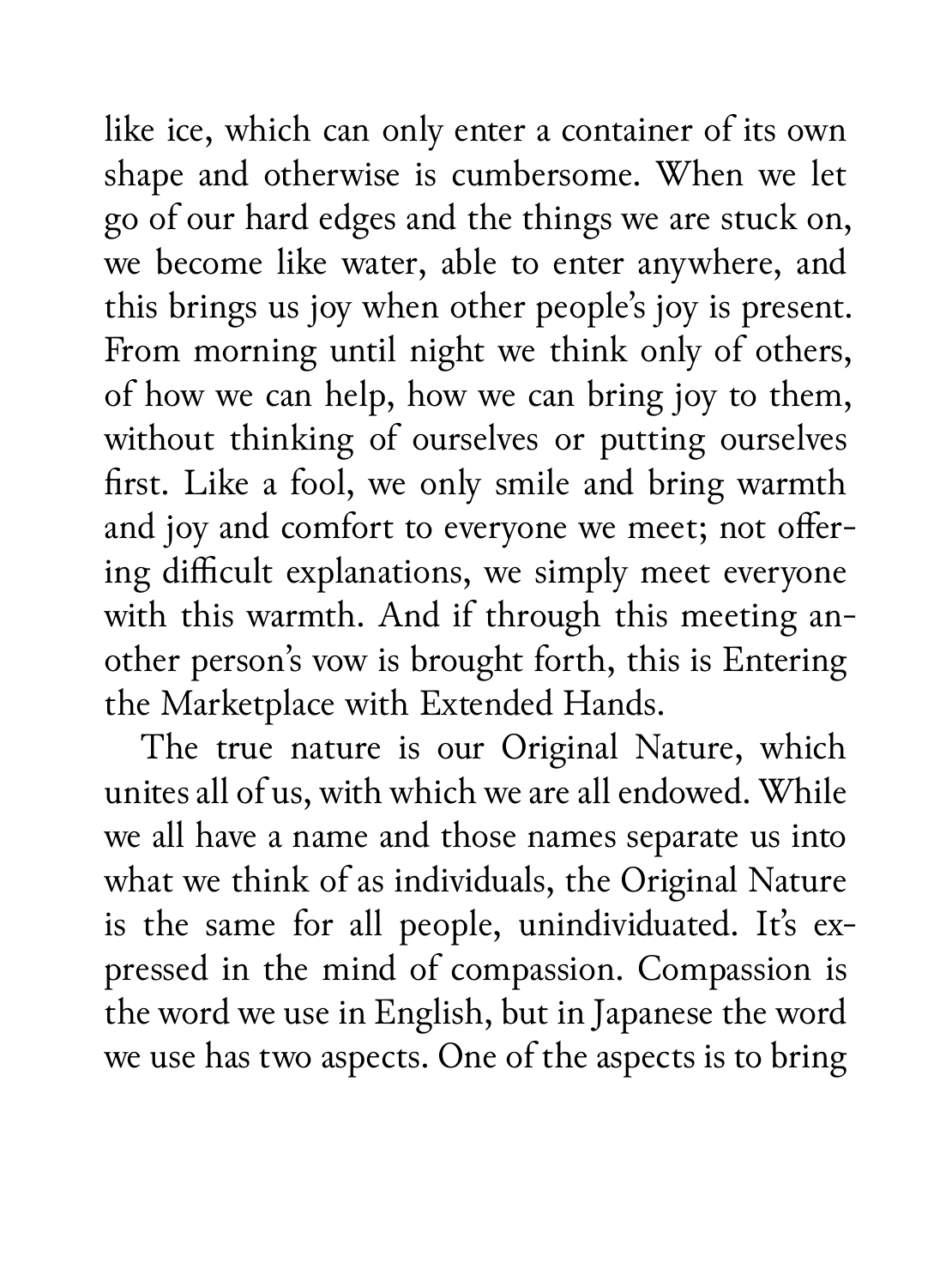joy and happiness to all people. The other is to take away the pain of all people, to erase the pain of all people. Both of these elements make up the Japanese word for compassion. Compassion is the natural expression of our Buddha Nature. We all have this; we are all endowed with this True Nature from birth. What is most important is that we bring forth an awareness of this mind of what is called the Bodhisattva nature in order to give compassion to all beings. To bring forth this awareness is the beginning—it is Searching for the Ox. And then we begin to experience this mind and work with it—this is Finding the **Tracks** 

Dogen described Buddha Nature as "the vow to liberate all others, even before we ourselves are liberated." All people have varying qualities and habits. Within these differences it's hard to find that unifying Buddha Nature. We do zazen and let go of all of these differences and realize that essence where there is no subjective and objective and no separation between self and other, where all the ten thousand things are one within ourselves, where the entire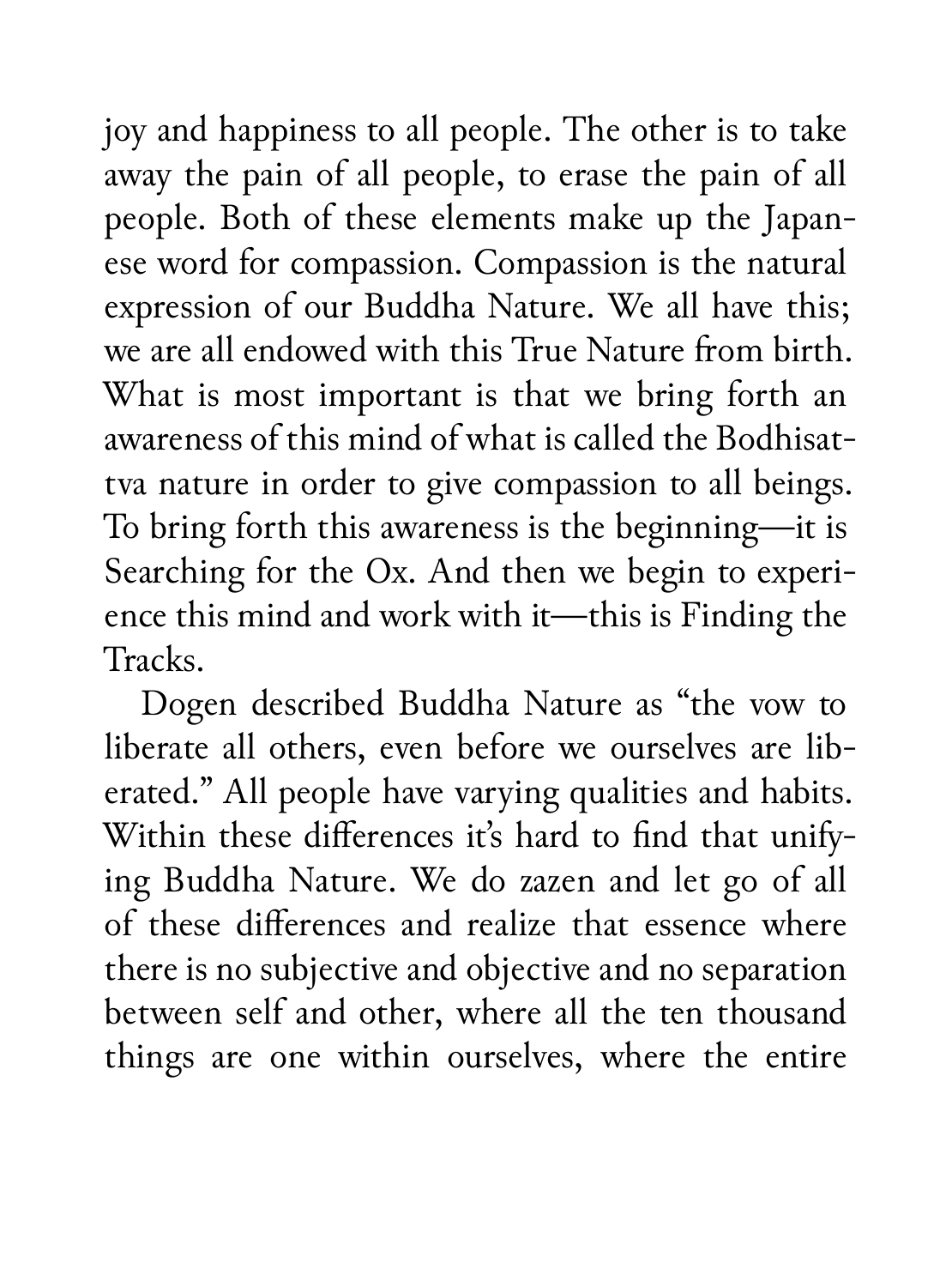universe is one huge whole, without any secondary or relative ideas of God and person or enlightened or not enlightened—where everything is one within this huge clear mind. When we know directly that there are no barriers or boundaries between self and other, wisdom comes forth, and so does a great love for all beings. Like the light of the sun which pours down on all beings, this huge love is infinite and eternal. Because it is eternal, we humans have not been destroyed. The poet Tagore said we can know that God has not given up on humankind because he still gives us children. Today people are so stuck on gain and loss and material possessions that they are unable to express that great loving mind, which we all originally are. So we do zazen in order to return to that vow of our Buddha Nature. When we can return to that vow, and that natural true mind, all will be resolved.

The *Ten Oxherding Pictures* depicts the various stages of developing this vow and this state of mind, ending with Entering the Marketplace with Extended Hands. All the truth of Mahayana Buddhism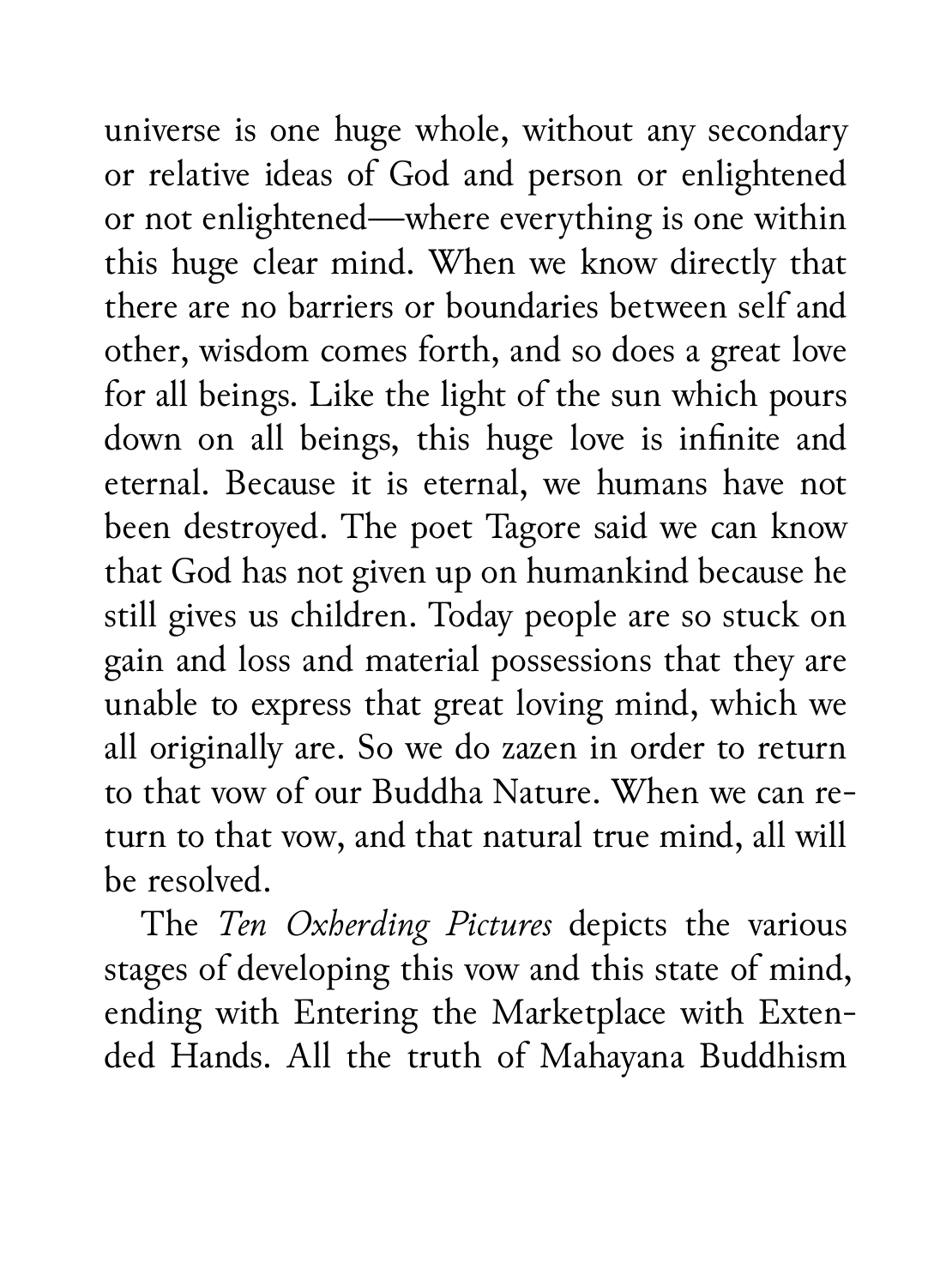is expressed here. First we realize our Bodhisattva nature, our deep vow to liberate all beings. Then, to ripen that and deepen that, we do zazen, and within the doing of that we awake to know clearly this true nature in all beings.

The great historian Arnold Toynbee has said, "To resolve the spiritual starvation in the world it will take a firm religious way." This religious way is not believing in an exterior absolute power, or some designed idea of a paradise; rather, it's that vow that says: before I am liberated I vow to liberate all beings; for the best welfare of all beings, I offer my whole life. Where the person who has realized that vow is, wherever someone like that is alive, that place in itself will become paradise. Aside from the great mind of this offering, where is there a god? To make all beings joyful, to bring that joy of being alive to every person you encounter—where is there except for this place, the true mind of all the Buddhas?

Yet even though we say this, even though we vow this, our state of mind is not so easily, so completely, resolved. Our egoistic filter is not so easily let go of.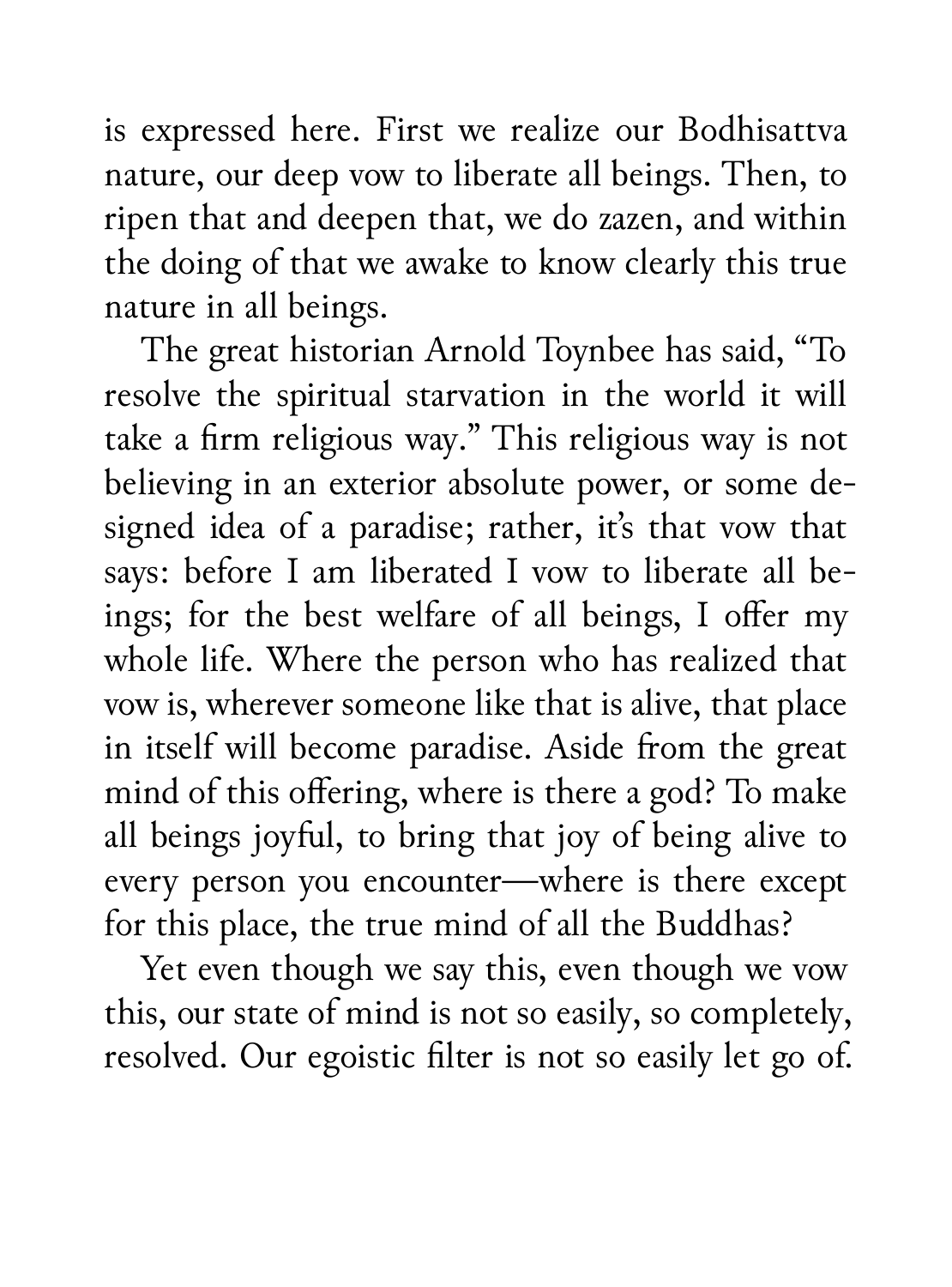With zazen and sesshin we work to let go of it. As many of you have felt, if we vow from our heart to give everything we are to society, to offer our whole life to society, at that time all insecurity disappears, and our direction is very simply decided. To give rise to that deep vow of the Bodhisattva nature to liberate all beings is the source point of enlightenment, and we can know that when we make that vow.

Even though we all may think that we are worthless and unable to do anything, when we can give flower to this great deep vow, it is the blossoming of the true wisdom of all the Buddhas. And offering that wisdom to all beings is the expression of great love and great compassion. These two, the blossoming of wisdom and the offering of this great love, are the two halves of Buddhism that are being taught in the *Ten Oxherding Pictures*.

We have now read together these *Ten Oxherding Pictures*. When our vow is deeply realized, we will be able to see that this text, from more than eight hundred years ago, is still shining in its essence within us. Six days are not sufficient for teaching about this